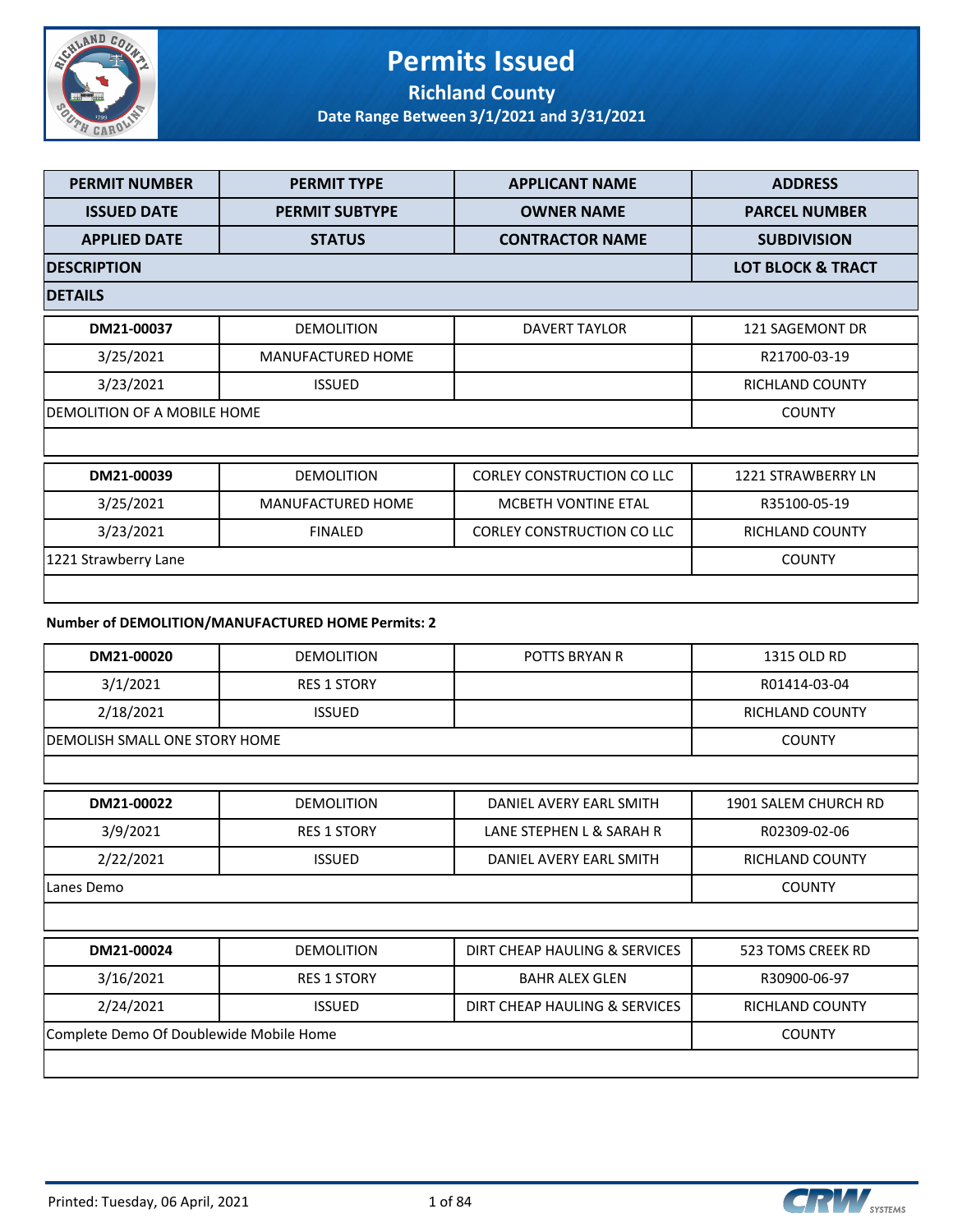

**Richland County**

| DM21-00026                        | <b>DEMOLITION</b>  | <b>EDMOND JOSHUA &amp; CHARLES</b> | 322 BLUE HORSE CIR  |
|-----------------------------------|--------------------|------------------------------------|---------------------|
| 3/10/2021                         | <b>RES 1 STORY</b> |                                    | R23213-01-03        |
| 2/26/2021                         | <b>FINALED</b>     |                                    | RICHLAND COUNTY     |
| DEMOLISH HOME DAMAGED BY FIRE     |                    |                                    | <b>COUNTY</b>       |
|                                   |                    |                                    |                     |
| DM21-00030                        | <b>DEMOLITION</b>  | <b>CL CONSTRUCTION</b>             | 128 JESSIE BROWN LN |
| 3/5/2021                          | <b>RES 1 STORY</b> | JACOBS-CUNNINGHAM TYRA S           | R17500-04-50        |
| 3/1/2021                          | <b>ISSUED</b>      | CL CONSTRUCTION                    | RICHLAND COUNTY     |
|                                   |                    |                                    | <b>COUNTY</b>       |
|                                   |                    |                                    |                     |
| DM21-00031                        | <b>DEMOLITION</b>  | <b>CAROLINA WRECKING INC</b>       | 1400 CONGAREE RD    |
| 3/11/2021                         | <b>RES 1 STORY</b> | DENNIS CYNTHIA T F/K/A             | R27700-04-15        |
| 3/1/2021                          | <b>ISSUED</b>      | <b>CAROLINA WRECKING INC</b>       | RICHLAND COUNTY     |
| Demo house                        |                    |                                    | <b>COUNTY</b>       |
| Tree fell on house                |                    |                                    |                     |
| DM21-00035                        | <b>DEMOLITION</b>  | ORTIZ JOSHUA HERRERA &             | 2011 JOE FRAZIER CT |
| 3/16/2021                         | <b>RES 1 STORY</b> |                                    | R13516-03-08        |
| 3/16/2021                         | <b>ISSUED</b>      |                                    | RICHLAND COUNTY     |
| DEMO OF HOME                      |                    |                                    | <b>COUNTY</b>       |
|                                   |                    |                                    |                     |
| DM21-00036                        | <b>DEMOLITION</b>  | FELDER VERNA LISA ETAL             | 3613 RAWLINSON RD   |
| 3/18/2021                         | <b>RES 1 STORY</b> |                                    | R22003-01-08        |
| 3/18/2021                         | <b>ISSUED</b>      |                                    | RICHLAND COUNTY     |
| DEMO OF HOME                      |                    |                                    | <b>COUNTY</b>       |
|                                   |                    |                                    |                     |
| DM21-00038                        | <b>DEMOLITION</b>  | SHELBY M STACK                     | 2400 RAMSGATE DR    |
| 3/23/2021                         | <b>RES 1 STORY</b> |                                    | R07505-02-46        |
| 3/23/2021                         | HOLD               | SHELBY M STACK                     | RICHLAND COUNTY     |
| <b>DEMOLITION OF A BACK PORCH</b> |                    |                                    | <b>COUNTY</b>       |
| WAITING ON THE SIGNED CONTRACT.   |                    |                                    |                     |
|                                   |                    |                                    |                     |

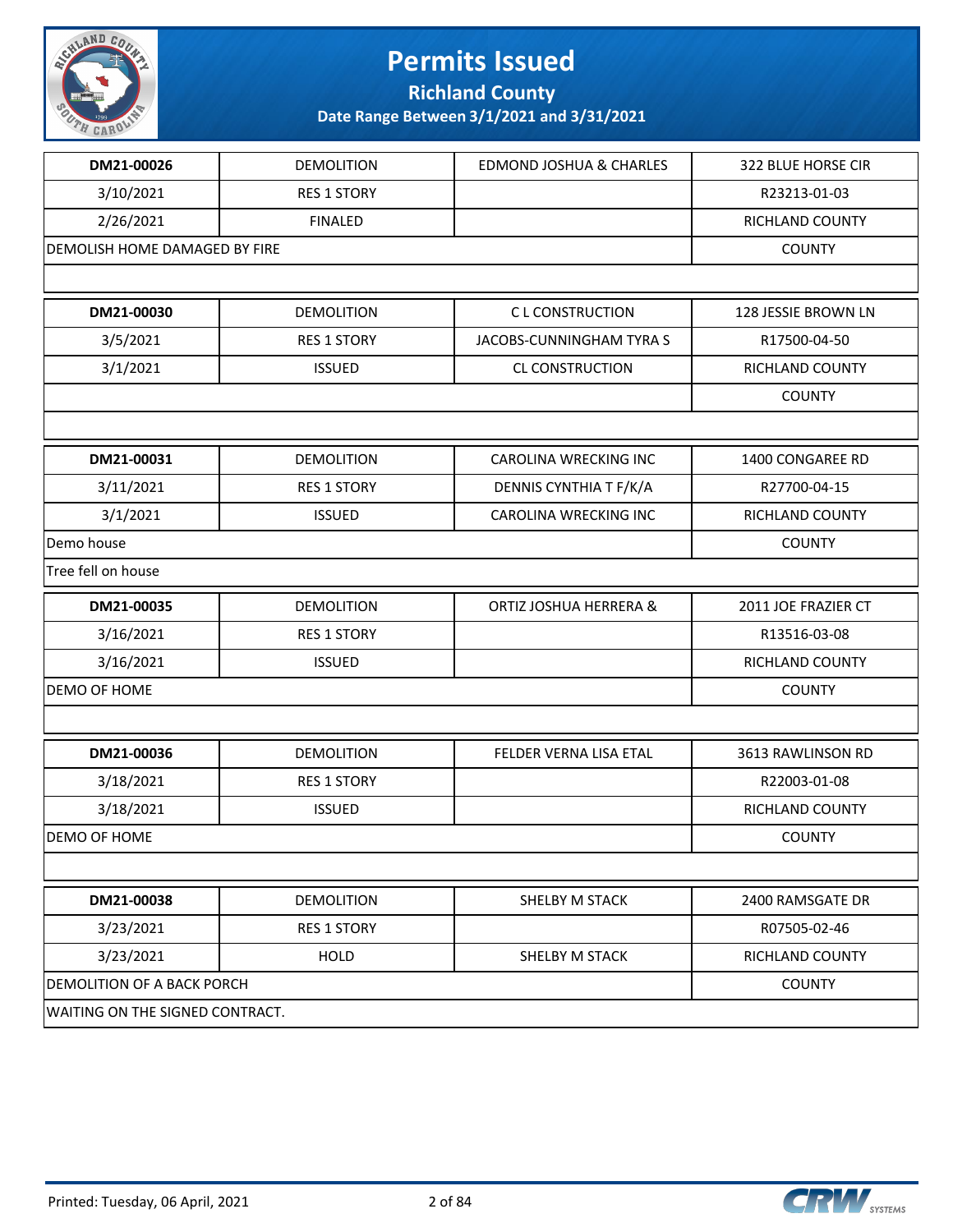

**Richland County**

**Date Range Between 3/1/2021 and 3/31/2021**

| DM21-00040                   | <b>DEMOLITION</b>                | <b>TOLLIVER AGNES D</b>                            | 1226 CLARKSON RD             |
|------------------------------|----------------------------------|----------------------------------------------------|------------------------------|
| 3/23/2021                    | <b>RES 1 STORY</b>               | <b>TOLLIVER AGNES D</b>                            | R21500-02-65                 |
| 3/23/2021                    | <b>ISSUED</b>                    |                                                    | RICHLAND COUNTY              |
| <b>DEMOLITION OF A HOUSE</b> |                                  |                                                    | <b>COUNTY</b>                |
|                              |                                  |                                                    |                              |
| DM21-00041                   | <b>DEMOLITION</b>                | BRANDON MOYE DBA MOYE SEPTIC<br>AND PORTA JOHN LLC | 12066 GARNERS FERRY RD       |
| 3/26/2021                    | <b>RES 1 STORY</b>               |                                                    | R37200-03-06                 |
| 3/26/2021                    | <b>ISSUED</b>                    | BRANDON MOYE DBA MOYE SEPTIC<br>AND PORTA JOHN LLC | RICHLAND COUNTY              |
| <b>DEMO OF HOME</b>          |                                  |                                                    | <b>COUNTY</b>                |
|                              |                                  |                                                    |                              |
| DM21-00042                   | <b>DEMOLITION</b>                | BRANDON MOYE DBA MOYE SEPTIC<br>AND PORTA JOHN LLC | 2028 MARTIN LUTHER KING BLVD |
| 3/26/2021                    | <b>RES 1 STORY</b>               |                                                    | R24200-01-02                 |
| 3/26/2021                    | <b>ISSUED</b>                    | BRANDON MOYE DBA MOYE SEPTIC<br>AND PORTA JOHN LLC | <b>RICHLAND COUNTY</b>       |
| <b>DEMO OF HOME</b>          |                                  |                                                    | <b>COUNTY</b>                |
|                              |                                  |                                                    |                              |
| DM21-00043                   | <b>DEMOLITION</b>                | BRANDON MOYE DBA MOYE SEPTIC<br>AND PORTA JOHN LLC | <b>1453 MINERVAVILLE RD</b>  |
| 3/26/2021                    | <b>RES 1 STORY</b>               |                                                    | R27500-04-01                 |
| 3/26/2021                    | <b>ISSUED</b>                    | BRANDON MOYE DBA MOYE SEPTIC<br>AND PORTA JOHN LLC | RICHLAND COUNTY              |
| <b>DEMO OF HOME</b>          |                                  |                                                    | <b>COUNTY</b>                |
|                              |                                  |                                                    |                              |
| DM21-00044                   | DEMOLITION                       | STEPHENS STUART A & JANICE H                       | 1540 LONER RD                |
| 3/26/2021                    | <b>RES 1 STORY</b>               |                                                    | R10200-02-13                 |
| 3/26/2021                    | <b>ISSUED</b>                    |                                                    | RICHLAND COUNTY              |
|                              | DEMO OF STRUCTURE WITH FOUDATION |                                                    |                              |
|                              |                                  |                                                    |                              |
|                              |                                  |                                                    |                              |

**Number of DEMOLITION/RES 1 STORY Permits: 14**

| DM21-00027       | <b>DEMOLITION</b>  | <b>GREAT SOUTHERN HOMES INC</b> | 120 ROBAULD AVE |
|------------------|--------------------|---------------------------------|-----------------|
| 3/2/2021         | <b>RES 2 STORY</b> |                                 | R01410-04-05    |
| 3/1/2021         | <b>ISSUED</b>      | <b>GREAT SOUTHERN HOMES INC</b> | RICHLAND COUNTY |
| residential demo |                    |                                 | <b>COUNTY</b>   |
|                  |                    |                                 |                 |

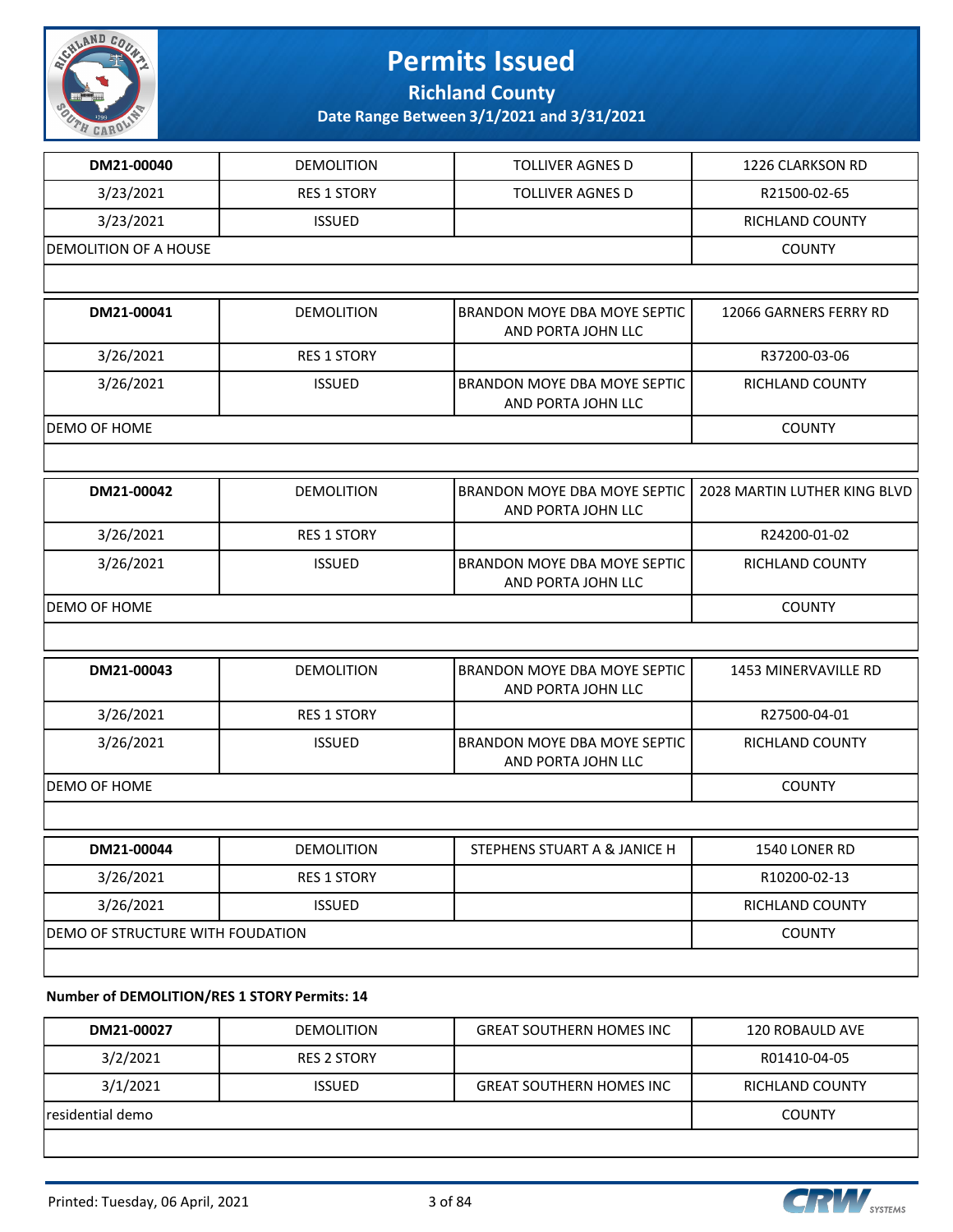

#### **Number of DEMOLITION/RES 2 STORY Permits: 1**

| DM21-00034         | <b>DEMOLITION</b>         | KASHANNA CONEY | 7101 CLAUDIA DR |
|--------------------|---------------------------|----------------|-----------------|
| 3/12/2021          | <b>RES STOR/DT GARAGE</b> |                | R14212-06-12    |
| 3/12/2021          | <b>ISSUED</b>             |                | RICHLAND COUNTY |
| IDEMO STORAGE SHED |                           |                | <b>COUNTY</b>   |
|                    |                           |                |                 |

### **Number of DEMOLITION/RES STOR/DT GARAGE Permits: 1**

| MH21-00019                                   | MANUFACTURED HOME | Lisa1 Page             | 130 WHIPPOORWILL RD   |
|----------------------------------------------|-------------------|------------------------|-----------------------|
| 3/19/2021                                    | Unassigned        | Lisa Page              | R12300-14-06          |
| 2/10/2021                                    | <b>FINALED</b>    |                        | RICHLAND COUNTY       |
| Moving a home to an existing mobile home lot |                   |                        | <b>COUNTY</b>         |
|                                              |                   |                        |                       |
| MH21-00021                                   | MANUFACTURED HOME | <b>CURTISHA MANIRE</b> | 1221 MCCORDS FERRY RD |
| 3/2/2021                                     | Unassigned        |                        | R38000-03-51          |
| 2/22/2021                                    | <b>FINALED</b>    |                        | RICHLAND COUNTY       |
| MOBILE HOME SET UP                           |                   |                        | <b>COUNTY</b>         |
|                                              |                   |                        |                       |
| MH21-00022                                   | MANUFACTURED HOME | JOE WOODS JR           | 1025 MICKLE RD        |
| 3/8/2021                                     | Unassigned        |                        | R23400-02-14          |
| 2/22/2021                                    | <b>FINALED</b>    |                        | RICHLAND COUNTY       |
| MOBILE HOME SET UP                           |                   |                        | <b>COUNTY</b>         |
|                                              |                   |                        |                       |
| MH21-00025                                   | MANUFACTURED HOME | Asiadethe Valverde     | 5806 OLD LEESBURG RD  |
| 3/8/2021                                     | Unassigned        | Efrain Rojas Carbajal  | R28116-03-03          |
| 3/3/2021                                     | <b>FINALED</b>    |                        | RICHLAND COUNTY       |
| Mobile Home Set up                           |                   |                        | <b>COUNTY</b>         |
| New Electric System set up                   |                   |                        |                       |
| MH21-00026                                   | MANUFACTURED HOME | MOORE LINDA D          | 1138 OLD CONGAREE RUN |
| 3/15/2021                                    | Unassigned        |                        | R30300-03-12          |
| 3/4/2021                                     | <b>ISSUED</b>     |                        | RICHLAND COUNTY       |
| <b>NEW MOBILE HOME SETUP</b>                 |                   |                        | <b>COUNTY</b>         |
|                                              |                   |                        |                       |

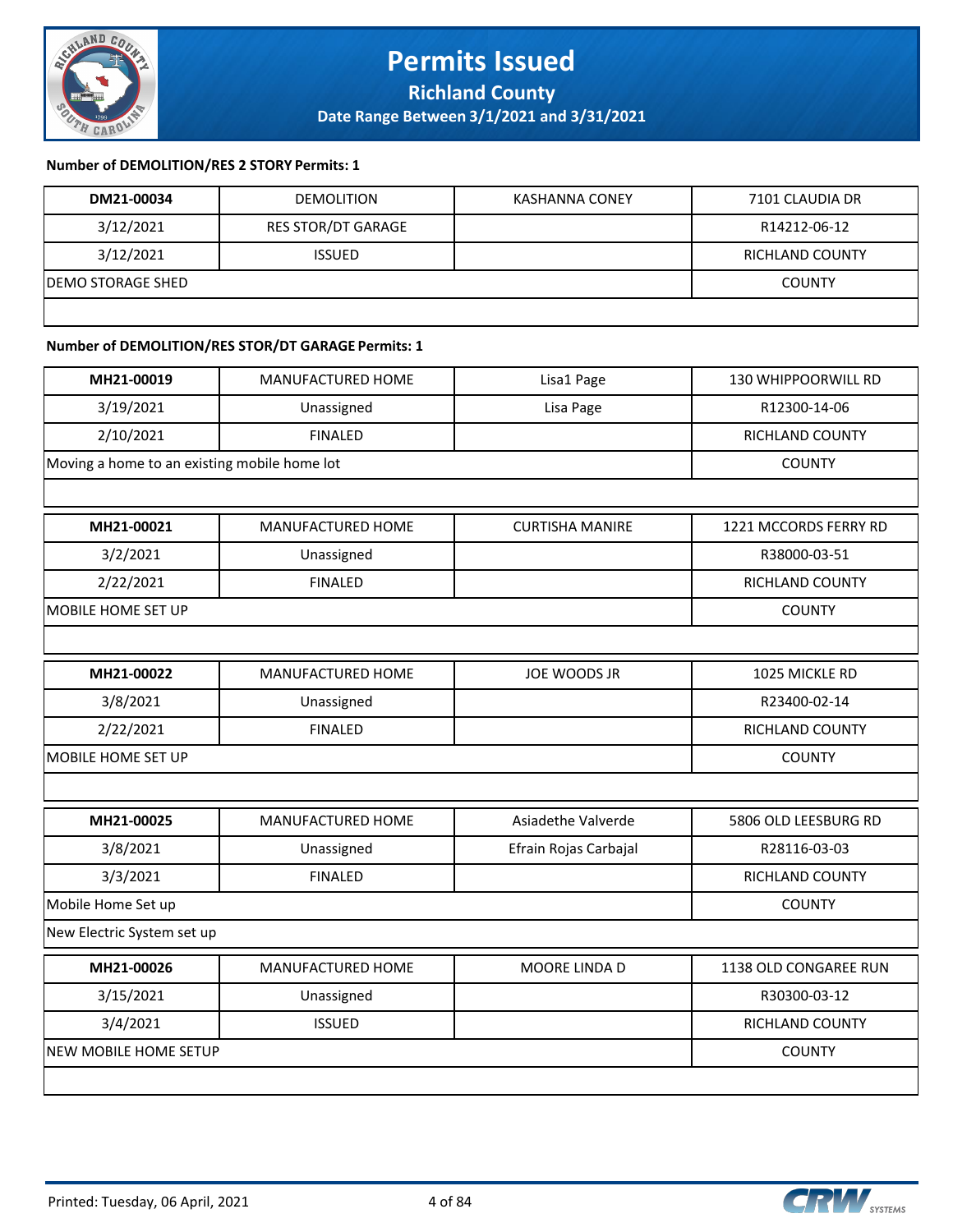

**Richland County**

| MH21-00027                                 | <b>MANUFACTURED HOME</b>                                    | <b>CAROLE D MCCANTS &amp; MCARTHUR</b><br><b>MCCANTS</b> | 1819 HORRELL HILL RD   |
|--------------------------------------------|-------------------------------------------------------------|----------------------------------------------------------|------------------------|
| 3/15/2021                                  | Unassigned                                                  |                                                          | R24504-02-14           |
| 3/15/2021                                  | <b>FINALED</b>                                              |                                                          | RICHLAND COUNTY        |
| <b>MOBILE HOME SET UP</b>                  | <b>COUNTY</b>                                               |                                                          |                        |
|                                            |                                                             |                                                          |                        |
| MH21-00028                                 | MANUFACTURED HOME                                           | Keara Cain                                               | 509 WILLIAM HARDIN RD  |
| 3/18/2021                                  | Unassigned                                                  | Keara Cain                                               | R17210-01-02           |
| 3/15/2021                                  | <b>ISSUED</b>                                               |                                                          | RICHLAND COUNTY        |
| Set up.                                    |                                                             |                                                          | <b>COUNTY</b>          |
|                                            |                                                             |                                                          |                        |
| MH21-00029                                 | MANUFACTURED HOME                                           | Laureano Alfonso Vergara                                 | 121 CHAPPELL CREEK LN  |
| 3/31/2021                                  | Unassigned                                                  | <b>VERGARA LAUREANO ALFONSO &amp;</b>                    | R21400-02-08           |
| 3/16/2021                                  | <b>ISSUED</b>                                               | <b>CANNONBALL POOLS</b>                                  | RICHLAND COUNTY        |
| Mobile Home Permit Set-Up                  | <b>COUNTY</b>                                               |                                                          |                        |
| Purchased Mobile Home to be put on my land |                                                             |                                                          |                        |
| MH21-00030                                 | MANUFACTURED HOME                                           | William Brady                                            | 120 JAY ST             |
| 3/31/2021                                  | Unassigned                                                  | William Brady                                            | R21608-05-03           |
| 3/16/2021                                  | <b>ISSUED</b>                                               |                                                          | RICHLAND COUNTY        |
| <b>MOBILE HOME SET UP</b>                  |                                                             |                                                          | <b>COUNTY</b>          |
|                                            |                                                             |                                                          |                        |
| MH21-00031                                 | MANUFACTURED HOME                                           | Jacqueline Ricks                                         | 809 WILMETTE RD        |
| 3/30/2021                                  | Unassigned                                                  | Jacqueline Ricks                                         | R11911-06-01           |
| 3/17/2021                                  | <b>ISSUED</b>                                               |                                                          | <b>RICHLAND COUNTY</b> |
|                                            |                                                             |                                                          | <b>COUNTY</b>          |
|                                            |                                                             |                                                          |                        |
| MH21-00033                                 | MANUFACTURED HOME                                           | <b>Brookland Enterprises LLC</b>                         | 14071 GARNERS FERRY RD |
| 3/23/2021                                  | Unassigned                                                  | <b>Brookland Enterprises LLC</b>                         | R39400-02-10           |
| 3/17/2021                                  | <b>ISSUED</b>                                               |                                                          | RICHLAND COUNTY        |
|                                            | move mh from dealer lot to 14071 Garners Ferry Rd, Eastover |                                                          |                        |
| Land TMS#39400-02-10                       |                                                             |                                                          |                        |

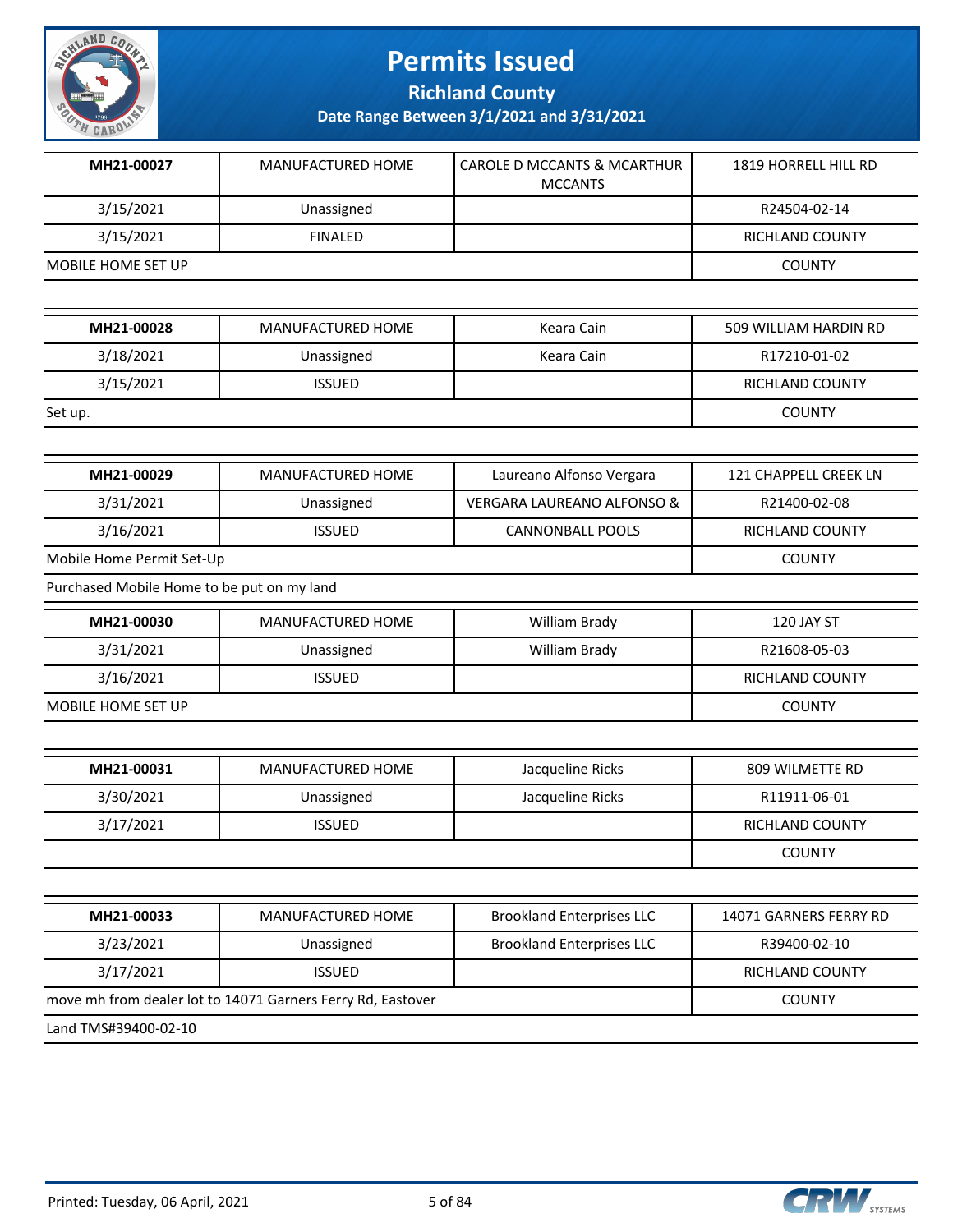

**Richland County**

| MH21-00034         | MANUFACTURED HOME | SHAMIRA CAPERS & DAVERT TAYLOF | 121 SAGEMONT DR       |
|--------------------|-------------------|--------------------------------|-----------------------|
| 3/25/2021          | Unassigned        |                                | R21700-03-19          |
| 3/23/2021          | <b>ISSUED</b>     |                                | RICHLAND COUNTY       |
| MOBILE HOME SET UP |                   |                                | <b>COUNTY</b>         |
|                    |                   |                                |                       |
| MH21-00035         | MANUFACTURED HOME | CODY BLEU CARRAWAY             | 1375 PET SITES RD     |
| 3/24/2021          | Unassigned        |                                | R01800-02-27          |
| 3/23/2021          | <b>ISSUED</b>     |                                | RICHLAND COUNTY       |
| MOBILE HOME SET UP |                   |                                | <b>COUNTY</b>         |
|                    |                   |                                |                       |
| MH21-00036         | MANUFACTURED HOME | kami smith                     | 1467 MCCORDS FERRY RD |
| 3/30/2021          | Unassigned        | <b>SMITH KAMI</b>              | R35800-01-04          |
| 3/23/2021          | <b>ISSUED</b>     |                                | RICHLAND COUNTY       |
|                    |                   |                                | <b>COUNTY</b>         |
|                    |                   |                                |                       |
| MH21-00038         | MANUFACTURED HOME | Lisa Jenkins                   | 9401 WILSON BLVD 30   |
| 3/31/2021          | Unassigned        | Lisa Jenkins                   | R14700-03-18          |
| 3/23/2021          | <b>ISSUED</b>     |                                | RICHLAND COUNTY       |
| MOBILE HOME SET UP |                   |                                | 30 COUNTY             |
|                    |                   |                                |                       |
| MH21-00039         | MANUFACTURED HOME | HILARIA MELO GUZMAN            | 119 KEPPER DR         |
| 3/31/2021          | Unassigned        |                                | R28100-01-46          |
| 3/25/2021          | <b>ISSUED</b>     |                                | RICHLAND COUNTY       |
| MOBILE HOME SET UP |                   |                                | <b>COUNTY</b>         |
|                    |                   |                                |                       |
| MH21-00040         | MANUFACTURED HOME | MCBETH VONTINE ETAL            | 1221 STRAWBERRY LN    |
| 3/30/2021          | Unassigned        | MCBETH VONTINE ETAL            | R35100-05-19          |
| 3/25/2021          | <b>ISSUED</b>     |                                | RICHLAND COUNTY       |
| MOBILE HOME SET UP |                   |                                | <b>COUNTY</b>         |
|                    |                   |                                |                       |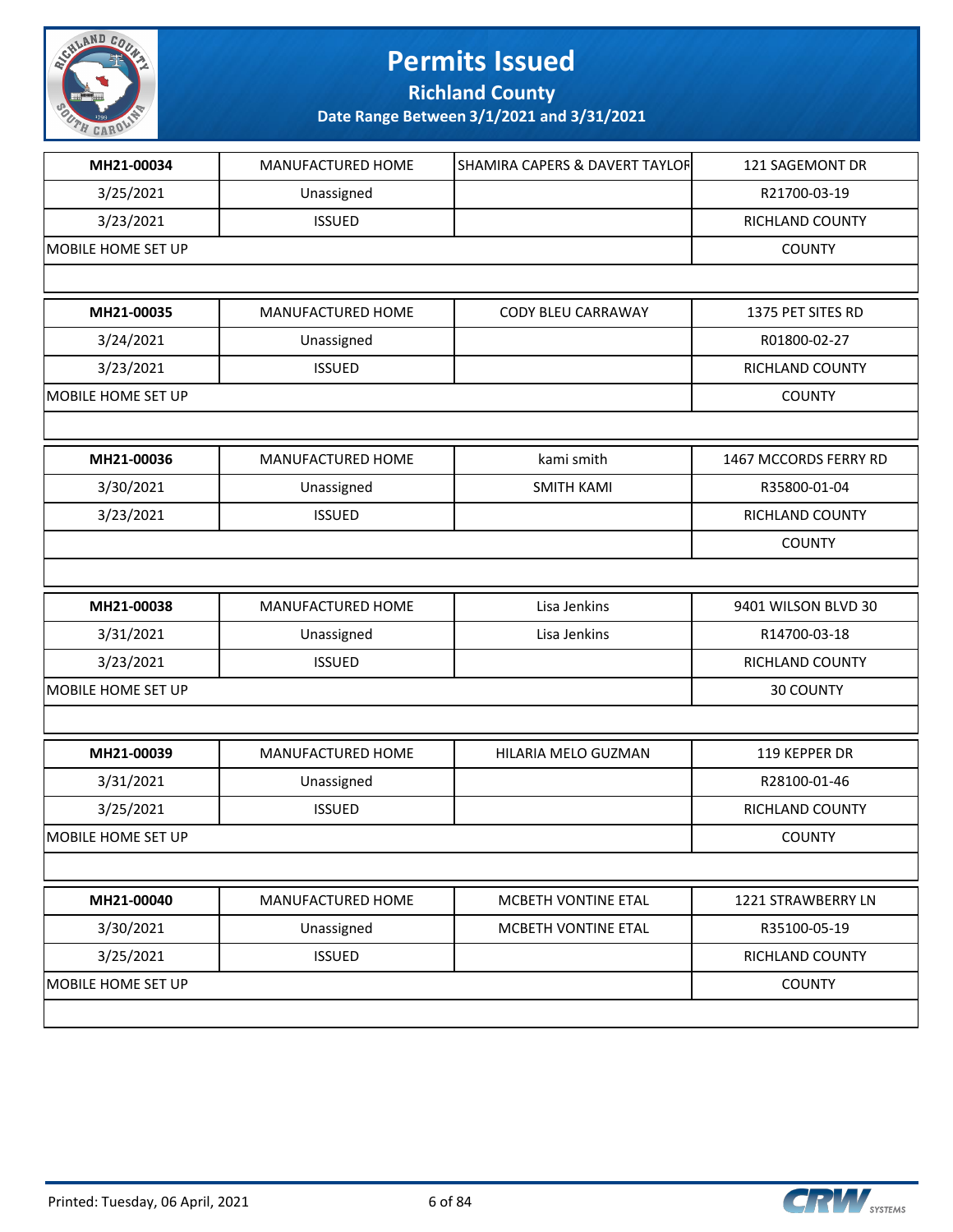

**Richland County**

**Date Range Between 3/1/2021 and 3/31/2021**

| MH21-00042                   | MANUFACTURED HOME        | <b>JACQUELINE A LEWIS</b> | 1513 DUNSTON RD        |
|------------------------------|--------------------------|---------------------------|------------------------|
| 3/29/2021                    | Unassigned               |                           | R16208-03-08           |
| 3/25/2021                    | <b>ISSUED</b>            |                           | <b>RICHLAND COUNTY</b> |
| <b>NEW MOBILE HOME SETUP</b> |                          |                           | <b>COUNTY</b>          |
|                              |                          |                           |                        |
| MH21-00044                   | <b>MANUFACTURED HOME</b> | Major hillard             | 3615 PERCIVAL RD 62    |
| 3/31/2021                    | Unassigned               | MH Estates LLC            | R22709-02-01           |
| 3/26/2021                    | <b>ISSUED</b>            |                           | RICHLAND COUNTY        |
|                              |                          |                           | <b>62 COUNTY</b>       |
|                              |                          |                           |                        |
| MH21-00048                   | MANUFACTURED HOME        | Major hillard             | 3615 PERCIVAL RD 52    |
| 3/31/2021                    | Unassigned               | MH Estates LLC            | R22709-02-01           |
| 3/26/2021                    | <b>ISSUED</b>            |                           | <b>RICHLAND COUNTY</b> |
|                              |                          |                           | 52 COUNTY              |
|                              |                          |                           |                        |

#### **Number of MANUFACTURED HOME/Unassigned Permits: 20**

| MHRT21-00003                | MANUFACTURED HOME<br>RETIREMENT OF TITLE | <b>ENGELMOHR SHARI &amp;</b> | 1241 WHISTLE TOP RD |
|-----------------------------|------------------------------------------|------------------------------|---------------------|
| 3/24/2021                   | Unassigned                               |                              | R32500-04-23        |
| 3/24/2021                   | CO ISSUED                                |                              | RICHLAND COUNTY     |
| <b>IRETIREMENT OF TITLE</b> |                                          |                              | <b>COUNTY</b>       |
|                             |                                          |                              |                     |

#### **Number of MANUFACTURED HOME RETIREMENT OF TITLE/Unassigned Permits: 1**

| <b>REL20-00311</b>               | <b>RES ELECTRICAL</b> | <b>BOWMAN ELECTRICAL LLC</b> | 116 HAROLD ST   |
|----------------------------------|-----------------------|------------------------------|-----------------|
| 3/29/2021                        | RESIDENTIAL           | ETHEREDGE ERNEST &           | R17313-05-12    |
| 11/5/2020                        | <b>ISSUED</b>         | <b>BOWMAN ELECTRICAL LLC</b> | RICHLAND COUNTY |
| Saw Pole and new 200 amp service |                       |                              | <b>COUNTY</b>   |

THE BUILDING PERMIT FOR NEW CONSTRUCTION - MOVING HOUSE- WAS NOT FINALED AND NO INSPECTIONS. MUST RESOLVE THIS PERMIT BEFORE A ELECTRIC PERMIT WILL NOT BE ISSUED.

| <b>REL21-00052</b>                       | <b>RES ELECTRICAL</b> | MUCKENFUSS SCOTT A | 106 BRODY RD    |
|------------------------------------------|-----------------------|--------------------|-----------------|
| 3/4/2021                                 | RESIDENTIAL           | MUCKENFUSS SCOTT A | R01409-03-01    |
| 2/26/2021                                | <b>FINALED</b>        |                    | RICHLAND COUNTY |
| 200 AMP SERVICE,1-LIGHT,1 RECEPT,1SWITCH |                       |                    | <b>COUNTY</b>   |
|                                          |                       |                    |                 |

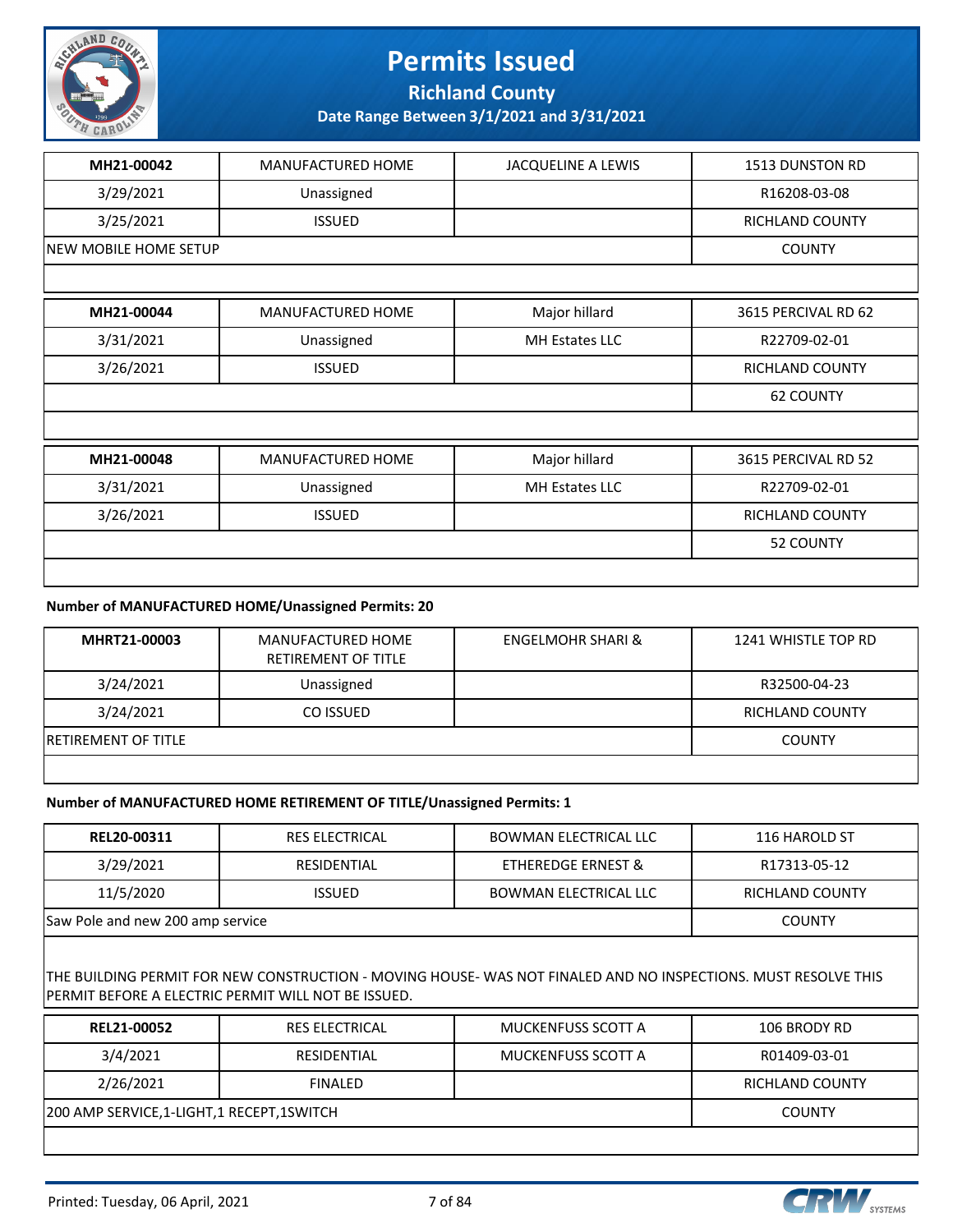

**Richland County**

| REL21-00053                                  | <b>RES ELECTRICAL</b>                                 | <b>BOWMAN ELECTRICAL LLC</b>           | 152 ANDERSON PORTEE RD |  |  |
|----------------------------------------------|-------------------------------------------------------|----------------------------------------|------------------------|--|--|
| 3/8/2021                                     | RESIDENTIAL                                           | <b>GLOVER ALETHIA</b>                  | R27300-04-06           |  |  |
| 2/26/2021                                    | <b>ISSUED</b>                                         | <b>BOWMAN ELECTRICAL LLC</b>           | RICHLAND COUNTY        |  |  |
| <b>Rewire Dwelling</b>                       |                                                       |                                        | <b>COUNTY</b>          |  |  |
|                                              |                                                       |                                        |                        |  |  |
| REL21-00056                                  | <b>RES ELECTRICAL</b>                                 | MCCLERKLIN'S ELECTRICAL SERVICE<br>LLC | 1645 MCCAW RD          |  |  |
| 3/4/2021                                     | RESIDENTIAL                                           | DICKERSON RICHARD D                    | R14205-02-04           |  |  |
| 3/2/2021                                     | <b>FINALED</b>                                        | MCCLERKLIN'S ELECTRICAL SERVICE<br>LLC | <b>RICHLAND COUNTY</b> |  |  |
| remove panel from closet and move outside    |                                                       |                                        | <b>COUNTY</b>          |  |  |
| upgrade to code add GFCI and Smoke detectors |                                                       |                                        |                        |  |  |
| REL21-00057                                  | RES ELECTRICAL                                        | <b>BUCK THOMAS ELECTRICAL SERVICE</b>  | 33 ROYALGATE DR        |  |  |
| 3/4/2021                                     | RESIDENTIAL                                           | HICKMAN MARJERNELL                     | R19981-01-33           |  |  |
| 3/3/2021                                     | <b>ISSUED</b>                                         | <b>BUCK THOMAS ELECTRICAL SERVICE</b>  | RICHLAND COUNTY        |  |  |
|                                              | Set underground temporary service at transformer ONLY |                                        | <b>COUNTY</b>          |  |  |
|                                              |                                                       |                                        |                        |  |  |
| REL21-00059                                  | RES ELECTRICAL                                        | NICHOLAS PAUL PARKER                   | 1440 COMMUNITY POND RD |  |  |
| 3/5/2021                                     | RESIDENTIAL                                           | OKONEK RICHARD J & SANDRA S            | R37000-05-11           |  |  |
| 3/4/2021                                     | <b>FINALED</b>                                        | NICHOLAS PAUL PARKER                   | RICHLAND COUNTY        |  |  |
| meter/mast replacement                       |                                                       |                                        | <b>COUNTY</b>          |  |  |
|                                              |                                                       |                                        |                        |  |  |
| REL21-00061                                  | RES ELECTRICAL                                        | <b>BOWMAN ELECTRICAL LLC</b>           | 1437 CARDINAL RD       |  |  |
| 3/8/2021                                     | RESIDENTIAL                                           | SARGENT ROGER                          | R08300-03-14           |  |  |
| 3/4/2021                                     | <b>ISSUED</b>                                         | <b>BOWMAN ELECTRICAL LLC</b>           | RICHLAND COUNTY        |  |  |
| Upgrad panel and Meter box                   |                                                       |                                        | <b>COUNTY</b>          |  |  |
|                                              |                                                       |                                        |                        |  |  |
| REL21-00062                                  | RES ELECTRICAL                                        | MCREE WILLIAM M & CHRISTIE K           | 217 CLAMP RD           |  |  |
| 3/29/2021                                    | RESIDENTIAL                                           |                                        | R18000-03-25           |  |  |
| 3/8/2021                                     | <b>ISSUED</b>                                         |                                        | RICHLAND COUNTY        |  |  |
|                                              | INSTALLING ELECTRIC GATE AT FRONT OF PROPERTY         |                                        |                        |  |  |
|                                              |                                                       |                                        |                        |  |  |

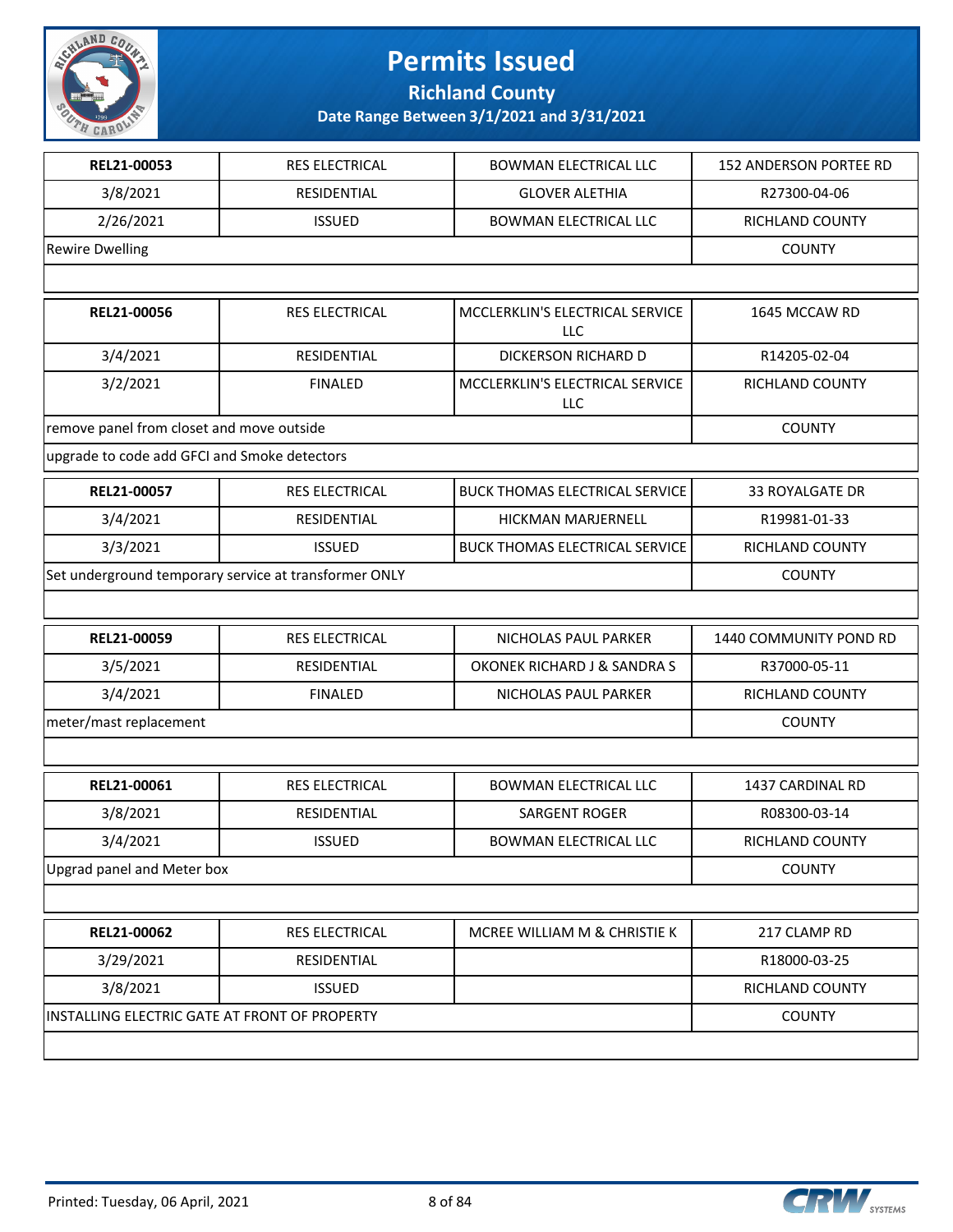

**Richland County**

| REL21-00063                                                                                                  | <b>RES ELECTRICAL</b> | <b>CHARLES ERNEST HORTON JR</b>                                | <b>400 SHELLNUT AVE</b> |
|--------------------------------------------------------------------------------------------------------------|-----------------------|----------------------------------------------------------------|-------------------------|
| 3/17/2021                                                                                                    | RESIDENTIAL           | <b>MCK HOLDINGS LLC</b>                                        | R22009-01-12            |
| 3/8/2021                                                                                                     | <b>ISSUED</b>         | <b>CHARLES ERNEST HORTON JR</b>                                | RICHLAND COUNTY         |
| Service Replacement                                                                                          |                       |                                                                | <b>COUNTY</b>           |
|                                                                                                              |                       |                                                                |                         |
| REL21-00066                                                                                                  | <b>RES ELECTRICAL</b> | ECLECTIC ELECTRIC SERVICE LLC DBA<br>MR ELECTRIC OF COLUMBIA   | 1601 JOHNSON MARINA RD  |
| 3/11/2021                                                                                                    | RESIDENTIAL           | <b>FOMBY BRIAN W &amp; NATALIE A</b>                           | R01411-02-27            |
| 3/10/2021                                                                                                    | <b>FINALED</b>        | ECLECTIC ELECTRIC SERVICE LLC DBA<br>MR. ELECTRIC OF COLUMBIA  | RICHLAND COUNTY         |
| New Sub Panel For Garage/240volt Outlets                                                                     |                       |                                                                | <b>COUNTY</b>           |
|                                                                                                              |                       |                                                                |                         |
| REL21-00067                                                                                                  | <b>RES ELECTRICAL</b> | <b>CAMPBELL JAMES D</b>                                        | 1133 STATLER RD         |
| 3/12/2021                                                                                                    | RESIDENTIAL           |                                                                | R07401-06-08            |
| 3/12/2021                                                                                                    | <b>ISSUED</b>         |                                                                | RICHLAND COUNTY         |
| POWER POLE FOR BLDG USE                                                                                      |                       |                                                                | <b>COUNTY</b>           |
|                                                                                                              |                       |                                                                |                         |
| REL21-00070                                                                                                  | RES ELECTRICAL        | ECLECTIC ELECTRIC SERVICE LLC DBA<br>MR ELECTRIC OF COLUMBIA   | 2304 COCO RD            |
| 3/17/2021                                                                                                    | RESIDENTIAL           | <b>BLAKE PAULINE &amp; JONATHAN</b>                            | R07506-02-01            |
| 3/15/2021                                                                                                    | <b>FINALED</b>        | IECLECTIC ELECTRIC SERVICE LLC DBA<br>Mr. Electric of Columbia | RICHLAND COUNTY         |
| Complete service change and new panel                                                                        |                       |                                                                | <b>COUNTY</b>           |
|                                                                                                              |                       |                                                                |                         |
| REL21-00071                                                                                                  | RES ELECTRICAL        | RYTEC ELECTRIC LLC                                             | 207 N WASHINGTON RD     |
| 3/18/2021                                                                                                    | RESIDENTIAL           | <b>BILTOFT GREGG &amp; KATHY</b>                               | R09700-02-03            |
| 3/15/2021                                                                                                    | <b>ISSUED</b>         | RYTEC ELECTRIC LLC                                             | RICHLAND COUNTY         |
| Install 100 Amp underground Temporary power pole                                                             |                       | <b>COUNTY</b>                                                  |                         |
| Install 100 Amp underground Temporary power pole with two dedicated 20 amp outlets and a dedicated 50 outlet |                       |                                                                |                         |
| REL21-00073                                                                                                  | RES ELECTRICAL        | <b>DONALD ELECTRIC</b>                                         | 9401 WILSON BLVD 129    |
| 3/17/2021                                                                                                    | RESIDENTIAL           |                                                                | R14700-03-18            |
| 3/17/2021                                                                                                    | <b>FINALED</b>        | <b>DONALD ELECTRIC</b>                                         | <b>RICHLAND COUNTY</b>  |
| REPAIR SERVICES AS NEEDED                                                                                    |                       |                                                                | 129 COUNTY              |
|                                                                                                              |                       |                                                                |                         |

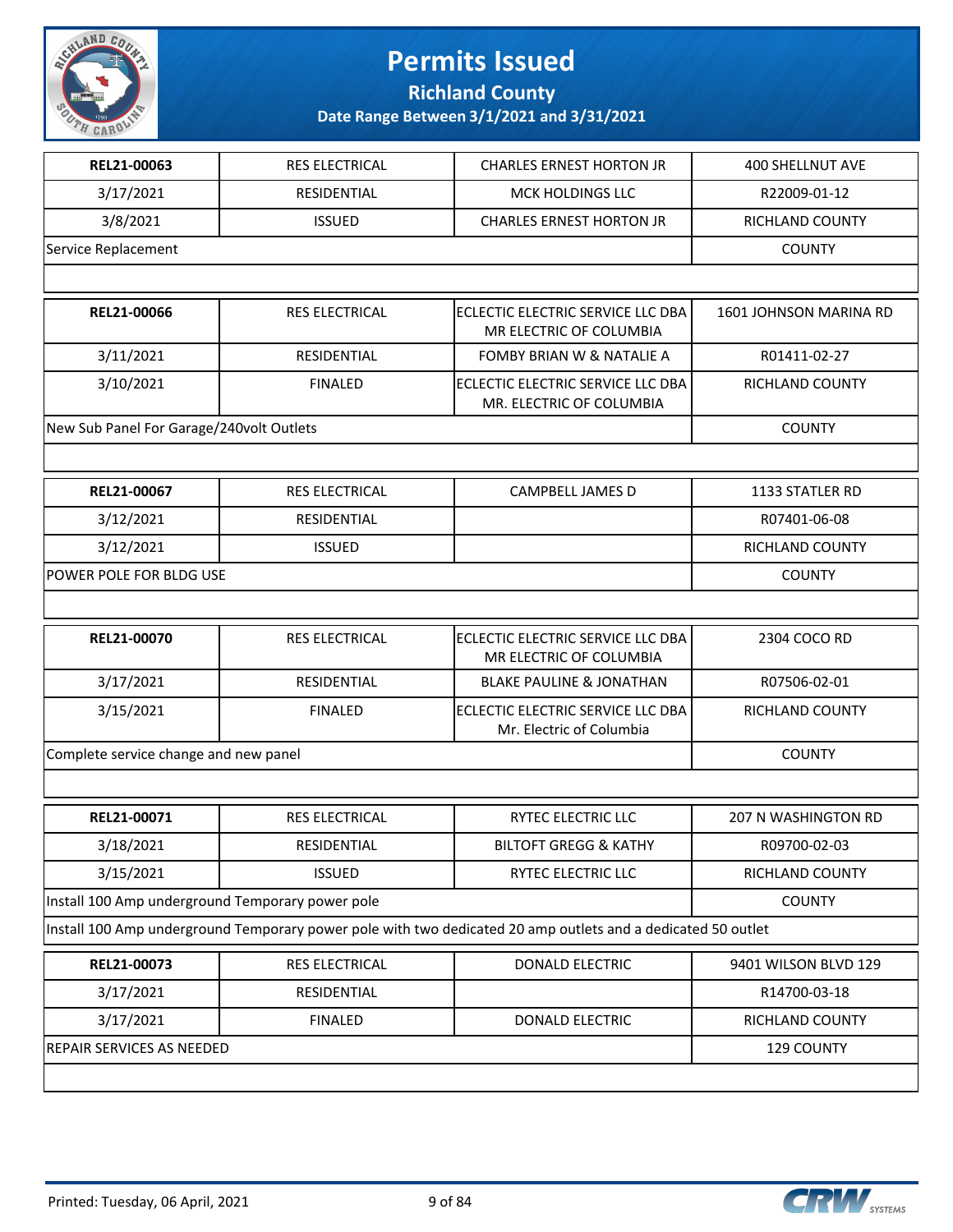

**Richland County**

| REL21-00074                                            | RES ELECTRICAL                                        | STEWARD MICHAEL & BRITTANY                  | 111 HOLLIDAY RD     |
|--------------------------------------------------------|-------------------------------------------------------|---------------------------------------------|---------------------|
| 3/18/2021                                              | RESIDENTIAL                                           | STEWARD MICHAEL & BRITTANY                  | R22712-04-04        |
| 3/18/2021                                              | <b>ISSUED</b>                                         |                                             | RICHLAND COUNTY     |
|                                                        | INSTALL 50 AMP SPA DISCONNECT (2) 12OV GFCI EX.OUTLET |                                             | <b>COUNTY</b>       |
|                                                        |                                                       |                                             |                     |
| REL21-00075                                            | <b>RES ELECTRICAL</b>                                 | <b>MOODY ELECTRICAL SERVICE</b>             | 2126 WOODFIELD DR   |
| 3/30/2021                                              | RESIDENTIAL                                           | <b>Christy Duckett-Harris</b>               | R19706-03-03        |
| 3/18/2021                                              | <b>ISSUED</b>                                         | MOODY ELECTRICAL SERVICE                    | RICHLAND COUNTY     |
| Rewire home                                            |                                                       |                                             | <b>COUNTY</b>       |
|                                                        |                                                       |                                             |                     |
| REL21-00076                                            | <b>RES ELECTRICAL</b>                                 | JJ & S ELECTRIC CO                          | 7818 HUNT CLUB RD   |
| 3/19/2021                                              | RESIDENTIAL                                           |                                             | R16916-06-10        |
| 3/19/2021                                              | <b>ISSUED</b>                                         | JJ & S ELECTRIC CO                          | RICHLAND COUNTY     |
| CHECK OUT HOUSE REPAIR WIRES UNDER HOUSE               |                                                       |                                             | <b>COUNTY</b>       |
|                                                        |                                                       |                                             |                     |
| REL21-00078                                            | RES ELECTRICAL                                        | <b>EXCEL ELECTRICAL CONTRACTING</b>         | 103 CLUB COLONY CIR |
| 3/25/2021                                              | <b>RESIDENTIAL</b>                                    | <b>GIDEN TYRIE &amp; DARLENE</b>            | R20401-04-02        |
| 3/23/2021                                              | <b>ISSUED</b>                                         | EXCEL ELECTRICAL CONTRACTING                | RICHLAND COUNTY     |
| Replacing 200amp meter with a 200amp meter panel combo | <b>COUNTY</b>                                         |                                             |                     |
|                                                        |                                                       |                                             |                     |
| REL21-00079                                            | RES ELECTRICAL                                        | <b>JAMES EDDIE HARMON</b>                   | 228 JACKIE DR       |
| 3/24/2021                                              | RESIDENTIAL                                           |                                             | R39200-02-11        |
| 3/24/2021                                              | <b>FINALED</b>                                        |                                             | RICHLAND COUNTY     |
| <b>ADD POWER TO EXISITING SHED</b>                     |                                                       |                                             | <b>COUNTY</b>       |
|                                                        |                                                       |                                             |                     |
| REL21-00081                                            | <b>RES ELECTRICAL</b>                                 | ELECTRIC SERVICES INC OF<br><b>COLUMBIA</b> | 210 SILVER FOX LN   |
| 3/26/2021                                              | <b>RESIDENTIAL</b>                                    | <b>HOLT ERNEST J &amp; JANICE G</b>         | R05182-01-65        |
| 3/25/2021                                              | <b>ISSUED</b>                                         | ELECTRIC SERVICES INC OF<br><b>COLUMBIA</b> | RICHLAND COUNTY     |
| Set temp pole and repair electrical system after fire  |                                                       |                                             | <b>COUNTY</b>       |
|                                                        |                                                       |                                             |                     |

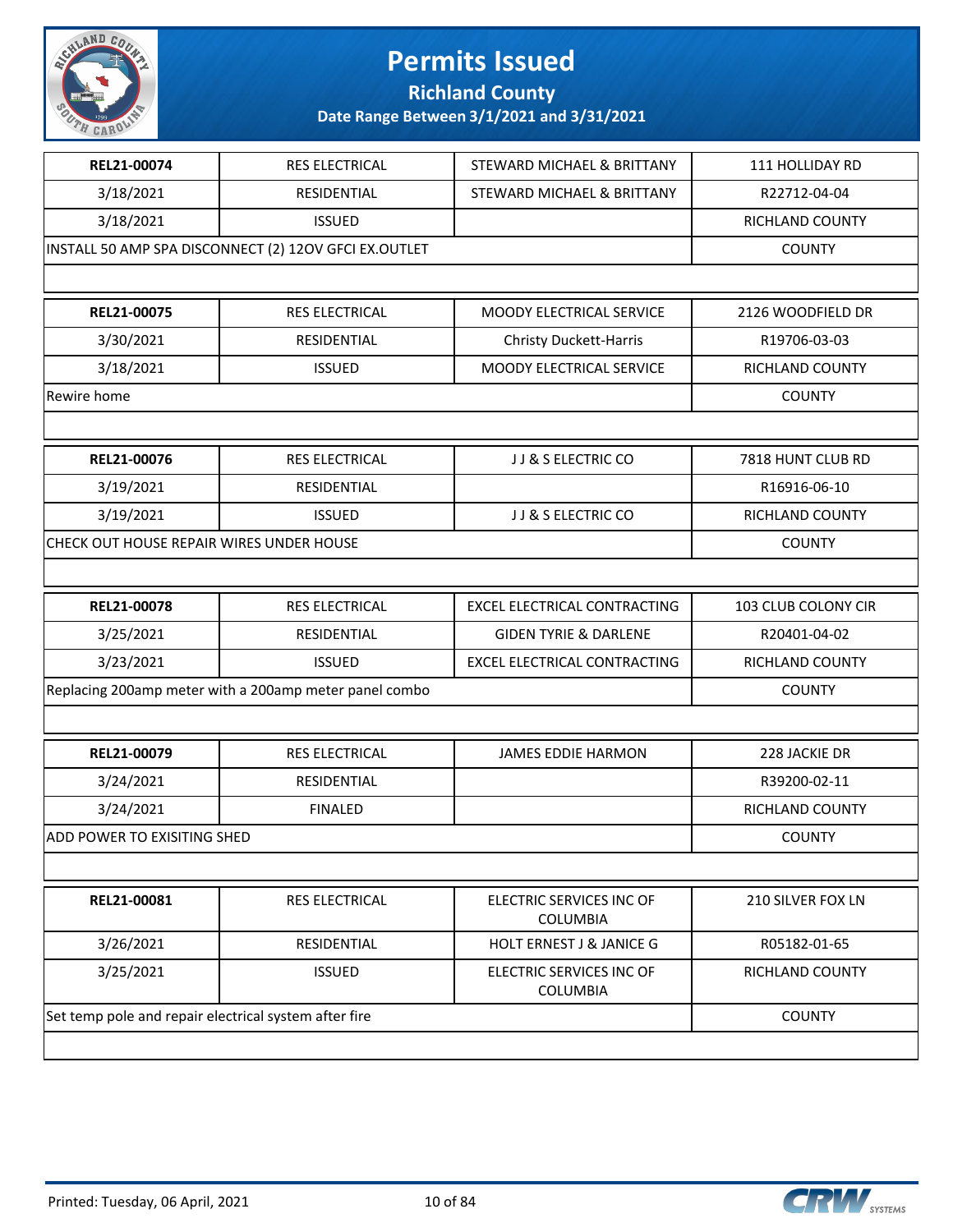

**Richland County**

**Date Range Between 3/1/2021 and 3/31/2021**

| REL21-00083                     | <b>RES ELECTRICAL</b> | STEPHENS STUART A & JANICE H     | 1540 LONER RD           |
|---------------------------------|-----------------------|----------------------------------|-------------------------|
| 3/26/2021                       | <b>RESIDENTIAL</b>    |                                  | R10200-02-13            |
| 3/26/2021                       | <b>ISSUED</b>         |                                  | <b>RICHLAND COUNTY</b>  |
| POWER TO EXISTING WELL          |                       |                                  | <b>COUNTY</b>           |
|                                 |                       |                                  |                         |
| REL21-00084                     | <b>RES ELECTRICAL</b> | <b>JACKSON PANDORA Y</b>         | 118 SLOAN RD            |
| 3/26/2021                       | <b>RESIDENTIAL</b>    |                                  | R20100-03-32            |
| 3/26/2021                       | <b>ISSUED</b>         |                                  | <b>RICHLAND COUNTY</b>  |
| <b>POWER FOR POOL HOUSE</b>     |                       |                                  |                         |
|                                 |                       |                                  |                         |
| REL21-00087                     | <b>RES ELECTRICAL</b> | <b>HAYNES ISABELL &amp; ROSA</b> | <b>17 DAVE WHITE CT</b> |
| 3/31/2021                       | <b>RESIDENTIAL</b>    |                                  | R36600-02-37            |
| 3/31/2021                       | <b>ISSUED</b>         |                                  | <b>RICHLAND COUNTY</b>  |
| <b>POWER OFF MORE THAN 1 YR</b> |                       |                                  | <b>COUNTY</b>           |
|                                 |                       |                                  |                         |

#### **Number of RES ELECTRICAL/RESIDENTIAL Permits: 23**

| RMG20-00733                                  | RES MECHANICAL/GAS        | LEVER REPAIRS INC                    | 201 LAKE CAROLINA BLVD |
|----------------------------------------------|---------------------------|--------------------------------------|------------------------|
| 3/8/2021                                     | Unassigned                | <b>COVERT TAMI</b>                   | R23204-10-01           |
| 8/24/2020                                    | <b>ISSUED</b>             | LEVER REPAIRS INC                    | RICHLAND COUNTY        |
| 2 ton 14 seer split heat pump 5 KW           |                           |                                      | <b>COUNTY</b>          |
| Install upstairs unit                        |                           |                                      |                        |
| address near flood areas. Flood review added |                           |                                      |                        |
| RMG20-00934                                  | RES MECHANICAL/GAS        | JOE BURNS HEATING AND AIR LLC        | 7519 PATRICIA DR       |
| 3/16/2021                                    | Unassigned                | <b>HOLLIS GARY D &amp; DOROTHY B</b> | R19201-10-10           |
| 11/12/2020                                   | <b>FINALED</b>            | JOE BURNS HEATING AND AIR LLC        | <b>RICHLAND COUNTY</b> |
| HVAC Install                                 | <b>COUNTY</b>             |                                      |                        |
|                                              |                           |                                      |                        |
| RMG20-00991                                  | <b>RES MECHANICAL/GAS</b> | JOE BURNS HEATING AND AIR LLC        | 714 BRANNIGAN LN       |
| 3/16/2021                                    | Unassigned                | HINSON WILLIAM & CARLA               | R17510-07-04           |
| 12/7/2020                                    | <b>FINALED</b>            | JOE BURNS HEATING AND AIR LLC        | <b>RICHLAND COUNTY</b> |
| Install 2 ton Trane RunTru 14 SEER           | <b>COUNTY</b>             |                                      |                        |
|                                              |                           |                                      |                        |

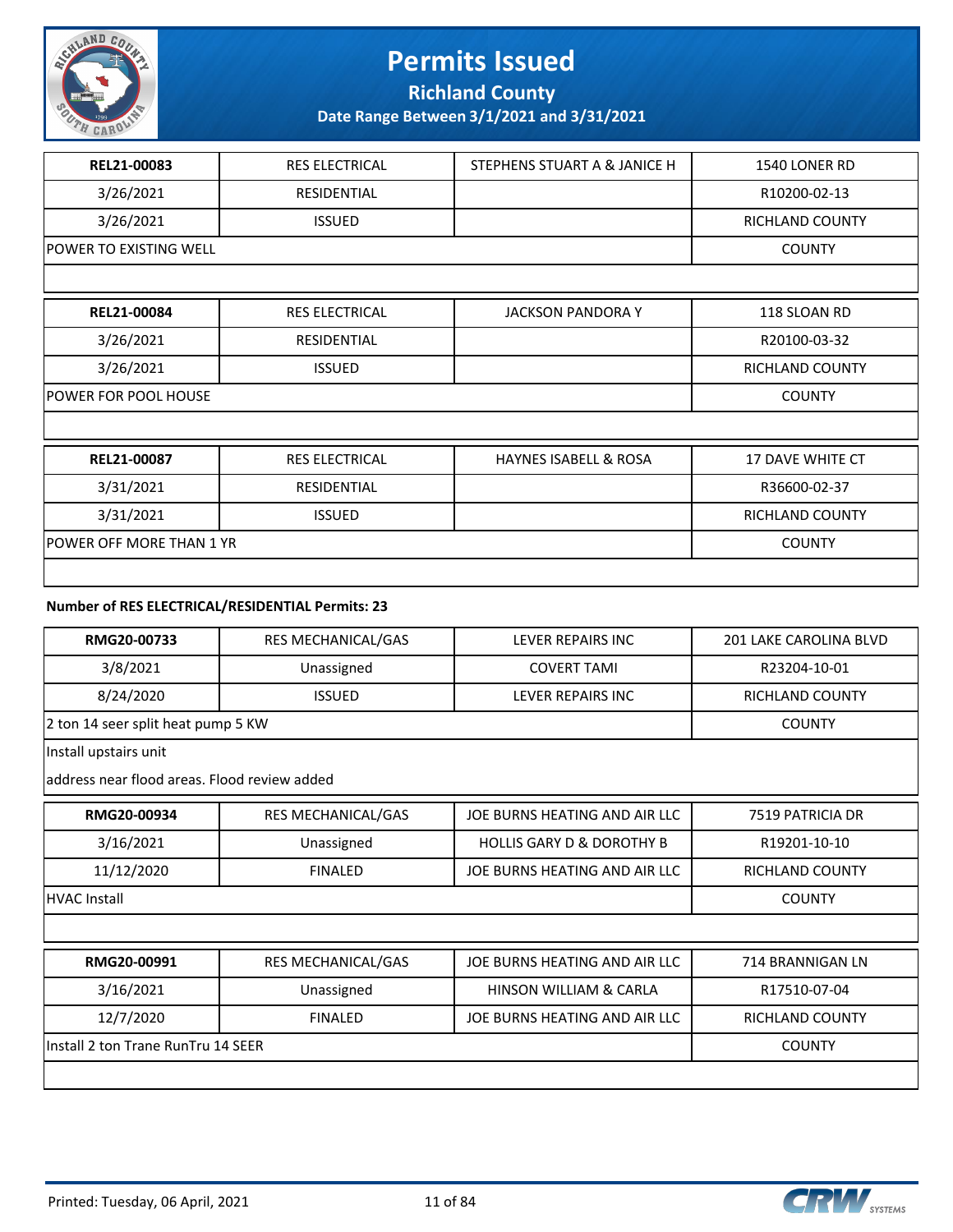

**Richland County**

| RMG21-00008                                          | RES MECHANICAL/GAS | JOE BURNS HEATING AND AIR LLC                               | 11 HIGH RIDGE RD       |
|------------------------------------------------------|--------------------|-------------------------------------------------------------|------------------------|
| 3/16/2021                                            | Unassigned         | NIMMONS MERRITT L & BETTY S                                 | R05307-02-09           |
| 1/6/2021                                             | <b>FINALED</b>     | JOE BURNS HEATING AND AIR LLC                               | <b>RICHLAND COUNTY</b> |
| Install 2.5 ton 14 seer Trane RunTru Split heat pump |                    |                                                             | <b>COUNTY</b>          |
|                                                      |                    |                                                             |                        |
| RMG21-00151                                          | RES MECHANICAL/GAS | <b>CAROLINA CONDITIONS LLC</b>                              | 1216 OLD RD            |
| 3/3/2021                                             | Unassigned         | <b>KEANE SUNA &amp; BRIAN</b>                               | R01414-01-02           |
| 2/3/2021                                             | <b>ISSUED</b>      | <b>CAROLINA CONDITIONS LLC</b>                              | RICHLAND COUNTY        |
| <b>HVAC replacement</b>                              |                    |                                                             | <b>COUNTY</b>          |
|                                                      |                    |                                                             |                        |
| RMG21-00157                                          | RES MECHANICAL/GAS | 2ND WIND HEATING AND AIR<br><b>CONDITIONING INC</b>         | 910 SARDIS CT          |
| 3/3/2021                                             | Unassigned         | <b>GRAVES WESLEY SCOTT &amp; LEXANNE</b>                    | R14803-01-08           |
| 2/4/2021                                             | <b>ISSUED</b>      | 2ND WIND HEATING AND AIR<br><b>CONDITIONING INC</b>         | RICHLAND COUNTY        |
| To install Tempstar 3 Ton 16 Seer Split Heat Pump    |                    |                                                             | <b>COUNTY</b>          |
|                                                      |                    |                                                             |                        |
| RMG21-00174                                          | RES MECHANICAL/GAS | <b>CASSELL BROTHERS HEATING &amp;</b><br><b>COOLING LLC</b> | 112 SIGNAL LN          |
| 3/3/2021                                             | Unassigned         | KIRBY JAMES THORNTON                                        | R02308-01-31           |
| 2/9/2021                                             | <b>ISSUED</b>      | <b>CASSELL BROTHERS HEATING &amp;</b><br>COOLING LLC        | RICHLAND COUNTY        |
| INSTALL 4 TON AC CONDENSER, COIL & FURNACE           |                    |                                                             | <b>COUNTY</b>          |
| 112 SIGNAL LANE                                      |                    |                                                             |                        |
| RMG21-00184                                          | RES MECHANICAL/GAS | AMERICAN RESIDENTIAL SERVICES<br>LLC                        | 108 CLOUSER DR         |
| 3/12/2021                                            | Unassigned         | PENN WILLIAM MATTHEW                                        | R05106-10-11           |
| 2/16/2021                                            | <b>ISSUED</b>      | AMERICAN RESIDENTIAL SERVICES<br>LLC                        | <b>RICHLAND COUNTY</b> |
| <b>HVAC Change out</b>                               |                    |                                                             | <b>COUNTY</b>          |
|                                                      |                    |                                                             |                        |
| RMG21-00185                                          | RES MECHANICAL/GAS | <b>CASSELL BROTHERS HEATING &amp;</b><br><b>COOLING LLC</b> | 437 CADDIS CREEK RD    |
| 3/8/2021                                             | Unassigned         | DANIAS KELLY LYNN                                           | R05103-02-31           |
| 2/16/2021                                            | <b>ISSUED</b>      | <b>CASSELL BROTHERS HEATING &amp;</b><br><b>COOLING LLC</b> | RICHLAND COUNTY        |
| INSTALL 2.5 TON SPLIT HEAT PUMP                      |                    |                                                             | <b>COUNTY</b>          |
| 437 CADDIS CREEK                                     |                    |                                                             |                        |

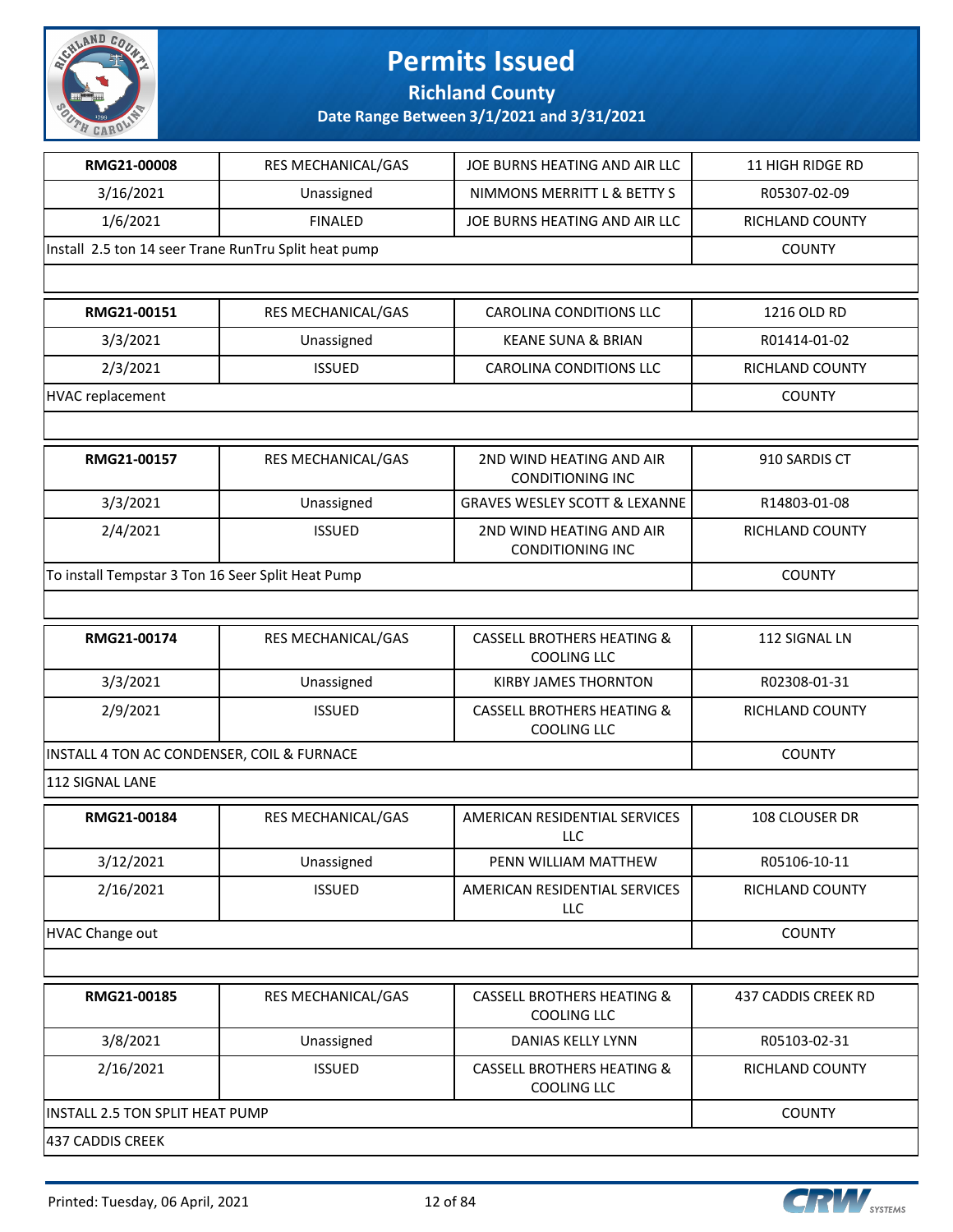

**Richland County**

**Date Range Between 3/1/2021 and 3/31/2021**

| RMG21-00186              | RES MECHANICAL/GAS        | <b>CASSELL BROTHERS HEATING &amp;</b><br>COOLING LLC | 5 WHITHORN WAY         |
|--------------------------|---------------------------|------------------------------------------------------|------------------------|
| 3/9/2021                 | Unassigned                | LEWIS CHARLES G &                                    | R20509-01-04           |
| 2/16/2021                | <b>ISSUED</b>             | <b>CASSELL BROTHERS HEATING &amp;</b><br>COOLING LLC | <b>RICHLAND COUNTY</b> |
| lINSTALL 22 KW GENERATOR |                           |                                                      | <b>COUNTY</b>          |
| l5 WHITHORN WAY          |                           |                                                      |                        |
| RMG21-00187              | <b>RES MECHANICAL/GAS</b> | JOE BURNS HEATING AND AIR LLC                        | 4 RIDGETOP CT          |
| 3/16/2021                | Unassigned                | <b>GASKINS JUDITH C</b>                              | R25904-10-07           |
| 2/16/2021                | <b>FINALED</b>            | JOE BURNS HEATING AND AIR LLC                        | <b>RICHLAND COUNTY</b> |
| HVAC Install             |                           |                                                      | <b>COUNTY</b>          |

Install Trane 3 ton 16 seer single stage AC compressor Trane single stage Gas Furnace.

| RMG21-00189     | <b>RES MECHANICAL/GAS</b> | AMERICAN RESIDENTIAL SERVICES<br>LLC | 1919 AUDUBON AVE       |
|-----------------|---------------------------|--------------------------------------|------------------------|
| 3/12/2021       | Unassigned                | LOVELL ESTHER M & SYLVIA E           | R16816-03-01           |
| 2/18/2021       | <b>ISSUED</b>             | AMERICAN RESIDENTIAL SERVICES<br>LLC | <b>RICHLAND COUNTY</b> |
| HVAC Change out |                           |                                      | <b>COUNTY</b>          |

| RMG21-00190     | RES MECHANICAL/GAS | AMERICAN RESIDENTIAL SERVICES<br><b>LLC</b> | 1148 FULMER RD         |
|-----------------|--------------------|---------------------------------------------|------------------------|
| 3/12/2021       | Unassigned         | ARMSTRONG ROBERT L &                        | R14700-01-02           |
| 2/18/2021       | <b>ISSUED</b>      | AMERICAN RESIDENTIAL SERVICES<br><b>LLC</b> | <b>RICHLAND COUNTY</b> |
| HVAC Change out | <b>COUNTY</b>      |                                             |                        |
|                 |                    |                                             |                        |

| RMG21-00191                        | <b>RES MECHANICAL/GAS</b> | <b>CASSELL BROTHERS HEATING &amp;</b><br>COOLING LLC | 101 OSBORNE LN  |
|------------------------------------|---------------------------|------------------------------------------------------|-----------------|
| 3/8/2021                           | Unassigned                | KNOTTS TOM T & KESHA L                               | R04301-02-41    |
| 2/18/2021                          | <b>ISSUED</b>             | <b>CASSELL BROTHERS HEATING &amp;</b><br>COOLING LLC | RICHLAND COUNTY |
| IINSTALL 2.5 TON PACKAGE HEAT PUMP | <b>COUNTY</b>             |                                                      |                 |
| 101 OSBORNE LANE                   |                           |                                                      |                 |



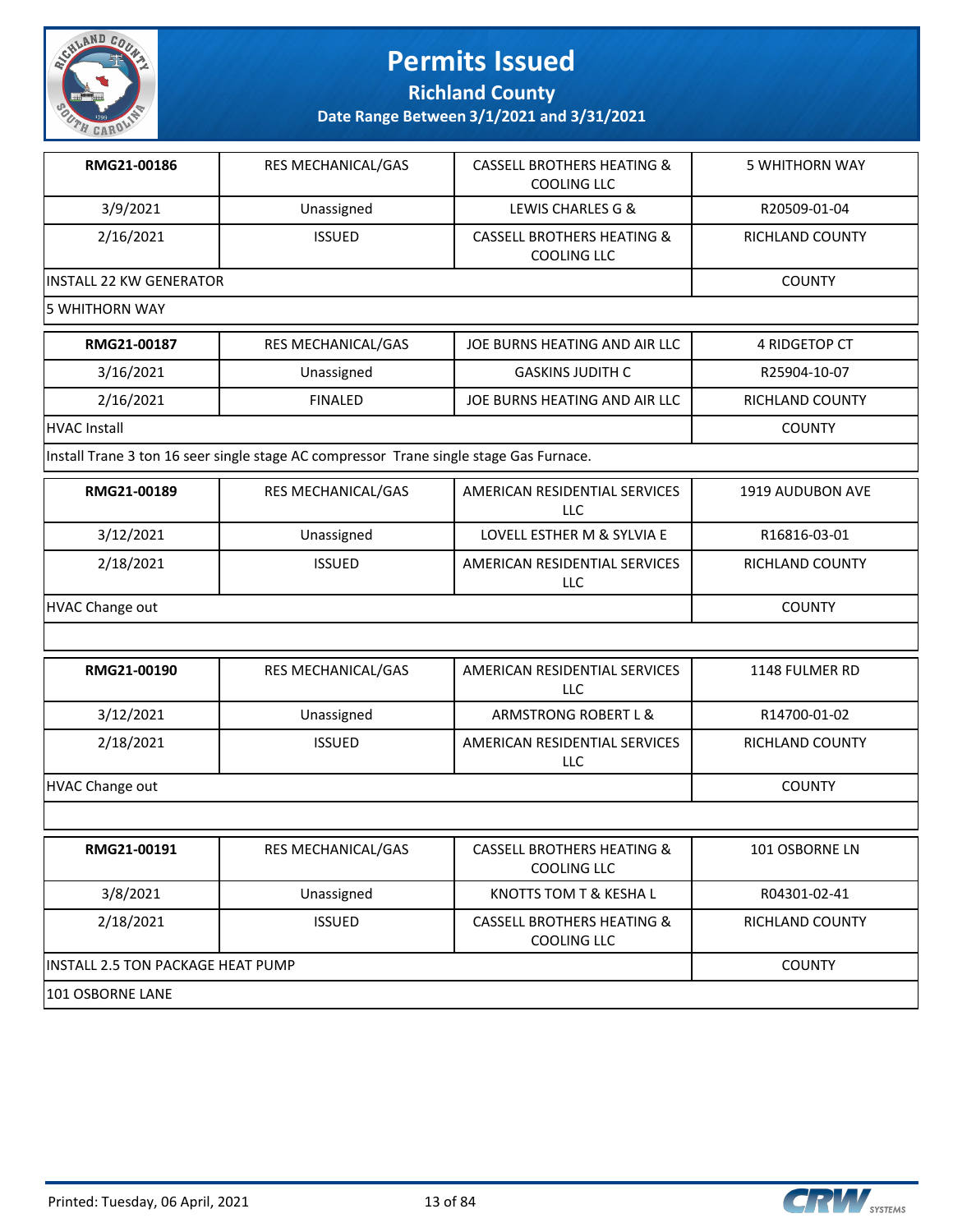

**Richland County**

| RMG21-00192                                         | RES MECHANICAL/GAS | <b>CASSELL BROTHERS HEATING &amp;</b><br><b>COOLING LLC</b> | 539 VILLAGE CHURCH DR       |
|-----------------------------------------------------|--------------------|-------------------------------------------------------------|-----------------------------|
| 3/8/2021                                            | Unassigned         | LABONTE JIM & SHERRYL                                       | R00513-01-54                |
| 2/18/2021                                           | <b>ISSUED</b>      | <b>CASSELL BROTHERS HEATING &amp;</b><br><b>COOLING LLC</b> | RICHLAND COUNTY             |
| <b>INSTALL 3 TON GAS PACK &amp; DUCT CHANGE OUT</b> |                    |                                                             | <b>COUNTY</b>               |
| 539 VILLAGE CHURCH DR                               |                    |                                                             |                             |
| RMG21-00193                                         | RES MECHANICAL/GAS | CAROLINA CONDITIONS LLC                                     | 125 LONGCREEK PLANTATION DR |
| 3/8/2021                                            | Unassigned         | VELAZQUEZ LILLIAN &                                         | R17612-02-08                |
| 2/18/2021                                           | <b>ISSUED</b>      | CAROLINA CONDITIONS LLC                                     | RICHLAND COUNTY             |
| <b>HVAC replacement</b>                             |                    |                                                             | <b>COUNTY</b>               |
|                                                     |                    |                                                             |                             |
| RMG21-00196                                         | RES MECHANICAL/GAS | <b>CASSELL BROTHERS HEATING &amp;</b><br><b>COOLING LLC</b> | <b>190 CHARTWELL RD</b>     |
| 3/8/2021                                            | Unassigned         | <b>TURNER NANCY BERNICE</b>                                 | R06012-05-11                |
| 2/19/2021                                           | <b>ISSUED</b>      | <b>CASSELL BROTHERS HEATING &amp;</b><br><b>COOLING LLC</b> | RICHLAND COUNTY             |
| <b>INSTALL 3 TON DUCT SYSTEM</b>                    |                    |                                                             | <b>COUNTY</b>               |
| 190 CHARTWELL RD                                    |                    |                                                             |                             |
| RMG21-00197                                         | RES MECHANICAL/GAS | <b>CASSELL BROTHERS HEATING &amp;</b><br><b>COOLING LLC</b> | <b>6 MORNINGSTAR CT</b>     |
| 3/8/2021                                            | Unassigned         | <b>GEURKINK TIMOTHY J &amp; DEANNE N</b>                    | R02409-04-18                |
| 2/19/2021                                           | <b>ISSUED</b>      | <b>CASSELL BROTHERS HEATING &amp;</b><br><b>COOLING LLC</b> | RICHLAND COUNTY             |
| INSTALL 12,000 BTU MINI SPLIT                       |                    |                                                             | <b>COUNTY</b>               |
| <b>6 MORNINGSTAR CT</b>                             |                    |                                                             |                             |
| RMG21-00198                                         | RES MECHANICAL/GAS | <b>CASSELL BROTHERS HEATING &amp;</b><br><b>COOLING LLC</b> | 47 EASTFERN CT              |
| 3/8/2021                                            | Unassigned         | YOUNGE BEVERLY N                                            | R05009-02-02                |
| 2/19/2021                                           | <b>FINALED</b>     | <b>CASSELL BROTHERS HEATING &amp;</b><br><b>COOLING LLC</b> | RICHLAND COUNTY             |
| INSTALL 3 TON SPLIT HEAT PUMP                       | <b>COUNTY</b>      |                                                             |                             |
| 47 EASTFERN CT                                      |                    |                                                             |                             |

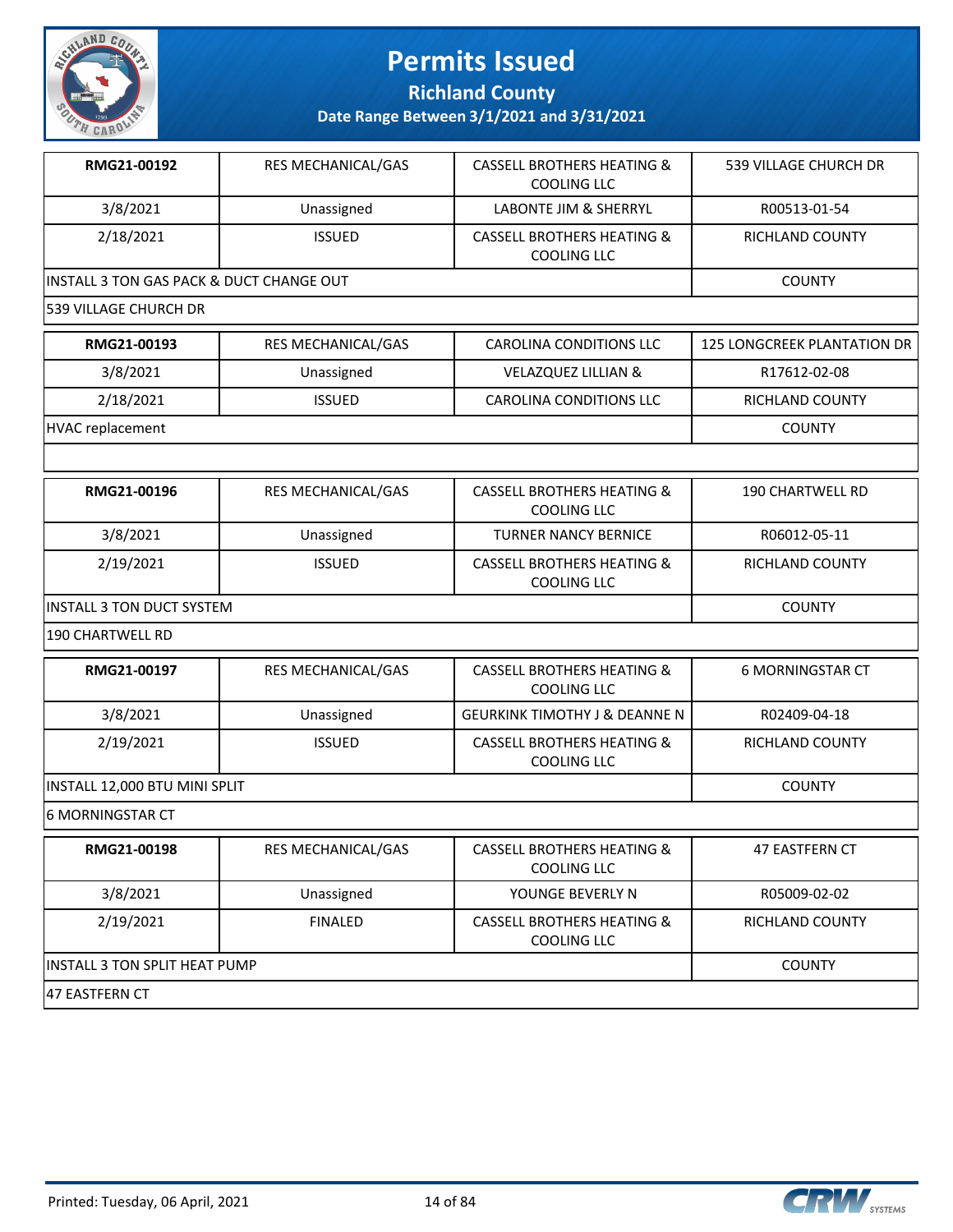

**Richland County**

**Date Range Between 3/1/2021 and 3/31/2021**

| RMG21-00199                   | <b>RES MECHANICAL/GAS</b> | <b>CASSELL BROTHERS HEATING &amp;</b><br>COOLING LLC | 313 GENESSEE RD        |  |
|-------------------------------|---------------------------|------------------------------------------------------|------------------------|--|
| 3/8/2021                      | Unassigned                | POSMANTUR KIRK & VICTORIA                            | R04205-02-36           |  |
| 2/19/2021                     | <b>ISSUED</b>             | <b>CASSELL BROTHERS HEATING &amp;</b><br>COOLING LLC | <b>RICHLAND COUNTY</b> |  |
| INSTALL 36,000 BTU MINI SPLIT |                           |                                                      | <b>COUNTY</b>          |  |
| 313 GENESSEE RD               |                           |                                                      |                        |  |

| RMG21-00200                                     | RES MECHANICAL/GAS | <b>CASSELL BROTHERS HEATING &amp;</b><br><b>COOLING LLC</b> | 1024 GOODWIN RD |
|-------------------------------------------------|--------------------|-------------------------------------------------------------|-----------------|
| 3/5/2021                                        | Unassigned         | WOODS FRANK JR & HELEN B                                    | R32500-01-39    |
| 2/19/2021                                       | <b>ISSUED</b>      | CASSELL BROTHERS HEATING &<br>COOLING LLC                   | RICHLAND COUNTY |
| INSTALL 3 TON SPLIT HEAT PUMP & DUCT CHANGE OUT |                    |                                                             | <b>COUNTY</b>   |

1024 GOODWIN RD

| RMG21-00202     | <b>RES MECHANICAL/GAS</b> | AMERICAN RESIDENTIAL SERVICES<br>LLC | 1103 MUDDY FORD RD |
|-----------------|---------------------------|--------------------------------------|--------------------|
| 3/10/2021       | Unassigned                | ANDREWS JIMMY & CORNELIA             | R01800-02-70       |
| 2/19/2021       | <b>ISSUED</b>             | AMERICAN RESIDENTIAL SERVICES<br>LLC | RICHLAND COUNTY    |
| HVAC Change out |                           |                                      | <b>COUNTY</b>      |

| RMG21-00205                                       | <b>RES MECHANICAL/GAS</b> | <b>CASSELL BROTHERS HEATING &amp;</b><br>COOLING LLC | <b>26 DUTCH CIR</b> |
|---------------------------------------------------|---------------------------|------------------------------------------------------|---------------------|
| 3/8/2021                                          | Unassigned                | SHIRK NICOLE A & NATHAN                              | R05104-06-10        |
| 2/22/2021                                         | <b>ISSUED</b>             | CASSELL BROTHERS HEATING &<br>COOLING LLC            | RICHLAND COUNTY     |
| INSTALL 2.5 TON SPLIT HEAT PUMP & DUCT CHANGE OUT |                           |                                                      | <b>COUNTY</b>       |

26 DUTCH CIRCLE

| RMG21-00206                           | <b>RES MECHANICAL/GAS</b> | <b>CASSELL BROTHERS HEATING &amp;</b><br>COOLING LLC        | 9 IVY GREEN CT  |
|---------------------------------------|---------------------------|-------------------------------------------------------------|-----------------|
| 3/8/2021                              | Unassigned                | <b>HOOKER PATSY K</b>                                       | R04103-02-04    |
| 2/22/2021                             | <b>ISSUED</b>             | <b>CASSELL BROTHERS HEATING &amp;</b><br><b>COOLING LLC</b> | RICHLAND COUNTY |
| <b>IINSTALL 2 TON SPLIT HEAT PUMP</b> |                           |                                                             | <b>COUNTY</b>   |
| 19 IVY GREEN CT                       |                           |                                                             |                 |

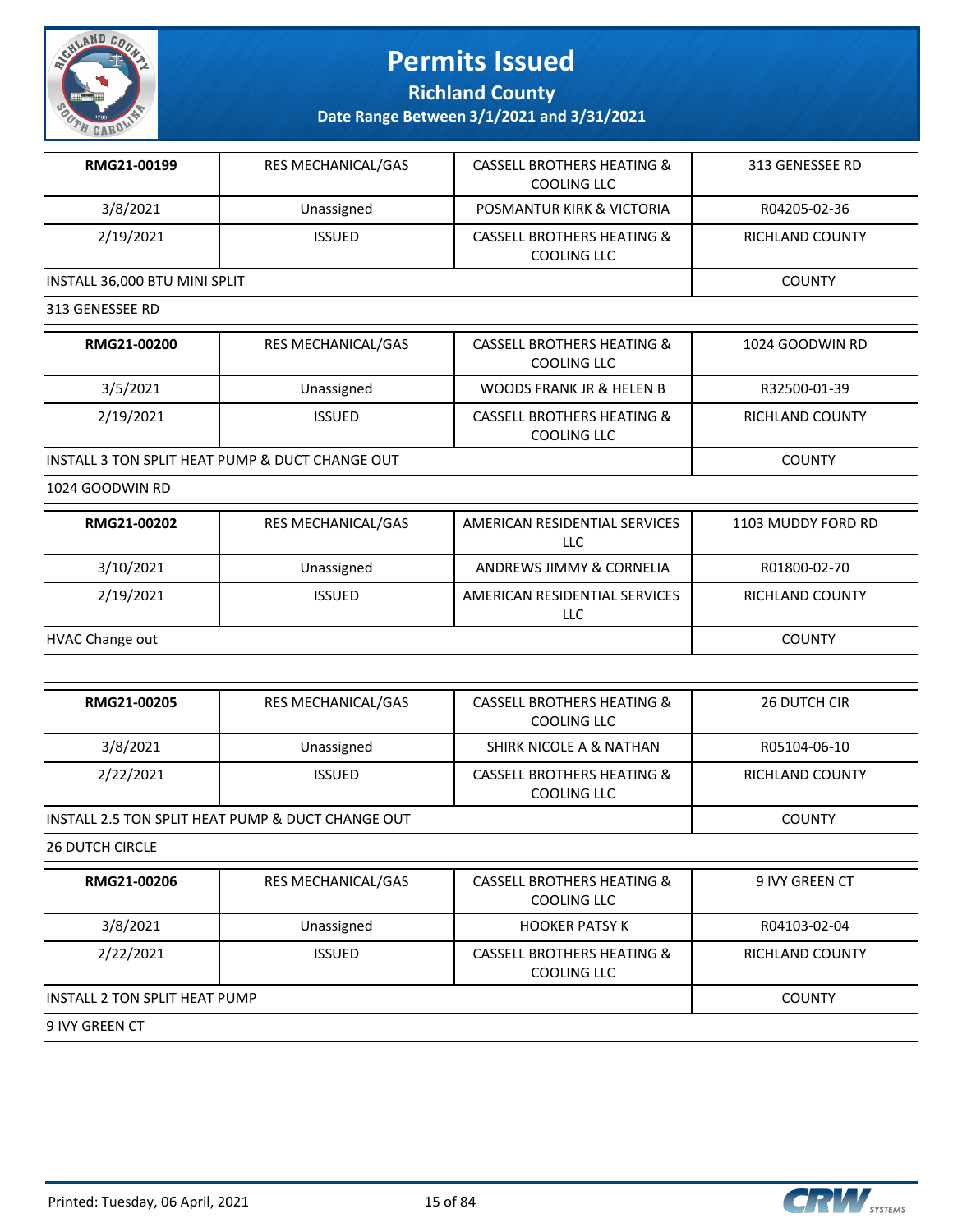

**Richland County**

| RMG21-00209                   | RES MECHANICAL/GAS | <b>CASSELL BROTHERS HEATING &amp;</b><br><b>COOLING LLC</b> | 109 SHELL CRACKER CT   |
|-------------------------------|--------------------|-------------------------------------------------------------|------------------------|
| 3/9/2021                      | Unassigned         | <b>SUMMERS ROBERT R &amp; VERA L</b>                        | R02413-05-09           |
| 2/23/2021                     | <b>FINALED</b>     | <b>CASSELL BROTHERS HEATING &amp;</b><br><b>COOLING LLC</b> | RICHLAND COUNTY        |
| INSTALL 12,000 BTU MINI SPLIT |                    |                                                             | <b>COUNTY</b>          |
| 109 SHELL CRACKER CT          |                    |                                                             |                        |
| RMG21-00212                   | RES MECHANICAL/GAS | AMERICAN RESIDENTIAL SERVICES<br>LLC                        | 101 KELLS DR           |
| 3/12/2021                     | Unassigned         | <b>SIMS WARREN BRUCE</b>                                    | R22015-01-30           |
| 2/24/2021                     | <b>ISSUED</b>      | AMERICAN RESIDENTIAL SERVICES<br>LLC                        | RICHLAND COUNTY        |
| HVAC Change out               |                    |                                                             | <b>COUNTY</b>          |
|                               |                    |                                                             |                        |
| RMG21-00213                   | RES MECHANICAL/GAS | AMERICAN RESIDENTIAL SERVICES<br><b>LLC</b>                 | 1058 RICHARD SIMONS RD |
| 3/12/2021                     | Unassigned         | PERRY CYNTHIA J                                             | R35200-03-13           |
| 2/24/2021                     | <b>ISSUED</b>      | AMERICAN RESIDENTIAL SERVICES<br><b>LLC</b>                 | RICHLAND COUNTY        |
| HVAC Change out               |                    |                                                             | <b>COUNTY</b>          |
|                               |                    |                                                             |                        |
| RMG21-00214                   | RES MECHANICAL/GAS | <b>LEVER REPAIRS INC</b>                                    | 201 LAKE CAROLINA BLVD |
| 3/9/2021                      | Unassigned         | <b>COVERT TAMI</b>                                          | R23204-10-01           |
| 2/24/2021                     | <b>ISSUED</b>      |                                                             | RICHLAND COUNTY        |
|                               |                    |                                                             | <b>COUNTY</b>          |
| <b>INSTALL GAS PACK</b>       |                    |                                                             |                        |
| RMG21-00221                   | RES MECHANICAL/GAS | AMERICAN RESIDENTIAL SERVICES<br>LLC                        | 3 TOMAFIELD CT         |

|                        |               | ---                                  |                        |
|------------------------|---------------|--------------------------------------|------------------------|
| 3/12/2021              | Unassigned    | BRANNUM BARRY & BARBARA A            | R20203-01-16           |
| 2/26/2021              | <b>ISSUED</b> | AMERICAN RESIDENTIAL SERVICES<br>LLC | <b>RICHLAND COUNTY</b> |
| <b>HVAC Change out</b> |               |                                      | <b>COUNTY</b>          |
|                        |               |                                      |                        |

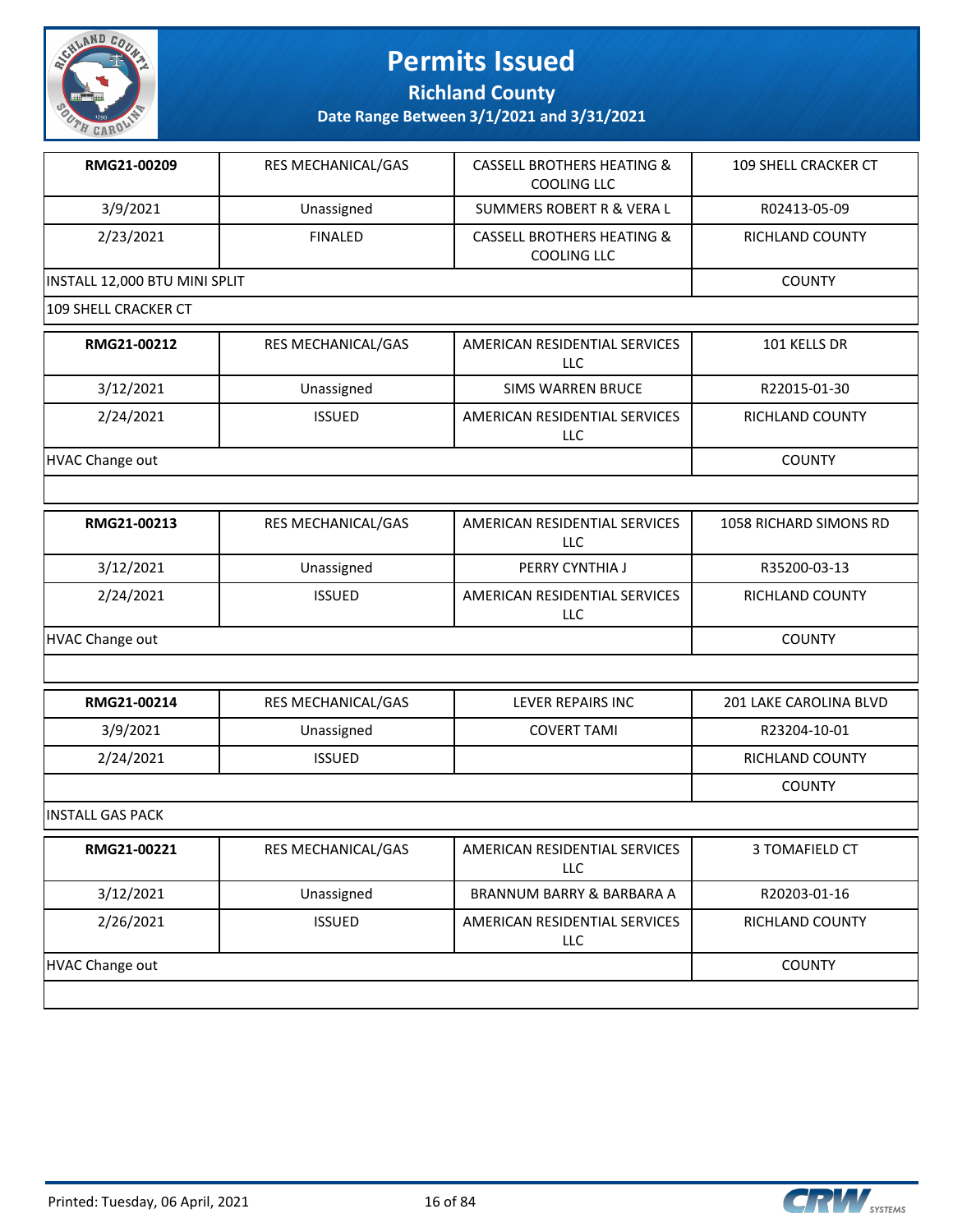

**Richland County**

**Date Range Between 3/1/2021 and 3/31/2021**

| RMG21-00222     | <b>RES MECHANICAL/GAS</b> | AMERICAN RESIDENTIAL SERVICES<br>LLC | 100 BRIGHTON HILL CIR 8H |
|-----------------|---------------------------|--------------------------------------|--------------------------|
| 3/12/2021       | Unassigned                | YD INVESTMENTS LLC                   | R17082-01-09             |
| 2/26/2021       | <b>ISSUED</b>             | AMERICAN RESIDENTIAL SERVICES<br>LLC | <b>RICHLAND COUNTY</b>   |
| HVAC Change out |                           |                                      | <b>8H COUNTY</b>         |

| RMG21-00223                                          | <b>RES MECHANICAL/GAS</b> | <b>CASSELL BROTHERS HEATING &amp;</b><br>COOLING LLC        | 2906 WOODWAY LN |
|------------------------------------------------------|---------------------------|-------------------------------------------------------------|-----------------|
| 3/9/2021                                             | Unassigned                | <b>BENTER ROBERT M</b>                                      | R19901-08-11    |
| 2/26/2021                                            | <b>ISSUED</b>             | <b>CASSELL BROTHERS HEATING &amp;</b><br><b>COOLING LLC</b> | RICHLAND COUNTY |
| <b>IINSTALL 3 TON GAS PACK &amp; DUCT CHANGE OUT</b> |                           |                                                             | <b>COUNTY</b>   |

2906 WOODWAY LANE

| RMG21-00224     | <b>RES MECHANICAL/GAS</b> | AMERICAN RESIDENTIAL SERVICES<br>LLC | 161 LAKE ELIZABETH DR  |
|-----------------|---------------------------|--------------------------------------|------------------------|
| 3/12/2021       | Unassigned                | SMITH VALERIE R                      | R14508-03-02           |
| 2/26/2021       | <b>ISSUED</b>             | AMERICAN RESIDENTIAL SERVICES<br>LLC | <b>RICHLAND COUNTY</b> |
| HVAC Change out |                           |                                      | <b>COUNTY</b>          |

| RMG21-00227     | <b>RES MECHANICAL/GAS</b> | AMERICAN RESIDENTIAL SERVICES<br>LLC | 1700 ZION AVE          |
|-----------------|---------------------------|--------------------------------------|------------------------|
| 3/12/2021       | Unassigned                | <b>HAMILTON SHIRLEY ETAL</b>         | R11115-02-05           |
| 3/1/2021        | <b>ISSUED</b>             | AMERICAN RESIDENTIAL SERVICES<br>LLC | <b>RICHLAND COUNTY</b> |
| HVAC Change out |                           |                                      | <b>COUNTY</b>          |

|                 | <b>RES MECHANICAL/GAS</b> | AMERICAN RESIDENTIAL SERVICES<br>LLC | 109 SINGING WOOD LN    |
|-----------------|---------------------------|--------------------------------------|------------------------|
| 3/12/2021       | Unassigned                | <b>HODGES JUNIUS &amp;</b>           | R25903-06-06           |
| 3/1/2021        | <b>ISSUED</b>             | AMERICAN RESIDENTIAL SERVICES<br>LLC | <b>RICHLAND COUNTY</b> |
| HVAC Change out |                           |                                      | <b>COUNTY</b>          |

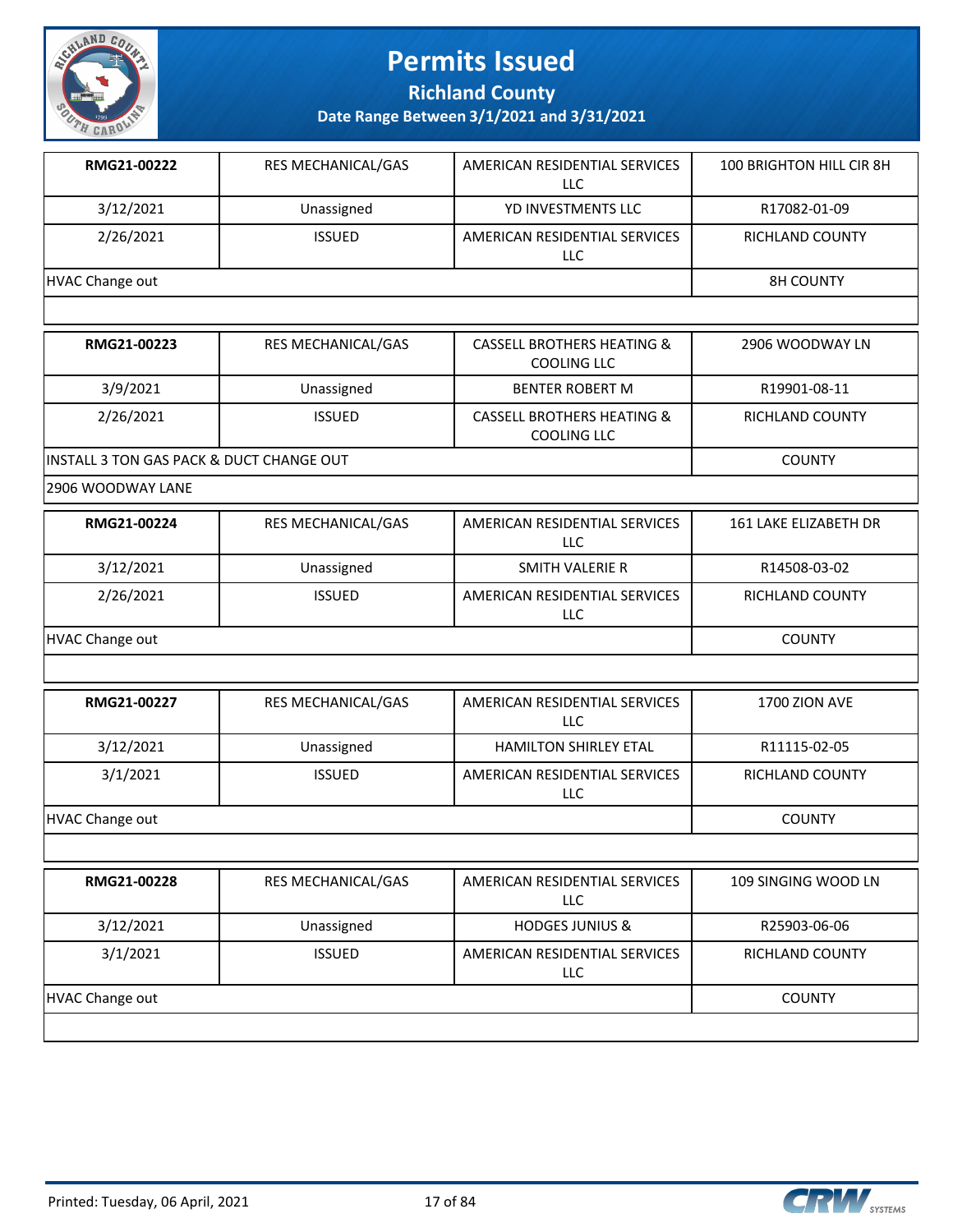

**Richland County**

**Date Range Between 3/1/2021 and 3/31/2021**

| RMG21-00229                      | <b>RES MECHANICAL/GAS</b> | 2ND WIND HEATING AND AIR<br>CONDITIONING INC        | 132 WOODSHORE CT |
|----------------------------------|---------------------------|-----------------------------------------------------|------------------|
| 3/9/2021                         | Unassigned                | MATTHEWS RONALD H & PAULA J                         | R22908-01-16     |
| 3/1/2021                         | <b>FINALED</b>            | 2ND WIND HEATING AND AIR<br><b>CONDITIONING INC</b> | RICHLAND COUNTY  |
| To install Down Class A Ductwork |                           |                                                     | <b>COUNTY</b>    |

| RMG21-00230                                     | <b>RES MECHANICAL/GAS</b> | <b>CASSELL BROTHERS HEATING &amp;</b><br>COOLING LLC | 400 W ASHFORD WAY |
|-------------------------------------------------|---------------------------|------------------------------------------------------|-------------------|
| 3/9/2021                                        | Unassigned                | <b>BENN ROBERT III &amp; RACHEL H</b>                | R03506-01-05      |
| 3/1/2021                                        | <b>ISSUED</b>             | <b>CASSELL BROTHERS HEATING &amp;</b><br>COOLING LLC | RICHLAND COUNTY   |
| INSTALL 3 TON SPLIT HEAT PUMP & DUCT CHANGE OUT |                           |                                                      | <b>COUNTY</b>     |

400 WEST ASHFORD WAY

| RMG21-00231                             | <b>RES MECHANICAL/GAS</b> | <b>CASSELL BROTHERS HEATING &amp;</b><br>COOLING LLC | 336 BEULAH LN   |
|-----------------------------------------|---------------------------|------------------------------------------------------|-----------------|
| 3/9/2021                                | Unassigned                | HUDSON DONALD W II                                   | R03503-03-02    |
| 3/8/2021                                | <b>ISSUED</b>             | <b>CASSELL BROTHERS HEATING &amp;</b><br>COOLING LLC | RICHLAND COUNTY |
| <b>IINSTALL 3.5 TON SPLIT HEAT PUMP</b> |                           |                                                      | <b>COUNTY</b>   |

336 BEULAH LANE

| RMG21-00232                      | <b>RES MECHANICAL/GAS</b> | CASSELL BROTHERS HEATING &<br>COOLING LLC | 1725 MCCORDS FERRY RD |
|----------------------------------|---------------------------|-------------------------------------------|-----------------------|
| 3/9/2021                         | Unassigned                | <b>WILKOM ROBERT J</b>                    | R35714-01-02          |
| 3/1/2021                         | <b>ISSUED</b>             | CASSELL BROTHERS HEATING &<br>COOLING LLC | RICHLAND COUNTY       |
| IINSTALL 4 TON PACKAGE HEAT PUMP |                           |                                           | <b>COUNTY</b>         |

1725 MCCORDS FERRY RD

| RMG21-00233     | <b>RES MECHANICAL/GAS</b> | AMERICAN RESIDENTIAL SERVICES<br><b>LLC</b> | 200 LAKEVIEW RD        |
|-----------------|---------------------------|---------------------------------------------|------------------------|
| 3/12/2021       | Unassigned                | YETTER MYONG S                              | R35581-01-01           |
| 3/2/2021        | <b>ISSUED</b>             | AMERICAN RESIDENTIAL SERVICES<br>LLC.       | <b>RICHLAND COUNTY</b> |
| HVAC Change out |                           |                                             | <b>COUNTY</b>          |
|                 |                           |                                             |                        |

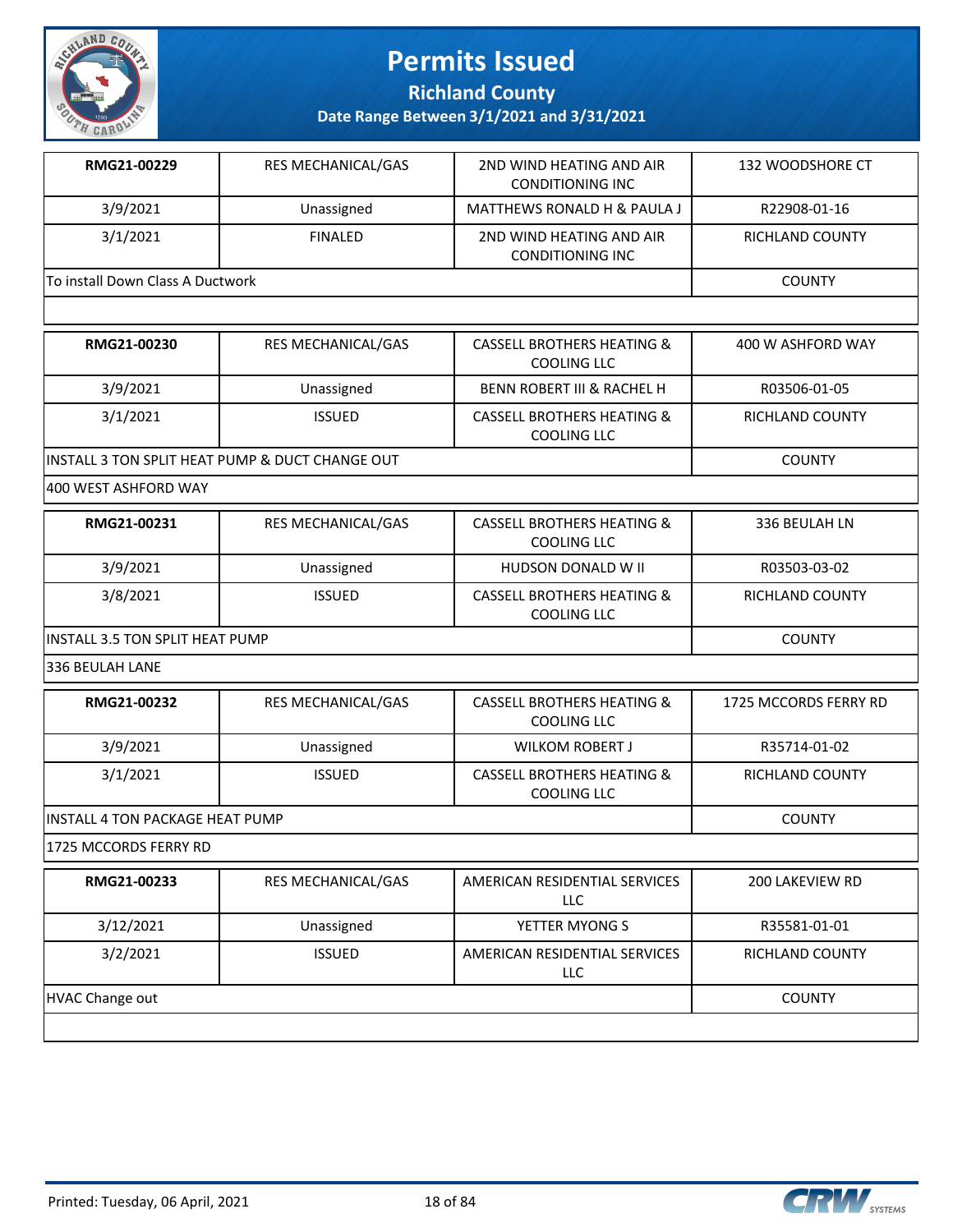

**Richland County**

**Date Range Between 3/1/2021 and 3/31/2021**

| RMG21-00234     | <b>RES MECHANICAL/GAS</b> | AMERICAN RESIDENTIAL SERVICES<br>LLC. | 120 S WEBB RD          |
|-----------------|---------------------------|---------------------------------------|------------------------|
| 3/12/2021       | Unassigned                | SCHELLER SETH & MELISSA JTWRS         | R21700-06-09           |
| 3/3/2021        | <b>ISSUED</b>             | AMERICAN RESIDENTIAL SERVICES<br>LLC. | RICHLAND COUNTY        |
| HVAC Change out |                           |                                       | <b>COUNTY</b>          |
|                 |                           |                                       |                        |
| RMG21-00235     | <b>RES MECHANICAL/GAS</b> | JOE BURNS HEATING AND AIR LLC         | <b>3 WINDBREAK CT</b>  |
| 3/16/2021       | Unassigned                | KIRKPATRICK CHRISTOPHER S &           | R05305-02-35           |
| 3/3/2021        | <b>ISSUED</b>             | JOE BURNS HEATING AND AIR LLC         | <b>RICHLAND COUNTY</b> |

**replace HVAC** COUNTY

| RMG21-00236     | <b>RES MECHANICAL/GAS</b> | AMERICAN RESIDENTIAL SERVICES<br>LLC. | 146 HEISES POND WAY    |
|-----------------|---------------------------|---------------------------------------|------------------------|
| 3/12/2021       | Unassigned                | SMITH PATRICIA ANN                    | R23012-03-56           |
| 3/3/2021        | <b>ISSUED</b>             | AMERICAN RESIDENTIAL SERVICES<br>LLC  | <b>RICHLAND COUNTY</b> |
| HVAC Change out |                           |                                       | <b>COUNTY</b>          |

| RMG21-00237                                                 | <b>RES MECHANICAL/GAS</b> | WILSON HEATING & COOLING CO | 216 THORNFIELD RD |
|-------------------------------------------------------------|---------------------------|-----------------------------|-------------------|
| 3/5/2021                                                    | Unassigned                | <b>PERRY BRUCE</b>          | R20204-03-11      |
| 3/3/2021                                                    | <b>FINALED</b>            | WILSON HEATING & COOLING CO | RICHLAND COUNTY   |
| Install new Trane 3.0 ton 15.0 SEER split heat pump and gas |                           |                             | <b>COUNTY</b>     |
|                                                             |                           |                             |                   |

| RES MECHANICAL/GAS | <b>HVAC REPAIRS LLC</b> | 105 WILLIAM HARDIN RD  |
|--------------------|-------------------------|------------------------|
| Unassigned         | <b>WILLIAMS KUTINA</b>  | R17212-06-02           |
| <b>FINALED</b>     | <b>HVAC REPAIRS LLC</b> | <b>RICHLAND COUNTY</b> |
| Replace heat pump  |                         |                        |
|                    |                         |                        |

na

| RMG21-00239                                              | <b>RES MECHANICAL/GAS</b> | 2ND WIND HEATING AND AIR<br>CONDITIONING INC | 528 ABBEYHILL DR |  |
|----------------------------------------------------------|---------------------------|----------------------------------------------|------------------|--|
| 3/9/2021                                                 | Unassigned                | AVERETTE STEPHANIE E                         | R23309-05-38     |  |
| 3/3/2021                                                 | <b>FINALED</b>            | 2ND WIND HEATING AND AIR<br>CONDITIONING INC | RICHLAND COUNTY  |  |
| To install Tempstar 3.5 Ton 15 Seer AC Condenser, Coil & |                           |                                              | <b>COUNTY</b>    |  |
| I80K BTU Gas Furnace                                     |                           |                                              |                  |  |

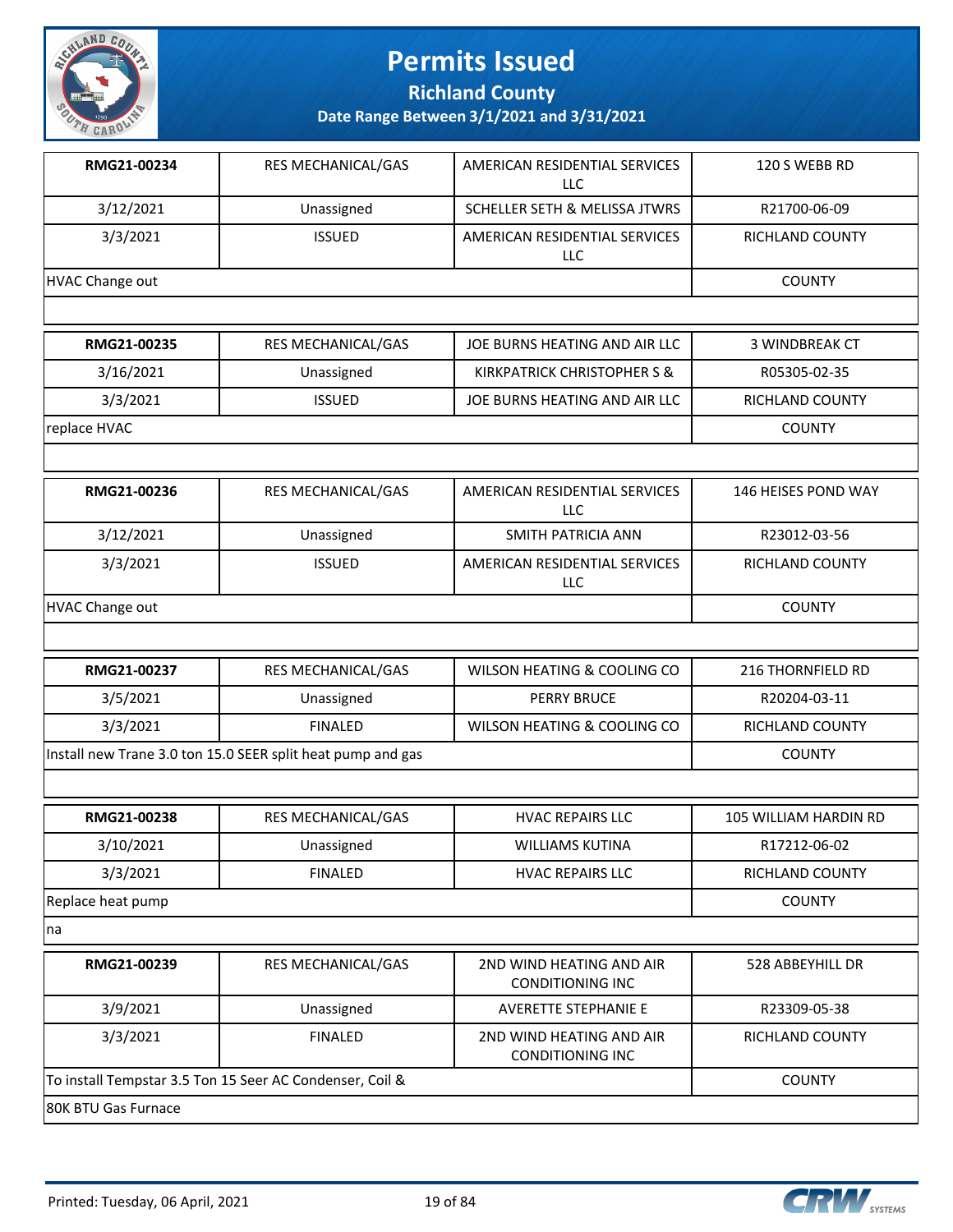

**Richland County**

**Date Range Between 3/1/2021 and 3/31/2021**

| RMG21-00241               | <b>RES MECHANICAL/GAS</b> | <b>CASSELL BROTHERS HEATING &amp;</b><br>COOLING LLC | 400 DUTCH DR     |  |
|---------------------------|---------------------------|------------------------------------------------------|------------------|--|
| 3/9/2021                  | Unassigned                | DOIDGE SALENA A                                      | R05201-02-07     |  |
| 3/4/2021                  | <b>ISSUED</b>             | <b>CASSELL BROTHERS HEATING &amp;</b><br>COOLING LLC | RICHLAND COUNTY  |  |
| INSTALL 2 TON DUCT SYSTEM | <b>COUNTY</b>             |                                                      |                  |  |
| 400 DUTCH DR              |                           |                                                      |                  |  |
| RMG21-00243               | <b>RES MECHANICAL/GAS</b> | STOUDENMIRE HEATING AND A/C<br>rη                    | 120 BARDWELL WAY |  |

|                      |               | CO                                  |                        |
|----------------------|---------------|-------------------------------------|------------------------|
| 3/8/2021             | Unassigned    | <b>BOLAND FRANKLIN BROOKS &amp;</b> | R20509-01-30           |
| 3/5/2021             | <b>ISSUED</b> | STOUDENMIRE HEATING AND A/C<br>CO   | <b>RICHLAND COUNTY</b> |
| Gas line to cook top |               |                                     | <b>COUNTY</b>          |

| RMG21-00244                                            | <b>RES MECHANICAL/GAS</b> | WILSON HEATING & COOLING CO | 221 LONGTOWN RD W |
|--------------------------------------------------------|---------------------------|-----------------------------|-------------------|
| 3/8/2021                                               | Unassigned                | SPELL RONNIE M & JANA K     | R20503-01-03      |
| 3/5/2021                                               | FINALED                   | WILSON HEATING & COOLING CO | RICHLAND COUNTY   |
| Install new Trane 3.0 ton 15.0 SEER AC/95% gas furnace |                           |                             | <b>COUNTY</b>     |

| RMG21-00248                 | <b>RES MECHANICAL/GAS</b> | <b>ANTHONY GOLSTON</b> | 2286 HARVESTWOOD LN    |
|-----------------------------|---------------------------|------------------------|------------------------|
| 3/5/2021                    | Unassigned                | PIKE TIMOTHY J &       | R01715-03-12           |
| 3/5/2021                    | <b>FINALED</b>            | <b>ANTHONY GOLSTON</b> | <b>RICHLAND COUNTY</b> |
| IREPLACE THE HEAT PUMP UNIT |                           |                        | COUNTY                 |
|                             |                           |                        |                        |

| RMG21-00249     | <b>RES MECHANICAL/GAS</b> | COOL CARE INC                | 2417 HOLLINGSHED RD |
|-----------------|---------------------------|------------------------------|---------------------|
| 3/5/2021        | Unassigned                | <b>HANSON JASON LAWRENCE</b> | R04200-04-22        |
| 3/5/2021        | <b>FINALED</b>            | COOL CARE INC                | RICHLAND COUNTY     |
| <b>Gas Line</b> |                           |                              | <b>COUNTY</b>       |

3/4" gas line from meter to kitchen

| RMG21-00254                                | <b>RES MECHANICAL/GAS</b> | CASSELL BROTHERS HEATING &<br>COOLING LLC | 1619 MORNINGHILL DR |
|--------------------------------------------|---------------------------|-------------------------------------------|---------------------|
| 3/31/2021                                  | Unassigned                | <b>BRUNET JOHN R &amp; NINA L</b>         | R06013-08-05        |
| 3/8/2021                                   | <b>ISSUED</b>             | CASSELL BROTHERS HEATING &<br>COOLING LLC | RICHLAND COUNTY     |
| INSTALL 3 TON AC CONDENSER, COIL & FURNACE | <b>COUNTY</b>             |                                           |                     |
| 1619 MORNINGHILL DR                        |                           |                                           |                     |

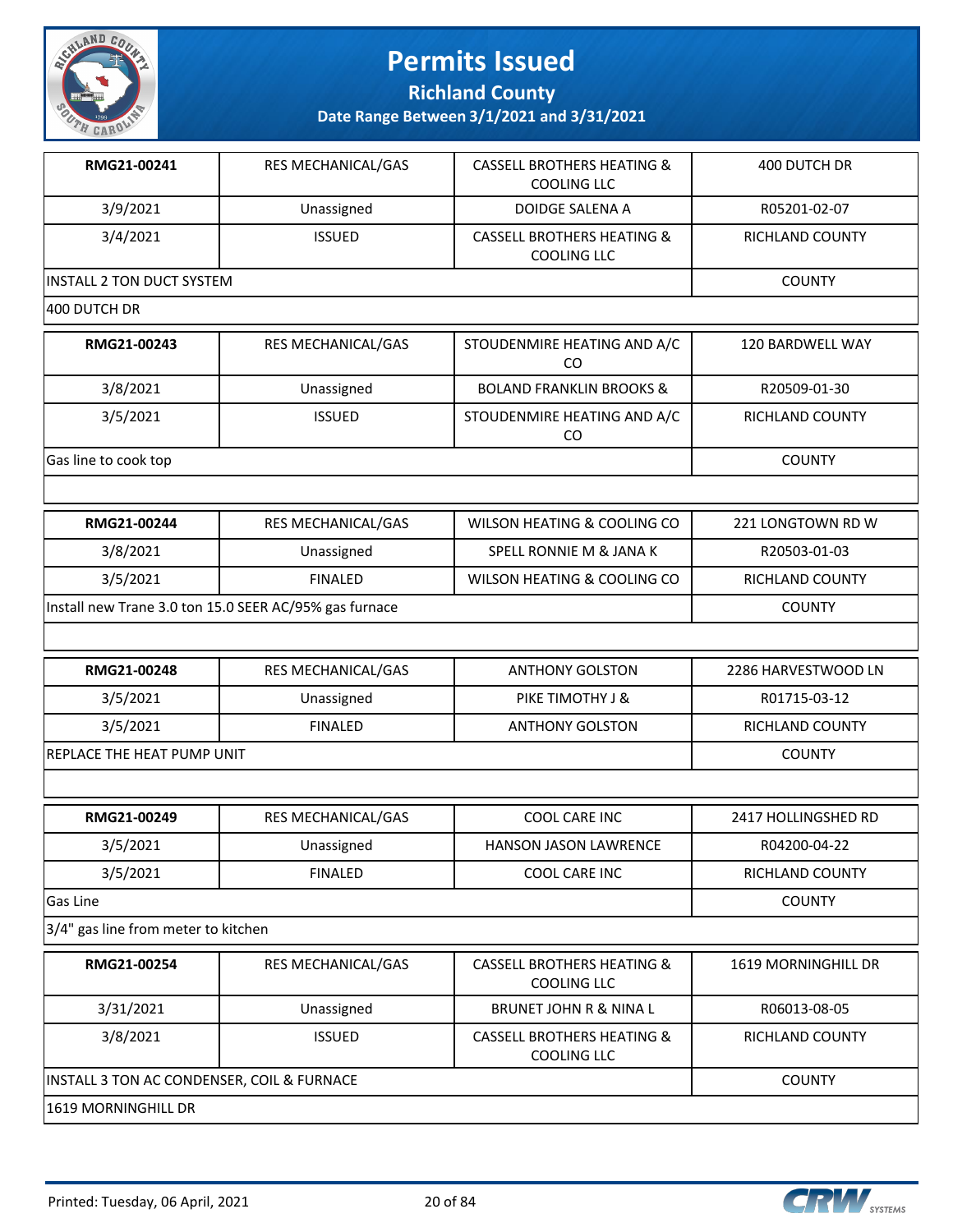

**Richland County**

| RMG21-00256                            | <b>RES MECHANICAL/GAS</b> | <b>WPG GROUP LLC</b>                                        | 463 RUNNING FOX RD W   |
|----------------------------------------|---------------------------|-------------------------------------------------------------|------------------------|
| 3/9/2021                               | Unassigned                | <b>ISMAIL AHMAD &amp;</b>                                   | R22704-01-18           |
| 3/8/2021                               | <b>ISSUED</b>             | WPG GROUP LLC                                               | RICHLAND COUNTY        |
| Install tankless water heater (Rinnai) |                           |                                                             | <b>COUNTY</b>          |
| Model RL75E                            |                           |                                                             |                        |
| RMG21-00257                            | RES MECHANICAL/GAS        | <b>CASSELL BROTHERS HEATING &amp;</b><br><b>COOLING LLC</b> | 101 CURRIOMAN DR       |
| 3/31/2021                              | Unassigned                | SMITH ROBERT V & LUCINDA W                                  | R01410-05-01           |
| 3/8/2021                               | <b>ISSUED</b>             | <b>CASSELL BROTHERS HEATING &amp;</b><br><b>COOLING LLC</b> | RICHLAND COUNTY        |
| <b>INSTALL 24 KW GENERATOR</b>         |                           |                                                             | <b>COUNTY</b>          |
| 101 CURRIOMAN DR                       |                           |                                                             |                        |
| RMG21-00258                            | RES MECHANICAL/GAS        | JOE BURNS HEATING AND AIR LLC                               | 1027 MUDDY FORD RD     |
| 3/29/2021                              | Unassigned                | <b>BICKLEY ERIC &amp; WANDA</b>                             | R02800-01-85           |
| 3/8/2021                               | <b>FINALED</b>            | JOE BURNS HEATING AND AIR LLC                               | RICHLAND COUNTY        |
| <b>HVAC Install</b>                    |                           |                                                             | <b>COUNTY</b>          |
|                                        |                           |                                                             |                        |
| RMG21-00262                            | RES MECHANICAL/GAS        | <b>CASSELL BROTHERS HEATING &amp;</b><br><b>COOLING LLC</b> | 417 SHALLOW BROOK DR   |
| 3/31/2021                              | Unassigned                | <b>FELMLY WILLIAM T &amp;</b>                               | R22814-01-47           |
| 3/9/2021                               | <b>ISSUED</b>             | <b>CASSELL BROTHERS HEATING &amp;</b><br><b>COOLING LLC</b> | RICHLAND COUNTY        |
| <b>INSTALL 24 KW GENERATOR</b>         |                           |                                                             | <b>COUNTY</b>          |
| 417 SHALLOW BROOK DR                   |                           |                                                             |                        |
| RMG21-00266                            | RES MECHANICAL/GAS        | FISHER CUSTOM HOMES (RBB)                                   | 420 GREEN TREE CIR     |
| 3/16/2021                              | Unassigned                | <b>BROWN ROBERT</b>                                         | R11909-01-04           |
| 3/9/2021                               | <b>ISSUED</b>             | FISHER CUSTOM HOMES (RBB)                                   | <b>RICHLAND COUNTY</b> |
| Gas line test                          |                           |                                                             | <b>COUNTY</b>          |
|                                        |                           |                                                             |                        |
| RMG21-00267                            | RES MECHANICAL/GAS        | CARYL MECHANICALS II INC                                    | 191 ESSO LN            |
| 3/19/2021                              | Unassigned                | JOHNSON RACHEL                                              | R31704-02-05           |
| 3/9/2021                               | <b>ISSUED</b>             | CARYL MECHANICALS II INC                                    | RICHLAND COUNTY        |
| install new HVAC                       |                           |                                                             | <b>COUNTY</b>          |
|                                        |                           |                                                             |                        |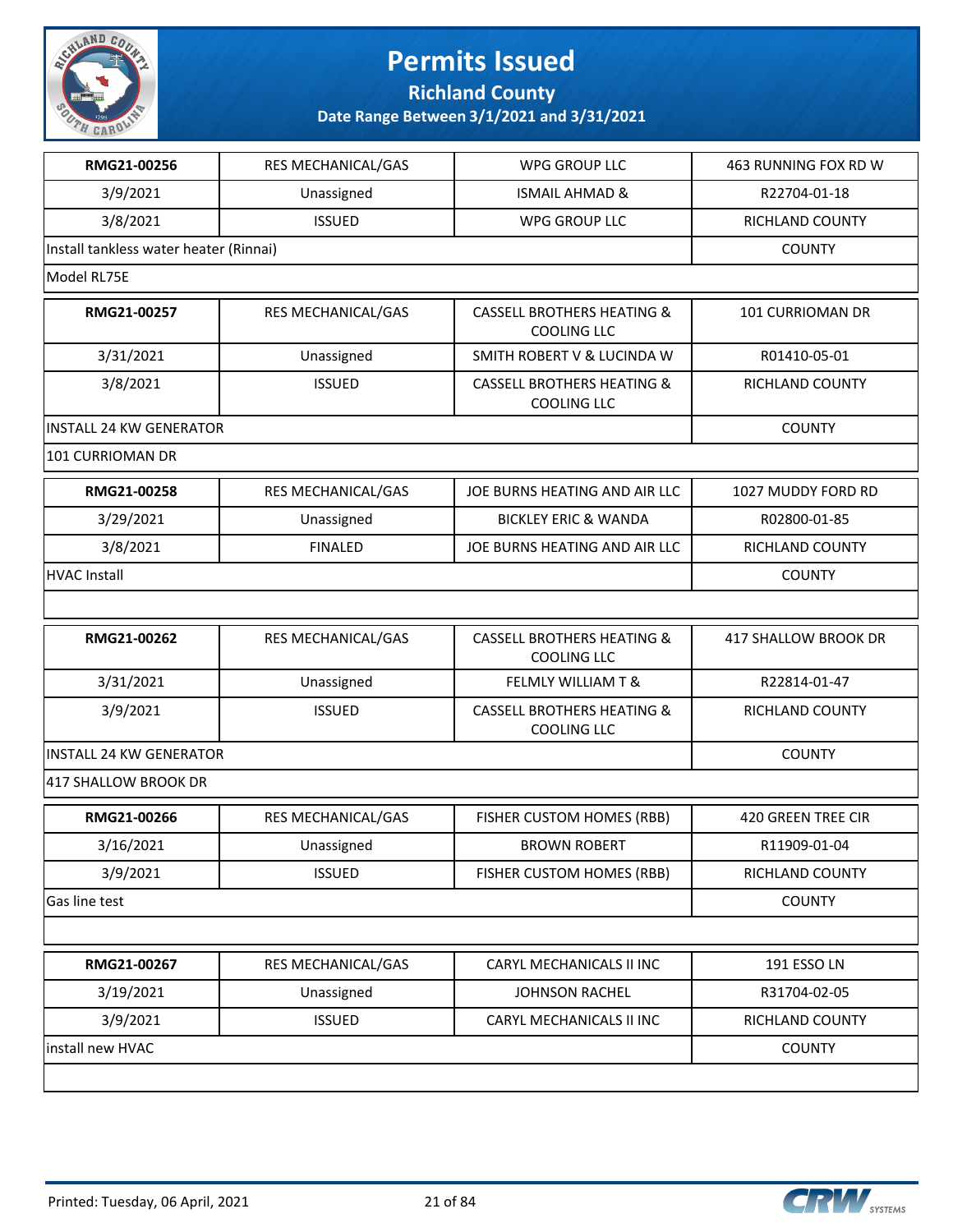

**Richland County**

| RMG21-00268                                        | RES MECHANICAL/GAS | <b>CASSELL BROTHERS HEATING &amp;</b><br><b>COOLING LLC</b> | <b>219 STRATHMORE DR</b>   |
|----------------------------------------------------|--------------------|-------------------------------------------------------------|----------------------------|
| 3/31/2021                                          | Unassigned         | <b>GLASS WAYNE &amp; ALICJA</b>                             | R20304-08-04               |
| 3/10/2021                                          | <b>ISSUED</b>      | <b>CASSELL BROTHERS HEATING &amp;</b><br><b>COOLING LLC</b> | <b>RICHLAND COUNTY</b>     |
| <b>INSTALL 22 KW GENERATOR</b>                     |                    |                                                             | <b>COUNTY</b>              |
| <b>219 STRATHMORE DR</b>                           |                    |                                                             |                            |
| RMG21-00275                                        | RES MECHANICAL/GAS | CRYSTAL POOLS LLC (MC)                                      | 17 GLENLAKE RD             |
| 3/12/2021                                          | Unassigned         | <b>TAYLOR WILLIAM C</b>                                     | R20006-02-13               |
| 3/11/2021                                          | <b>ISSUED</b>      | CRYSTAL POOLS LLC (MC)                                      | RICHLAND COUNTY            |
| POOL HEATER GAS                                    |                    |                                                             | <b>COUNTY</b>              |
|                                                    |                    |                                                             |                            |
| RMG21-00281                                        | RES MECHANICAL/GAS | <b>CASSELL BROTHERS HEATING &amp;</b><br><b>COOLING LLC</b> | 813 MALIBU DR              |
| 3/31/2021                                          | Unassigned         | <b>BURKHARD JOHN</b>                                        | R16307-01-04               |
| 3/12/2021                                          | <b>ISSUED</b>      | <b>CASSELL BROTHERS HEATING &amp;</b><br><b>COOLING LLC</b> | RICHLAND COUNTY            |
| <b>INSTALL 3 TON DUCT SYSTEM</b>                   |                    |                                                             | <b>COUNTY</b>              |
| 813 MALIBU DR                                      |                    |                                                             |                            |
| RMG21-00283                                        | RES MECHANICAL/GAS | <b>WPG GROUP LLC</b>                                        | 52 OAKVALE CT              |
| 3/15/2021                                          | Unassigned         | THOMAS LAMAR M & ASHLEY L                                   | R17705-03-04               |
| 3/12/2021                                          | <b>ISSUED</b>      | WPG GROUP LLC                                               | RICHLAND COUNTY            |
| New service, installing gas tankless water heater. | <b>COUNTY</b>      |                                                             |                            |
|                                                    |                    |                                                             |                            |
| RMG21-00284                                        | RES MECHANICAL/GAS | <b>CASSELL BROTHERS HEATING &amp;</b><br>COOLING LLC        | 116 MOUNT OLIVET CHURCH RD |
| 3/31/2021                                          | Unassigned         | <b>BURNES WENDY LOU</b>                                     | R01700-08-14               |
| 3/15/2021                                          | <b>ISSUED</b>      | <b>CASSELL BROTHERS HEATING &amp;</b><br>COOLING LLC        | RICHLAND COUNTY            |
| INSTALL 3 TON SPLIT HEAT PUMP                      |                    |                                                             | <b>COUNTY</b>              |
| 116 MOUNT OLIVET CHURCH RD                         |                    |                                                             |                            |
| RMG21-00285                                        | RES MECHANICAL/GAS | <b>CASSELL BROTHERS HEATING &amp;</b><br>COOLING LLC        | 261 CAEDMONS CREEK DR      |
| 3/31/2021                                          | Unassigned         | SMALLS CARLA J                                              | R03311-01-26               |
| 3/15/2021                                          | <b>ISSUED</b>      | <b>CASSELL BROTHERS HEATING &amp;</b><br><b>COOLING LLC</b> | RICHLAND COUNTY            |
| INSTALL 4 TON AC CONDENSER, COIL & FURNACE         |                    |                                                             | <b>COUNTY</b>              |
| 261 CAEDMONS CREEK DR                              |                    |                                                             |                            |

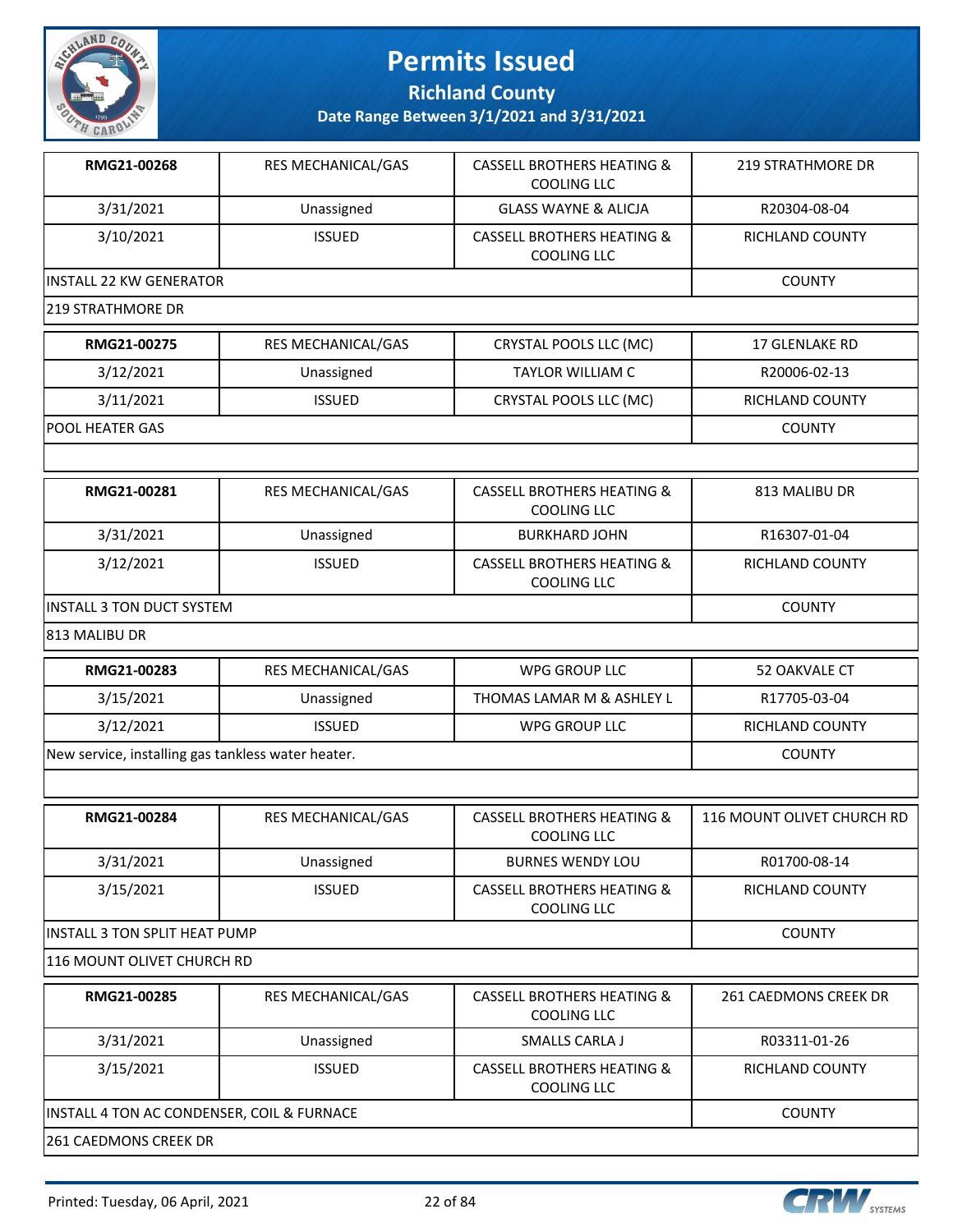

### **Richland County**

| RMG21-00286                                        | RES MECHANICAL/GAS                              | MEETZE PLUMBING CO INC                              | 734 KINLOCK CT                  |
|----------------------------------------------------|-------------------------------------------------|-----------------------------------------------------|---------------------------------|
| 3/24/2021                                          | Unassigned                                      | JONES RICHARD E & PATRICIA A                        | R22803-01-07                    |
| 3/16/2021                                          | <b>FINALED</b>                                  | MEETZE PLUMBING CO INC                              | RICHLAND COUNTY                 |
| TO UPGRADE TO 2LBS BOOST SYSTEM                    |                                                 |                                                     | <b>COUNTY</b>                   |
|                                                    | INSTALLING A GAS LINE AND TANKLESS WATER HEATER |                                                     |                                 |
| RMG21-00287                                        | RES MECHANICAL/GAS                              | AMERICAN RESIDENTIAL SERVICES<br><b>LLC</b>         | 15 GLENLAKE RD                  |
| 3/31/2021                                          | Unassigned                                      | <b>CMTC RE INVESTMENTS LLC</b>                      | R20006-02-14                    |
| 3/16/2021                                          | <b>ISSUED</b>                                   | AMERICAN RESIDENTIAL SERVICES<br>LLC                | RICHLAND COUNTY                 |
| <b>HVAC Change out</b>                             |                                                 |                                                     | <b>COUNTY</b>                   |
|                                                    |                                                 |                                                     |                                 |
| RMG21-00288                                        | RES MECHANICAL/GAS                              | AMERICAN RESIDENTIAL SERVICES<br><b>LLC</b>         | 501 PATTERDALE LN               |
| 3/31/2021                                          | Unassigned                                      | PAYNE FELICIA M                                     | R20402-02-09                    |
| 3/16/2021                                          | <b>ISSUED</b>                                   | AMERICAN RESIDENTIAL SERVICES<br>LLC                | RICHLAND COUNTY                 |
| <b>HVAC Change out</b>                             | <b>COUNTY</b>                                   |                                                     |                                 |
|                                                    |                                                 |                                                     |                                 |
| RMG21-00289                                        | RES MECHANICAL/GAS                              | AMERICAN RESIDENTIAL SERVICES<br>LLC                | <b>617 PLANTATION POINTE DR</b> |
| 3/31/2021                                          | Unassigned                                      | <b>GONZALEZ YOLANDA H</b>                           | R25901-01-01                    |
| 3/16/2021                                          | <b>ISSUED</b>                                   | AMERICAN RESIDENTIAL SERVICES<br>LLC                | RICHLAND COUNTY                 |
| <b>HVAC Change out</b>                             |                                                 |                                                     | <b>COUNTY</b>                   |
|                                                    |                                                 |                                                     |                                 |
| RMG21-00290                                        | RES MECHANICAL/GAS                              | 2ND WIND HEATING AND AIR<br><b>CONDITIONING INC</b> | 448 DEERWOOD ST 3E              |
| 3/31/2021                                          | Unassigned                                      | <b>SANDY JOHNSON</b>                                | R13886-01-21                    |
| 3/16/2021                                          | <b>ISSUED</b>                                   | 2ND WIND HEATING AND AIR<br><b>CONDITIONING INC</b> | RICHLAND COUNTY                 |
| To install Armstrong 2 Ton 16 Seer Split Heat Pump |                                                 |                                                     | <b>3E COUNTY</b>                |
|                                                    |                                                 |                                                     |                                 |

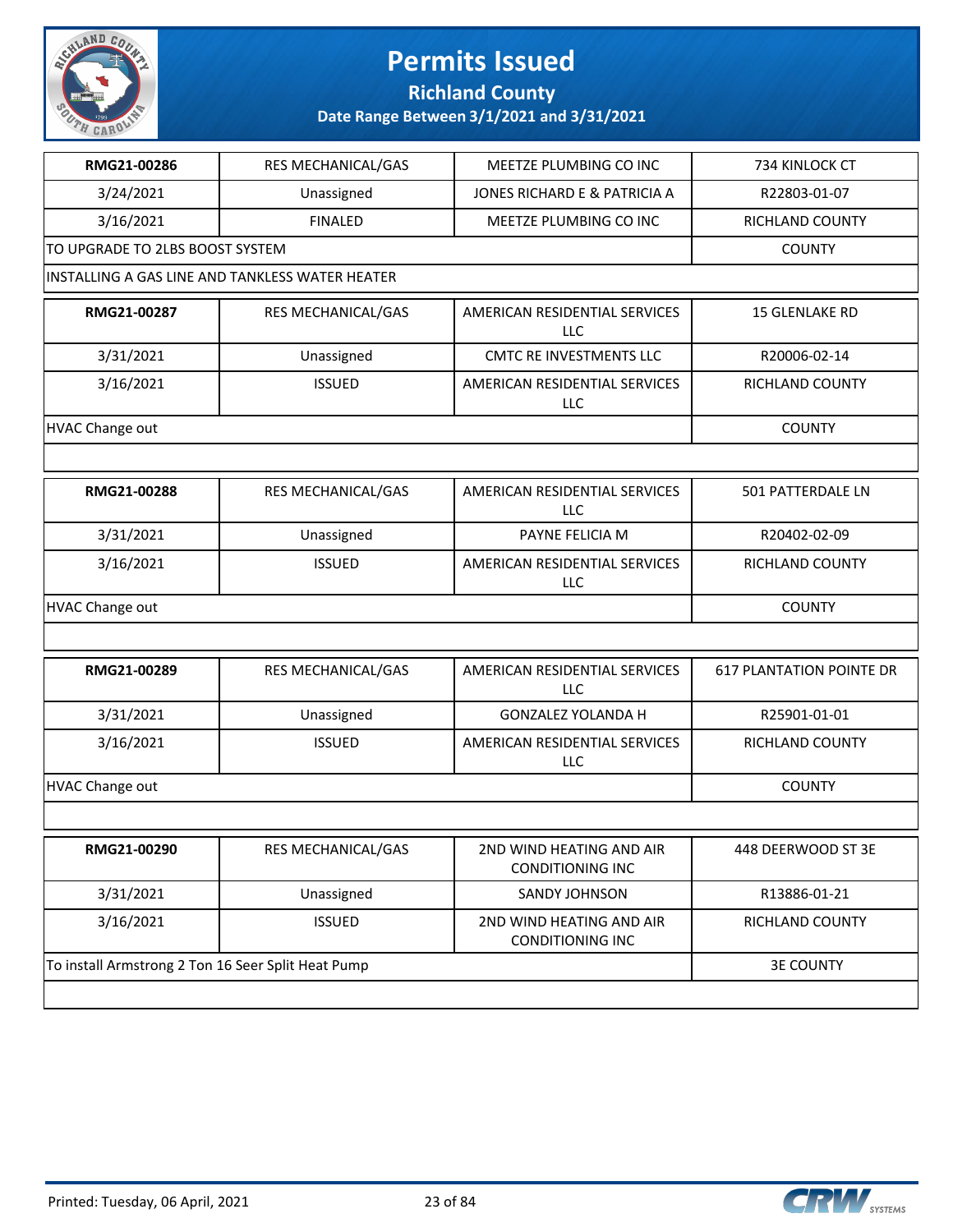

**Richland County**

**Date Range Between 3/1/2021 and 3/31/2021**

| RMG21-00292     | <b>RES MECHANICAL/GAS</b> | AMERICAN RESIDENTIAL SERVICES<br>LLC. | 1349 CROSSHILL RD      |
|-----------------|---------------------------|---------------------------------------|------------------------|
| 3/30/2021       | Unassigned                | SHIVER JENNIFER A &                   | R24503-01-01           |
| 3/17/2021       | <b>ISSUED</b>             | AMERICAN RESIDENTIAL SERVICES<br>LLC  | <b>RICHLAND COUNTY</b> |
| HVAC Change out | <b>COUNTY</b>             |                                       |                        |
|                 |                           |                                       |                        |
| RMG21-00293     | <b>RES MECHANICAL/GAS</b> | LEVER REPAIRS INC                     | 177 IVY SQUARE DR      |
| 3/30/2021       | Unassigned                | <b>HYMAN SUSANNE W AKA</b>            | R17511-03-16           |
| ---------       |                           |                                       |                        |

3/17/2021 ISSUED LEVER REPAIRS INC RICHLAND COUNTY 2 Ton 14 seer AC coil and condenser COUNTY

| RMG21-00298 | RES MECHANICAL/GAS | CASSELL BROTHERS HEATING &<br>COOLING LLC            | 1633 DEBORAH DR |
|-------------|--------------------|------------------------------------------------------|-----------------|
| 3/29/2021   | Unassigned         | LIVINGSTON WILSON Z                                  | R19201-07-02    |
| 3/18/2021   | <b>ISSUED</b>      | <b>CASSELL BROTHERS HEATING &amp;</b><br>COOLING LLC | RICHLAND COUNTY |

INSTALL 22 KW GENERATOR COUNTY

1633 DEBORAH DR

| RMG21-00299                      | RES MECHANICAL/GAS | <b>ANTHONY GOLSTON</b>              | 210 SILVER FOX LN |
|----------------------------------|--------------------|-------------------------------------|-------------------|
| 3/30/2021                        | Unassigned         | <b>HOLT ERNEST J &amp; JANICE G</b> | R05182-01-65      |
| 3/18/2021                        | FINAL FD           | <b>ANTHONY GOLSTON</b>              | RICHLAND COUNTY   |
| <b>REPLACE ALL THE DUCT WORK</b> |                    |                                     | <b>COUNTY</b>     |

| RMG21-00303                           | RES MECHANICAL/GAS | <b>CASSELL BROTHERS HEATING &amp;</b><br>COOLING LLC | 7656 CABIN CREEK RD    |  |
|---------------------------------------|--------------------|------------------------------------------------------|------------------------|--|
| 3/29/2021                             | Unassigned         | BRISTOW ANNA G & JERMAINE A                          | R30300-05-24           |  |
| 3/19/2021                             | <b>ISSUED</b>      | <b>CASSELL BROTHERS HEATING &amp;</b><br>COOLING LLC | <b>RICHLAND COUNTY</b> |  |
| <b>IINSTALL 4 TON SPLIT HEAT PUMP</b> | <b>COUNTY</b>      |                                                      |                        |  |
| 17656 CABIN CREEK RD                  |                    |                                                      |                        |  |
|                                       |                    |                                                      |                        |  |

| RMG21-00305                       | <b>RES MECHANICAL/GAS</b> | CASSELL BROTHERS HEATING &<br>COOLING LLC            | 1217 OLD TAMAH RD |
|-----------------------------------|---------------------------|------------------------------------------------------|-------------------|
| 3/29/2021                         | Unassigned                | SUGGS J DELANE & SYLVIA W                            | R04300-05-20      |
| 3/19/2021                         | <b>ISSUED</b>             | <b>CASSELL BROTHERS HEATING &amp;</b><br>COOLING LLC | RICHLAND COUNTY   |
| <b>IINSTALL 4 TON DUCT SYSTEM</b> | <b>COUNTY</b>             |                                                      |                   |
| 1217 OLD TAMAH RD                 |                           |                                                      |                   |

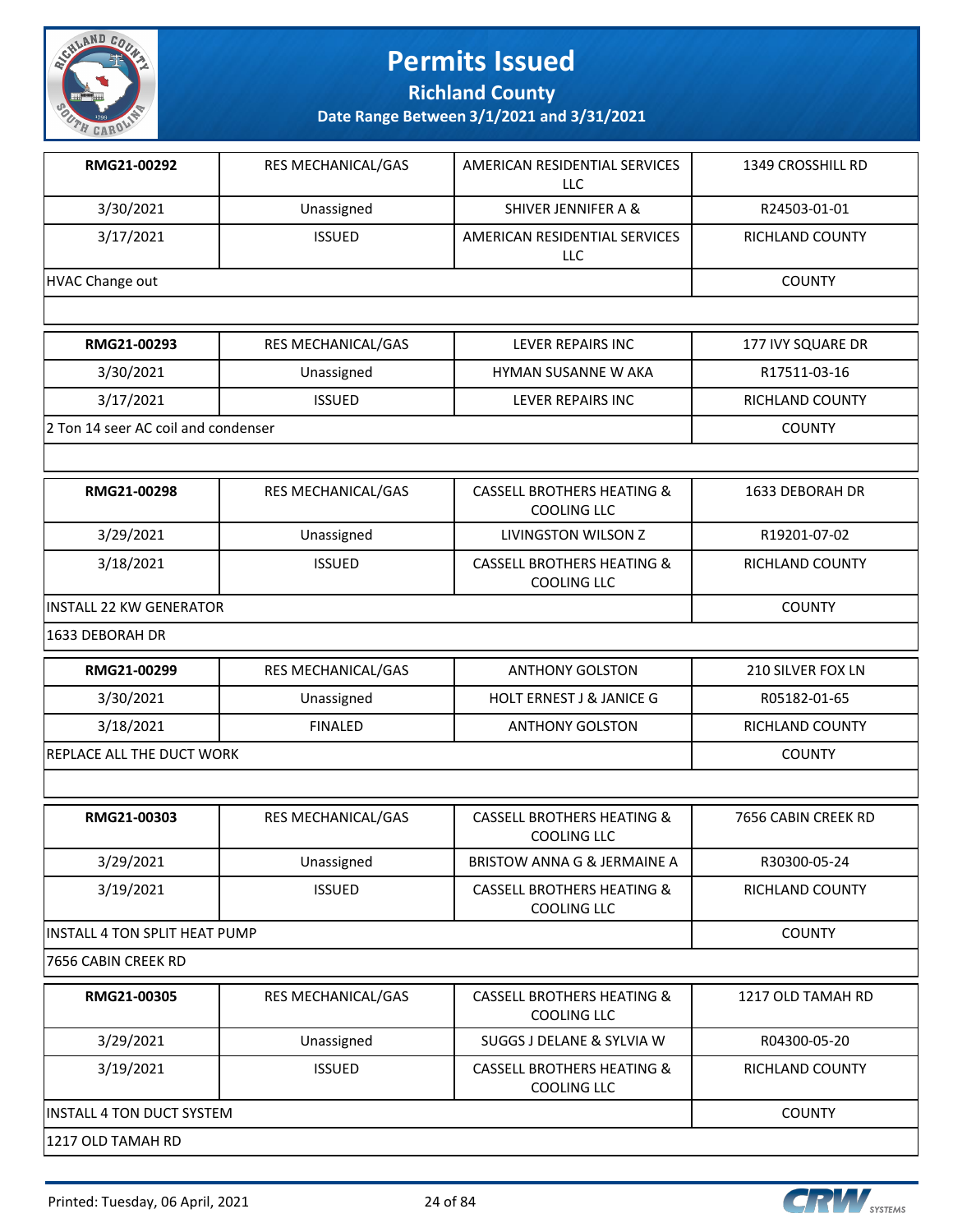

**Richland County**

| RMG21-00306                            | RES MECHANICAL/GAS        | <b>CASSELL BROTHERS HEATING &amp;</b><br><b>COOLING LLC</b> | 120 BRAFIELD PL        |
|----------------------------------------|---------------------------|-------------------------------------------------------------|------------------------|
| 3/29/2021                              | Unassigned                | SPENCER MELINDA KAY                                         | R05106-01-08           |
| 3/19/2021                              | <b>ISSUED</b>             | <b>CASSELL BROTHERS HEATING &amp;</b><br><b>COOLING LLC</b> | RICHLAND COUNTY        |
| <b>INSTALL 2.5 TON SPLIT HEAT PUMP</b> |                           |                                                             | <b>COUNTY</b>          |
| 120 BRAFIELD PLACE                     |                           |                                                             |                        |
| RMG21-00309                            | RES MECHANICAL/GAS        | <b>CASSELL BROTHERS HEATING &amp;</b><br><b>COOLING LLC</b> | 4400 LEESBURG RD       |
| 3/30/2021                              | Unassigned                | <b>BEAUFORD PAUL H &amp; HWA SU</b>                         | R28100-02-01           |
| 3/22/2021                              | <b>FINALED</b>            | <b>CASSELL BROTHERS HEATING &amp;</b><br><b>COOLING LLC</b> | <b>RICHLAND COUNTY</b> |
| <b>INSTALL 22 KW GENERATOR</b>         |                           |                                                             | <b>COUNTY</b>          |
| 4400 LEESBURG RD                       |                           |                                                             |                        |
| RMG21-00311                            | RES MECHANICAL/GAS        | <b>CASSELL BROTHERS HEATING &amp;</b><br><b>COOLING LLC</b> | 310 GLEN ROSE CIR      |
| 3/30/2021                              | Unassigned                | <b>WOERNER JOHN &amp; REBECCA</b>                           | R03407-06-26           |
| 3/22/2021                              | <b>ISSUED</b>             | <b>CASSELL BROTHERS HEATING &amp;</b><br><b>COOLING LLC</b> | RICHLAND COUNTY        |
| INSTALL 2.5 TON SPLIT HEAT PUMP        |                           |                                                             | <b>COUNTY</b>          |
| 310 GLEN ROSE CIRCLE                   |                           |                                                             |                        |
| RMG21-00312                            | RES MECHANICAL/GAS        | <b>CASSELL BROTHERS HEATING &amp;</b><br><b>COOLING LLC</b> | 172 CANE BRAKE DR      |
| 3/30/2021                              | Unassigned                | POLANCO HECTOR RAUL PEREZ                                   | R20213-02-08           |
| 3/22/2021                              | <b>ISSUED</b>             | <b>CASSELL BROTHERS HEATING &amp;</b><br><b>COOLING LLC</b> | RICHLAND COUNTY        |
| <b>INSTALL 3 TON SPLIT HEAT PUMP</b>   |                           |                                                             | <b>COUNTY</b>          |
| 172 CANE BRAKE DR                      |                           |                                                             |                        |
| RMG21-00317                            | <b>RES MECHANICAL/GAS</b> | CAROLINA COMFORT INC                                        | 3090 APPLEBY LN        |
| 3/30/2021                              | Unassigned                | BROWN ALICE D & HERMAN JR                                   | R19902-11-01           |
| 3/23/2021                              | <b>ISSUED</b>             | CAROLINA COMFORT INC                                        | RICHLAND COUNTY        |
| Replace existing gas system            |                           |                                                             | <b>COUNTY</b>          |
|                                        |                           |                                                             |                        |
| RMG21-00318                            | RES MECHANICAL/GAS        | COOL CARE INC                                               | 1045 CORALBEAN WAY     |
| 3/25/2021                              | Unassigned                | <b>REED RONDA &amp;</b>                                     | R17512-02-03           |
| 3/23/2021                              | <b>ISSUED</b>             | COOL CARE INC                                               | RICHLAND COUNTY        |
| 3 Ton Split Heat Pump                  |                           |                                                             | <b>COUNTY</b>          |
|                                        |                           |                                                             |                        |

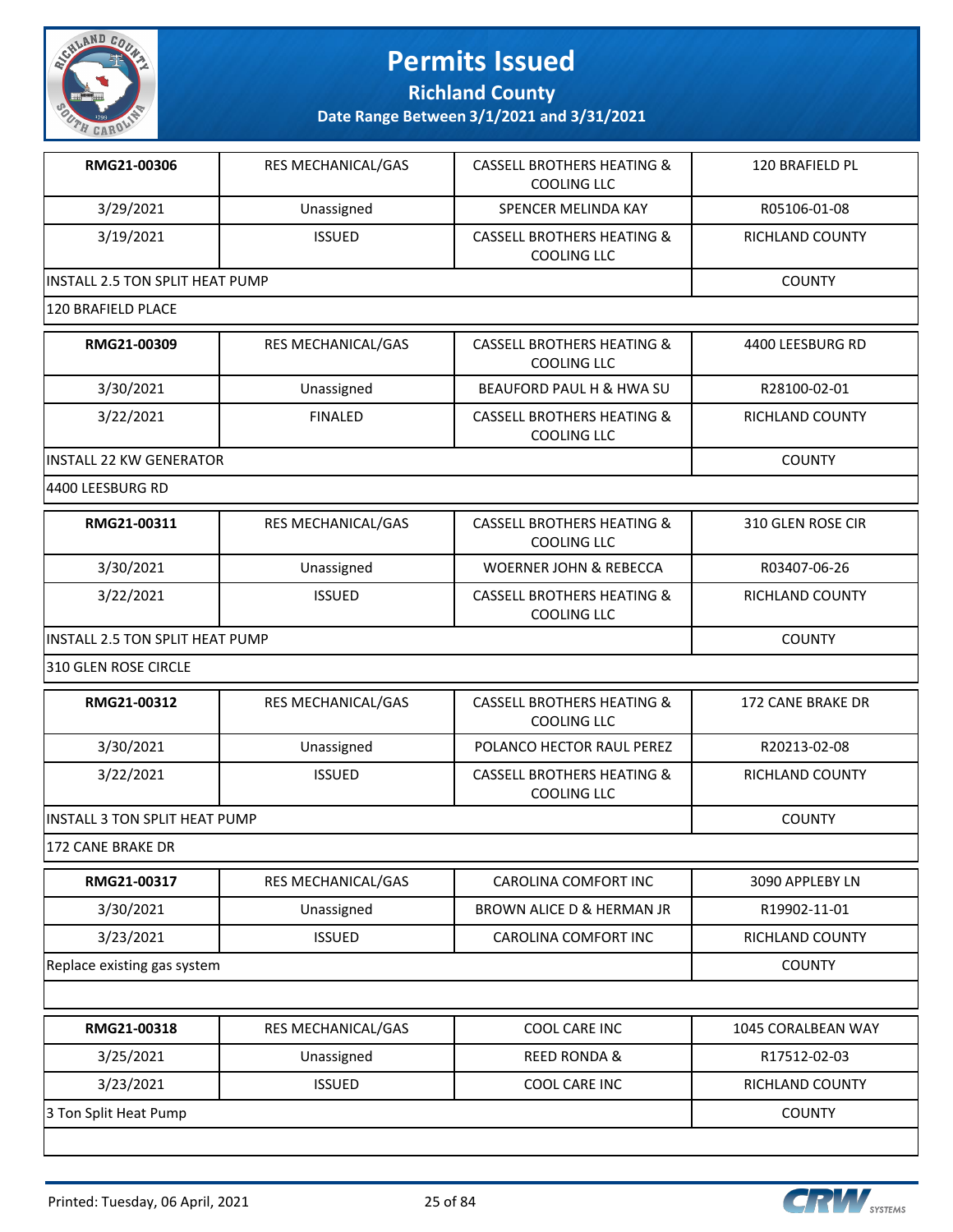

**Richland County**

**Date Range Between 3/1/2021 and 3/31/2021**

| RMG21-00319                           | <b>RES MECHANICAL/GAS</b> | <b>CASSELL BROTHERS HEATING &amp;</b><br>COOLING LLC | <b>6 MARGATE CT</b>    |
|---------------------------------------|---------------------------|------------------------------------------------------|------------------------|
| 3/30/2021                             | Unassigned                | MCINTEE WILLIE J JR &                                | R05008-02-42           |
| 3/24/2021                             | <b>ISSUED</b>             | <b>CASSELL BROTHERS HEATING &amp;</b><br>COOLING LLC | <b>RICHLAND COUNTY</b> |
| <b>IINSTALL 2 TON SPLIT HEAT PUMP</b> |                           |                                                      | <b>COUNTY</b>          |
| 16 MARGATE CT                         |                           |                                                      |                        |

| RMG21-00342     | <b>RES MECHANICAL/GAS</b> | COOL CARE INC                         | 405 PLUME LN    |
|-----------------|---------------------------|---------------------------------------|-----------------|
| 3/30/2021       | Unassigned                | <b>HAYNES LOUIS JARED &amp; DEVIN</b> | R14905-02-01    |
| 3/29/2021       | <b>ISSUED</b>             | COOL CARE INC                         | RICHLAND COUNTY |
| 3 Ton Heat Pump |                           |                                       | <b>COUNTY</b>   |
|                 |                           |                                       |                 |

#### **Number of RES MECHANICAL/GAS/Unassigned Permits: 82**

| RPV21-00079                                    | <b>RES PHOTOVOLTAIC SYSTEM</b> | <b>FUZE POWER INC</b>         | 500 GREAT NORTH RD     |
|------------------------------------------------|--------------------------------|-------------------------------|------------------------|
| 3/25/2021                                      | <b>GROUND MOUNT</b>            | SHULMAN BORIS & ANGELINA      | R20004-05-01           |
| 2/19/2021                                      | <b>FINALED</b>                 | <b>FUZE POWER INC</b>         | <b>RICHLAND COUNTY</b> |
|                                                |                                |                               | <b>COUNTY</b>          |
|                                                |                                |                               |                        |
| RPV21-00083                                    | <b>RES PHOTOVOLTAIC SYSTEM</b> | POWER HOME SOLAR LLC (GC)     | 111 MIDDLEFIELD LN     |
|                                                |                                |                               |                        |
| 3/26/2021                                      | <b>GROUND MOUNT</b>            | <b>GADOMSKI RAYMOND &amp;</b> | R12700-01-61           |
| 2/23/2021                                      | <b>ISSUED</b>                  | POWER HOME SOLAR LLC (GC)     | RICHLAND COUNTY        |
| 24 ground-mounted solar panels, 7.68 kW system |                                |                               | <b>COUNTY</b>          |

#### **Number of RES PHOTOVOLTAIC SYSTEM/GROUND MOUNT Permits: 2**

| RPV21-00019                                                                                                                                                                                                                                   | RES PHOTOVOLTAIC SYSTEM        | <b>RSRV POWER (GC)</b>    | <b>129 COTONEASTER DR</b> |  |
|-----------------------------------------------------------------------------------------------------------------------------------------------------------------------------------------------------------------------------------------------|--------------------------------|---------------------------|---------------------------|--|
| 3/3/2021                                                                                                                                                                                                                                      | <b>ROOFTOP</b>                 | SANDERSON ERIC            | R23114-02-17              |  |
| 1/12/2021                                                                                                                                                                                                                                     | <b>FINALED</b>                 | <b>RSRV POWER (GC)</b>    | <b>RICHLAND COUNTY</b>    |  |
| 13.3kw Roof Mounted Solar PV                                                                                                                                                                                                                  |                                |                           | <b>COUNTY</b>             |  |
|                                                                                                                                                                                                                                               |                                |                           |                           |  |
| RPV21-00024                                                                                                                                                                                                                                   | <b>RES PHOTOVOLTAIC SYSTEM</b> | <b>BLUE RAVEN SOLAR</b>   | 227 BAYSDALE DR           |  |
| 3/8/2021                                                                                                                                                                                                                                      | <b>ROOFTOP</b>                 | TOLEDO MICHAEL & BRIGITTE | R23208-12-04              |  |
| 1/14/2021                                                                                                                                                                                                                                     | <b>ISSUED</b>                  | <b>BLUE RAVEN SOLAR</b>   | RICHLAND COUNTY           |  |
| Toldeo PV Solar Array, 6.4 kW<br><b>COUNTY</b>                                                                                                                                                                                                |                                |                           |                           |  |
| INSTALLATION OF UTILITY INTERACTIVE PHOTOVOLTAIC SOLAR SYSTEM 6.4 kW DC PHOTOVOLTAIC SOLAR ARRAY ROOF TYPE: Comp <br>Shingle MODULES: (20) Trinasolar 320 TSM-DD06M.05(II) INVERTER(S): Enphase IQ7-60-2-US,---- RACKING: Unirac SFM Infinity |                                |                           |                           |  |

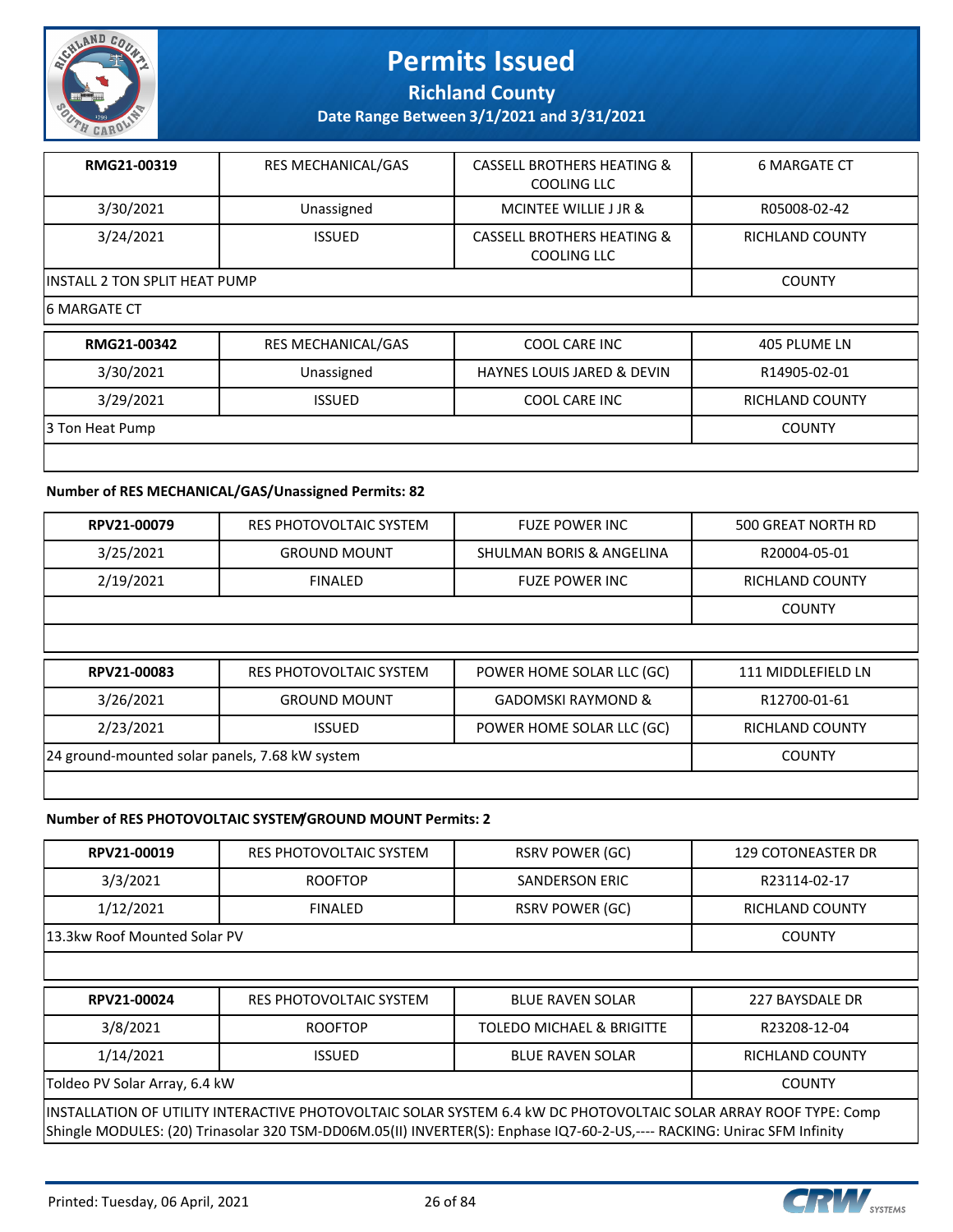

**Richland County**

| RPV21-00030                                        | RES PHOTOVOLTAIC SYSTEM                             | BLUE RAVEN SOLAR, LLC                                                                                                                                                                                                              | <b>313 SHELLNUT AVE</b>  |  |  |
|----------------------------------------------------|-----------------------------------------------------|------------------------------------------------------------------------------------------------------------------------------------------------------------------------------------------------------------------------------------|--------------------------|--|--|
| 3/5/2021                                           | <b>ROOFTOP</b>                                      | MYERS WILLIAM H                                                                                                                                                                                                                    | R22009-03-16             |  |  |
| 1/20/2021                                          | <b>ISSUED</b>                                       | BLUE RAVEN SOLAR, LLC                                                                                                                                                                                                              | RICHLAND COUNTY          |  |  |
|                                                    | Myers PV Solar Array 2.925 kW                       |                                                                                                                                                                                                                                    |                          |  |  |
|                                                    |                                                     | INSTALLATION OF UTILITY INTERACTIVE PHOTOVOLTAIC SOLAR SYSTEM 2.925 kW DC PHOTOVOLTAIC SOLAR ARRAY ROOF TYPE: Comp<br>Shingle MODULES: (9) REC Solar REC325TP2M INVERTER(S): Enphase IQ7-60-2-US,---- RACKING: Unirac SFM Infinity |                          |  |  |
| RPV21-00037                                        | <b>RES PHOTOVOLTAIC SYSTEM</b>                      | SOLAR OF THE LOWCOUNTRY LLC<br>(GC)                                                                                                                                                                                                | 1049 CARL SHEALY RD      |  |  |
| 3/9/2021                                           | <b>ROOFTOP</b>                                      | PHILLIPS JAMES W III                                                                                                                                                                                                               | R02407-01-32             |  |  |
| 1/22/2021                                          | <b>ISSUED</b>                                       | SOLAR OF THE LOWCOUNTRY LLC<br>(GC)                                                                                                                                                                                                | <b>RICHLAND COUNTY</b>   |  |  |
| Phillips Solar Install                             |                                                     |                                                                                                                                                                                                                                    | <b>COUNTY</b>            |  |  |
|                                                    |                                                     |                                                                                                                                                                                                                                    |                          |  |  |
| RPV21-00040                                        | RES PHOTOVOLTAIC SYSTEM                             | SOLAR OF THE LOWCOUNTRY LLC<br>(GC)                                                                                                                                                                                                | <b>3 ASHLEY BROOK CT</b> |  |  |
| 3/3/2021                                           | <b>ROOFTOP</b>                                      | <b>BRACE CHAUNCEY</b>                                                                                                                                                                                                              | R20303-04-15             |  |  |
| 1/25/2021                                          | <b>FINALED</b>                                      | SOLAR OF THE LOWCOUNTRY LLC<br>(GC)                                                                                                                                                                                                | <b>RICHLAND COUNTY</b>   |  |  |
| <b>Bracey Solar Install</b>                        | <b>COUNTY</b>                                       |                                                                                                                                                                                                                                    |                          |  |  |
|                                                    |                                                     |                                                                                                                                                                                                                                    |                          |  |  |
| RPV21-00041                                        | RES PHOTOVOLTAIC SYSTEM                             | EFFICIENT HOME SERVICES OF<br><b>SOUTH CAROLIN</b>                                                                                                                                                                                 | 7729 SUNVIEW CIR         |  |  |
| 3/9/2021                                           | <b>ROOFTOP</b>                                      | STERIA BAMBI L & ROBERT J JR                                                                                                                                                                                                       | R19209-01-02             |  |  |
| 1/26/2021                                          | <b>FINALED</b>                                      | EFFICIENT HOME SERVICES OF<br>SOUTH CAROLIN                                                                                                                                                                                        | RICHLAND COUNTY          |  |  |
|                                                    | INSTALLING A ROOF MOUNTED SOLAR PHOTOVOLTAIC SYSTEM |                                                                                                                                                                                                                                    | <b>COUNTY</b>            |  |  |
|                                                    |                                                     |                                                                                                                                                                                                                                    |                          |  |  |
| RPV21-00045                                        | RES PHOTOVOLTAIC SYSTEM                             | SUNPRO SOLAR (GC)                                                                                                                                                                                                                  | 26 VANDOVER CIR          |  |  |
| 3/9/2021                                           | <b>ROOFTOP</b>                                      | PATRY JOAN H                                                                                                                                                                                                                       | R19005-01-17             |  |  |
| 1/27/2021                                          | <b>ISSUED</b>                                       | SUNPRO SOLAR (GC)                                                                                                                                                                                                                  | RICHLAND COUNTY          |  |  |
| Installing 25 PV Solar Panels to existing rooftop. |                                                     |                                                                                                                                                                                                                                    | <b>COUNTY</b>            |  |  |
|                                                    |                                                     |                                                                                                                                                                                                                                    |                          |  |  |
|                                                    |                                                     |                                                                                                                                                                                                                                    |                          |  |  |

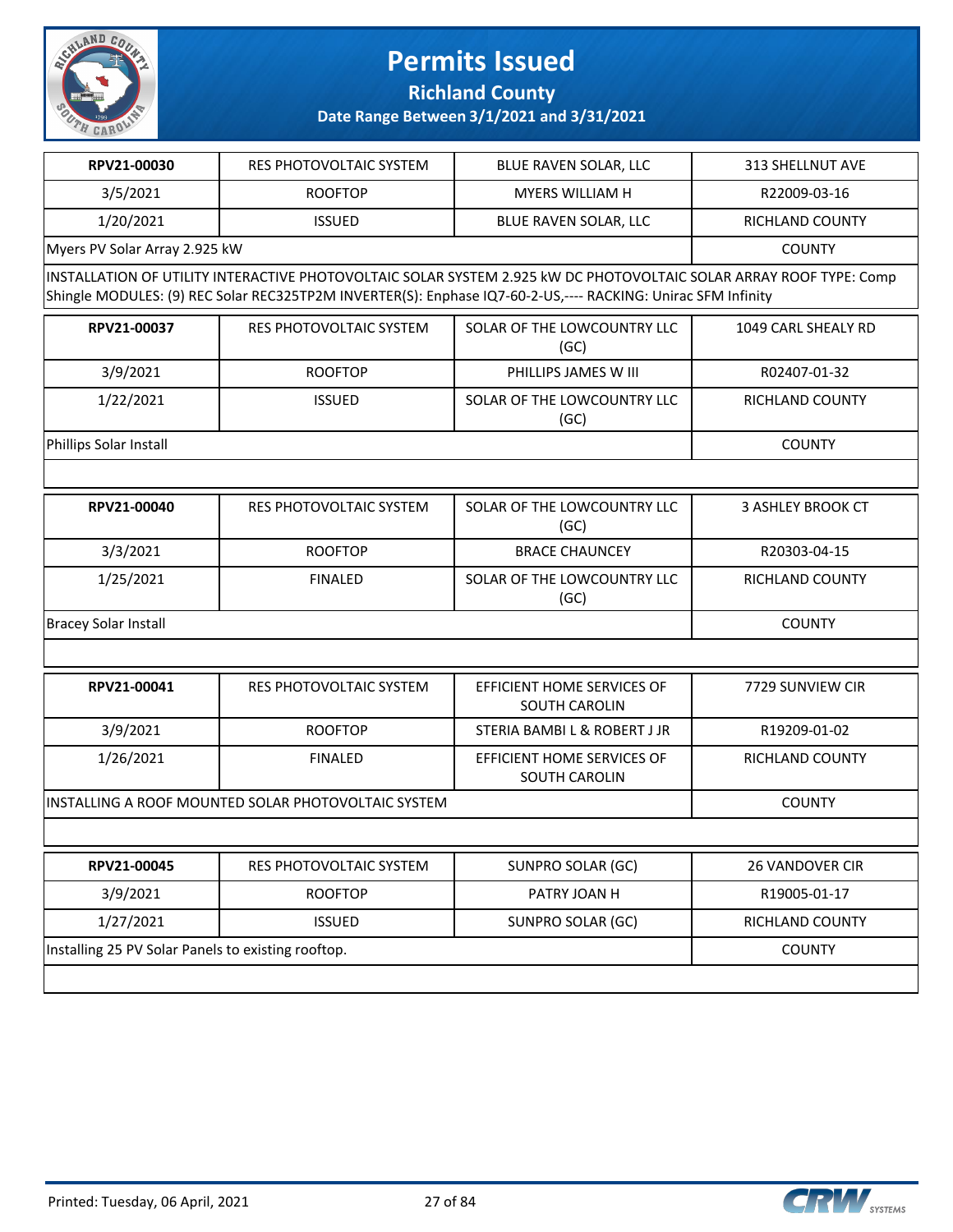

**Richland County**

| RPV21-00048                                          | RES PHOTOVOLTAIC SYSTEM | EFFICIENT HOME SERVICES OF<br>SOUTH CAROLIN | 8017 WILSON BLVD |
|------------------------------------------------------|-------------------------|---------------------------------------------|------------------|
| 3/2/2021                                             | <b>ROOFTOP</b>          | RIVERA MARIANGELA                           | R11916-01-02     |
| 2/2/2021                                             | <b>FINALED</b>          | EFFICIENT HOME SERVICES OF<br>SOUTH CAROLIN | RICHLAND COUNTY  |
| lINSTALLING A ROOF MOUNTED SOLAR PHOTOVOLTAIC SYSTEM |                         |                                             | <b>COUNTY</b>    |

| RPV21-00049                                      | RES PHOTOVOLTAIC SYSTEM | SUNPRO SOLAR (GC) | 112 PEACEFUL LN        |
|--------------------------------------------------|-------------------------|-------------------|------------------------|
| 3/9/2021                                         | <b>ROOFTOP</b>          | MENYWEATHER LOIS  | R20106-04-01           |
| 2/2/2021                                         | <b>ISSUED</b>           | SUNPRO SOLAR (GC) | <b>RICHLAND COUNTY</b> |
| Installing roof mounted solar panels and wiring. |                         |                   | <b>COUNTY</b>          |

| RPV21-00053                 | RES PHOTOVOLTAIC SYSTEM | SOLAR OF THE LOWCOUNTRY LLC<br>(GC) | <b>609 THORNHILL DR</b> |
|-----------------------------|-------------------------|-------------------------------------|-------------------------|
| 3/9/2021                    | <b>ROOFTOP</b>          | THOMAS CURTIS L & CHELSEA           | R23111-07-24            |
| 2/3/2021                    | <b>FINALED</b>          | SOLAR OF THE LOWCOUNTRY LLC<br>(GC) | RICHLAND COUNTY         |
| Curtis Thomas Solar Project |                         |                                     | <b>COUNTY</b>           |

| RPV21-00059             | RES PHOTOVOLTAIC SYSTEM | SOLAR OF THE LOWCOUNTRY LLC<br>(GC) | 2532 PLEASANT RIDGE DR |
|-------------------------|-------------------------|-------------------------------------|------------------------|
| 3/9/2021                | <b>ROOFTOP</b>          | ETHEREDGE DANNY A                   | R19211-05-01           |
| 2/9/2021                | <b>FINALED</b>          | SOLAR OF THE LOWCOUNTRY LLC<br>(GC) | RICHLAND COUNTY        |
| Etheredge Solar Project |                         |                                     | <b>COUNTY</b>          |

| RPV21-00060                           | RES PHOTOVOLTAIC SYSTEM | <b>3A ROOFING LLC</b> | 1 SOLIDAGO CT          |
|---------------------------------------|-------------------------|-----------------------|------------------------|
| 3/9/2021                              | <b>ROOFTOP</b>          | BROWN LINDA M         | R20316-03-07           |
| 2/10/2021                             | <b>ISSUED</b>           | <b>3A ROOFING LLC</b> | <b>RICHLAND COUNTY</b> |
| Solar Install of 20 Modules 320 Watts |                         |                       | <b>COUNTY</b>          |
|                                       |                         |                       |                        |
| RPV21-00062                           | RES PHOTOVOLTAIC SYSTEM | USA ENERGY SAVERS LLC | 5 PIN OAK CT           |

| RPVZI-UUU6Z                        | <b>RES PHOTOVOLIAIC SYSTEM</b> | USA ENERGY SAVERS LLC     | 5 PIN OAK CT    |
|------------------------------------|--------------------------------|---------------------------|-----------------|
| 3/9/2021                           | <b>ROOFTOP</b>                 | DOAN STEVEN S & KRYSTAL B | R23302-03-24    |
| 2/10/2021                          | <b>ISSUED</b>                  | USA ENERGY SAVERS LLC     | RICHLAND COUNTY |
| Install of a 12.48 kW solar system |                                |                           | <b>COUNTY</b>   |
|                                    |                                |                           |                 |

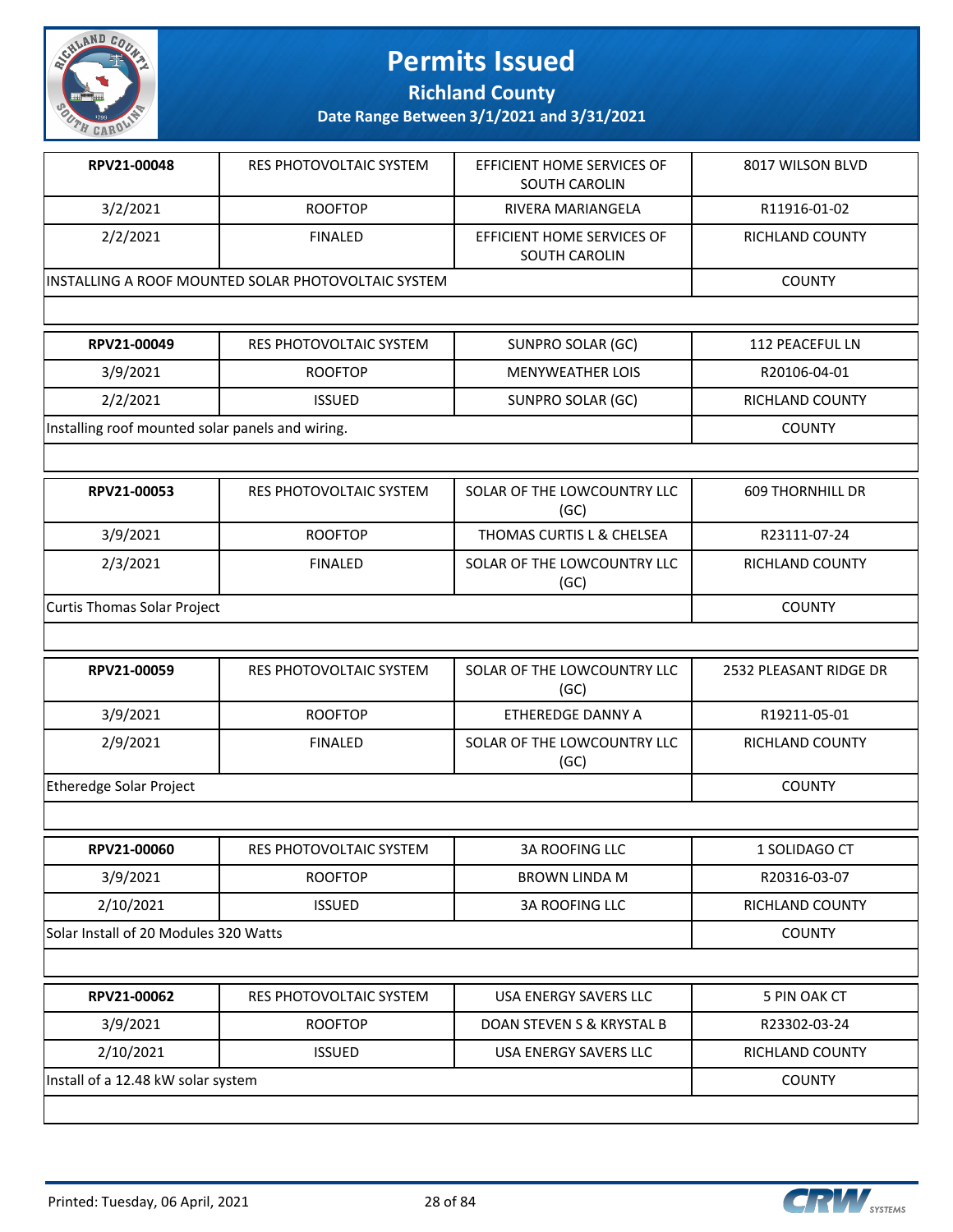

**Richland County**

| RPV21-00063                                         | RES PHOTOVOLTAIC SYSTEM | USA ENERGY SAVERS LLC               | 4048 WILLIAMSBURG DR       |
|-----------------------------------------------------|-------------------------|-------------------------------------|----------------------------|
| 3/9/2021                                            | <b>ROOFTOP</b>          | <b>MCKISSICK MAE H</b>              | R09201-06-21               |
| 2/10/2021                                           | <b>ISSUED</b>           | USA ENERGY SAVERS LLC               | RICHLAND COUNTY            |
| Install of a 5.44 kW solar system                   |                         |                                     | <b>COUNTY</b>              |
|                                                     |                         |                                     |                            |
| RPV21-00064                                         | RES PHOTOVOLTAIC SYSTEM | SUNPRO SOLAR (GC)                   | 1040 SLATESTONE TRL        |
| 3/9/2021                                            | <b>ROOFTOP</b>          | <b>CECIL WANDA K</b>                | R07800-01-15               |
| 2/11/2021                                           | <b>ISSUED</b>           | SUNPRO SOLAR (GC)                   | RICHLAND COUNTY            |
| Install solar panels onto existing residential roof |                         |                                     | <b>COUNTY</b>              |
|                                                     |                         |                                     |                            |
| RPV21-00065                                         | RES PHOTOVOLTAIC SYSTEM | Titan Solar Power SC Inc (GC)       | 924 CORISON LOOP           |
| 3/3/2021                                            | <b>ROOFTOP</b>          | SMITH KIMBERLY D                    | R17416-03-03               |
| 2/11/2021                                           | <b>ISSUED</b>           | Titan Solar Power SC Inc (GC)       | RICHLAND COUNTY            |
| 29 roof-mounted solar panel installation, 10.44kW   | <b>COUNTY</b>           |                                     |                            |
|                                                     |                         |                                     |                            |
| RPV21-00066                                         | RES PHOTOVOLTAIC SYSTEM | <b>3A ROOFING LLC</b>               | <b>650 POPLAR GROVE LN</b> |
| 3/3/2021                                            | <b>ROOFTOP</b>          | <b>LINDSAY THOMAS E</b>             | R17208-08-09               |
| 2/11/2021                                           | <b>FINALED</b>          | <b>3A ROOFING LLC</b>               | RICHLAND COUNTY            |
| Solar Install of 16 Modules 320 watts               |                         |                                     | <b>COUNTY</b>              |
|                                                     |                         |                                     |                            |
| RPV21-00067                                         | RES PHOTOVOLTAIC SYSTEM | Titan Solar Power SC Inc (GC)       | 702 BRANNIGAN LN           |
| 3/3/2021                                            | <b>ROOFTOP</b>          | <b>GUTHAUS KIRK R</b>               | R17510-07-01               |
| 2/12/2021                                           | <b>ISSUED</b>           | Titan Solar Power SC Inc (GC)       | RICHLAND COUNTY            |
| 32 roof-mounted solar panel installation, 10.88kW   |                         |                                     | <b>COUNTY</b>              |
|                                                     |                         |                                     |                            |
| RPV21-00069                                         | RES PHOTOVOLTAIC SYSTEM | SOLAR OF THE LOWCOUNTRY LLC<br>(GC) | 216 LUPINE RD              |
| 3/9/2021                                            | <b>ROOFTOP</b>          | <b>SANDERS ERIC</b>                 | R20307-08-05               |
| 2/15/2021                                           | <b>ISSUED</b>           | SOLAR OF THE LOWCOUNTRY LLC<br>(GC) | RICHLAND COUNTY            |
| Eric Sanders Solar Install                          |                         |                                     | <b>COUNTY</b>              |
|                                                     |                         |                                     |                            |

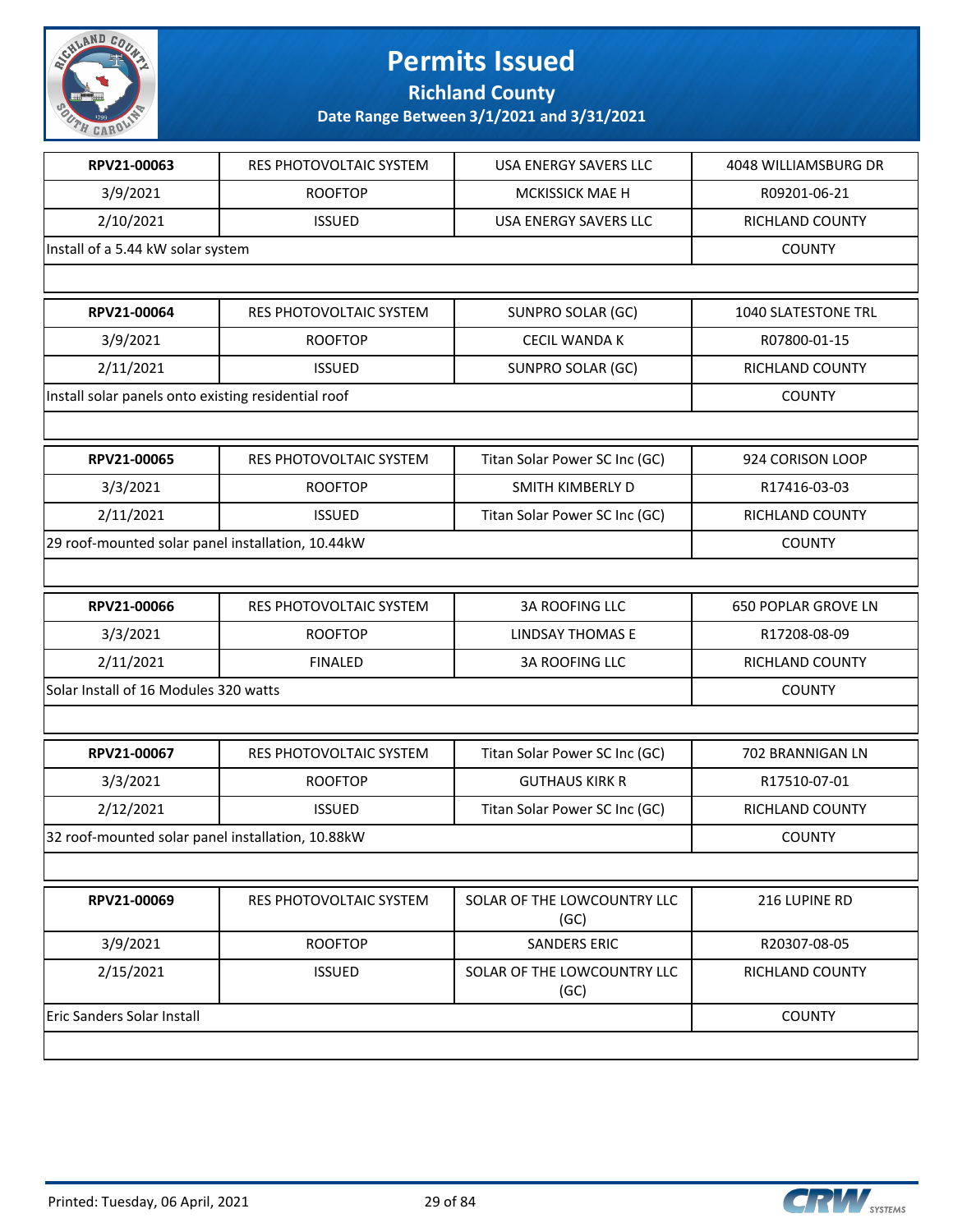

**Richland County**

| RPV21-00071                                                                                                                                                                                                                         | RES PHOTOVOLTAIC SYSTEM | <b>Bello Solar</b>           | <b>225 CHERRY STONE DR</b> |  |
|-------------------------------------------------------------------------------------------------------------------------------------------------------------------------------------------------------------------------------------|-------------------------|------------------------------|----------------------------|--|
| 3/29/2021                                                                                                                                                                                                                           | <b>ROOFTOP</b>          | Stephen Van Camp             | R23103-03-26               |  |
| 2/16/2021                                                                                                                                                                                                                           | <b>FINALED</b>          | <b>Bello Solar</b>           | RICHLAND COUNTY            |  |
| Installing 14 solar panels                                                                                                                                                                                                          | <b>COUNTY</b>           |                              |                            |  |
| roof mounted                                                                                                                                                                                                                        |                         |                              |                            |  |
| RPV21-00072                                                                                                                                                                                                                         | RES PHOTOVOLTAIC SYSTEM | BELLO SOLAR ENERGY LLC       | 106 MAJESTIC DR            |  |
| 3/29/2021                                                                                                                                                                                                                           | <b>ROOFTOP</b>          | <b>BRAWLEY LONETTA</b>       | R17315-01-22               |  |
| 2/16/2021                                                                                                                                                                                                                           | <b>ISSUED</b>           | BELLO SOLAR ENERGY LLC       | RICHLAND COUNTY            |  |
| Installing 22 solar panels                                                                                                                                                                                                          |                         |                              | <b>COUNTY</b>              |  |
| roof mounted                                                                                                                                                                                                                        |                         |                              |                            |  |
| RPV21-00075                                                                                                                                                                                                                         | RES PHOTOVOLTAIC SYSTEM | BELLO SOLAR ENERGY LLC (COA) | 13 BRUSHWOOD CT            |  |
| 3/10/2021                                                                                                                                                                                                                           | <b>ROOFTOP</b>          | DOZIER MARILYN BISHOP        | R20314-04-56               |  |
| 2/18/2021                                                                                                                                                                                                                           | <b>FINALED</b>          | BELLO SOLAR ENERGY LLC (COA) | RICHLAND COUNTY            |  |
| Installing 13 solar panels                                                                                                                                                                                                          | <b>COUNTY</b>           |                              |                            |  |
| roof mounted                                                                                                                                                                                                                        |                         |                              |                            |  |
| RPV21-00076                                                                                                                                                                                                                         | RES PHOTOVOLTAIC SYSTEM | BELLO SOLAR ENERGY LLC (COA) | 212 SALLIE GORDON LN       |  |
| 3/10/2021                                                                                                                                                                                                                           | <b>ROOFTOP</b>          | <b>JOHNSON PRESTON</b>       | R25812-07-06               |  |
| 2/18/2021                                                                                                                                                                                                                           | <b>ISSUED</b>           | BELLO SOLAR ENERGY LLC (COA) | RICHLAND COUNTY            |  |
| Installing 22 solar panels                                                                                                                                                                                                          |                         |                              | <b>COUNTY</b>              |  |
| roof mounted                                                                                                                                                                                                                        |                         |                              |                            |  |
| RPV21-00077                                                                                                                                                                                                                         | RES PHOTOVOLTAIC SYSTEM | BELLO SOLAR ENERGY LLC (COA) | 125 QUAIL HILLS DR         |  |
| 3/10/2021                                                                                                                                                                                                                           | <b>ROOFTOP</b>          | <b>BRYAN JAMES</b>           | R22015-03-53               |  |
| 2/19/2021                                                                                                                                                                                                                           | RICHLAND COUNTY         |                              |                            |  |
| Installing 13 solar panels                                                                                                                                                                                                          |                         |                              | <b>COUNTY</b>              |  |
| roof mounted                                                                                                                                                                                                                        |                         |                              |                            |  |
| RPV21-00080                                                                                                                                                                                                                         | RES PHOTOVOLTAIC SYSTEM | <b>BLUE RAVEN SOLAR</b>      | 316 OAK MANOR DR           |  |
| 3/8/2021                                                                                                                                                                                                                            | <b>ROOFTOP</b>          | <b>WILK GERALD L</b>         | R23008-03-09               |  |
| 2/22/2021                                                                                                                                                                                                                           | <b>ISSUED</b>           | <b>BLUE RAVEN SOLAR</b>      | RICHLAND COUNTY            |  |
| Wilk 3.58 kW PV solar panel system                                                                                                                                                                                                  |                         |                              | <b>COUNTY</b>              |  |
| INSTALLATION OF UTILITY INTERACTIVE PHOTOVOLTAIC SOLAR SYSTEM 3.575 kW DC PHOTOVOLTAIC SOLAR ARRAY ROOF TYPE: Comp<br>Shingle MODULES: (11) REC Solar REC325TP3M INVERTER(S): Enphase IQ7-60-2-US,---- RACKING: Unirac SFM Infinity |                         |                              |                            |  |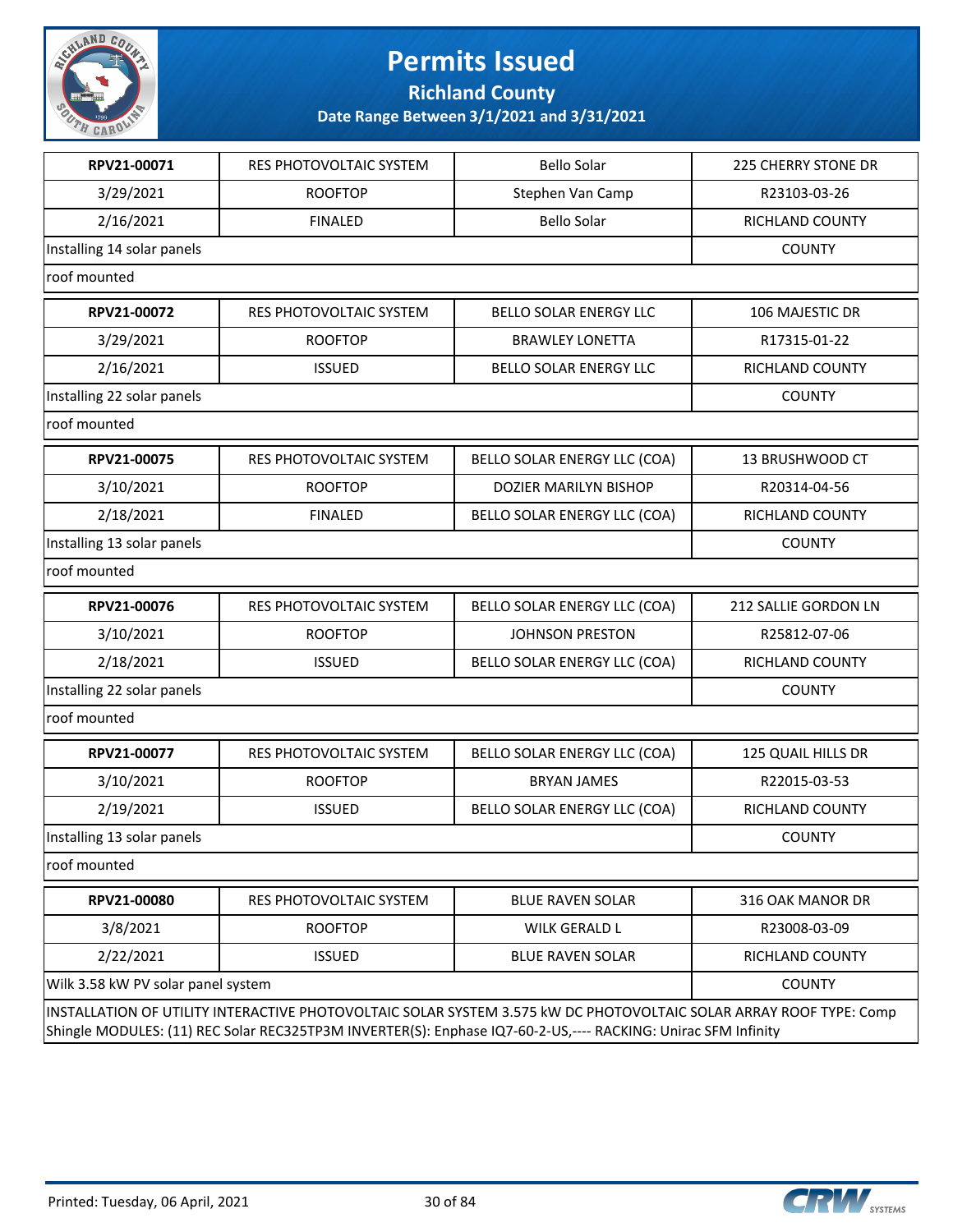

**Richland County**

**Date Range Between 3/1/2021 and 3/31/2021**

| RPV21-00081                  | RES PHOTOVOLTAIC SYSTEM | SOLAR OF THE LOWCOUNTRY LLC<br>(GC) | 2809 LARKHALL RD       |
|------------------------------|-------------------------|-------------------------------------|------------------------|
| 3/18/2021                    | <b>ROOFTOP</b>          | <b>DICKSON TRAVIS T SR</b>          | R19907-04-15           |
| 2/22/2021                    | <b>ISSUED</b>           | SOLAR OF THE LOWCOUNTRY LLC<br>(GC) | <b>RICHLAND COUNTY</b> |
| Travis Dickson Solar Install |                         |                                     | <b>COUNTY</b>          |
|                              |                         |                                     |                        |
| RPV21-00082                  | RES PHOTOVOLTAIC SYSTEM | ECO RENOS LLC (RBS)                 | 48 MCLESTER CT         |
| 3/15/2021                    | <b>ROOFTOP</b>          | <b>TOMAS ROBERTO PEREZ &amp;</b>    | R14502-01-27           |

2/23/2021 | FINALED | ECO RENOS LLC (RBS) | RICHLAND COUNTY

| rooftop solar |  | וור<br>. |
|---------------|--|----------|

 $\overline{\phantom{a}}$ 

| RPV21-00085                                                                       | RES PHOTOVOLTAIC SYSTEM | POWER HOME SOLAR LLC (GC) | 2 OCELOT TRL |  |  |
|-----------------------------------------------------------------------------------|-------------------------|---------------------------|--------------|--|--|
| 3/26/2021                                                                         | R09604-01-08            |                           |              |  |  |
| 2/25/2021<br>POWER HOME SOLAR LLC (GC)<br><b>RICHLAND COUNTY</b><br><b>ISSUED</b> |                         |                           |              |  |  |
| Install of 17 roof mounted grid tied solar panels 5.44kw<br><b>COUNTY</b>         |                         |                           |              |  |  |
| Dominion Power is the electric provider, we're also adding a battery              |                         |                           |              |  |  |

| RPV21-00086          | RES PHOTOVOLTAIC SYSTEM | ECO RENOS LLC (RBS) | 2841 SAINT IVES RD |
|----------------------|-------------------------|---------------------|--------------------|
| 3/24/2021            | <b>ROOFTOP</b>          | SMYRL NELDA T       | R19907-03-24       |
| 3/3/2021             | <b>ISSUED</b>           | ECO RENOS LLC (RBS) | RICHLAND COUNTY    |
| Rooftop solar panels |                         |                     | <b>COUNTY</b>      |

| RPV21-00090                                 | RES PHOTOVOLTAIC SYSTEM | <b>ISUSTAINABLE LIGHTING SOLUTIONS</b><br>LLC(GC) |               |  |  |  |
|---------------------------------------------|-------------------------|---------------------------------------------------|---------------|--|--|--|
| 3/25/2021                                   | R19211-01-70            |                                                   |               |  |  |  |
| 3/5/2021                                    | RICHLAND COUNTY         |                                                   |               |  |  |  |
| 36 Solar panels to be installed on the roof |                         |                                                   | <b>COUNTY</b> |  |  |  |

| 3/30/2021<br>BROWN ISHMAEL JR<br><b>ROOFTOP</b><br>R14811-05-55<br>3/8/2021<br>RICHLAND COUNTY<br><b>ISSUED</b><br>G3 SOLAR | RPV21-00091                                               | 784 PEBBLEBRANCH LN |  |               |
|-----------------------------------------------------------------------------------------------------------------------------|-----------------------------------------------------------|---------------------|--|---------------|
|                                                                                                                             |                                                           |                     |  |               |
|                                                                                                                             |                                                           |                     |  |               |
|                                                                                                                             | Professional installation of black on black rooftop solar |                     |  | <b>COUNTY</b> |

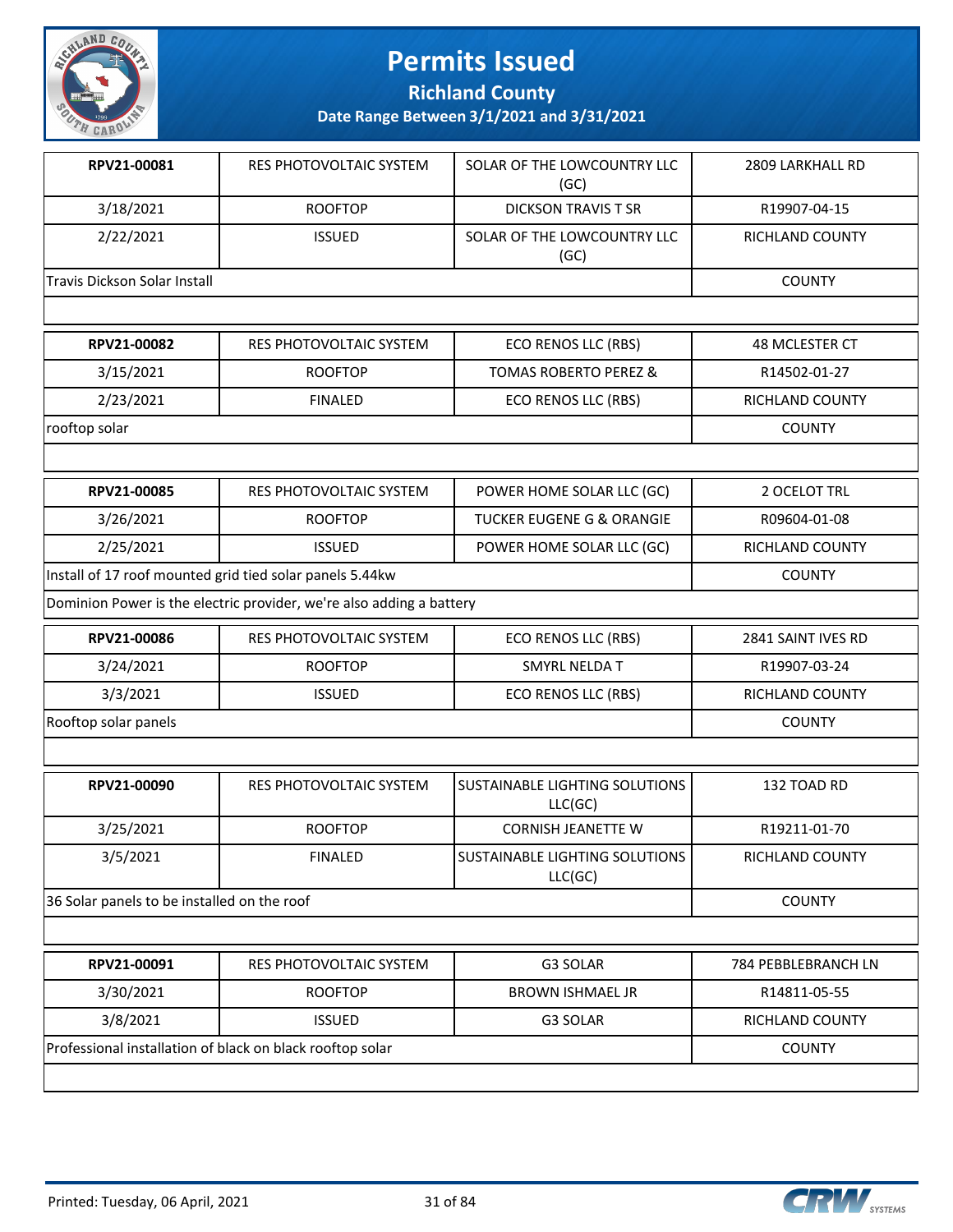

**Richland County**

**Date Range Between 3/1/2021 and 3/31/2021**

| RPV21-00092                                                 | RES PHOTOVOLTAIC SYSTEM                                   | Titan Solar Power SC Inc (GC)                 | 1136 LAKE VILLAGE DR   |
|-------------------------------------------------------------|-----------------------------------------------------------|-----------------------------------------------|------------------------|
| 3/31/2021                                                   | <b>ROOFTOP</b>                                            | <b>GAWRYS MICHAEL</b>                         | R17316-01-05           |
| 3/8/2021                                                    | <b>ISSUED</b>                                             | Titan Solar Power SC Inc (GC)                 | RICHLAND COUNTY        |
| 19 roof-mounted solar panel installation, 6.46kW            |                                                           |                                               | <b>COUNTY</b>          |
|                                                             |                                                           |                                               |                        |
| RPV21-00097                                                 | RES PHOTOVOLTAIC SYSTEM                                   | SOUTH CAROLINA RENEWABLE<br><b>ENERGY LLC</b> | 9 MAJESTIC CT          |
| 3/29/2021                                                   | <b>ROOFTOP</b>                                            | <b>HERRON MINDY K</b>                         | R17314-06-24           |
| 3/10/2021                                                   | <b>ISSUED</b>                                             | SOUTH CAROLINA RENEWABLE<br><b>ENERGY LLC</b> | RICHLAND COUNTY        |
| Install Solar Panels Roof Mount                             |                                                           |                                               | <b>COUNTY</b>          |
|                                                             |                                                           |                                               |                        |
| RPV21-00098                                                 | RES PHOTOVOLTAIC SYSTEM                                   | SOUTH CAROLINA RENEWABLE<br><b>ENERGY LLC</b> | 2 OAKMIST CT           |
| 3/29/2021                                                   | <b>ROOFTOP</b>                                            | MCDANIEL XAVIER M &                           | R23304-02-15           |
| 3/10/2021                                                   | <b>ISSUED</b>                                             | SOUTH CAROLINA RENEWABLE<br><b>ENERGY LLC</b> | RICHLAND COUNTY        |
| Install Solar Panels Roof Mount                             |                                                           |                                               | <b>COUNTY</b>          |
|                                                             |                                                           |                                               |                        |
| RPV21-00101                                                 | RES PHOTOVOLTAIC SYSTEM                                   | PALMETTO SOLAR LLC (GC)                       | 115 HIDDEN PINES RD    |
| 3/31/2021                                                   | <b>ROOFTOP</b>                                            | <b>BROWN TONIA</b>                            | R23112-03-05           |
| 3/10/2021                                                   | <b>ISSUED</b>                                             | PALMETTO SOLAR LLC (GC)                       | <b>RICHLAND COUNTY</b> |
| Residential install of solar panels roof 11.22 628.32 array | <b>COUNTY</b>                                             |                                               |                        |
|                                                             |                                                           |                                               |                        |
| RPV21-00103                                                 | <b>RES PHOTOVOLTAIC SYSTEM</b>                            | <b>G3 SOLAR</b>                               | 532 SUMMER VISTA DR    |
| 3/30/2021                                                   | <b>ROOFTOP</b>                                            | <b>CHAPPELL KAYLA</b>                         | R17216-02-84           |
| 3/11/2021                                                   | <b>ISSUED</b>                                             | G3 SOLAR                                      | RICHLAND COUNTY        |
|                                                             | Professional installation of black on black rooftop solar |                                               | <b>COUNTY</b>          |
|                                                             |                                                           |                                               |                        |
|                                                             |                                                           |                                               |                        |

### **Number of RES PHOTOVOLTAIC SYSTEM/ROOFTOP Permits: 36**

| RPL21-00005                                                              | <b>RES PLUMBING</b> | PEOPLES CHOICE PLUMBING   | 536 CALVARY DR |  |  |
|--------------------------------------------------------------------------|---------------------|---------------------------|----------------|--|--|
| 3/9/2021                                                                 | Unassigned          | <b>CONNER PRISCILLA D</b> | R09516-05-01   |  |  |
| 1/13/2021<br>PEOPLES CHOICE PLUMBING<br><b>ISSUED</b><br>RICHLAND COUNTY |                     |                           |                |  |  |
| Plumbing Rough-in<br><b>COUNTY</b>                                       |                     |                           |                |  |  |
| IPENDING RBD21-00023 APPROVAL.                                           |                     |                           |                |  |  |

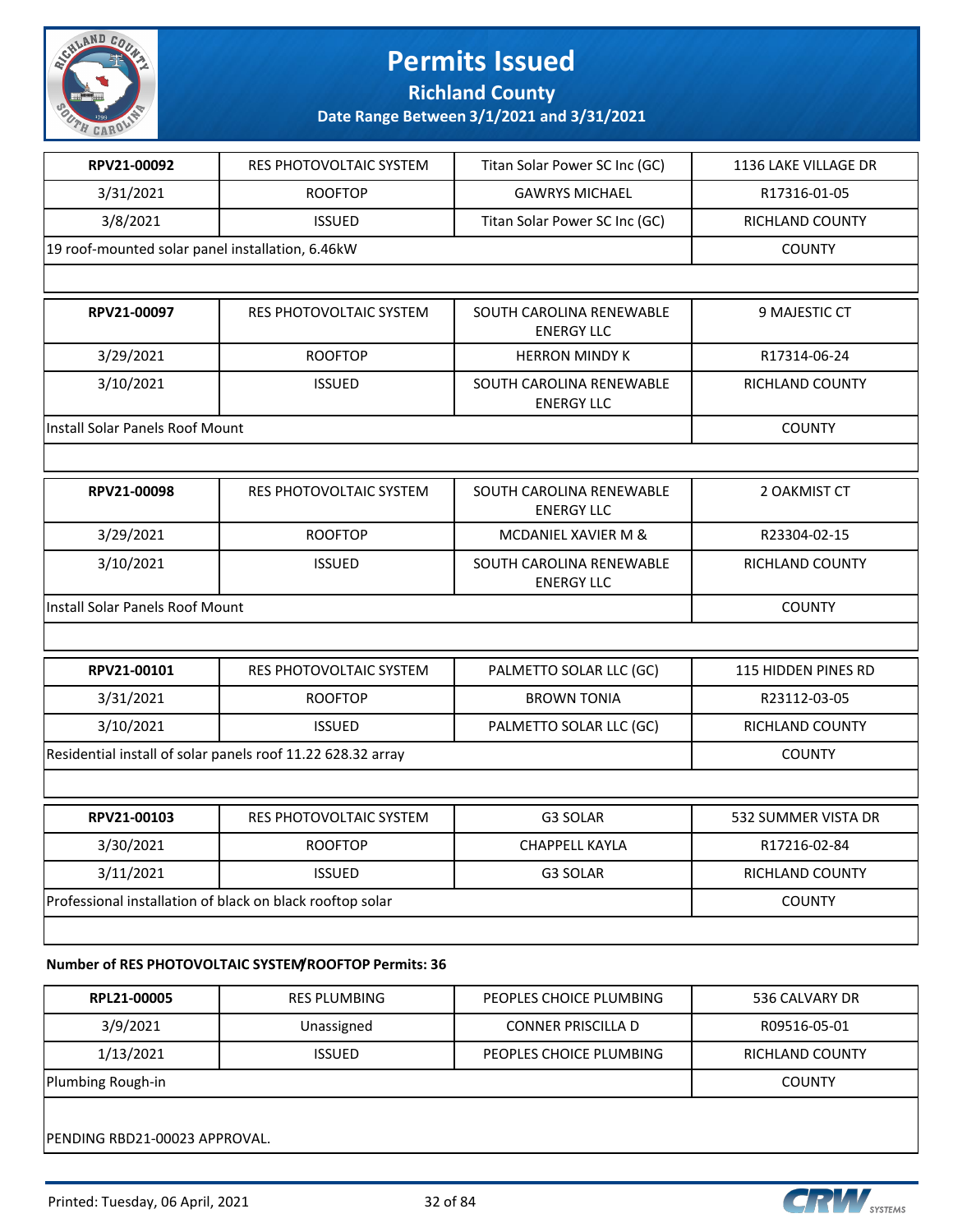

**Richland County**

**Date Range Between 3/1/2021 and 3/31/2021**

| RPL21-00010                                                                      | <b>RES PLUMBING</b>                                   | <b>CAROLINA CONDITIONS LLC</b>       | 2286 HARVESTWOOD LN        |  |
|----------------------------------------------------------------------------------|-------------------------------------------------------|--------------------------------------|----------------------------|--|
| 3/9/2021                                                                         | Unassigned                                            | PIKE TIMOTHY J &                     | R01715-03-12               |  |
| 2/3/2021                                                                         | <b>ISSUED</b>                                         | <b>CAROLINA CONDITIONS LLC</b>       | RICHLAND COUNTY            |  |
| Install new water lines/drains/vent lines, sewer pump.                           |                                                       |                                      | <b>COUNTY</b>              |  |
|                                                                                  |                                                       |                                      |                            |  |
| RPL21-00015                                                                      | <b>RES PLUMBING</b>                                   | LEE BROTHERS CONSTRUCTION CO<br>(MC) | 1166 OLYMPIA AVE           |  |
| 3/9/2021                                                                         | Unassigned                                            | JACO SHERRILL H & DILLARD G          | R11203-06-03               |  |
| 2/19/2021                                                                        | <b>VOID</b>                                           | LEE BROTHERS CONSTRUCTION CO<br>(MC) | RICHLAND COUNTY            |  |
| interior renovation plumbing                                                     | <b>COUNTY</b>                                         |                                      |                            |  |
|                                                                                  |                                                       |                                      |                            |  |
| RPL21-00018                                                                      | <b>RES PLUMBING</b>                                   | <b>FLOW-RITE PLUMBING LLC</b>        | 10955 GARNERS FERRY RD     |  |
| 3/26/2021                                                                        | Unassigned                                            | LINK CHRISTOPHER                     | R33000-05-04               |  |
| 3/18/2021                                                                        | <b>ISSUED</b>                                         | FLOW-RITE PLUMBING LLC               | RICHLAND COUNTY            |  |
|                                                                                  | Rough in Water/DWV 2Bth, repair existing Waste piping |                                      | <b>COUNTY</b>              |  |
| All waste piping is good, but missing vents. All new water piping/fixture boxes. |                                                       |                                      |                            |  |
| RPL21-00019                                                                      | <b>RES PLUMBING</b>                                   | WEST SHORE WINDOW & DOOR INC         | 1060 KINGSTON VILLAGE LOOP |  |
| 3/24/2021                                                                        | Unassigned                                            | Jeff and Sue Lewis                   | R03509-01-08               |  |
| 3/19/2021                                                                        | <b>ISSUED</b>                                         | WEST SHORE WINDOW & DOOR INC         | RICHLAND COUNTY            |  |
| converting from tub-shower to shower only                                        |                                                       |                                      | <b>COUNTY</b>              |  |
| working in wet area only                                                         |                                                       |                                      |                            |  |
| WAITING ON A SIGNED CONTRACT.                                                    |                                                       |                                      |                            |  |
| RPL21-00020                                                                      | <b>RES PLUMBING</b>                                   | SOUTH CAROLINA PLUMBING & GAS        | 253 WESTLAKE FARMS DR      |  |
| 3/30/2021                                                                        | Unassigned                                            | BECKNER ERIC M & KATE G              | R17707-02-03               |  |
| 3/24/2021                                                                        | <b>ISSUED</b>                                         | SOUTH CAROLINA PLUMBING & GAS        | RICHLAND COUNTY            |  |
| Extend gas line for new gas range.                                               | <b>COUNTY</b>                                         |                                      |                            |  |
|                                                                                  |                                                       |                                      |                            |  |
| RPL21-00023                                                                      | <b>RES PLUMBING</b>                                   | FLOW-RITE PLUMBING LLC               | 959 CENTENNIAL DR          |  |
| 3/31/2021                                                                        | Unassigned                                            | JOHNSON KENNITH SR &                 | R23214-15-18               |  |
| 3/26/2021                                                                        | <b>ISSUED</b>                                         | FLOW-RITE PLUMBING LLC               | RICHLAND COUNTY            |  |
| Run underground gas line.                                                        |                                                       |                                      | <b>COUNTY</b>              |  |
| Blue marking of path painted; 811 scheduled                                      |                                                       |                                      |                            |  |
| of DEC DULINADING (Hopeniguard Doverito: 7                                       |                                                       |                                      |                            |  |

**Number of RES PLUMBING/Unassigned Permits: 7**

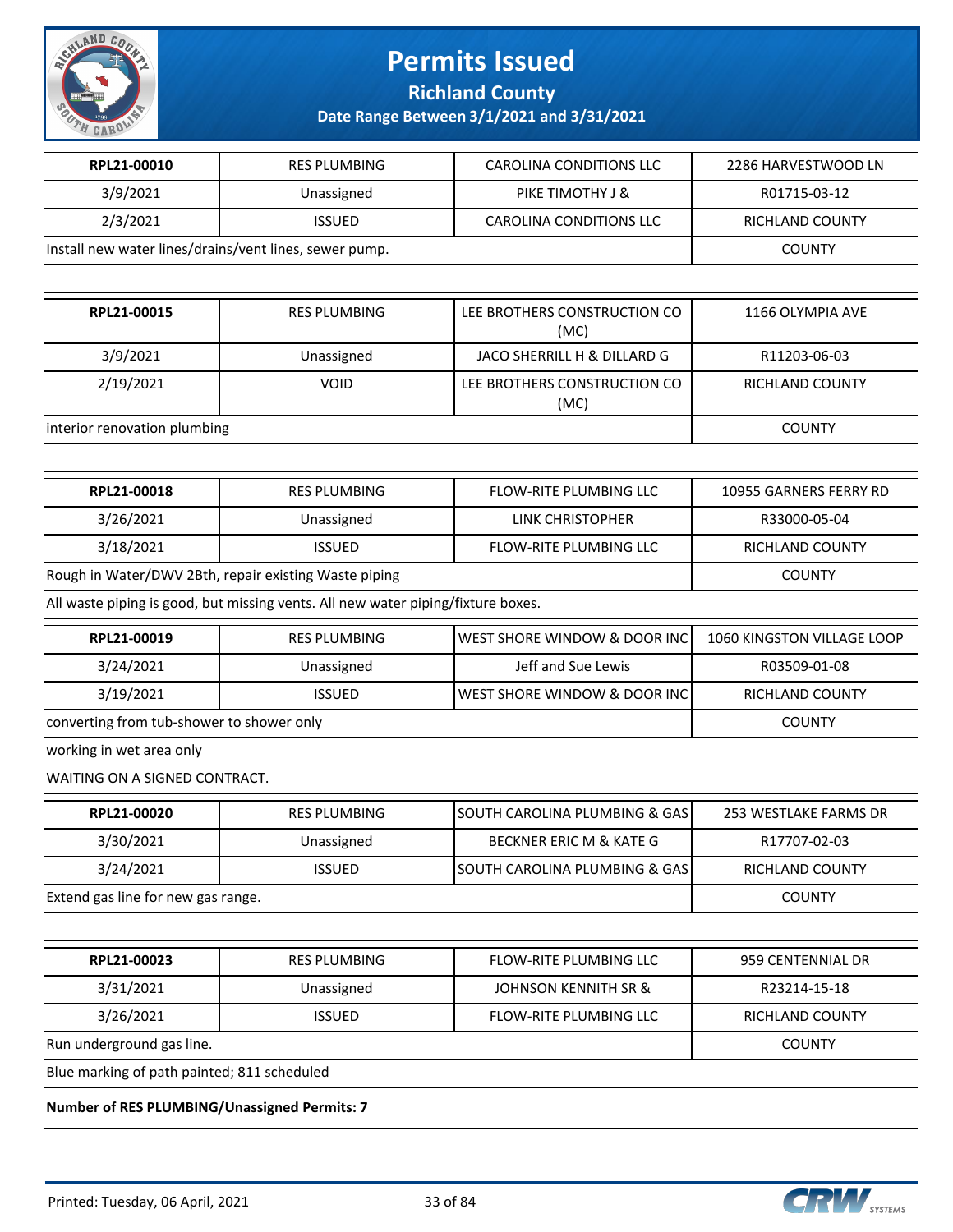

**Richland County**

| RRF20-00915        | <b>RES ROOFING</b> | MICHAEL G. WILSON DBA WILSON'S                   | 109 WATTS LN              |
|--------------------|--------------------|--------------------------------------------------|---------------------------|
| 3/18/2021          | Unassigned         | <b>ADDISON LESTER J</b>                          | R14716-05-13              |
| 11/6/2020          | <b>ISSUED</b>      | MICHAEL G. WILSON DBA WILSON'S                   | RICHLAND COUNTY           |
| Tear Off & Install |                    |                                                  | <b>COUNTY</b>             |
|                    |                    |                                                  |                           |
| RRF20-00924        | <b>RES ROOFING</b> | MICHAEL G. WILSON DBA WILSON'S                   | 828 GREEN SPRINGS DR      |
| 3/18/2021          | Unassigned         | <b>REED VIVIAN J &amp; BARRY</b>                 | R22904-03-14              |
| 11/16/2020         | <b>ISSUED</b>      | MICHAEL G. WILSON DBA WILSON'S                   | RICHLAND COUNTY           |
| Tear Off & Install |                    |                                                  | <b>COUNTY</b>             |
|                    |                    |                                                  |                           |
| RRF20-00938        | <b>RES ROOFING</b> | MICHAEL G. WILSON DBA WILSON'S                   | 104 PINE LOOP DR          |
| 3/18/2021          | Unassigned         | <b>BURNS MICHAEL J &amp; PASSHA R</b>            | R17706-01-73              |
| 11/25/2020         | <b>ISSUED</b>      | MICHAEL G. WILSON DBA WILSON'S                   | RICHLAND COUNTY           |
| Tear Off & Install |                    |                                                  | <b>COUNTY</b>             |
|                    |                    |                                                  |                           |
| RRF21-00015        | <b>RES ROOFING</b> | MICHAEL G. WILSON DBA WILSON'S<br><b>ROOFING</b> | 117 SHADY MIST DR         |
| 3/18/2021          | Unassigned         | <b>VINCENT ALBERTHA</b>                          | R23106-06-49              |
| 1/12/2021          | <b>ISSUED</b>      | MICHAEL G. WILSON DBA WILSON'S<br><b>ROOFING</b> | RICHLAND COUNTY           |
| Tear Off & Install | <b>COUNTY</b>      |                                                  |                           |
|                    |                    |                                                  |                           |
| RRF21-00029        | <b>RES ROOFING</b> | MARCOS ARANGO                                    | <b>159 TRADITIONS CIR</b> |
| 3/9/2021           | Unassigned         | NEAL JAMES JR & ROLANDA E                        | R17515-08-10              |
| 1/17/2021          | <b>ISSUED</b>      | MARCOS ARANGO                                    | RICHLAND COUNTY           |
| <b>RE ROOF</b>     |                    | <b>COUNTY</b>                                    |                           |
|                    |                    |                                                  |                           |
| RRF21-00050        | <b>RES ROOFING</b> | MICHAEL G. WILSON DBA WILSON'S<br><b>ROOFING</b> | 10 AUTUMN RUN WAY         |
| 3/18/2021          | Unassigned         | <b>BROWN BRITTANY S</b>                          | R23104-03-08              |
| 1/28/2021          | <b>ISSUED</b>      | MICHAEL G. WILSON DBA WILSON'S<br><b>ROOFING</b> | RICHLAND COUNTY           |
| Tear Off & Install | <b>COUNTY</b>      |                                                  |                           |
|                    |                    |                                                  |                           |

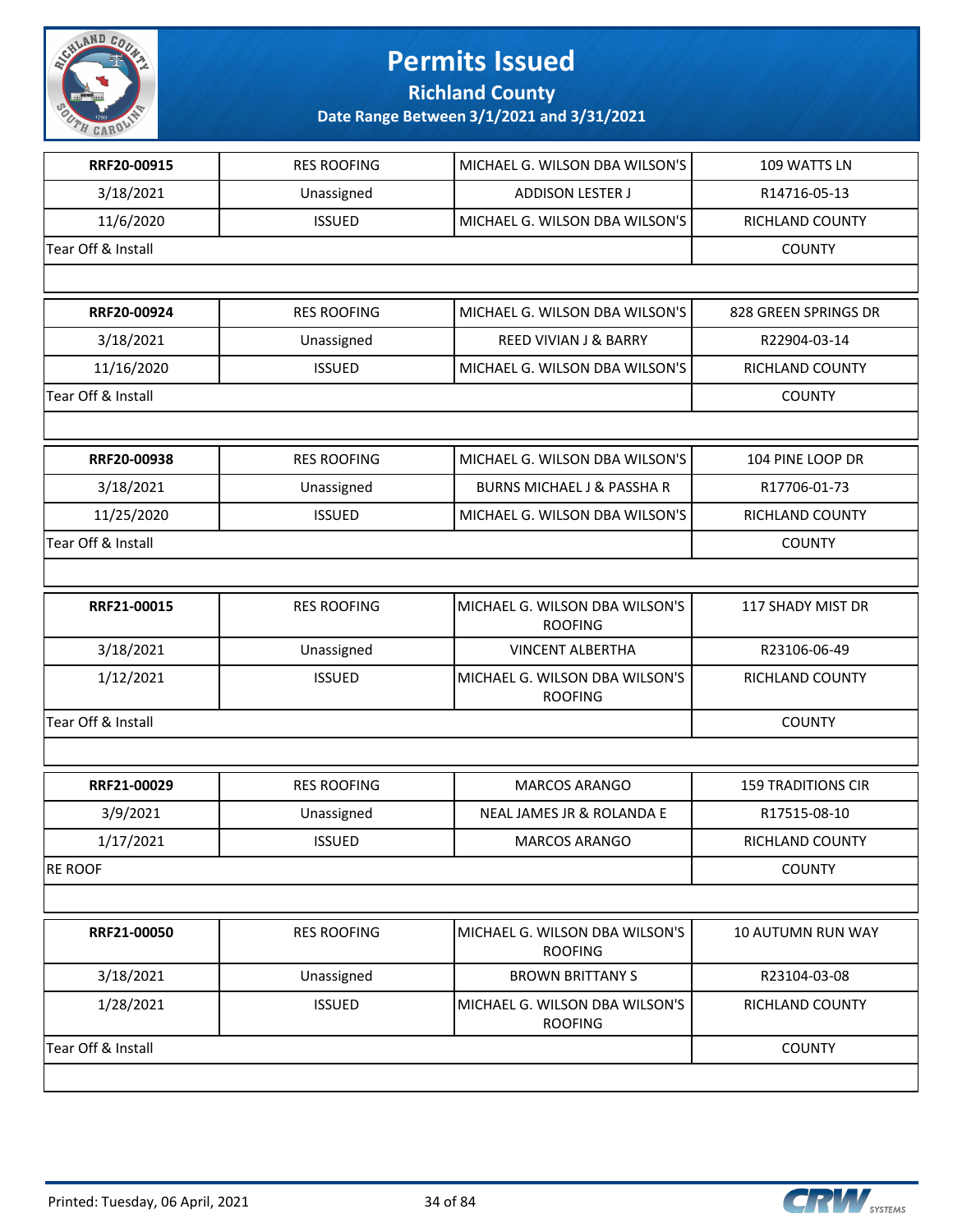

**Richland County**

| RRF21-00067                                   | <b>RES ROOFING</b> | <b>PATRICK J TROMPETER</b>                             | 225 LATEESHA RD         |
|-----------------------------------------------|--------------------|--------------------------------------------------------|-------------------------|
| 3/16/2021                                     | Unassigned         | <b>BELLINGER RICHARD M OR</b>                          | R30200-06-72            |
| 2/2/2021                                      | <b>FINALED</b>     | Nicole Miller                                          | RICHLAND COUNTY         |
| Tear off and install new shingles             |                    |                                                        | <b>COUNTY</b>           |
|                                               |                    |                                                        |                         |
| RRF21-00072                                   | <b>RES ROOFING</b> | <b>CUSTOM ROOFING &amp; PAINTING</b><br><b>COMPANY</b> | 3513 GREENWAY DR        |
| 3/9/2021                                      | Unassigned         | WOODWARD EDWARD M JR                                   | R16812-02-03            |
| 2/4/2021                                      | <b>ISSUED</b>      | <b>CUSTOM ROOFING &amp; PAINTING</b><br><b>COMPANY</b> | RICHLAND COUNTY         |
| Re-Roofing                                    |                    |                                                        | <b>COUNTY</b>           |
|                                               |                    |                                                        |                         |
| RRF21-00081                                   | <b>RES ROOFING</b> | THE RED SHIRT GUYS ROOFING LLC                         | 5825 INDIAN MOUND RD    |
| 3/10/2021                                     | Unassigned         | PHILLIPS JOHN L &                                      | R13715-01-07            |
| 2/9/2021                                      | <b>ISSUED</b>      | THE RED SHIRT GUYS ROOFING LLC                         | RICHLAND COUNTY         |
| Tear Off and Re-roof                          |                    |                                                        | <b>COUNTY</b>           |
| Roofing                                       |                    |                                                        |                         |
| RRF21-00085                                   | <b>RES ROOFING</b> | THE RED SHIRT GUYS ROOFING LLC                         | 1004 ROCKWOOD RD        |
| 3/9/2021                                      | Unassigned         | FELSENHARDT PHILLIPE G                                 | R16307-10-02            |
| 2/10/2021                                     | <b>ISSUED</b>      | THE RED SHIRT GUYS ROOFING LLC                         | RICHLAND COUNTY         |
| Tear Off and re-roof                          |                    |                                                        | <b>COUNTY</b>           |
| Roofing                                       |                    |                                                        |                         |
| RRF21-00091                                   | <b>RES ROOFING</b> | DAVID MICHAEL STROTHER JR                              | 126 REMBERT MARTIN PARK |
| 3/5/2021                                      | Unassigned         | <b>BARON CHRISTINE</b>                                 | R06106-01-18            |
| 2/11/2021                                     | <b>FINALED</b>     | DAVID MICHAEL STROTHER JR                              | RICHLAND COUNTY         |
| Remove existing shingles and replace with new | <b>COUNTY</b>      |                                                        |                         |
|                                               |                    |                                                        |                         |
| RRF21-00093                                   | <b>RES ROOFING</b> | THE RED SHIRT GUYS ROOFING LLC                         | 100 GLEN GREEN DR       |
| 3/9/2021                                      | Unassigned         | STEVENSON WILLIE C & JOANN                             | R14511-02-04            |
| 2/15/2021                                     | <b>ISSUED</b>      | THE RED SHIRT GUYS ROOFING LLC                         | RICHLAND COUNTY         |
| Tear off and Re-roof                          | <b>COUNTY</b>      |                                                        |                         |
| Roofing                                       |                    |                                                        |                         |

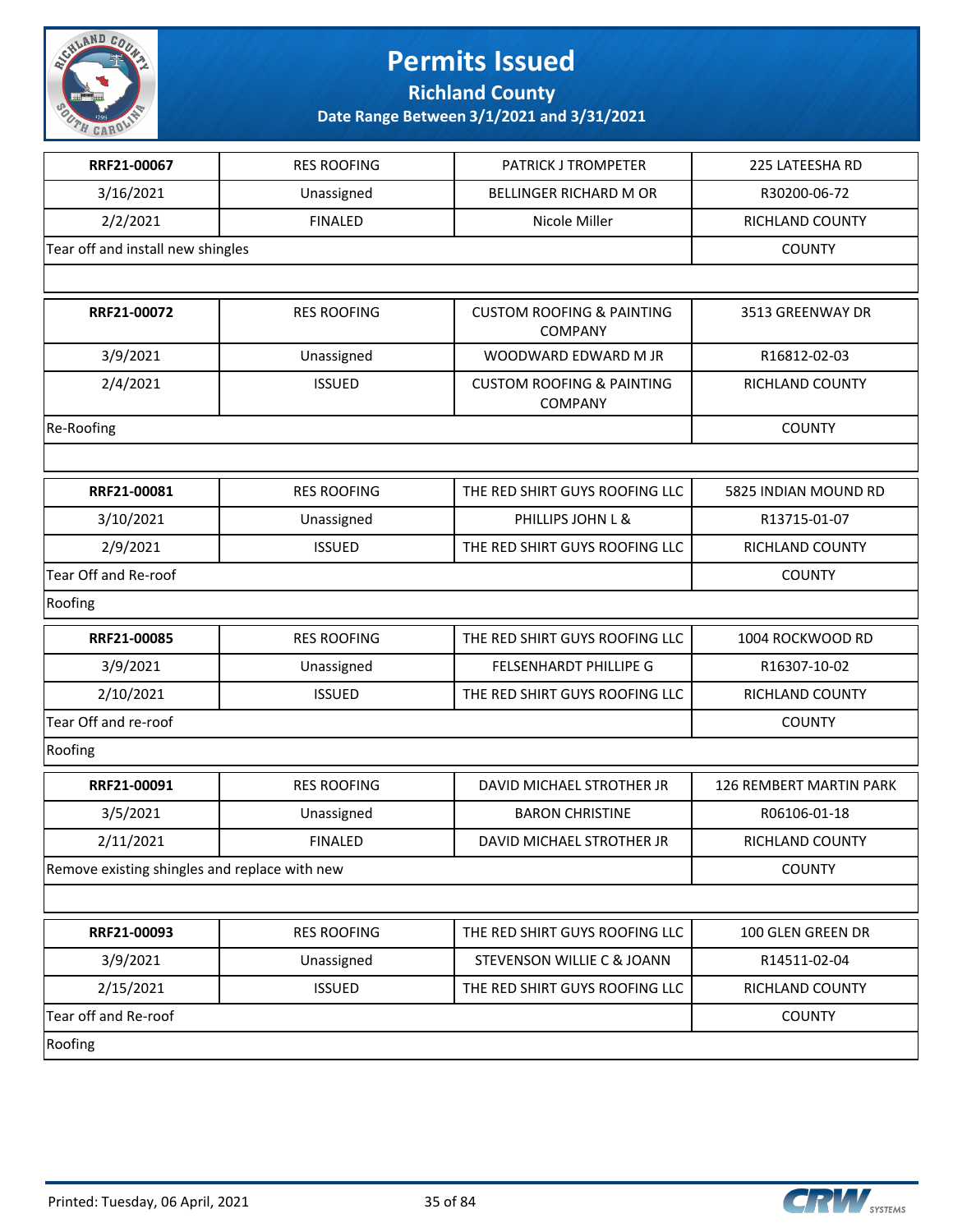

**Richland County**

| RRF21-00095              | <b>RES ROOFING</b> | PREMIERE ROOFING LLC (GC)                                     | 633 GLADIOLUS DR     |
|--------------------------|--------------------|---------------------------------------------------------------|----------------------|
| 3/9/2021                 | Unassigned         | <b>NGUYEN VU THANH &amp; QUYNH NHU</b>                        | R20316-01-29         |
| 2/15/2021                | <b>FINALED</b>     | PREMIERE ROOFING LLC (GC)                                     | RICHLAND COUNTY      |
| <b>Roof Installation</b> |                    |                                                               | <b>COUNTY</b>        |
|                          |                    |                                                               |                      |
| RRF21-00100              | <b>RES ROOFING</b> | <b>CUSTOM ROOFING &amp; PAINTING</b><br><b>COMPANY</b>        | 4308 CAMINO CT       |
| 3/9/2021                 | Unassigned         | <b>WALDO WILLIE C</b>                                         | R13416-03-03         |
| 2/16/2021                | <b>ISSUED</b>      | <b>CUSTOM ROOFING &amp; PAINTING</b><br><b>COMPANY</b>        | RICHLAND COUNTY      |
| Re-Roofing               |                    |                                                               | <b>COUNTY</b>        |
|                          |                    |                                                               |                      |
| RRF21-00101              | <b>RES ROOFING</b> | <b>BURGIN RESIDENTIAL &amp;</b><br><b>COMMERCIAL SVCS INC</b> | 513 PATTERDALE LN    |
| 3/9/2021                 | Unassigned         | <b>CECILIA A DURST TRUST</b>                                  | R20402-02-12         |
| 2/16/2021                | <b>ISSUED</b>      | <b>BURGIN RESIDENTIAL &amp;</b><br><b>COMMERCIAL SVCS INC</b> | RICHLAND COUNTY      |
| <b>ROOF REPAIR</b>       |                    | <b>COUNTY</b>                                                 |                      |
|                          |                    |                                                               |                      |
| RRF21-00102              | <b>RES ROOFING</b> | PREMIERE ROOFING LLC (GC)                                     | 11706 BROAD RIVER RD |
| 3/9/2021                 | Unassigned         | DERRICK JAMES MARION LIFE EST                                 | R01700-04-16         |
| 2/16/2021                | <b>FINALED</b>     | PREMIERE ROOFING LLC (GC)                                     | RICHLAND COUNTY      |
| Roof Installation        |                    |                                                               | <b>COUNTY</b>        |
|                          |                    |                                                               |                      |
| RRF21-00104              | <b>RES ROOFING</b> | PREMIERE ROOFING LLC (GC)                                     | 104 WINESETT RD      |
| 3/9/2021                 | Unassigned         | CALDWELL LAVERNE STINSON &                                    | R05101-03-03         |
| 2/17/2021                | <b>FINALED</b>     | PREMIERE ROOFING LLC (GC)                                     | RICHLAND COUNTY      |
| <b>Roof Installation</b> |                    |                                                               | <b>COUNTY</b>        |
|                          |                    |                                                               |                      |
| RRF21-00105              | <b>RES ROOFING</b> | PREMIERE ROOFING LLC (GC)                                     | 222 MATCH POINT DR   |
| 3/9/2021                 | Unassigned         | <b>SCOTT JOHN MARK &amp; ROBIN J</b>                          | R01402-01-79         |
| 2/17/2021                | <b>FINALED</b>     | PREMIERE ROOFING LLC (GC)                                     | RICHLAND COUNTY      |
| Roof Installation        |                    |                                                               | <b>COUNTY</b>        |
|                          |                    |                                                               |                      |

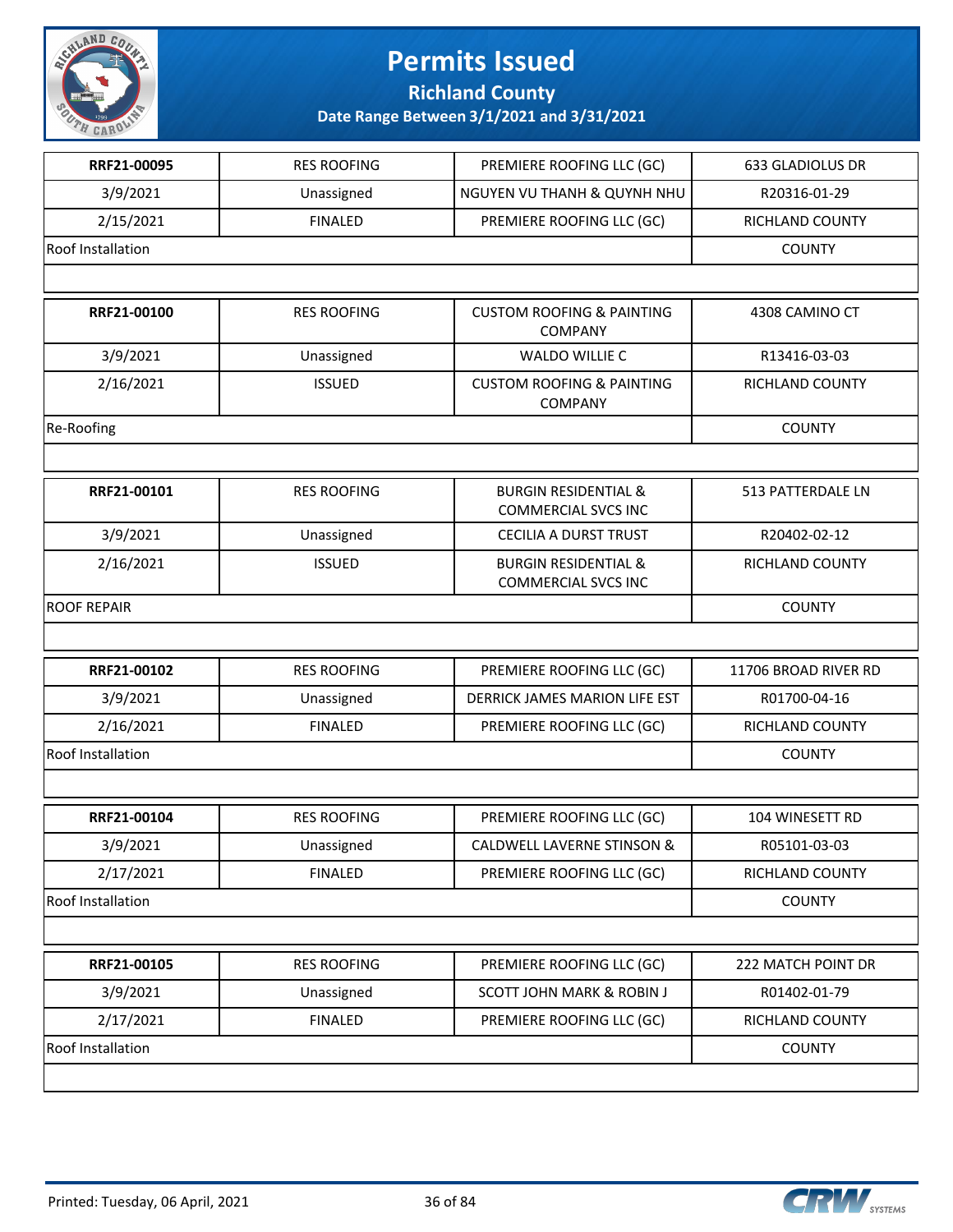

**Richland County**

| RRF21-00109                    | <b>RES ROOFING</b> | PREMIERE ROOFING LLC (GC)                                     | 208 BITHYNIA CIR       |
|--------------------------------|--------------------|---------------------------------------------------------------|------------------------|
| 3/10/2021                      | Unassigned         | DREWS SARA G                                                  | R04112-01-08           |
| 2/17/2021                      | <b>FINALED</b>     | PREMIERE ROOFING LLC (GC)                                     | <b>RICHLAND COUNTY</b> |
| <b>Roof Installation</b>       |                    |                                                               | <b>COUNTY</b>          |
|                                |                    |                                                               |                        |
| RRF21-00110                    | <b>RES ROOFING</b> | PREMIERE ROOFING LLC (GC)                                     | 3425 NORTHSHORE RD     |
| 3/16/2021                      | Unassigned         | <b>VANCA CATHY E</b>                                          | R16814-02-07           |
| 2/18/2021                      | <b>ISSUED</b>      | PREMIERE ROOFING LLC (GC)                                     | RICHLAND COUNTY        |
| Roof Installation              |                    |                                                               | <b>COUNTY</b>          |
|                                |                    |                                                               |                        |
| RRF21-00113                    | <b>RES ROOFING</b> | <b>BURGIN RESIDENTIAL &amp;</b><br><b>COMMERCIAL SVCS INC</b> | <b>5 LEGACY CT</b>     |
| 3/9/2021                       | Unassigned         | LOVELACE TERRY L & WENDY M                                    | R25902-03-18           |
| 2/19/2021                      | <b>ISSUED</b>      | <b>BURGIN RESIDENTIAL &amp;</b><br><b>COMMERCIAL SVCS INC</b> | RICHLAND COUNTY        |
| Full Roof Replacement          |                    |                                                               | <b>COUNTY</b>          |
|                                |                    |                                                               |                        |
| RRF21-00114                    | <b>RES ROOFING</b> | <b>3A ROOFING LLC</b>                                         | 1630 MORNINGHILL DR    |
| 3/9/2021                       | Unassigned         | HUTTO CHRISTOPHER BLAIR                                       | R06013-06-17           |
| 2/19/2021                      | <b>ISSUED</b>      | <b>3A ROOFING LLC</b>                                         | RICHLAND COUNTY        |
| Remove and Re-shingle of 25 sq |                    |                                                               | <b>COUNTY</b>          |
|                                |                    |                                                               |                        |
| RRF21-00116                    | <b>RES ROOFING</b> | SUNPRO SOLAR (GC)                                             | 106 BEAVER CREEK DR    |
| 3/25/2021                      | Unassigned         | <b>MEJIA MARTIN &amp; MARTINA</b>                             | R17315-04-03           |
| 2/22/2021                      | <b>FINALED</b>     | SUNPRO SOLAR (GC)                                             | RICHLAND COUNTY        |
| re-shingle a residential roof  |                    |                                                               | <b>COUNTY</b>          |
|                                |                    |                                                               |                        |
| RRF21-00117                    | <b>RES ROOFING</b> | DENNIS AND SON HOME<br><b>IMPROVEMENT</b>                     | 6620 LONGBROOK RD      |
| 3/9/2021                       | Unassigned         | <b>FARLEY JOHN D &amp;</b>                                    | R16808-03-01           |
| 2/23/2021                      | <b>ISSUED</b>      | <b>DENNIS AND SON HOME</b><br><b>IMPROVEMENT</b>              | RICHLAND COUNTY        |
| backside roof replacement      |                    |                                                               | <b>COUNTY</b>          |
|                                |                    |                                                               |                        |

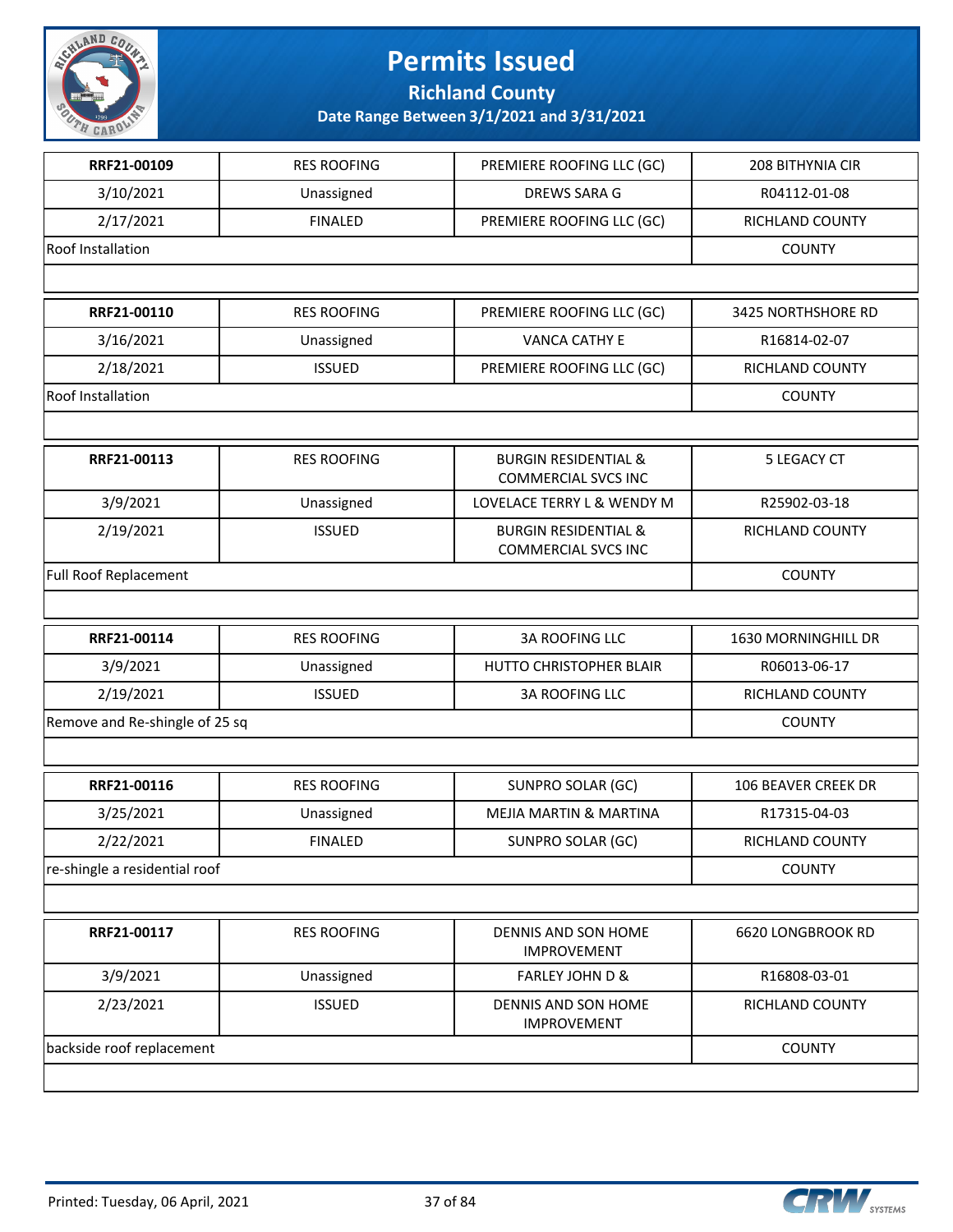

**Richland County**

| RRF21-00121                           | <b>RES ROOFING</b> | L A ROOFING LLC                                   | 1027 BETSY DR          |
|---------------------------------------|--------------------|---------------------------------------------------|------------------------|
| 3/10/2021                             | Unassigned         | <b>DOUGLAS JERRY F &amp;</b>                      | R07306-02-15           |
| 2/24/2021                             | <b>FINALED</b>     | L A ROOFING LLC                                   | RICHLAND COUNTY        |
| roof replacement                      |                    |                                                   | <b>COUNTY</b>          |
|                                       |                    |                                                   |                        |
| RRF21-00122                           | <b>RES ROOFING</b> | <b>TEDDY LEE ROOFING</b>                          | 10 OLD TREE CT         |
| 3/8/2021                              | Unassigned         | OLD SPRING LLC                                    | R05109-01-12           |
| 2/24/2021                             | <b>ISSUED</b>      | <b>TEDDY LEE ROOFING</b>                          | RICHLAND COUNTY        |
| Roof shingle replacement              |                    |                                                   | <b>COUNTY</b>          |
|                                       |                    |                                                   |                        |
| RRF21-00125                           | <b>RES ROOFING</b> | PREMIERE ROOFING LLC (GC)                         | 6423 MONTICELLO RD     |
| 3/16/2021                             | Unassigned         | MONTICELLO ROAD 5 LLC                             | R09401-06-07           |
| 2/24/2021                             | <b>FINALED</b>     | PREMIERE ROOFING LLC (GC)                         | RICHLAND COUNTY        |
| Roof Installation                     |                    |                                                   | <b>COUNTY</b>          |
|                                       |                    |                                                   |                        |
| RRF21-00126                           | <b>RES ROOFING</b> | BEST CHOICE ROOFING & HOME<br><b>IMPROVE (GC)</b> | 10 ROE DEER CT         |
| 3/10/2021                             | Unassigned         | <b>HARDY BARRY L</b>                              | R17611-05-21           |
| 2/24/2021                             | <b>FINALED</b>     | BEST CHOICE ROOFING & HOME<br><b>IMPROVE (GC)</b> | RICHLAND COUNTY        |
| Remove and replace three tab shingles |                    |                                                   | <b>COUNTY</b>          |
|                                       |                    |                                                   |                        |
| RRF21-00127                           | <b>RES ROOFING</b> | PREMIERE ROOFING LLC (GC)                         | 109 SUMMER SIDE CIR    |
| 3/10/2021                             | Unassigned         | <b>HEATH ROSE LYNN &amp; RANDY D</b>              | R17216-12-01           |
| 2/24/2021                             | <b>FINALED</b>     | PREMIERE ROOFING LLC (GC)                         | <b>RICHLAND COUNTY</b> |
| Roof Installation                     |                    |                                                   | <b>COUNTY</b>          |
|                                       |                    |                                                   |                        |
| RRF21-00137                           | <b>RES ROOFING</b> | MCQUEEN JAQUINN                                   | 538 AUTUMN GLEN RD     |
| 3/3/2021                              | Unassigned         |                                                   | R23104-02-83           |
| 3/3/2021                              | <b>ISSUED</b>      |                                                   | RICHLAND COUNTY        |
| <b>RE ROOF</b>                        |                    |                                                   | <b>COUNTY</b>          |
|                                       |                    |                                                   |                        |

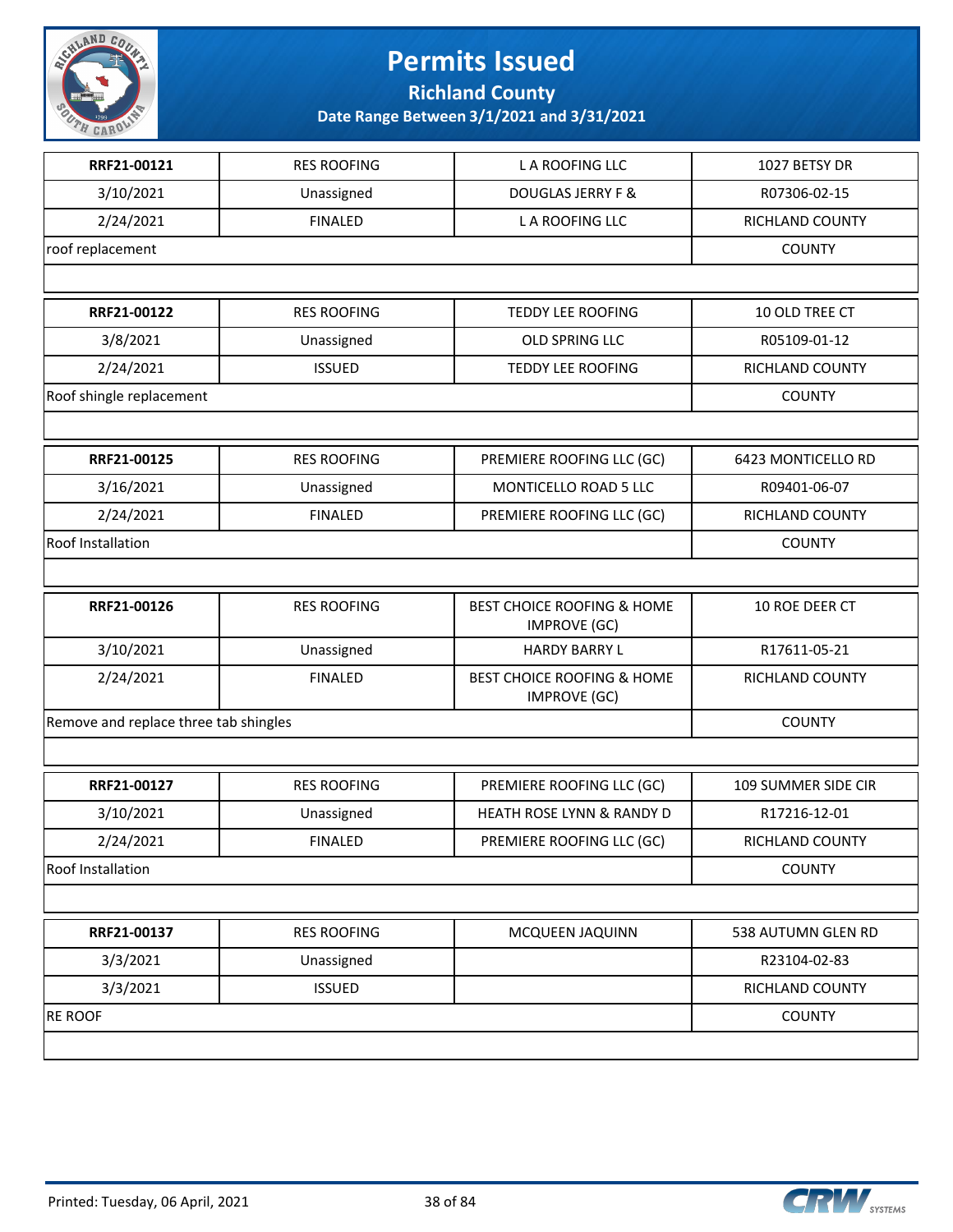

**Richland County**

| RRF21-00138          | <b>RES ROOFING</b> | LINK CHRISTOPHER                                   | 10955 GARNERS FERRY RD   |
|----------------------|--------------------|----------------------------------------------------|--------------------------|
| 3/4/2021             | Unassigned         | LINK CHRISTOPHER                                   | R33000-05-04             |
| 3/3/2021             | <b>ISSUED</b>      |                                                    | RICHLAND COUNTY          |
| REPAIR/REPLACEMENT   |                    |                                                    | <b>COUNTY</b>            |
|                      |                    |                                                    |                          |
| RRF21-00141          | <b>RES ROOFING</b> | <b>CLYDE NETTLES ROOFING &amp;</b><br>PAINTING INC | 6915 LONGBROOK RD        |
| 3/11/2021            | Unassigned         | DUNKIN JEFFREY L & CINDY F                         | R16906-03-04             |
| 3/4/2021             | <b>ISSUED</b>      | <b>CLYDE NETTLES ROOFING &amp;</b><br>PAINTING INC | RICHLAND COUNTY          |
| Re Roof              |                    |                                                    | <b>COUNTY</b>            |
|                      |                    |                                                    |                          |
| RRF21-00147          | <b>RES ROOFING</b> | <b>MARK A GRAHAM</b>                               | 106 CLAIRTON CT          |
| 3/15/2021            | Unassigned         | <b>DREHER KAREN</b>                                | R09203-02-03             |
| 3/5/2021             | <b>FINALED</b>     | <b>MARK A GRAHAM</b>                               | RICHLAND COUNTY          |
| Tear off and replace |                    |                                                    | <b>COLUMBIA</b>          |
|                      |                    |                                                    |                          |
| RRF21-00158          | <b>RES ROOFING</b> | PREMIERE ROOFING LLC (GC)                          | <b>308 LAKE FRONT DR</b> |
| 3/17/2021            | Unassigned         | PARDEE CHARLES R JR & SUSAN S                      | R05182-01-26             |
| 3/8/2021             | <b>ISSUED</b>      | PREMIERE ROOFING LLC (GC)                          | RICHLAND COUNTY          |
| Roof Installation    |                    |                                                    | <b>COUNTY</b>            |
|                      |                    |                                                    |                          |
| RRF21-00159          | <b>RES ROOFING</b> | <b>EXTERIOR GENIE LLC</b>                          | 259 ALELIA LN            |
| 3/12/2021            | Unassigned         | Joey Hardin                                        | R23110-01-50             |
| 3/8/2021             | <b>ISSUED</b>      | <b>EXTERIOR GENIE LLC</b>                          | RICHLAND COUNTY          |
| Re-Roofing           |                    |                                                    | <b>COUNTY</b>            |
| Re-Roofing           |                    |                                                    |                          |
| RRF21-00164          | <b>RES ROOFING</b> | PREMIERE ROOFING LLC (GC)                          | 113 RIVENDALE DR         |
| 3/17/2021            | Unassigned         | <b>BRIGHT SHANTA</b>                               | R17515-01-18             |
| 3/10/2021            | <b>ISSUED</b>      | PREMIERE ROOFING LLC (GC)                          | RICHLAND COUNTY          |
| Roof Installation    |                    |                                                    | <b>COUNTY</b>            |
|                      |                    |                                                    |                          |

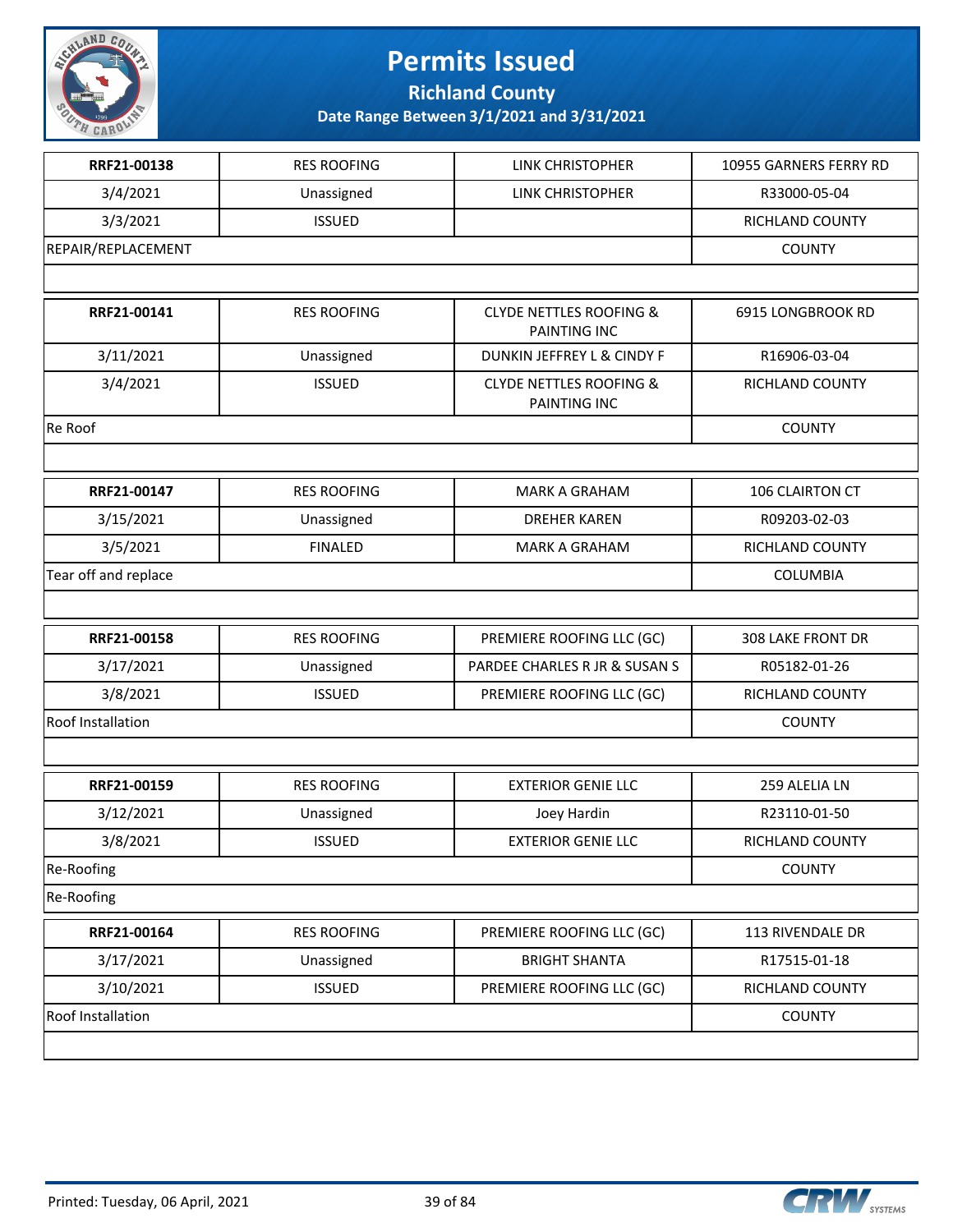

**Richland County**

| <b>RES ROOFING</b>                              | PREMIERE ROOFING LLC (GC)   | 1806 ZION AVE           |
|-------------------------------------------------|-----------------------------|-------------------------|
| Unassigned                                      | <b>JENKINS SHERIAL</b>      | R11115-04-14            |
| <b>FINALED</b>                                  | PREMIERE ROOFING LLC (GC)   | RICHLAND COUNTY         |
|                                                 |                             | <b>COUNTY</b>           |
|                                                 |                             |                         |
| <b>RES ROOFING</b>                              | PREMIERE ROOFING LLC (GC)   | 611 HARMON RD 24        |
| Unassigned                                      | <b>BROOKS LAWRENCE T JR</b> | R27900-01-01            |
| <b>ISSUED</b>                                   | PREMIERE ROOFING LLC (GC)   | <b>RICHLAND COUNTY</b>  |
|                                                 |                             | 24 COUNTY               |
|                                                 |                             |                         |
| <b>RES ROOFING</b>                              | POWER HOME SOLAR LLC (GC)   | 524 VEGA DR             |
| Unassigned                                      | JONES RICHARD SR A/K/A      | R22903-01-10            |
| <b>FINALED</b>                                  | POWER HOME SOLAR LLC (GC)   | RICHLAND COUNTY         |
| Re-felt, re-shingle, and re-sheathing if needed |                             | <b>COUNTY</b>           |
|                                                 |                             |                         |
| <b>RES ROOFING</b>                              | DAVID MICHAEL STROTHER JR   | 3421 KAY ST T1          |
| Unassigned                                      | DBC AUTUMN RIDGE LP         | R06008-01-03            |
| <b>ISSUED</b>                                   | DAVID MICHAEL STROTHER JR   | RICHLAND COUNTY         |
| Remove existing shingles and replace with new   |                             |                         |
|                                                 |                             |                         |
| <b>RES ROOFING</b>                              | PREMIERE ROOFING LLC (GC)   | 101 SAVANNAH BRANCH TRL |
| Unassigned                                      | <b>COX KATIE</b>            | R02607-08-01            |
| <b>ISSUED</b>                                   | PREMIERE ROOFING LLC (GC)   | RICHLAND COUNTY         |
|                                                 |                             | <b>COUNTY</b>           |
|                                                 |                             |                         |
| <b>RES ROOFING</b>                              | PREMIERE ROOFING LLC (GC)   | 108 MATCH POINT DR      |
| Unassigned                                      | PRICE RANDALL C & JUDY G    | R01402-01-60            |
| <b>ISSUED</b>                                   | PREMIERE ROOFING LLC (GC)   | RICHLAND COUNTY         |
|                                                 |                             |                         |
|                                                 |                             | <b>COUNTY</b>           |
|                                                 |                             |                         |

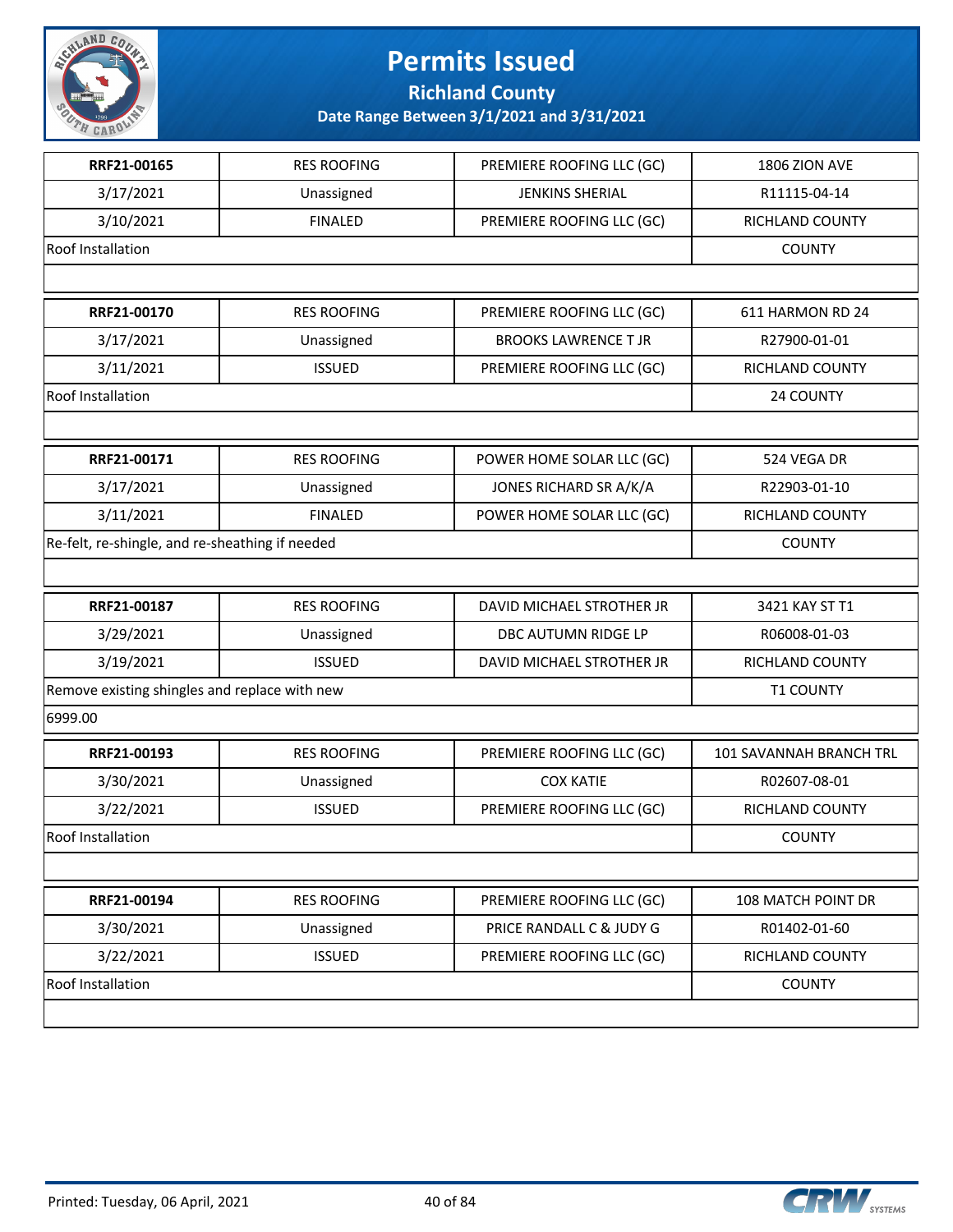

**Richland County**

**Date Range Between 3/1/2021 and 3/31/2021**

| RRF21-00195          | <b>RES ROOFING</b> | PREMIERE ROOFING LLC (GC)         | <b>221 VIEWMONT RD</b>     |
|----------------------|--------------------|-----------------------------------|----------------------------|
| 3/30/2021            | Unassigned         | PATTERSON GODFREY S & JOYCE A     | R25906-01-01               |
| 3/23/2021            | <b>ISSUED</b>      | PREMIERE ROOFING LLC (GC)         | <b>RICHLAND COUNTY</b>     |
| Roof Installation    |                    |                                   | <b>COUNTY</b>              |
|                      |                    |                                   |                            |
| RRF21-00196          | <b>RES ROOFING</b> | PREMIERE ROOFING LLC (GC)         | <b>1503 TALL PINES CIR</b> |
| 3/30/2021            | Unassigned         | <b>GRANT RENA N</b>               | R13705-09-03               |
| 3/23/2021            | <b>ISSUED</b>      | PREMIERE ROOFING LLC (GC)         | <b>RICHLAND COUNTY</b>     |
| Roof Installation    |                    |                                   | <b>COUNTY</b>              |
|                      |                    |                                   |                            |
| RRF21-00197          | <b>RES ROOFING</b> | PREMIERE ROOFING LLC (GC)         | <b>443 CRIMS CREEK WAY</b> |
| 3/30/2021            | Unassigned         | <b>AHRENS DETLEF &amp; JOANNE</b> | R02612-01-29               |
| 3/23/2021            | <b>ISSUED</b>      | PREMIERE ROOFING LLC (GC)         | RICHLAND COUNTY            |
| Roof Installation    |                    |                                   | <b>COUNTY</b>              |
|                      |                    |                                   |                            |
| RRF21-00209          | <b>RES ROOFING</b> | <b>MARK A GRAHAM</b>              | 6700 LOWER RICHLAND BLVD   |
| 3/29/2021            | Unassigned         | JACKSON JANICE P & HENRY          | R21500-01-05               |
| 3/25/2021            | <b>FINALED</b>     | <b>MARK A GRAHAM</b>              | <b>RICHLAND COUNTY</b>     |
| Tear off and replace |                    |                                   | <b>COUNTY</b>              |
|                      |                    |                                   |                            |
|                      |                    |                                   |                            |

#### **Number of RES ROOFING/Unassigned Permits: 46**

| RBD21-00285                                              | <b>RESIDENTIAL ADDITIONS &amp; ADD/ALT</b> | MICHAEL C REU DBA ARCHADECK<br>OF CENTRALSC | 1005 BRADFORD RIDGE LN |
|----------------------------------------------------------|--------------------------------------------|---------------------------------------------|------------------------|
| 3/12/2021                                                | <b>ADDITION</b>                            | ROSE KIM M                                  | R22906-10-17           |
| 2/9/2021                                                 | <b>ISSUED</b>                              | MICHAEL C REU DBA ARCHADECK<br>OF CENTRALSC | RICHLAND COUNTY        |
| Constructing a 10x17 3 season room.                      |                                            | <b>COUNTY</b>                               |                        |
|                                                          |                                            |                                             |                        |
| RBD21-00287                                              | <b>RESIDENTIAL ADDITIONS &amp; ADD/ALT</b> | <b>PAUL R FINAN</b>                         | 3837 ROBERTS RD        |
| 3/3/2021                                                 | <b>ADDITION</b>                            | FINAN RICHARD ALONZO                        | R28100-04-50           |
| 2/9/2021                                                 | <b>ISSUED</b>                              | <b>PAUL R FINAN</b>                         | <b>RICHLAND COUNTY</b> |
| addition to rear of house adding master bath and closets | <b>COUNTY</b>                              |                                             |                        |
| existing master bathroom to be deleted                   |                                            |                                             |                        |

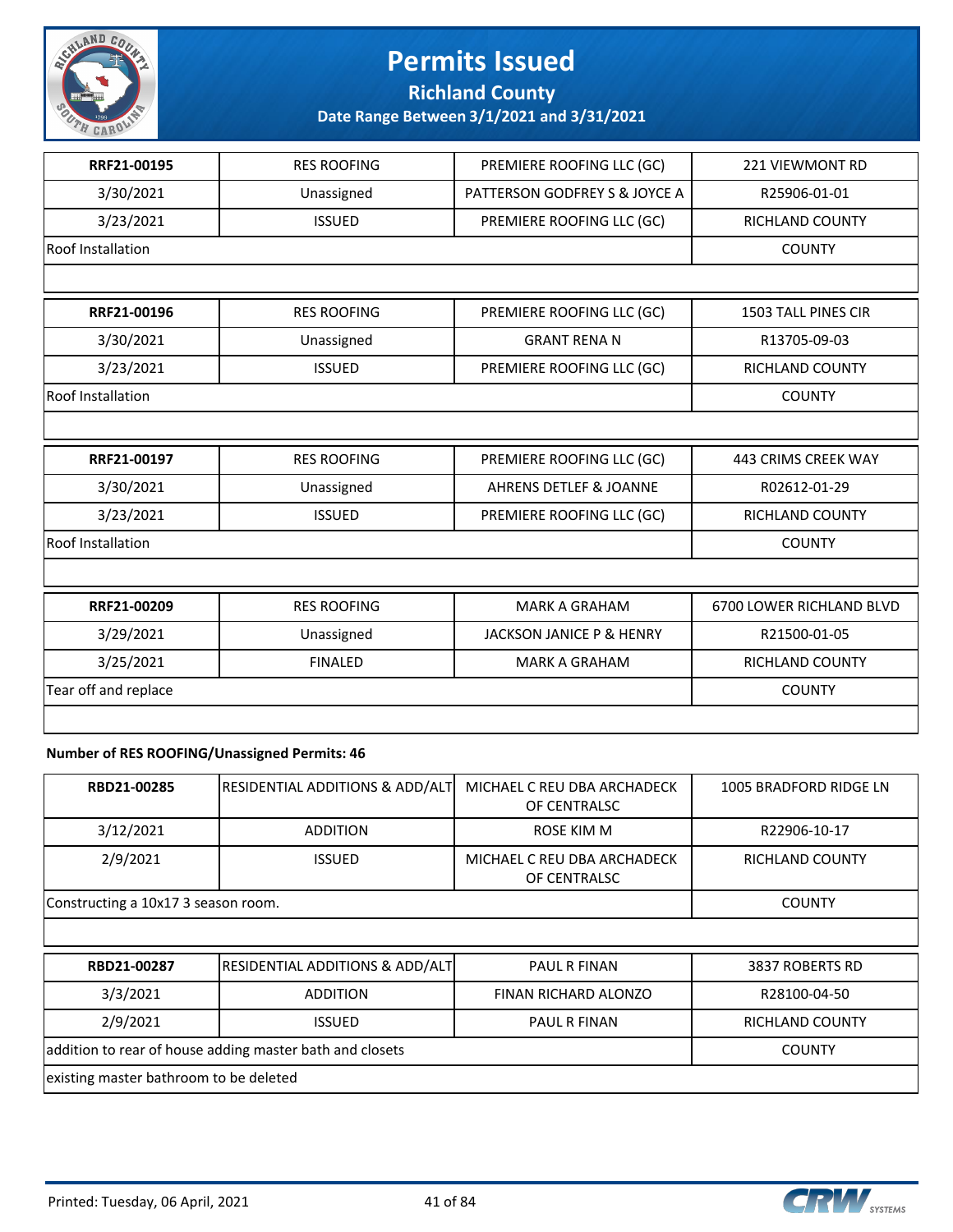

**Richland County**

| RBD21-00341                                        | RESIDENTIAL ADDITIONS & ADD/ALT | <b>DANIEL OSTERHAUS</b>                     | <b>112 COWDRAY PARK</b>   |
|----------------------------------------------------|---------------------------------|---------------------------------------------|---------------------------|
| 3/5/2021                                           | <b>ADDITION</b>                 | DEVULAPALLI MANOJ K                         | R22813-01-31              |
| 2/15/2021                                          | <b>ISSUED</b>                   | <b>DANIEL OSTERHAUS</b>                     | RICHLAND COUNTY           |
| Build new entryway on eastern side of house        |                                 |                                             | <b>COUNTY</b>             |
| Eastern entry way that includes a covered deck     |                                 |                                             |                           |
| RBD21-00342                                        | RESIDENTIAL ADDITIONS & ADD/ALT | LIANNA MICHELLE WALDNER -<br>LIFESTYLE BUIL | 1712 WASH LEVER RD        |
| 3/10/2021                                          | <b>ADDITION</b>                 | HAIGLER NICOLAS L & LAUREN H                | R01900-06-27              |
| 2/15/2021                                          | <b>ISSUED</b>                   | LIANNA MICHELLE WALDNER -<br>LIFESTYLE BUIL | RICHLAND COUNTY           |
| Pool House & Single Garage                         |                                 |                                             | <b>COUNTY</b>             |
|                                                    |                                 |                                             |                           |
| RBD21-00390                                        | RESIDENTIAL ADDITIONS & ADD/ALT | DARDEN MELVIN L & ANDREA L                  | <b>2404 CARDINGTON DR</b> |
| 3/15/2021                                          | <b>ADDITION</b>                 |                                             | R19214-03-42              |
| 2/19/2021                                          | <b>ISSUED</b>                   |                                             | RICHLAND COUNTY           |
| two bedroom in-law suite add-on                    |                                 |                                             | <b>COUNTY</b>             |
|                                                    |                                 |                                             |                           |
| RBD21-00416                                        | RESIDENTIAL ADDITIONS & ADD/ALT | FISHER CUSTOM HOMES (RBB)                   | 1845 BYWOOD DR            |
| 3/19/2021                                          | <b>ADDITION</b>                 | <b>JACKSON ALOYSIUS A</b>                   | R16913-04-03              |
| 2/23/2021                                          | <b>ISSUED</b>                   | FISHER CUSTOM HOMES (RBB)                   | RICHLAND COUNTY           |
| Adding 1000 sq ft to home                          |                                 |                                             | <b>COUNTY</b>             |
|                                                    |                                 |                                             |                           |
| RBD21-00436                                        | RESIDENTIAL ADDITIONS & ADD/ALT | <b>JASON BRIGHT</b>                         | 309 SESQUI TRL            |
| 3/31/2021                                          | <b>ADDITION</b>                 | <b>GLENN WILLIS P &amp; PATRICIA W</b>      | R22704-05-11              |
| 2/24/2021                                          | <b>ISSUED</b>                   | <b>JASON BRIGHT</b>                         | RICHLAND COUNTY           |
| 12 x 16 sunroom with mono slab                     |                                 |                                             | <b>COUNTY</b>             |
|                                                    |                                 |                                             |                           |
| RBD21-00486                                        | RESIDENTIAL ADDITIONS & ADD/ALT | <b>BRENT H DOHN</b>                         | 6425 PINEFIELD RD         |
| 3/31/2021                                          | <b>ADDITION</b>                 | <b>GRANDSIRE LYNN A</b>                     | R16803-02-11              |
| 3/2/2021                                           | <b>ISSUED</b>                   | <b>BRENT H DOHN</b>                         | RICHLAND COUNTY           |
| Add attached Garage to existing single family home |                                 |                                             | <b>COUNTY</b>             |
|                                                    |                                 |                                             |                           |

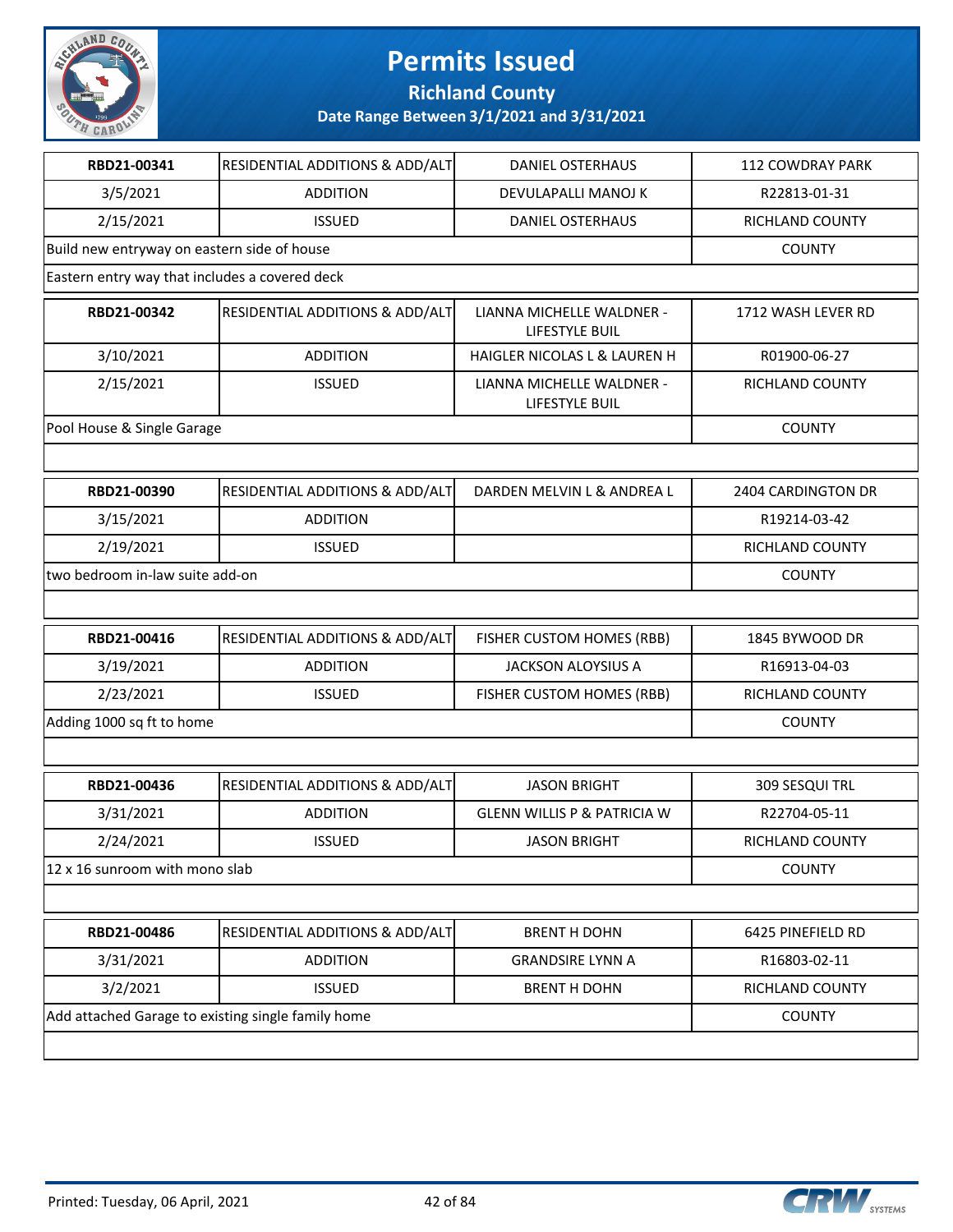

**Richland County**

**Date Range Between 3/1/2021 and 3/31/2021**

| RBD21-00578                                                 | <b>RESIDENTIAL ADDITIONS &amp; ADD/ALT</b> | MICHAEL C REU DBA ARCHADECK<br>OF CENTRALSC | 21 BROOKMIST    |
|-------------------------------------------------------------|--------------------------------------------|---------------------------------------------|-----------------|
| 3/31/2021                                                   | <b>ADDITION</b>                            | <b>GARRICK DAVID E SR &amp; SHANA K</b>     | R23012-03-11    |
| 3/10/2021                                                   | <b>ISSUED</b>                              | MICHAEL C REU DBA ARCHADECK<br>OF CENTRALSC | RICHLAND COUNTY |
| Repl existing deck w/new deck & screen porch same footprint |                                            |                                             | <b>COUNTY</b>   |

| RBD21-00609                                                  | <b>RESIDENTIAL ADDITIONS &amp; ADD/ALT</b> | JOHN EVERETT BARBOUR    | 10 SUGAR MAPLE CT |
|--------------------------------------------------------------|--------------------------------------------|-------------------------|-------------------|
| 3/31/2021                                                    | <b>ADDITION</b>                            | <b>SEXTON MICHAEL K</b> | R12611-01-13      |
| 3/15/2021                                                    | <b>ISSUED</b>                              | JOHN EVERETT BARBOUR    | RICHLAND COUNTY   |
| Add 520 square feet deck, 420 square feet glass/screen porch |                                            |                         | <b>COUNTY</b>     |
|                                                              |                                            |                         |                   |

| RBD21-00762              | <b>RESIDENTIAL ADDITIONS &amp; ADD/ALT</b> | <b>JAMES WILSON</b> | 8316 SPRING FLOWER RD |
|--------------------------|--------------------------------------------|---------------------|-----------------------|
| 3/30/2021                | <b>ADDITION</b>                            |                     | R17105-04-04          |
| 3/30/2021                | <b>ISSUED</b>                              | <b>JAMES WILSON</b> | RICHLAND COUNTY       |
| <b>IBEDROOM ADDITION</b> |                                            |                     | COUNTY                |
|                          |                                            |                     |                       |

#### **Number of RESIDENTIAL ADDITIONS & ADD/ALT/ADDITION Permits: 11**

|                                                      | KITCHEN AND CARPORT ADDITION                                   |                                                           |                             |
|------------------------------------------------------|----------------------------------------------------------------|-----------------------------------------------------------|-----------------------------|
| 1/21/2021                                            | <b>ISSUED</b>                                                  | <b>TONY RUMSEY DBA RUMSEY</b><br><b>CONSTRUCTION</b>      | <b>RICHLAND COUNTY</b>      |
| 3/12/2021                                            | ADDITION/ALTERATION                                            |                                                           | R23600-02-04                |
| RBD21-00122                                          | <b>RESIDENTIAL ADDITIONS &amp; ADD/ALT</b>                     | <b>RUMSEY CONSTRUCTION &amp;</b><br><b>RENOVATION LLC</b> | <b>636 GROVER WILSON RD</b> |
|                                                      |                                                                |                                                           |                             |
| Interior kitchen renovation and laundry room additon |                                                                |                                                           | <b>COUNTY</b>               |
| 1/17/2021                                            | <b>ISSUED</b>                                                  | SANDLAPPER DEVELOPMENT &<br><b>CONSTRUCTION</b>           | <b>RICHLAND COUNTY</b>      |
| 3/10/2021                                            | ADDITION/ALTERATION                                            | Dustin & Larissa Branham                                  | R15300-03-29                |
| RBD21-00091                                          | <b>RESIDENTIAL ADDITIONS &amp; ADD/ALT</b>                     | SANDLAPPER DEVELOPMENT &<br><b>CONSTRUCTION</b>           | 332 PINEVIEW CHURCH RD      |
|                                                      |                                                                |                                                           |                             |
|                                                      | ADD WALL TO MAKE ROOM, ADD PLUMB, FLOORING, ELE, HVAC, & ROOF. |                                                           | <b>COUNTY</b>               |
| 6/30/2020                                            | <b>ISSUED</b>                                                  |                                                           | <b>RICHLAND COUNTY</b>      |
| 3/18/2021                                            | ADDITION/ALTERATION                                            | IGNACIO DAVID & BRISEYDA                                  | R24415-01-02                |
| RBD20-00937                                          | RESIDENTIAL ADDITIONS & ADD/ALT                                | <b>IGNACIO DAVID &amp; BRISEYDA</b>                       | <b>125 DORETHA LN</b>       |

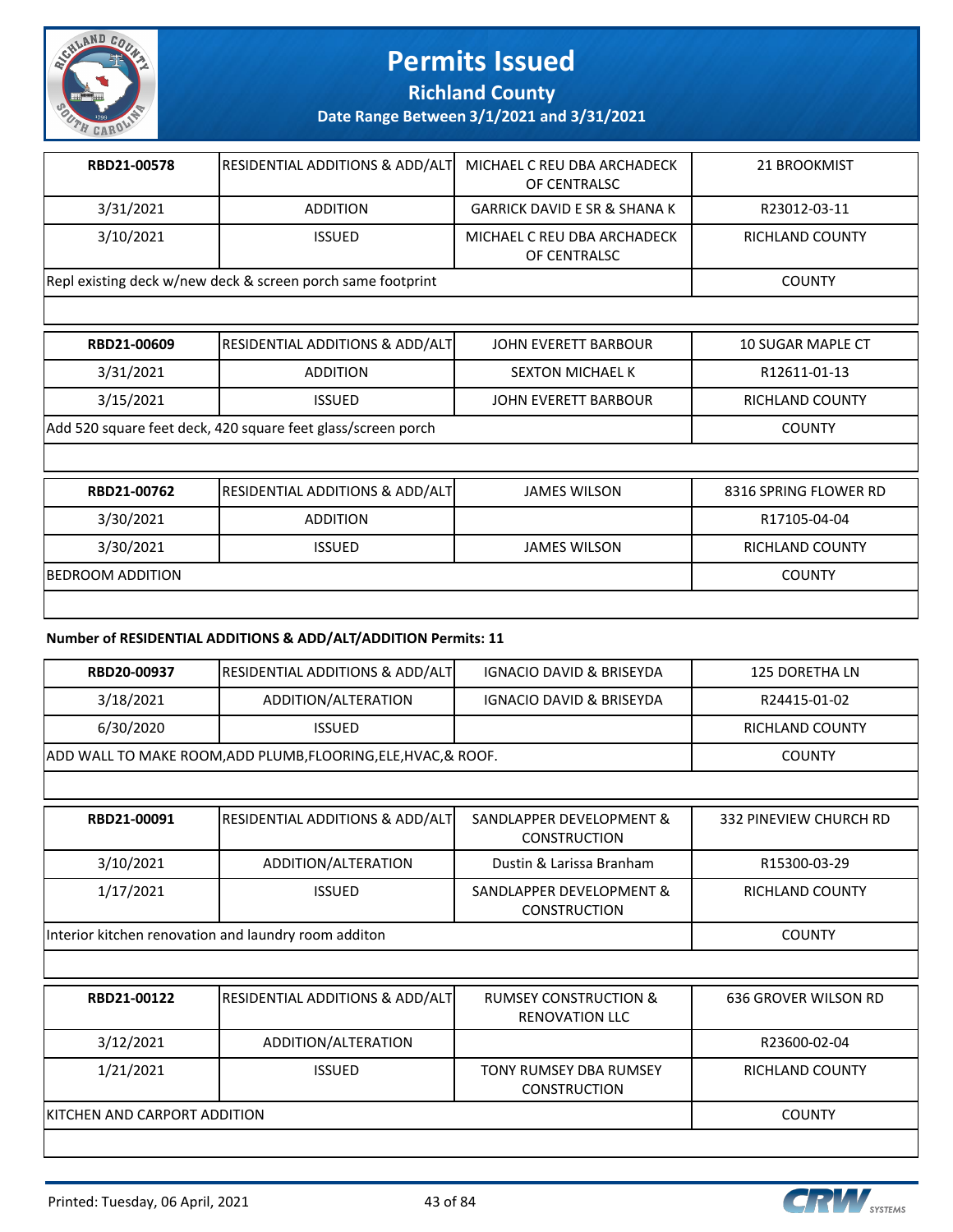

**Richland County**

#### **Date Range Between 3/1/2021 and 3/31/2021**

| RBD21-00755                                   | <b>RESIDENTIAL ADDITIONS &amp; ADD/ALT</b> | <b>BROWN LEONARD &amp; DORIS</b> | 6817 PATRICIA DR |
|-----------------------------------------------|--------------------------------------------|----------------------------------|------------------|
| 3/30/2021                                     | ADDITION/ALTERATION                        | <b>BROWN LEONARD &amp; DORIS</b> | R16415-05-05     |
| 3/30/2021                                     | <b>ISSUED</b>                              |                                  | RICHLAND COUNTY  |
| IADDING A GARAGE & ENCLOSED PATIO             |                                            |                                  | <b>COUNTY</b>    |
| ALL APPROVAL WAS MADE ON PERMIT #RBD21-00597. |                                            |                                  |                  |

#### **Number of RESIDENTIAL ADDITIONS & ADD/ALT/ADDITION/ALTERATION Permits: 4**

| RBD20-02050<br><b>DANIEL HUDSON</b><br>RESIDENTIAL ALTERATIONS<br>3/5/2021<br><b>ACCESSORY ALTERATION</b><br><b>MARTIN JEREMIAH TAYLOR &amp;</b><br>12/31/2020<br><b>ISSUED</b><br>daniel hudson<br>closing in carport and finishing previously closed carport<br>RBD21-00076<br><b>RESIDENTIAL ALTERATIONS</b><br><b>MADCO CONTRACTING &amp;</b><br>CONSULTING SVCS (GC)<br>3/3/2021<br><b>WIDER PENELOPE &amp; JOSEPH L</b><br>ACCESSORY ALTERATION<br>1/13/2021<br><b>FINALED</b><br><b>MADCO CONTRACTING &amp;</b> | <b>6153 CRABTREE RD</b><br>R16810-07-22<br><b>RICHLAND COUNTY</b><br><b>COUNTY</b><br>1208 MARTIN LUTHER KING BLVD<br>R24400-02-18<br><b>RICHLAND COUNTY</b><br><b>COUNTY</b> |
|------------------------------------------------------------------------------------------------------------------------------------------------------------------------------------------------------------------------------------------------------------------------------------------------------------------------------------------------------------------------------------------------------------------------------------------------------------------------------------------------------------------------|-------------------------------------------------------------------------------------------------------------------------------------------------------------------------------|
|                                                                                                                                                                                                                                                                                                                                                                                                                                                                                                                        |                                                                                                                                                                               |
|                                                                                                                                                                                                                                                                                                                                                                                                                                                                                                                        |                                                                                                                                                                               |
|                                                                                                                                                                                                                                                                                                                                                                                                                                                                                                                        |                                                                                                                                                                               |
|                                                                                                                                                                                                                                                                                                                                                                                                                                                                                                                        |                                                                                                                                                                               |
|                                                                                                                                                                                                                                                                                                                                                                                                                                                                                                                        |                                                                                                                                                                               |
|                                                                                                                                                                                                                                                                                                                                                                                                                                                                                                                        |                                                                                                                                                                               |
|                                                                                                                                                                                                                                                                                                                                                                                                                                                                                                                        |                                                                                                                                                                               |
| CONSULTING SVCS (GC)                                                                                                                                                                                                                                                                                                                                                                                                                                                                                                   |                                                                                                                                                                               |
| Renovate bathroom to meet the ADA needs of owner                                                                                                                                                                                                                                                                                                                                                                                                                                                                       |                                                                                                                                                                               |
| SCDDSN ADA bathroom upfit                                                                                                                                                                                                                                                                                                                                                                                                                                                                                              |                                                                                                                                                                               |
| RBD21-00210<br>RESIDENTIAL ALTERATIONS<br>EUGENE JACOBS (USC UNLIMITED<br>CONST SVC)                                                                                                                                                                                                                                                                                                                                                                                                                                   | 1437 CARDINAL RD                                                                                                                                                              |
| 3/3/2021<br><b>ACCESSORY ALTERATION</b><br><b>SARGENT ROGER</b>                                                                                                                                                                                                                                                                                                                                                                                                                                                        | R08300-03-14                                                                                                                                                                  |
| 1/29/2021<br>EUGENE JACOBS (USC UNLIMITED<br><b>ISSUED</b><br>CONST SVC)                                                                                                                                                                                                                                                                                                                                                                                                                                               | <b>RICHLAND COUNTY</b>                                                                                                                                                        |
| Dig out footer and foundation and install blockwork                                                                                                                                                                                                                                                                                                                                                                                                                                                                    | <b>COUNTY</b>                                                                                                                                                                 |
| Please call 30 minutes prior to arrival for inspection                                                                                                                                                                                                                                                                                                                                                                                                                                                                 |                                                                                                                                                                               |
| RBD21-00275<br><b>RESIDENTIAL ALTERATIONS</b><br>AZALEA BUILDING GROUP LLC                                                                                                                                                                                                                                                                                                                                                                                                                                             | <b>417 HAMPTON TRACE LN</b>                                                                                                                                                   |
| 3/1/2021<br><b>ACCESSORY ALTERATION</b><br>BREWER RYAN D & ELIZABETH P                                                                                                                                                                                                                                                                                                                                                                                                                                                 | R13616-08-09                                                                                                                                                                  |
| 2/8/2021<br><b>ISSUED</b><br>AZALEA BUILDING GROUP LLC                                                                                                                                                                                                                                                                                                                                                                                                                                                                 | RICHLAND COUNTY                                                                                                                                                               |
| Kitchen/Laundry remodel                                                                                                                                                                                                                                                                                                                                                                                                                                                                                                | <b>COUNTY</b>                                                                                                                                                                 |
| kitchen/Laundry remodel                                                                                                                                                                                                                                                                                                                                                                                                                                                                                                |                                                                                                                                                                               |
| RBD21-00336<br><b>CHAMPION WINDOW OF</b><br><b>RESIDENTIAL ALTERATIONS</b><br>COLUMBIA                                                                                                                                                                                                                                                                                                                                                                                                                                 | 538 MARSH POINTE DR                                                                                                                                                           |
| 3/30/2021<br><b>GODFREY GEORGE &amp; WILLIA MAE</b><br><b>ACCESSORY ALTERATION</b>                                                                                                                                                                                                                                                                                                                                                                                                                                     | R23214-05-10                                                                                                                                                                  |
| 2/12/2021<br><b>ISSUED</b><br>CHAMPION WINDOW OF<br>COLUMBIA                                                                                                                                                                                                                                                                                                                                                                                                                                                           | RICHLAND COUNTY                                                                                                                                                               |
| GLASS PATIO ROOM ON EXISTING SLAB UNDER EXISTING ROOF                                                                                                                                                                                                                                                                                                                                                                                                                                                                  | <b>COUNTY</b>                                                                                                                                                                 |
| 4" STUDIO ROOF PATIO ROOM                                                                                                                                                                                                                                                                                                                                                                                                                                                                                              |                                                                                                                                                                               |

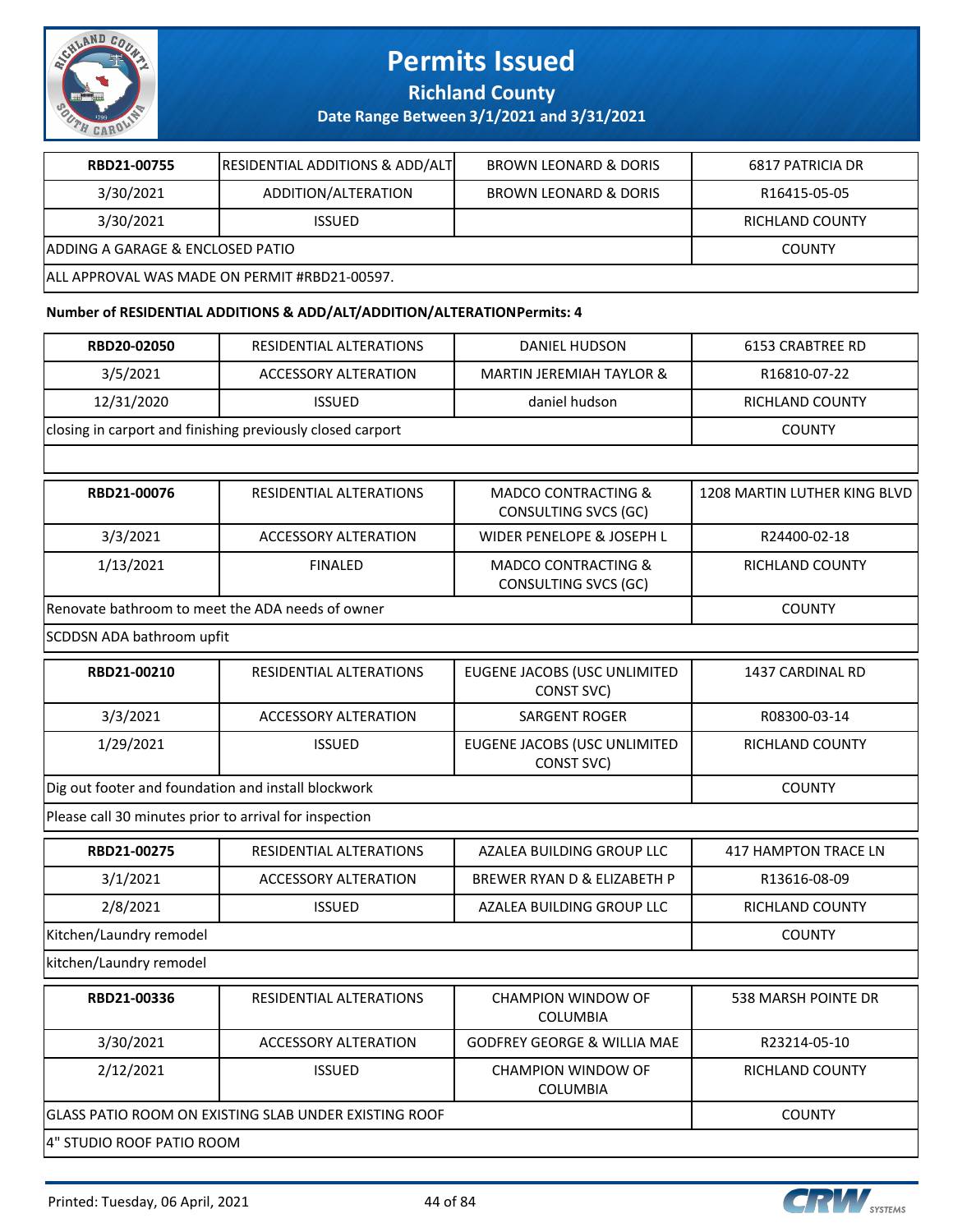

#### **Permits Issued Richland County**

**Date Range Between 3/1/2021 and 3/31/2021**

#### **Number of RESIDENTIAL ALTERATIONS/ACCESSORY ALTERATION Permits: 5**

| RBD20-01772                                               | RESIDENTIAL ALTERATIONS                                   | <b>AUSTIN DOWNEY</b>                                      | 631 DEERWOOD ST                 |
|-----------------------------------------------------------|-----------------------------------------------------------|-----------------------------------------------------------|---------------------------------|
| 3/11/2021                                                 | <b>ALTERATIONS</b>                                        | <b>DOWNEY AUSTIN</b>                                      | R13708-05-15                    |
| 11/4/2020                                                 | <b>ISSUED</b>                                             | <b>AUSTIN DOWNEY</b>                                      | RICHLAND COUNTY                 |
| removing small porch and door                             |                                                           |                                                           | <b>COUNTY</b>                   |
|                                                           |                                                           |                                                           |                                 |
| RBD21-00354                                               | RESIDENTIAL ALTERATIONS                                   | <b>RUMSEY CONSTRUCTION &amp;</b><br><b>RENOVATION LLC</b> | 304 ASH TREE RD                 |
| 3/12/2021                                                 | <b>ALTERATIONS</b>                                        | FINCH JEFFERY R & ANNETTE M                               | R23101-09-13                    |
| 2/16/2021                                                 | <b>ISSUED</b>                                             | <b>RUMSEY CONSTRUCTION &amp;</b><br>RENOVATION LLC        | RICHLAND COUNTY                 |
| opening kitchen wall, new cabinets and flooring           |                                                           |                                                           | <b>COUNTY</b>                   |
|                                                           |                                                           |                                                           |                                 |
| RBD21-00449                                               | RESIDENTIAL ALTERATIONS                                   | <b>WILLIAM MATTHEW GRAHAM</b>                             | 440 DOVE RIDGE RD               |
| 3/16/2021                                                 | <b>ALTERATIONS</b>                                        | MAY SHARON A & DAVID J                                    | R22904-06-28                    |
| 2/25/2021                                                 | <b>ISSUED</b>                                             | <b>WILLIAM MATTHEW GRAHAM</b>                             | <b>RICHLAND COUNTY</b>          |
|                                                           | add screen wall with sliding door and metal roof on porch |                                                           | <b>COUNTY</b>                   |
| WAITING ON PLANS TO UPLOAD.                               |                                                           |                                                           |                                 |
| RBD21-00577                                               | RESIDENTIAL ALTERATIONS                                   | WILLM CONSTRUCTION (GC)                                   | <b>220 PLANTATION POINTE DR</b> |
| 3/29/2021                                                 | <b>ALTERATIONS</b>                                        | SAVAGE PATRICK J & DEANNA M                               | R25906-04-21                    |
| 3/10/2021                                                 | <b>ISSUED</b>                                             | WILLM CONSTRUCTION (GC)                                   | RICHLAND COUNTY                 |
| Kitchen Renovations                                       | <b>COUNTY</b>                                             |                                                           |                                 |
|                                                           |                                                           |                                                           |                                 |
| RBD21-00614                                               | RESIDENTIAL ALTERATIONS                                   | <b>CHAMPION WINDOW OF</b><br><b>COLUMBIA</b>              | <b>109 BITHYNIA CIR</b>         |
| 3/31/2021                                                 | <b>ALTERATIONS</b>                                        | NICHOLS LAURA C                                           | R04116-08-02                    |
| 3/16/2021                                                 | <b>ISSUED</b>                                             | <b>CHAMPION WINDOW OF</b><br>COLUMBIA                     | RICHLAND COUNTY                 |
| SCREEN ROOM CHANGED TO GLASS PATIO ROOM                   |                                                           | <b>COUNTY</b>                                             |                                 |
| 4" GABLE ROOF PATIO ROOM SYSTEM                           |                                                           |                                                           |                                 |
| RBD21-00659                                               | RESIDENTIAL ALTERATIONS                                   | WISE GUYS HOME IMPROVEMENT                                | 6725 FLEETWOOD DR               |
| 3/29/2021                                                 | <b>ALTERATIONS</b>                                        | <b>CONSTANCE D HOPKINS TRUST</b>                          | R16412-07-05                    |
| 3/18/2021                                                 | <b>ISSUED</b>                                             | WISE GUYS HOME IMPROVEMENT                                | RICHLAND COUNTY                 |
| Half bathroom Remodel- Replace water Lines and Update Elc | <b>COUNTY</b>                                             |                                                           |                                 |
| No Change to Layout                                       |                                                           |                                                           |                                 |

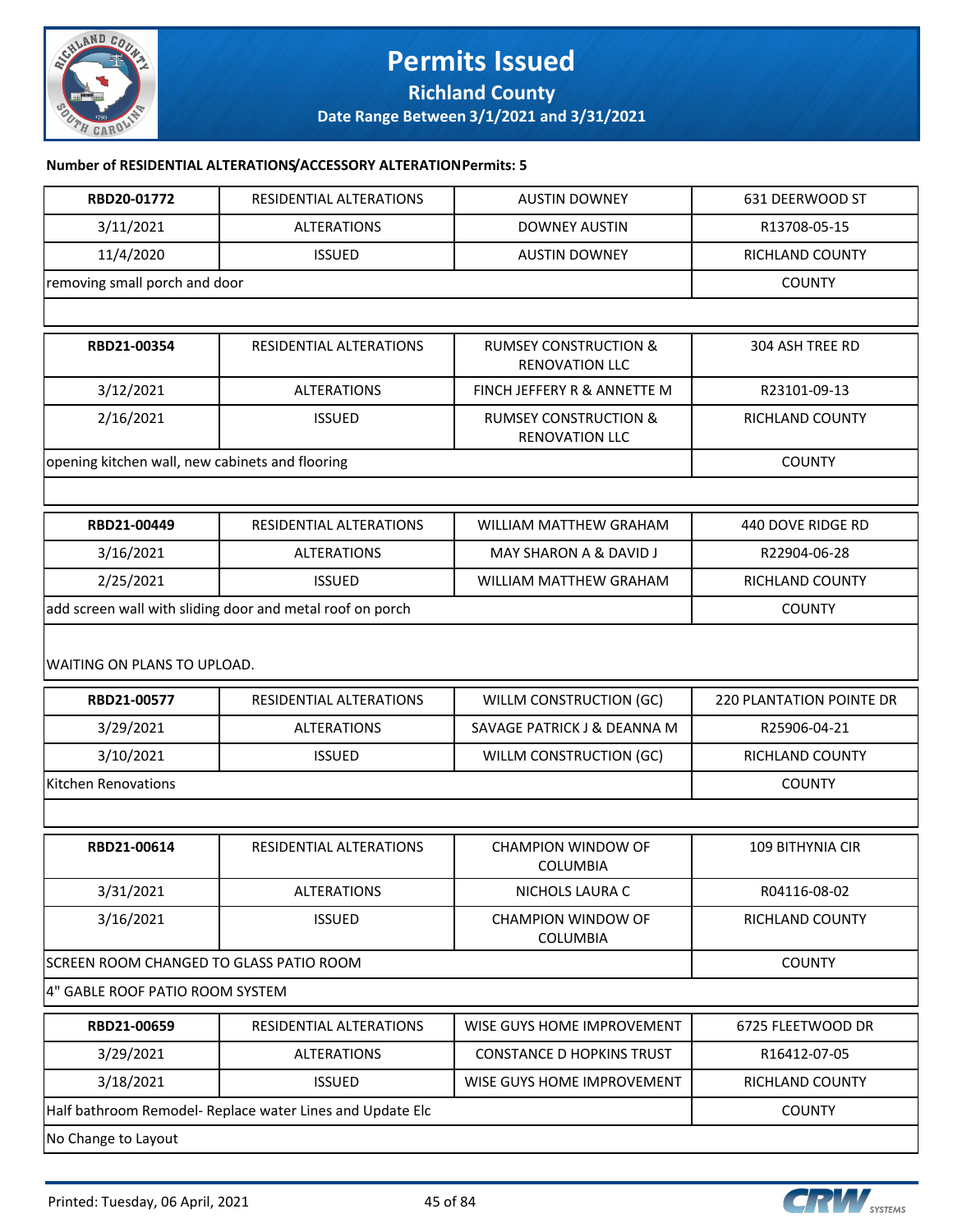

**Richland County**

| RBD21-00663                                      | RESIDENTIAL ALTERATIONS                                  | <b>PATRICK OLIVER</b>                                                                                         | 260 JASMINE PLACE DR        |
|--------------------------------------------------|----------------------------------------------------------|---------------------------------------------------------------------------------------------------------------|-----------------------------|
| 3/26/2021                                        | <b>ALTERATIONS</b>                                       | <b>CAESAR STEPHANIE L</b>                                                                                     | R14610-01-02                |
| 3/19/2021                                        | <b>FINALED</b>                                           | <b>PATRICK OLIVER</b>                                                                                         | <b>RICHLAND COUNTY</b>      |
| Front Porch Addition                             |                                                          |                                                                                                               | <b>COUNTY</b>               |
| 4'x13' Front Porch Addition                      |                                                          |                                                                                                               |                             |
| RBD21-00670                                      | <b>RESIDENTIAL ALTERATIONS</b>                           | MICHAEL MINEMIER                                                                                              | 1065 AMICK DR               |
| 3/23/2021                                        | <b>ALTERATIONS</b>                                       |                                                                                                               | R02312-01-17                |
| 3/19/2021                                        | <b>FINALED</b>                                           | <b>MICHAEL MINEMIER</b>                                                                                       | <b>RICHLAND COUNTY</b>      |
| BEDROOM, REC ROOM & ADD TWO WALLS                |                                                          |                                                                                                               | <b>COUNTY</b>               |
|                                                  |                                                          | PER MIKE ZAP & DELORES SPOKE WITH CONTRACTOR & OK TO ISSUE THIS PERMIT. CONTRACTOR HOLDS A IR2 STATE LICENSE. |                             |
|                                                  | Number of RESIDENTIAL ALTERATIONS/ALTERATIONS Permits: 8 |                                                                                                               |                             |
| RBD21-00154                                      | RESIDENTIAL NEW ACCESSORY<br><b>STRUCTURE</b>            | BRIGGS JOE ALLEN & KIM MARIA                                                                                  | <b>108 HICKORY KNOLL RD</b> |
| 3/5/2021                                         | Unassigned                                               |                                                                                                               | R14703-02-08                |
| 1/26/2021                                        | <b>ISSUED</b>                                            |                                                                                                               | RICHLAND COUNTY             |
| STORAGE SHED ON CONCRETE PAD                     | <b>COUNTY</b>                                            |                                                                                                               |                             |
|                                                  |                                                          |                                                                                                               |                             |
| RBD21-00200                                      | RESIDENTIAL NEW ACCESSORY<br><b>STRUCTURE</b>            | <b>DAVID DANIELS</b>                                                                                          | <b>112 IRONGATE DR</b>      |
| 3/5/2021                                         | Unassigned                                               |                                                                                                               | R19908-04-15                |
| 1/28/2021                                        | <b>FINALED</b>                                           | <b>DAVID DANIELS</b>                                                                                          | RICHLAND COUNTY             |
| <b>FREESTANDING CARPORT</b>                      |                                                          |                                                                                                               | <b>COUNTY</b>               |
|                                                  |                                                          |                                                                                                               |                             |
| RBD21-00338                                      | RESIDENTIAL NEW ACCESSORY<br><b>STRUCTURE</b>            | ABEL BUILDING SYSTEMS                                                                                         | <b>246 GAY RD</b>           |
| 3/2/2021                                         | Unassigned                                               | <b>WASHINGTON CLIFTON T &amp;</b>                                                                             | R29900-02-78                |
| 2/12/2021                                        | <b>ISSUED</b>                                            | ABEL BUILDING SYSTEMS                                                                                         | RICHLAND COUNTY             |
| 1500 Square Foot Pole Building                   |                                                          |                                                                                                               | <b>COUNTY</b>               |
|                                                  |                                                          |                                                                                                               |                             |
| RBD21-00418                                      | RESIDENTIAL NEW ACCESSORY<br><b>STRUCTURE</b>            | <b>CAROLINA CARPORTS INC</b>                                                                                  | 9544 WILSON BLVD            |
| 3/25/2021                                        | Unassigned                                               | MOORE HORACE & ANGELA                                                                                         | R14700-04-52                |
| 2/23/2021                                        | <b>FINALED</b>                                           | <b>CAROLINA CARPORTS INC</b>                                                                                  | <b>RICHLAND COUNTY</b>      |
| Detached metal garage 30x31 anchored to concrete |                                                          |                                                                                                               | <b>COUNTY</b>               |
|                                                  |                                                          |                                                                                                               |                             |

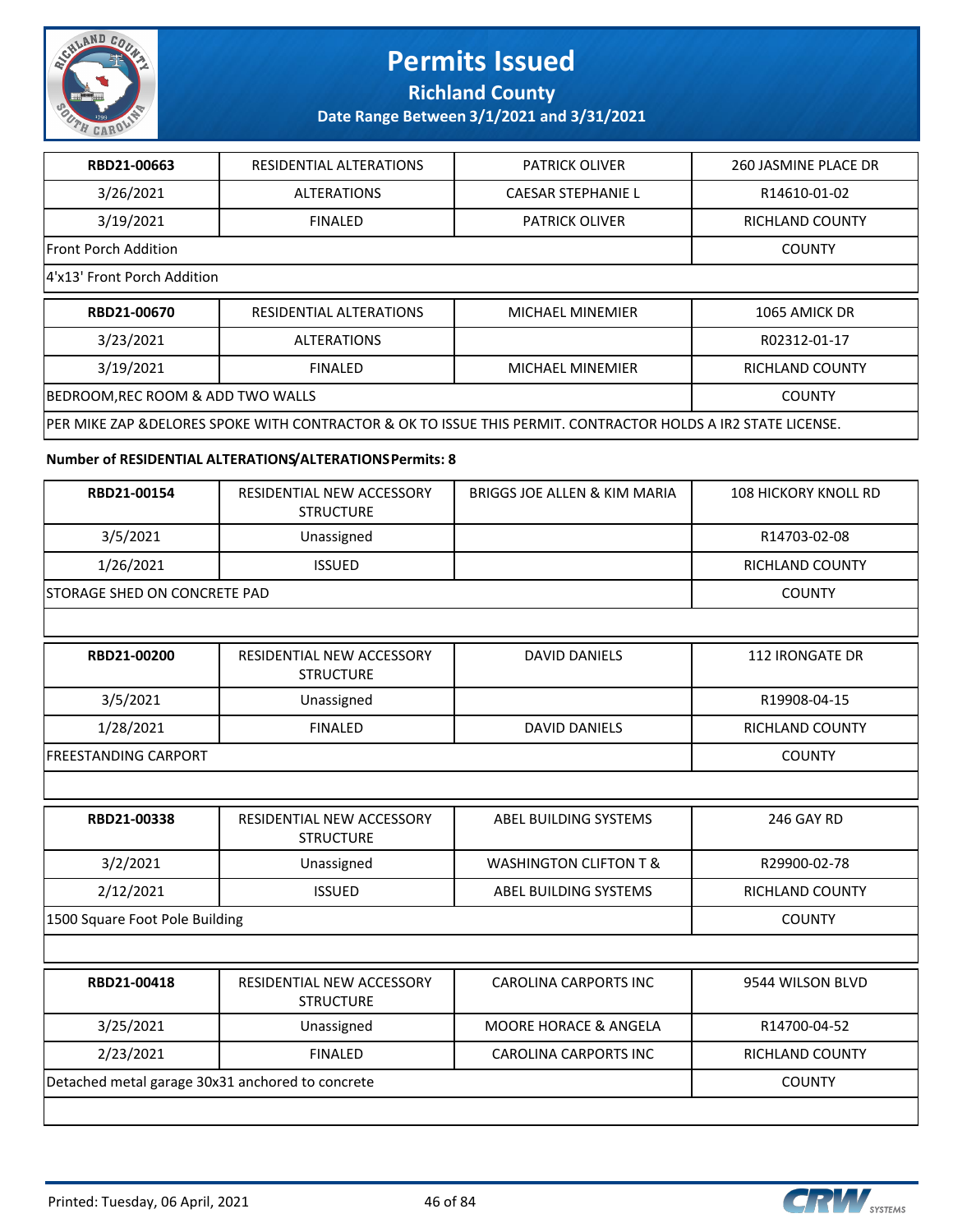

**Richland County**

| RBD21-00452                                      | RESIDENTIAL NEW ACCESSORY<br><b>STRUCTURE</b>                                              | <b>TUFF SHED INC</b>                | <b>96 ROUNDTREE RD</b> |
|--------------------------------------------------|--------------------------------------------------------------------------------------------|-------------------------------------|------------------------|
| 3/5/2021                                         | Unassigned                                                                                 | LAWRENCE GEORGE L & ANNETTE<br>M    | R14805-03-21           |
| 2/25/2021                                        | <b>ISSUED</b>                                                                              | TUFF SHED INC                       | RICHLAND COUNTY        |
|                                                  | 12' x 20' uninhabited storage shed w/out electric, plumbing                                |                                     | <b>COUNTY</b>          |
|                                                  | Structure has a 2" x 6' galvanized steel frame and joists - Fndtn type intentionally blank |                                     |                        |
| RBD21-00487                                      | RESIDENTIAL NEW ACCESSORY<br><b>STRUCTURE</b>                                              | <b>CAROLINA CARPORTS INC</b>        | 920 HALTIWANGER RD     |
| 3/31/2021                                        | Unassigned                                                                                 | <b>WICKER JASON &amp; MELISSA E</b> | R00800-05-23           |
| 3/2/2021                                         | <b>ISSUED</b>                                                                              | <b>CAROLINA CARPORTS INC</b>        | RICHLAND COUNTY        |
| detached metal carport 24x25 installed on ground |                                                                                            |                                     | <b>COUNTY</b>          |
|                                                  |                                                                                            |                                     |                        |
| RBD21-00526                                      | RESIDENTIAL NEW ACCESSORY<br><b>STRUCTURE</b>                                              | DANNA PATRICK J III &               | 118 CAMP AGAPE RD      |
| 3/25/2021                                        | Unassigned                                                                                 |                                     | R18000-02-42           |
| 3/4/2021                                         | <b>ISSUED</b>                                                                              |                                     | RICHLAND COUNTY        |
|                                                  | PRE-FABRICATED METAL BUILDING WITH CONCRETE SLAB                                           |                                     | <b>COUNTY</b>          |
|                                                  |                                                                                            |                                     |                        |
| RBD21-00554                                      | RESIDENTIAL NEW ACCESSORY<br><b>STRUCTURE</b>                                              | <b>ERIC DEGN</b>                    | 2056 HARVESTWOOD LN    |
| 3/31/2021                                        | Unassigned                                                                                 | FRONTZ KEVIN L & SHARON M           | R01714-01-26           |
| 3/8/2021                                         | <b>ISSUED</b>                                                                              | <b>ERIC DEGN</b>                    | RICHLAND COUNTY        |
| Artist Studio                                    |                                                                                            |                                     | <b>COUNTY</b>          |
|                                                  | Client wants a detached heated structure in which to work on art projects                  |                                     |                        |
| RBD21-00555                                      | RESIDENTIAL NEW ACCESSORY<br><b>STRUCTURE</b>                                              | A & B BUILDING GROUP LLC            | 307 OLD WOODLANDS RD   |
| 3/23/2021                                        | Unassigned                                                                                 | <b>DONNELLY TRACY</b>               | R13715-03-03           |
| 3/8/2021                                         | <b>ISSUED</b>                                                                              | A & B BUILDING GROUP LLC            | RICHLAND COUNTY        |
| Install Deck and Pool House                      |                                                                                            |                                     | <b>COUNTY</b>          |
|                                                  |                                                                                            |                                     |                        |
| RBD21-00570                                      | RESIDENTIAL NEW ACCESSORY<br><b>STRUCTURE</b>                                              | A QUALITY POLE BUILDERS LLC         | 41 CALICO CIR          |
| 3/29/2021                                        | Unassigned                                                                                 |                                     | R20800-01-39           |
| 3/9/2021                                         | <b>ISSUED</b>                                                                              | A QUALITY POLE BUILDERS LLC         | RICHLAND COUNTY        |
| STORAGESHED/POLE BUILDING                        |                                                                                            |                                     | <b>COUNTY</b>          |
|                                                  |                                                                                            |                                     |                        |

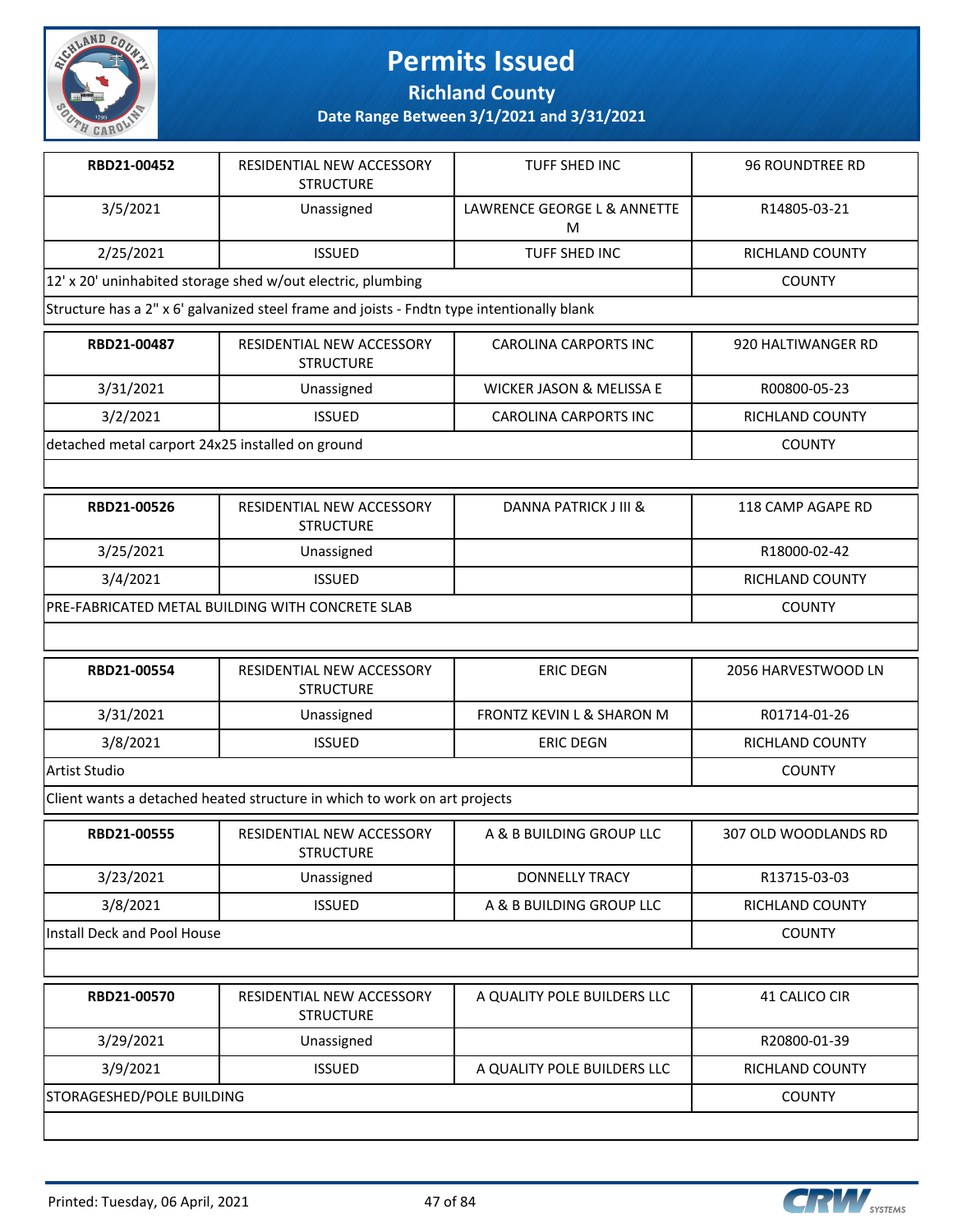

**Richland County**

**Date Range Between 3/1/2021 and 3/31/2021**

| RBD21-00571                   | RESIDENTIAL NEW ACCESSORY<br><b>STRUCTURE</b> | RICHARD BRIAN YARBOROUGH               | 2 DOE DR         |
|-------------------------------|-----------------------------------------------|----------------------------------------|------------------|
| 3/30/2021                     | Unassigned                                    | <b>HOWELL R TODD &amp; ELIZABETH W</b> | R01800-05-23     |
| 3/9/2021                      | <b>ISSUED</b>                                 | RICHARD BRIAN YARBOROUGH               | RICHLAND COUNTY  |
| 50' x 50' x 14' Pole Building |                                               |                                        | <b>COUNTY</b>    |
|                               |                                               |                                        |                  |
| RBD21-00580                   | RESIDENTIAL NEW ACCESSORY<br><b>STRUCTURE</b> | PALMER HAROLD L & MELINDA G            | 1004 LANGFORD RD |

| 3/23/2021                                            | Unassigned    |                             | R23400-05-14    |
|------------------------------------------------------|---------------|-----------------------------|-----------------|
| 3/10/2021                                            | <b>ISSUED</b> | PALMER HAROLD L & MELINDA G | RICHLAND COUNTY |
| Shed with elec, water, plumbing, and split mini HVAC |               |                             | <b>COUNTY</b>   |
|                                                      |               |                             |                 |

| RBD21-00601                     | RESIDENTIAL NEW ACCESSORY<br><b>STRUCTURE</b> | <b>COLES JEFFREY &amp; GARLEAN</b> | <b>209 TURKEY FARM RD</b> |
|---------------------------------|-----------------------------------------------|------------------------------------|---------------------------|
| 3/30/2021                       | Unassigned                                    | <b>COLES JEFFREY &amp; GARLEAN</b> | R14800-05-60              |
| 3/12/2021                       | <b>ISSUED</b>                                 |                                    | RICHLAND COUNTY           |
| IACCESSORY BUILDING OF A GARAGE |                                               |                                    | COUNTY                    |

| RBD21-00664                 | RESIDENTIAL NEW ACCESSORY<br><b>STRUCTURE</b> | <b>Todd Disharoon</b>           | 3301 LYLES ST          |
|-----------------------------|-----------------------------------------------|---------------------------------|------------------------|
| 3/29/2021                   | Unassigned                                    | <b>GREENWOOD JAMES ROGER JR</b> | R09106-03-09           |
| 3/19/2021                   | <b>ISSUED</b>                                 | DAVID R NOSS                    | <b>RICHLAND COUNTY</b> |
|                             | $25x252$ car garage with apartment            |                                 |                        |
|                             |                                               |                                 |                        |
| RBD21-00725                 | RESIDENTIAL NEW ACCESSORY<br><b>STRUCTURE</b> | <b>COTHRAN CHRISTOPHER K</b>    | <b>396 DERRICK DR</b>  |
| 3/30/2021                   | Unassigned                                    |                                 | R02406-02-29           |
| 3/26/2021                   | <b>ISSUED</b>                                 | <b>COTHRAN CHRISTOPHER K</b>    | RICHLAND COUNTY        |
| 900 SQFT SHED WITH ELECTRIC |                                               |                                 | <b>COUNTY</b>          |

#### **Number of RESIDENTIAL NEW ACCESSORY STRUCTURE/Unassigned Permits: 15**

| RBD21-00266 | RESIDENTIAL NEW CONSTRUCTION | <b>GREAT SOUTHERN HOMES INC</b> | 334 JUBILEE CLOCK DR |
|-------------|------------------------------|---------------------------------|----------------------|
| 3/1/2021    | NEW TWO FAMILY               | <b>GREAT SOUTHERN HOMES INC</b> | R17004-02-03         |
| 2/6/2021    | <b>ISSUED</b>                | <b>GREAT SOUTHERN HOMES INC</b> | RICHLAND COUNTY      |
| Regal B     |                              |                                 | <b>COUNTY</b>        |
|             |                              |                                 |                      |



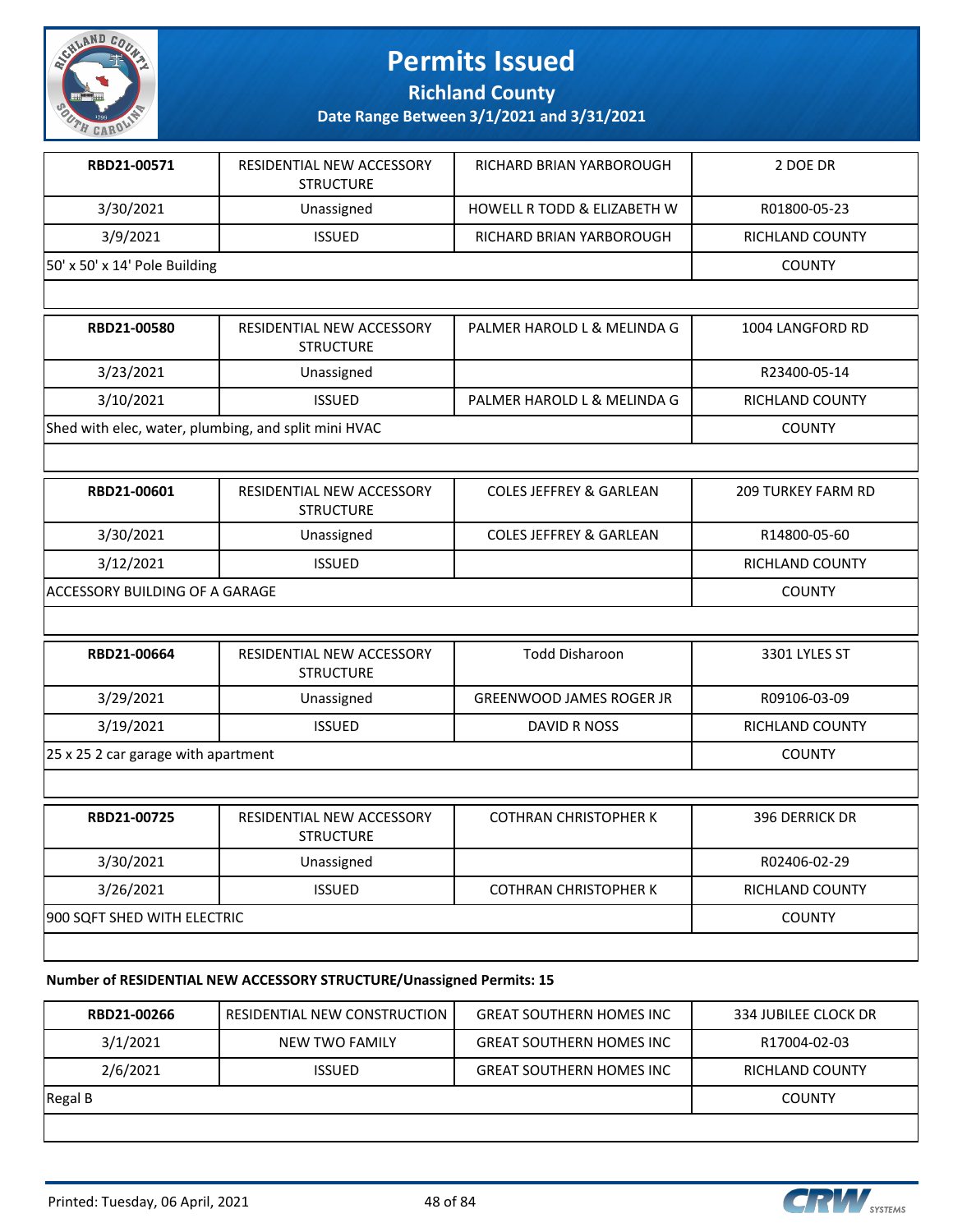

**Richland County**

#### **Date Range Between 3/1/2021 and 3/31/2021**

| RBD21-00267 | RESIDENTIAL NEW CONSTRUCTION | <b>GREAT SOUTHERN HOMES INC</b> | 328 JUBILEE CLOCK DR |
|-------------|------------------------------|---------------------------------|----------------------|
| 3/1/2021    | NEW TWO FAMILY               | <b>GREAT SOUTHERN HOMES INC</b> | R17004-02-03         |
| 2/6/2021    | <b>ISSUED</b>                | <b>GREAT SOUTHERN HOMES INC</b> | RICHLAND COUNTY      |
| Regal B     |                              |                                 | <b>COUNTY</b>        |
|             |                              |                                 |                      |

#### **Number of RESIDENTIAL NEW CONSTRUCTION/NEW TWO FAMILY Permits: 2**

| RBD20-01510                  | RESIDENTIAL NEW CONSTRUCTION | <b>QUALITY HOME IMPROVEMENT #1</b><br>LL        | 542 APPALOOSA DR       |
|------------------------------|------------------------------|-------------------------------------------------|------------------------|
| 3/23/2021                    | SINGLE FAMILY RES            | ANNABEL W REED TRUST                            | R24700-03-01           |
| 9/23/2020                    | <b>ISSUED</b>                | <b>QUALITY HOME IMPROVEMENT #1</b><br>LL        | <b>RICHLAND COUNTY</b> |
|                              |                              |                                                 | <b>COUNTY</b>          |
|                              |                              |                                                 |                        |
| RBD20-01542                  | RESIDENTIAL NEW CONSTRUCTION | DAVIS ARCHITECTURE INC                          | 109 WILLIAMS WAY       |
| 3/29/2021                    | SINGLE FAMILY RES            | <b>NURICK BONNIE R &amp; ARNOLD</b>             | R02402-03-23           |
| 9/28/2020                    | <b>ISSUED</b>                | SANDLAPPER DEVELOPMENT &<br><b>CONSTRUCTION</b> | RICHLAND COUNTY        |
| Single Family Residence      |                              |                                                 | <b>COUNTY</b>          |
| Existing slab to remain      |                              |                                                 |                        |
| DO NOT FINAL UNTIL FLOOD OKS |                              |                                                 |                        |
| RBD20-01697                  | RESIDENTIAL NEW CONSTRUCTION | KAUFMAN CONSTRUCTION CO INC                     | 290 TOM BAILEY LN      |
| 3/30/2021                    | SINGLE FAMILY RES            | <b>BALISH JEFFRY S &amp; CHRISTINE V</b>        | R02900-01-09           |
| 10/26/2020                   | <b>ISSUED</b>                | KAUFMAN CONSTRUCTION CO INC                     | RICHLAND COUNTY        |
| New Home Construction        |                              |                                                 | <b>COUNTY</b>          |
|                              |                              |                                                 |                        |
| RBD20-01977                  | RESIDENTIAL NEW CONSTRUCTION | <b>CB NOSNIBOR ENTERPRISE LLC</b>               | 356 TOMENTOSA DR       |
| 3/5/2021                     | SINGLE FAMILY RES            |                                                 | R22010-12-12           |
| 12/13/2020                   | <b>ISSUED</b>                | CB NOSNIBOR ENTERPRISE LLC                      | RICHLAND COUNTY        |
| New construction             |                              |                                                 | <b>COUNTY</b>          |
|                              |                              |                                                 |                        |
| RBD20-02001                  | RESIDENTIAL NEW CONSTRUCTION | HILL HOMES INC                                  | 3155 KENNERLY RD       |
| 3/12/2021                    | <b>SINGLE FAMILY RES</b>     | HILL HOMES INC                                  | R03600-06-06           |
| 12/16/2020                   | <b>ISSUED</b>                | HILL HOMES INC                                  | RICHLAND COUNTY        |
| New single family residence  |                              |                                                 | <b>COUNTY</b>          |
|                              |                              |                                                 |                        |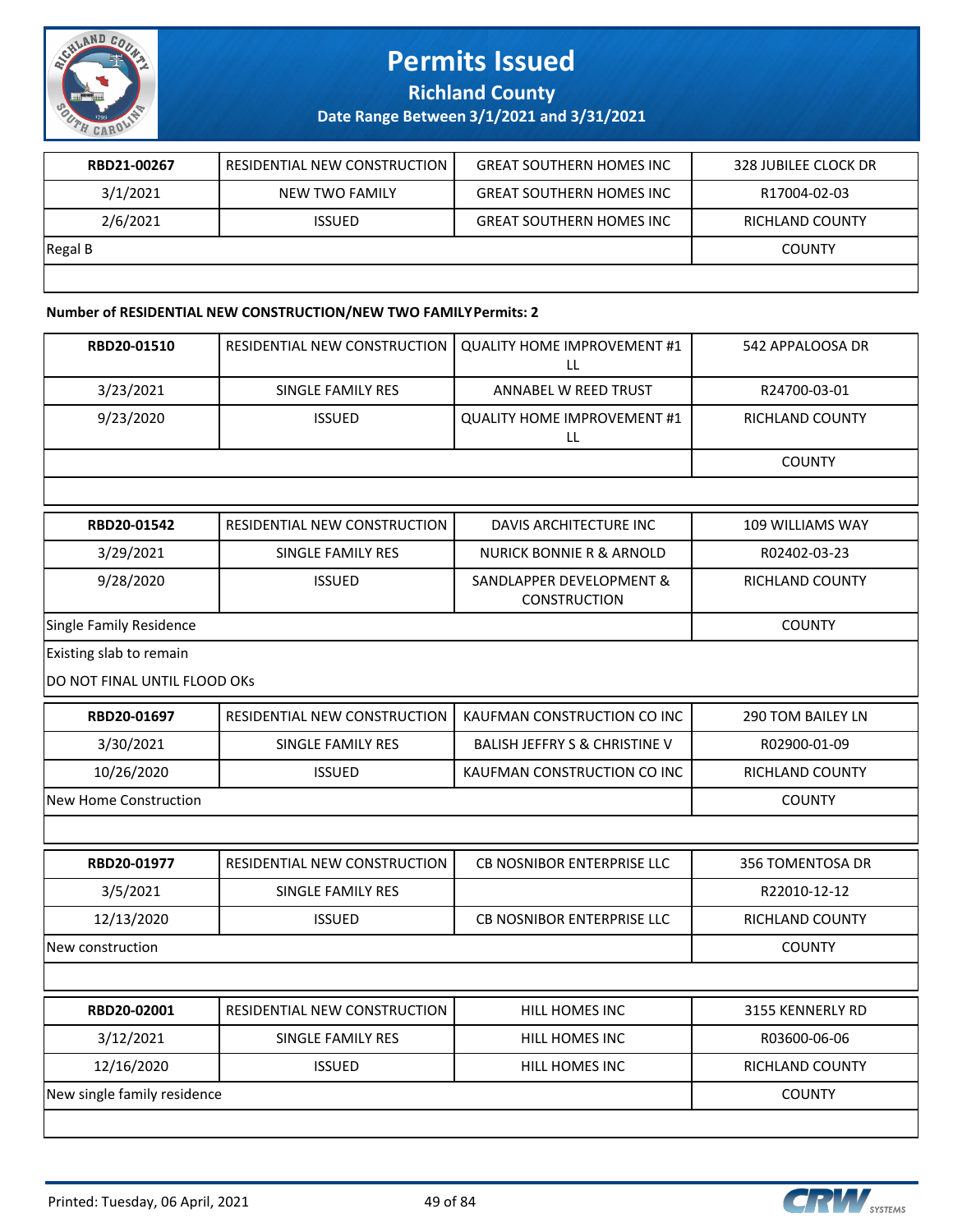

**Richland County**

| RBD20-02006         | RESIDENTIAL NEW CONSTRUCTION | <b>GREAT SOUTHERN HOMES INC</b> | 26 FLINT WAY         |
|---------------------|------------------------------|---------------------------------|----------------------|
| 3/4/2021            | SINGLE FAMILY RES            | <b>GS BAYMONT LLC</b>           | R23304-06-11         |
| 12/22/2020          | <b>ISSUED</b>                | <b>GREAT SOUTHERN HOMES INC</b> | RICHLAND COUNTY      |
| Catalina A          |                              |                                 | <b>COUNTY</b>        |
|                     |                              |                                 |                      |
| RBD20-02009         | RESIDENTIAL NEW CONSTRUCTION | <b>GREAT SOUTHERN HOMES INC</b> | 910 BEAUFORT FARM RD |
| 3/2/2021            | SINGLE FAMILY RES            | <b>GREAT SOUTHERN HOMES INC</b> | R17800-04-68         |
| 12/22/2020          | <b>ISSUED</b>                | <b>GREAT SOUTHERN HOMES INC</b> | RICHLAND COUNTY      |
| Julie B             |                              |                                 | <b>COUNTY</b>        |
|                     |                              |                                 |                      |
| RBD20-02011         | RESIDENTIAL NEW CONSTRUCTION | <b>GREAT SOUTHERN HOMES INC</b> | 905 BEAUFORT FARM RD |
| 3/3/2021            | SINGLE FAMILY RES            | <b>GREAT SOUTHERN HOMES INC</b> | R17800-04-68         |
| 12/22/2020          | <b>ISSUED</b>                | <b>GREAT SOUTHERN HOMES INC</b> | RICHLAND COUNTY      |
| Bradley II C        |                              |                                 | <b>COUNTY</b>        |
|                     |                              |                                 |                      |
| RBD20-02037         | RESIDENTIAL NEW CONSTRUCTION | <b>GREAT SOUTHERN HOMES INC</b> | 1129 DEEP CREEK RD   |
| 3/3/2021            | SINGLE FAMILY RES            | <b>GREAT SOUTHERN HOMES INC</b> | R17800-04-68         |
| 12/29/2020          | <b>ISSUED</b>                | <b>GREAT SOUTHERN HOMES INC</b> | RICHLAND COUNTY      |
| <b>Bradley II C</b> |                              |                                 | <b>COUNTY</b>        |
|                     |                              |                                 |                      |
| RBD20-02038         | RESIDENTIAL NEW CONSTRUCTION | <b>GREAT SOUTHERN HOMES INC</b> | 1130 DEEP CREEK RD   |
| 3/3/2021            | SINGLE FAMILY RES            | <b>GREAT SOUTHERN HOMES INC</b> | R17800-04-68         |
| 12/29/2020          | <b>ISSUED</b>                | <b>GREAT SOUTHERN HOMES INC</b> | RICHLAND COUNTY      |
| Porter II E         |                              |                                 | <b>COUNTY</b>        |
|                     |                              |                                 |                      |
| RBD21-00029         | RESIDENTIAL NEW CONSTRUCTION | <b>GREAT SOUTHERN HOMES INC</b> | 1124 DEEP CREEK RD   |
| 3/3/2021            | SINGLE FAMILY RES            | <b>GREAT SOUTHERN HOMES INC</b> | R17800-04-68         |
| 1/7/2021            | <b>ISSUED</b>                | <b>GREAT SOUTHERN HOMES INC</b> | RICHLAND COUNTY      |
| Devonshire II B     |                              |                                 | <b>COUNTY</b>        |
|                     |                              |                                 |                      |

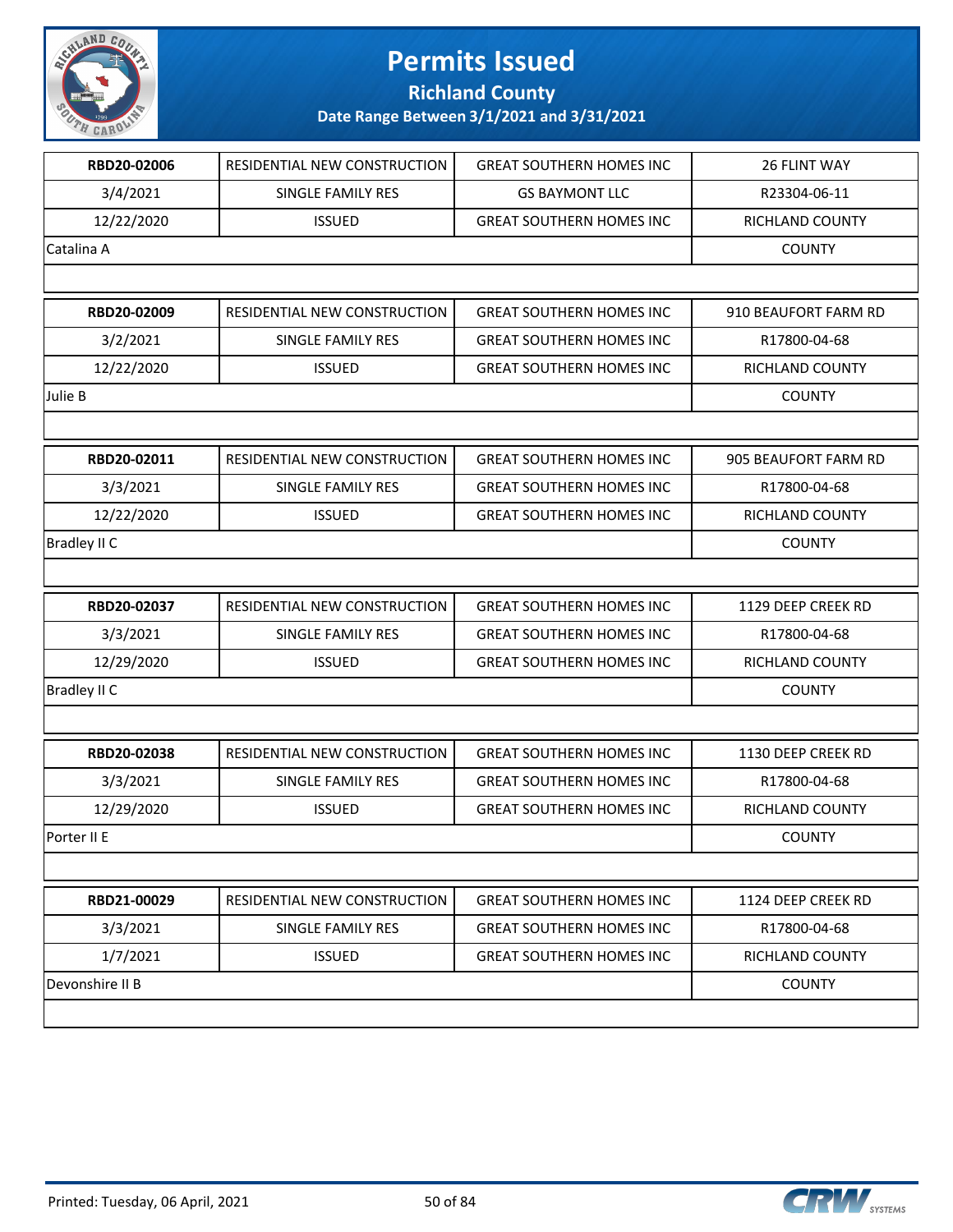

**Richland County**

| RBD21-00030         | RESIDENTIAL NEW CONSTRUCTION | <b>GREAT SOUTHERN HOMES INC</b> | 1117 DEEP CREEK RD |
|---------------------|------------------------------|---------------------------------|--------------------|
| 3/3/2021            | <b>SINGLE FAMILY RES</b>     | <b>GREAT SOUTHERN HOMES INC</b> | R17800-04-68       |
| 1/7/2021            | <b>ISSUED</b>                | <b>GREAT SOUTHERN HOMES INC</b> | RICHLAND COUNTY    |
| <b>Bentcreek C</b>  |                              |                                 | <b>COUNTY</b>      |
|                     |                              |                                 |                    |
| RBD21-00031         | RESIDENTIAL NEW CONSTRUCTION | <b>GREAT SOUTHERN HOMES INC</b> | 1113 DEEP CREEK RD |
| 3/3/2021            | SINGLE FAMILY RES            | GS JACOBS CREEK LLC*            | R17800-04-68       |
| 1/7/2021            | <b>ISSUED</b>                | <b>GREAT SOUTHERN HOMES INC</b> | RICHLAND COUNTY    |
| <b>Bradley II B</b> |                              |                                 | <b>COUNTY</b>      |
|                     |                              |                                 |                    |
| RBD21-00032         | RESIDENTIAL NEW CONSTRUCTION | <b>GREAT SOUTHERN HOMES INC</b> | 1109 DEEP CREEK RD |
| 3/3/2021            | SINGLE FAMILY RES            | GS JACOBS CREEK LLC*            | R17800-04-68       |
| 1/7/2021            | <b>ISSUED</b>                | <b>GREAT SOUTHERN HOMES INC</b> | RICHLAND COUNTY    |
| Crestfall C6        |                              |                                 | <b>COUNTY</b>      |
|                     |                              |                                 |                    |
| RBD21-00034         | RESIDENTIAL NEW CONSTRUCTION | <b>GREAT SOUTHERN HOMES INC</b> | 1110 DEEP CREEK RD |
| 3/3/2021            | SINGLE FAMILY RES            | <b>GREAT SOUTHERN HOMES INC</b> | R17800-04-68       |
| 1/7/2021            | <b>ISSUED</b>                | <b>GREAT SOUTHERN HOMES INC</b> | RICHLAND COUNTY    |
| Porter II E         |                              |                                 | <b>COUNTY</b>      |
|                     |                              |                                 |                    |
| RBD21-00045         | RESIDENTIAL NEW CONSTRUCTION | <b>GREAT SOUTHERN HOMES INC</b> | 1118 DEEP CREEK RD |
| 3/3/2021            | SINGLE FAMILY RES            | <b>GREAT SOUTHERN HOMES INC</b> | R17800-04-68       |
| 1/8/2021            | <b>ISSUED</b>                | <b>GREAT SOUTHERN HOMES INC</b> | RICHLAND COUNTY    |
| Buck Island B       |                              |                                 | COUNTY             |
|                     |                              |                                 |                    |
| RBD21-00046         | RESIDENTIAL NEW CONSTRUCTION | <b>GREAT SOUTHERN HOMES INC</b> | 1151 DEEP CREEK RD |
| 3/3/2021            | SINGLE FAMILY RES            | <b>GREAT SOUTHERN HOMES INC</b> | R17800-04-68       |
| 1/8/2021            | <b>ISSUED</b>                | <b>GREAT SOUTHERN HOMES INC</b> | RICHLAND COUNTY    |
| Julie B             |                              |                                 | <b>COUNTY</b>      |
|                     |                              |                                 |                    |
|                     |                              |                                 |                    |

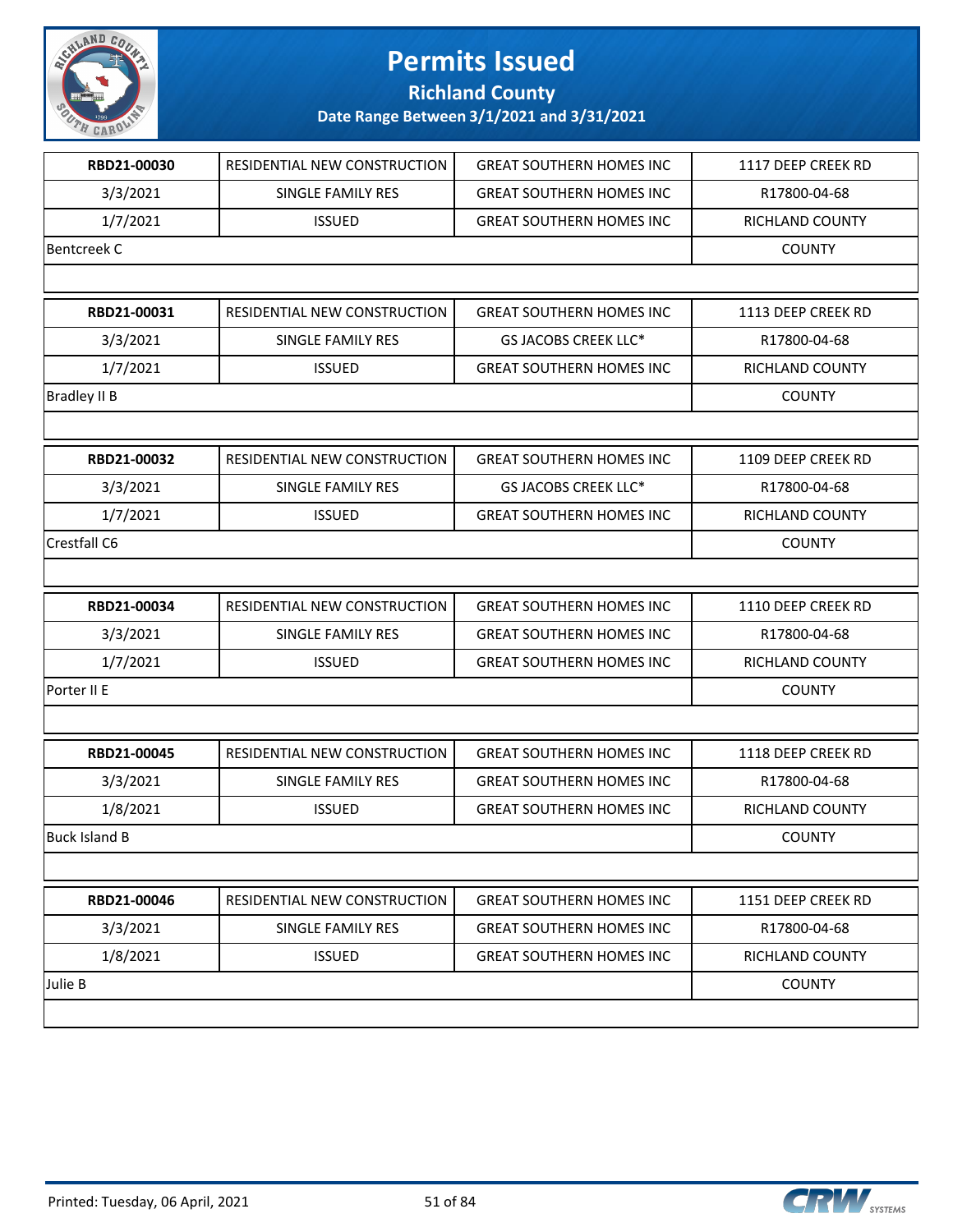

**Richland County**

| RBD21-00099                   | RESIDENTIAL NEW CONSTRUCTION                              | STANLEY MARTIN COMPANIES LLC             | 958 MAGWOOD CT            |
|-------------------------------|-----------------------------------------------------------|------------------------------------------|---------------------------|
| 3/1/2021                      | SINGLE FAMILY RES                                         | LAKE SHORE VISION LLC                    | R17316-01-53              |
| 1/18/2021                     | <b>ISSUED</b>                                             | STANLEY MARTIN COMPANIES LLC             | RICHLAND COUNTY           |
| Build single family residence |                                                           |                                          | <b>COUNTY</b>             |
|                               |                                                           |                                          |                           |
| RBD21-00161                   | RESIDENTIAL NEW CONSTRUCTION                              | HURRICANE CONSTRUCTION INC               | 589 ROSERIDGE DR          |
| 3/3/2021                      | SINGLE FAMILY RES                                         | RAVENWOOD DEVELOPMENT LLC                | R14807-05-60              |
| 1/26/2021                     | <b>ISSUED</b>                                             | HURRICANE CONSTRUCTION INC               | RICHLAND COUNTY           |
| <b>Single Family Dwelling</b> |                                                           |                                          | <b>COUNTY</b>             |
|                               |                                                           |                                          |                           |
| RBD21-00190                   | RESIDENTIAL NEW CONSTRUCTION                              | <b>GREAT SOUTHERN HOMES INC</b>          | 1134 DEEP CREEK RD        |
| 3/3/2021                      | SINGLE FAMILY RES                                         | <b>GREAT SOUTHERN HOMES INC</b>          | R17800-04-68              |
| 1/27/2021                     | <b>ISSUED</b>                                             | <b>GREAT SOUTHERN HOMES INC</b>          | RICHLAND COUNTY           |
| Talbot                        |                                                           |                                          | <b>COUNTY</b>             |
|                               |                                                           |                                          |                           |
| RBD21-00194                   | RESIDENTIAL NEW CONSTRUCTION                              | <b>EASTWOOD HOMES LLC</b>                | 233 FALLING LEAVES LN     |
| 3/12/2021                     | SINGLE FAMILY RES                                         |                                          | R20500-04-06              |
| 1/27/2021                     | <b>ISSUED</b>                                             |                                          | RICHLAND COUNTY           |
| Single Family residential     |                                                           |                                          | <b>COUNTY</b>             |
|                               |                                                           |                                          |                           |
| RBD21-00195                   | RESIDENTIAL NEW CONSTRUCTION                              | <b>EASTWOOD HOMES LLC</b>                | 227 FALLING LEAVES LN     |
| 3/15/2021                     | SINGLE FAMILY RES                                         | <b>EASTWOOD HOMES LLC</b>                | R20500-04-06              |
| 1/27/2021                     | <b>ISSUED</b>                                             |                                          | RICHLAND COUNTY           |
| Single Family residential     |                                                           |                                          | <b>COUNTY</b>             |
|                               |                                                           |                                          |                           |
| RBD21-00207                   | RESIDENTIAL NEW CONSTRUCTION                              | AMERICA'S HOME PLACE INC                 | 1132 BOOKIE RICHARDSON RD |
| 3/25/2021                     | <b>SINGLE FAMILY RES</b>                                  | <b>COLLEY WILLIAM BLAKE &amp; ASHLEY</b> | R01600-05-10              |
| 1/29/2021                     | <b>ISSUED</b>                                             | AMERICA'S HOME PLACE INC                 | RICHLAND COUNTY           |
|                               | construction of a new, site-built single-family residence |                                          | <b>COUNTY</b>             |
|                               |                                                           |                                          |                           |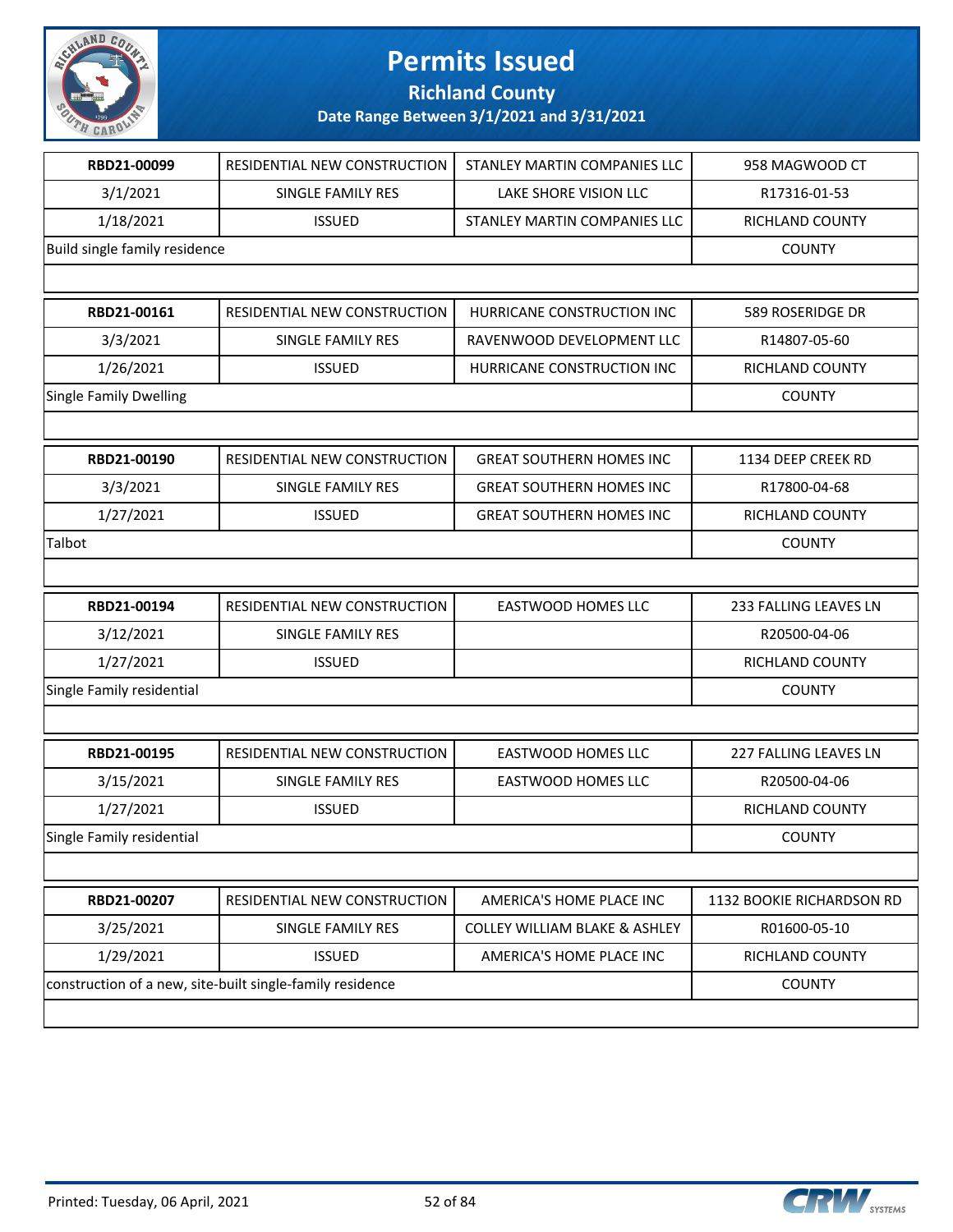

**Richland County**

| RBD21-00211                                  | RESIDENTIAL NEW CONSTRUCTION | <b>GREAT SOUTHERN HOMES INC</b>                    | 915 BEAUFORT FARM RD               |
|----------------------------------------------|------------------------------|----------------------------------------------------|------------------------------------|
| 3/3/2021                                     | SINGLE FAMILY RES            | <b>GREAT SOUTHERN HOMES INC</b>                    | R17800-04-68                       |
| 1/29/2021                                    | <b>ISSUED</b>                | <b>GREAT SOUTHERN HOMES INC</b>                    | RICHLAND COUNTY                    |
| <b>Bentcreek D</b>                           |                              |                                                    | <b>COUNTY</b>                      |
|                                              |                              |                                                    |                                    |
| RBD21-00241                                  | RESIDENTIAL NEW CONSTRUCTION | EDWARD YANDLE DBA EXECUTIVE<br><b>CONSTRUCTION</b> | <b>204 LONGCREEK PLANTATION DR</b> |
| 3/9/2021                                     | SINGLE FAMILY RES            | EDWARD YANDLE DBA EXECUTIVE<br><b>CONSTRUCTION</b> | R17709-01-07                       |
| 2/3/2021                                     | <b>ISSUED</b>                | EDWARD YANDLE DBA EXECUTIVE<br><b>CONSTRUCTION</b> | RICHLAND COUNTY                    |
| Construct New single family residence        |                              |                                                    | <b>COUNTY</b>                      |
|                                              |                              |                                                    |                                    |
| RBD21-00242                                  | RESIDENTIAL NEW CONSTRUCTION | EDWARD YANDLE DBA EXECUTIVE<br>CONSTRUCTION        | 208 LONGCREEK PLANTATION DR        |
| 3/9/2021                                     | <b>SINGLE FAMILY RES</b>     | EDWARD YANDLE DBA EXECUTIVE<br><b>CONSTRUCTION</b> | R17709-01-08                       |
| 2/3/2021                                     | <b>ISSUED</b>                | EDWARD YANDLE DBA EXECUTIVE<br><b>CONSTRUCTION</b> | <b>RICHLAND COUNTY</b>             |
| <b>Construct New Single Family Residence</b> |                              |                                                    | <b>COUNTY</b>                      |
|                                              |                              |                                                    |                                    |
| RBD21-00248                                  | RESIDENTIAL NEW CONSTRUCTION | MUNGO HOMES PROPERTIES LLC                         | 151 ALMOFINI LN                    |
| 3/3/2021                                     | SINGLE FAMILY RES            | MUNGO HOMES PROPERTIES LLC                         | R01700-04-56                       |
| 2/4/2021                                     | <b>ISSUED</b>                |                                                    | RICHLAND COUNTY                    |
| Single family dwelling                       |                              |                                                    | <b>COUNTY</b>                      |
|                                              |                              |                                                    |                                    |
| RBD21-00250                                  | RESIDENTIAL NEW CONSTRUCTION | STANLEY MARTIN COMPANIES LLC                       | 959 MAGWOOD CT                     |
| 3/23/2021                                    | SINGLE FAMILY RES            | STANLEY MARTIN COMPANIES LLC                       | R17316-01-62                       |
| 2/4/2021                                     | <b>ISSUED</b>                | STANLEY MARTIN COMPANIES LLC                       | RICHLAND COUNTY                    |
| Build single family residence                |                              |                                                    | <b>COUNTY</b>                      |
|                                              |                              |                                                    |                                    |
| RBD21-00257                                  | RESIDENTIAL NEW CONSTRUCTION | DAVIS DARRYL                                       | 117 DRIFTWOOD DR                   |
| 3/8/2021                                     | SINGLE FAMILY RES            | <b>DAVIS DARRYL</b>                                | R02403-01-18                       |
| 2/5/2021                                     | <b>ISSUED</b>                |                                                    | RICHLAND COUNTY                    |
| SINGLE FAMILY RESIDENCE                      |                              |                                                    | <b>COUNTY</b>                      |
|                                              |                              |                                                    |                                    |

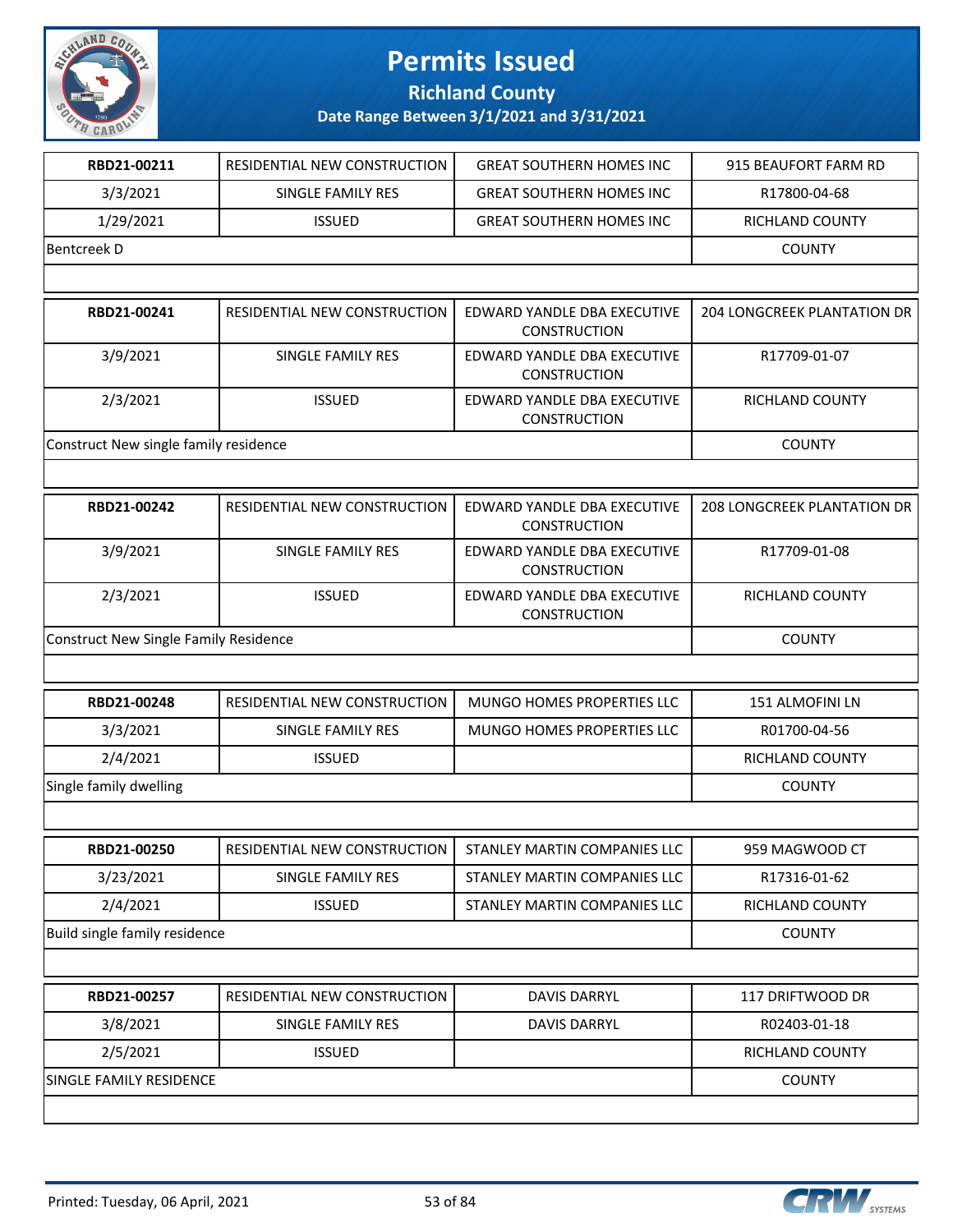

**Richland County**

| RBD21-00258                   | RESIDENTIAL NEW CONSTRUCTION | STANLEY MARTIN COMPANIES LLC    | 820 PLUNGE POOL LN   |
|-------------------------------|------------------------------|---------------------------------|----------------------|
| 3/12/2021                     | SINGLE FAMILY RES            | <b>SAND FARM LLC</b>            | R20513-03-07         |
| 2/5/2021                      | <b>ISSUED</b>                | STANLEY MARTIN COMPANIES LLC    | RICHLAND COUNTY      |
| Build single family residence |                              |                                 | <b>COUNTY</b>        |
|                               |                              |                                 |                      |
| RBD21-00259                   | RESIDENTIAL NEW CONSTRUCTION | STANLEY MARTIN COMPANIES LLC    | 828 PLUNGE POOL LN   |
| 3/1/2021                      | <b>SINGLE FAMILY RES</b>     | <b>SAND FARM LLC</b>            | R20513-03-09         |
| 2/5/2021                      | <b>ISSUED</b>                | STANLEY MARTIN COMPANIES LLC    | RICHLAND COUNTY      |
| Build single family residence |                              |                                 | <b>COUNTY</b>        |
|                               |                              |                                 |                      |
| RBD21-00260                   | RESIDENTIAL NEW CONSTRUCTION | STANLEY MARTIN COMPANIES LLC    | 962 MAGWOOD CT       |
| 3/3/2021                      | SINGLE FAMILY RES            | LAKE SHORE VISION LLC           | R17316-01-54         |
| 2/5/2021                      | <b>ISSUED</b>                | STANLEY MARTIN COMPANIES LLC    | RICHLAND COUNTY      |
| Build single family residence |                              |                                 | <b>COUNTY</b>        |
|                               |                              |                                 |                      |
|                               |                              |                                 |                      |
| RBD21-00262                   | RESIDENTIAL NEW CONSTRUCTION | <b>GREAT SOUTHERN HOMES INC</b> | 919 BEAUFORT FARM RD |
| 3/3/2021                      | SINGLE FAMILY RES            | <b>GREAT SOUTHERN HOMES INC</b> | R17800-04-68         |
| 2/6/2021                      | <b>ISSUED</b>                | <b>GREAT SOUTHERN HOMES INC</b> | RICHLAND COUNTY      |
| <b>Buck Island B</b>          |                              |                                 | <b>COUNTY</b>        |
|                               |                              |                                 |                      |
| RBD21-00263                   | RESIDENTIAL NEW CONSTRUCTION | <b>GREAT SOUTHERN HOMES INC</b> | 32 FLINT WAY         |
| 3/1/2021                      | SINGLE FAMILY RES            | <b>GREAT SOUTHERN HOMES INC</b> | R23304-06-12         |
| 2/6/2021                      | <b>ISSUED</b>                | <b>GREAT SOUTHERN HOMES INC</b> | RICHLAND COUNTY      |
| Carol B                       |                              |                                 | <b>COUNTY</b>        |
|                               |                              |                                 |                      |
| RBD21-00264                   | RESIDENTIAL NEW CONSTRUCTION | <b>GREAT SOUTHERN HOMES INC</b> | 21 FLINT WAY         |
| 3/1/2021                      | SINGLE FAMILY RES            | <b>GREAT SOUTHERN HOMES INC</b> | R23304-06-15         |
| 2/6/2021                      | <b>ISSUED</b>                | <b>GREAT SOUTHERN HOMES INC</b> | RICHLAND COUNTY      |
| <b>Bentcreek D</b>            |                              |                                 | <b>COUNTY</b>        |

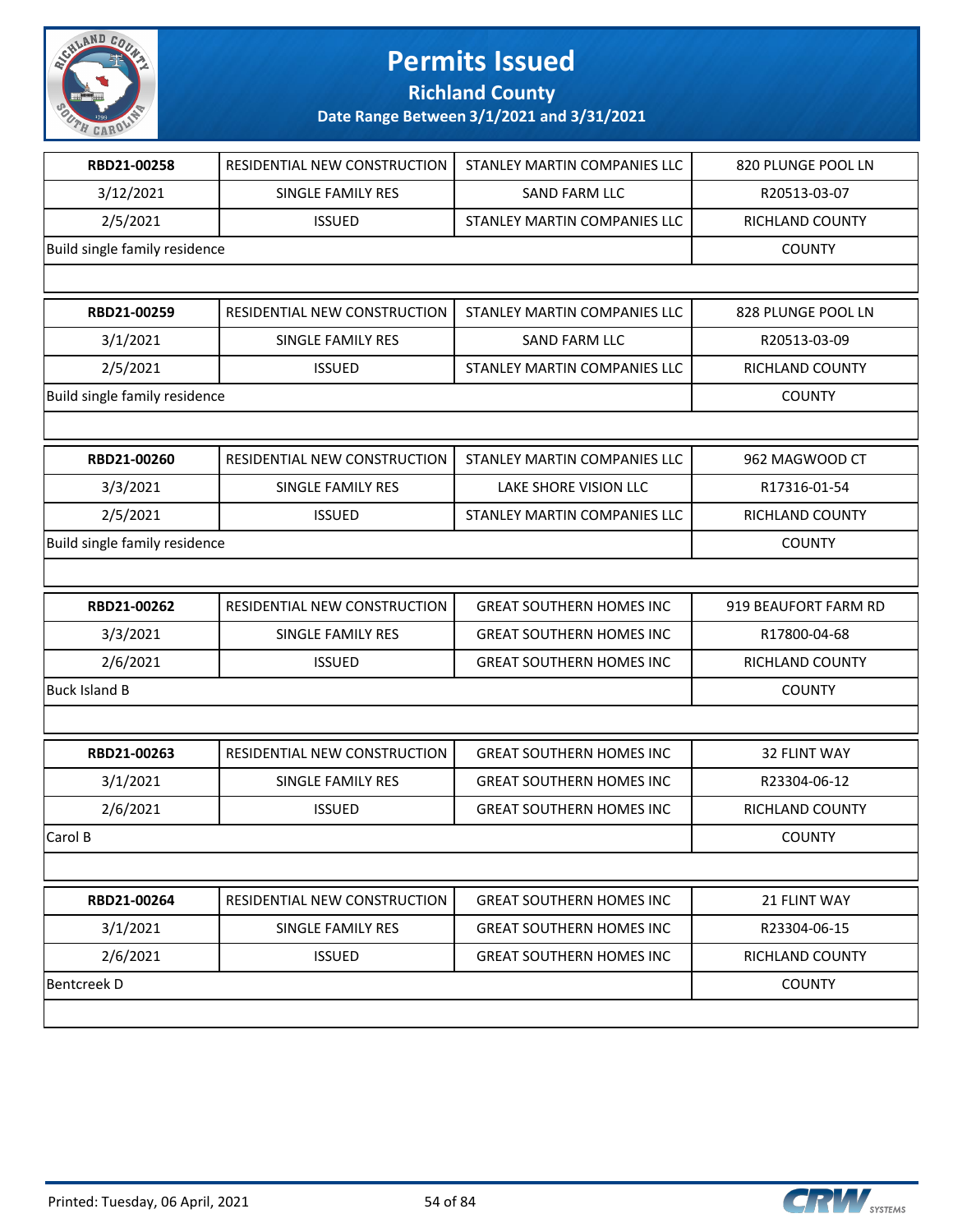

**Richland County**

| RBD21-00265                   | RESIDENTIAL NEW CONSTRUCTION | <b>GREAT SOUTHERN HOMES INC</b>     | 338 JUBILEE CLOCK DR     |
|-------------------------------|------------------------------|-------------------------------------|--------------------------|
| 3/1/2021                      | SINGLE FAMILY RES            | <b>GREAT SOUTHERN HOMES INC</b>     | R17004-02-03             |
| 2/6/2021                      | <b>ISSUED</b>                | <b>GREAT SOUTHERN HOMES INC</b>     | RICHLAND COUNTY          |
|                               |                              |                                     | <b>COUNTY</b>            |
|                               |                              |                                     |                          |
| RBD21-00268                   | RESIDENTIAL NEW CONSTRUCTION | STANLEY MARTIN COMPANIES LLC        | 760 DEERWOOD CROSSING DR |
| 3/1/2021                      | SINGLE FAMILY RES            | LAKE SHORE VISION LLC               | R17413-12-03             |
| 2/7/2021                      | <b>ISSUED</b>                | STANLEY MARTIN COMPANIES LLC        | RICHLAND COUNTY          |
| Build single family residence |                              |                                     | <b>COUNTY</b>            |
|                               |                              |                                     |                          |
| RBD21-00272                   | RESIDENTIAL NEW CONSTRUCTION | SHARPES CONTRACTING SERVICES<br>LLC | 1155 SANDFIELD RD        |
| 3/1/2021                      | SINGLE FAMILY RES            | NORRIS MICHAEL L JR                 | R17900-05-06             |
| 2/8/2021                      | <b>ISSUED</b>                | SHARPES CONTRACTING SERVICES<br>LLC | <b>RICHLAND COUNTY</b>   |
| 3 Bedroom 2 bath              |                              |                                     | <b>COUNTY</b>            |
| Post Frame Construction       |                              |                                     |                          |
| RBD21-00277                   | RESIDENTIAL NEW CONSTRUCTION | <b>GREAT SOUTHERN HOMES INC</b>     | 447 WILLOW WIND RD       |
| 3/1/2021                      | SINGLE FAMILY RES            | <b>GREAT SOUTHERN HOMES INC</b>     | R21700-04-11             |
| 2/9/2021                      | <b>ISSUED</b>                | <b>GREAT SOUTHERN HOMES INC</b>     | RICHLAND COUNTY          |
| Oleander A6                   |                              |                                     | <b>COUNTY</b>            |
|                               |                              |                                     |                          |
| RBD21-00281                   | RESIDENTIAL NEW CONSTRUCTION | <b>GREAT SOUTHERN HOMES INC</b>     | 378 BAYMONT DR           |
| 3/1/2021                      | SINGLE FAMILY RES            | <b>GREAT SOUTHERN HOMES INC</b>     | R23304-06-30             |
| 2/9/2021                      | <b>ISSUED</b>                | <b>GREAT SOUTHERN HOMES INC</b>     | RICHLAND COUNTY          |
| <b>Bentcreek D</b>            |                              |                                     | <b>COUNTY</b>            |
|                               |                              |                                     |                          |
| RBD21-00282                   | RESIDENTIAL NEW CONSTRUCTION | <b>GREAT SOUTHERN HOMES INC</b>     | 377 BAYMONT DR           |
| 3/1/2021                      | SINGLE FAMILY RES            | <b>GREAT SOUTHERN HOMES INC</b>     | R23304-07-04             |
| 2/9/2021                      | <b>ISSUED</b>                | <b>GREAT SOUTHERN HOMES INC</b>     | RICHLAND COUNTY          |
| <b>Bentcreek C</b>            |                              |                                     | <b>COUNTY</b>            |
|                               |                              |                                     |                          |

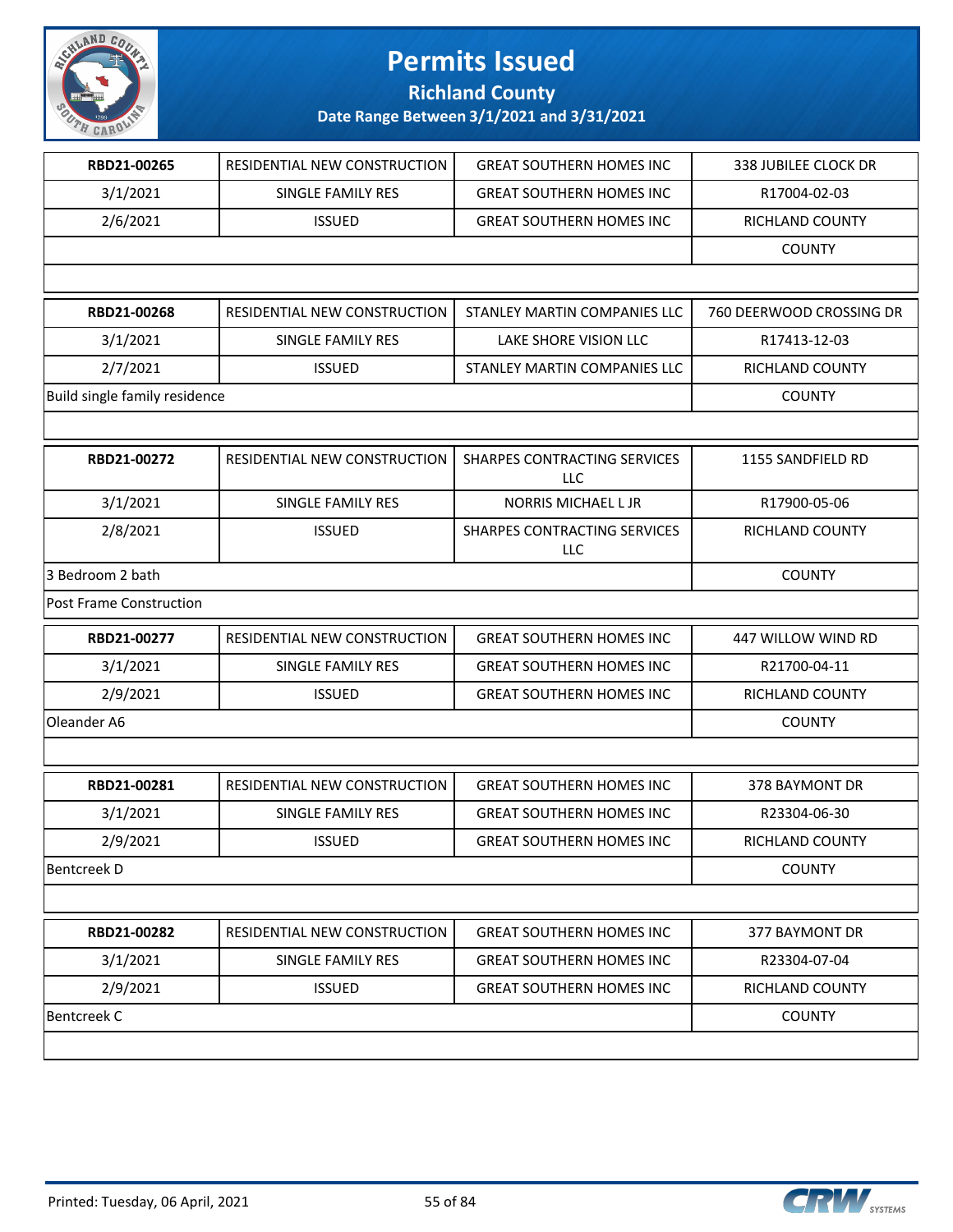

**Richland County**

| RBD21-00289            | RESIDENTIAL NEW CONSTRUCTION | MUNGO HOMES PROPERTIES LLC      | <b>307 COMPASS TRL</b> |
|------------------------|------------------------------|---------------------------------|------------------------|
| 3/3/2021               | SINGLE FAMILY RES            | MUNGO HOMES PROPERTIES LLC      | R20510-11-01           |
| 2/10/2021              | <b>ISSUED</b>                |                                 | RICHLAND COUNTY        |
| Single family dwelling |                              |                                 | <b>COUNTY</b>          |
|                        |                              |                                 |                        |
| RBD21-00290            | RESIDENTIAL NEW CONSTRUCTION | <b>GREAT SOUTHERN HOMES INC</b> | 340 WILLOW WIND RD     |
| 3/3/2021               | SINGLE FAMILY RES            | <b>GREAT SOUTHERN HOMES INC</b> | R21700-04-11           |
| 2/10/2021              | <b>ISSUED</b>                | <b>GREAT SOUTHERN HOMES INC</b> | RICHLAND COUNTY        |
| Gaston A               |                              |                                 | <b>COUNTY</b>          |
|                        |                              |                                 |                        |
| RBD21-00291            | RESIDENTIAL NEW CONSTRUCTION | <b>GREAT SOUTHERN HOMES INC</b> | 348 WILLOW WIND RD     |
| 3/3/2021               | SINGLE FAMILY RES            | <b>GREAT SOUTHERN HOMES INC</b> | R21700-04-11           |
| 2/10/2021              | <b>ISSUED</b>                | <b>GREAT SOUTHERN HOMES INC</b> | RICHLAND COUNTY        |
| Bentgrass C            |                              |                                 | <b>COUNTY</b>          |
|                        |                              |                                 |                        |
| RBD21-00292            | RESIDENTIAL NEW CONSTRUCTION | <b>GREAT SOUTHERN HOMES INC</b> | 358 WILLOW WIND RD     |
| 3/3/2021               | SINGLE FAMILY RES            | <b>GREAT SOUTHERN HOMES INC</b> | R21700-04-11           |
| 2/10/2021              | <b>ISSUED</b>                | <b>GREAT SOUTHERN HOMES INC</b> | RICHLAND COUNTY        |
| <b>Bentgrass A</b>     |                              |                                 | <b>COUNTY</b>          |
|                        |                              |                                 |                        |
| RBD21-00293            | RESIDENTIAL NEW CONSTRUCTION | <b>GREAT SOUTHERN HOMES INC</b> | 368 WILLOW WIND RD     |
| 3/3/2021               | SINGLE FAMILY RES            | <b>GREAT SOUTHERN HOMES INC</b> | R21700-04-11           |
| 2/10/2021              | <b>ISSUED</b>                | <b>GREAT SOUTHERN HOMES INC</b> | RICHLAND COUNTY        |
| <b>Bentgrass B</b>     |                              |                                 | <b>COUNTY</b>          |
|                        |                              |                                 |                        |
| RBD21-00295            | RESIDENTIAL NEW CONSTRUCTION | <b>GREAT SOUTHERN HOMES INC</b> | 447 WILLOW WIND RD     |
| 3/3/2021               | SINGLE FAMILY RES            | <b>GREAT SOUTHERN HOMES INC</b> | R21700-04-11           |
| 2/10/2021              | <b>ISSUED</b>                | <b>GREAT SOUTHERN HOMES INC</b> | <b>RICHLAND COUNTY</b> |
| Davenport A            |                              |                                 | <b>COUNTY</b>          |
|                        |                              |                                 |                        |

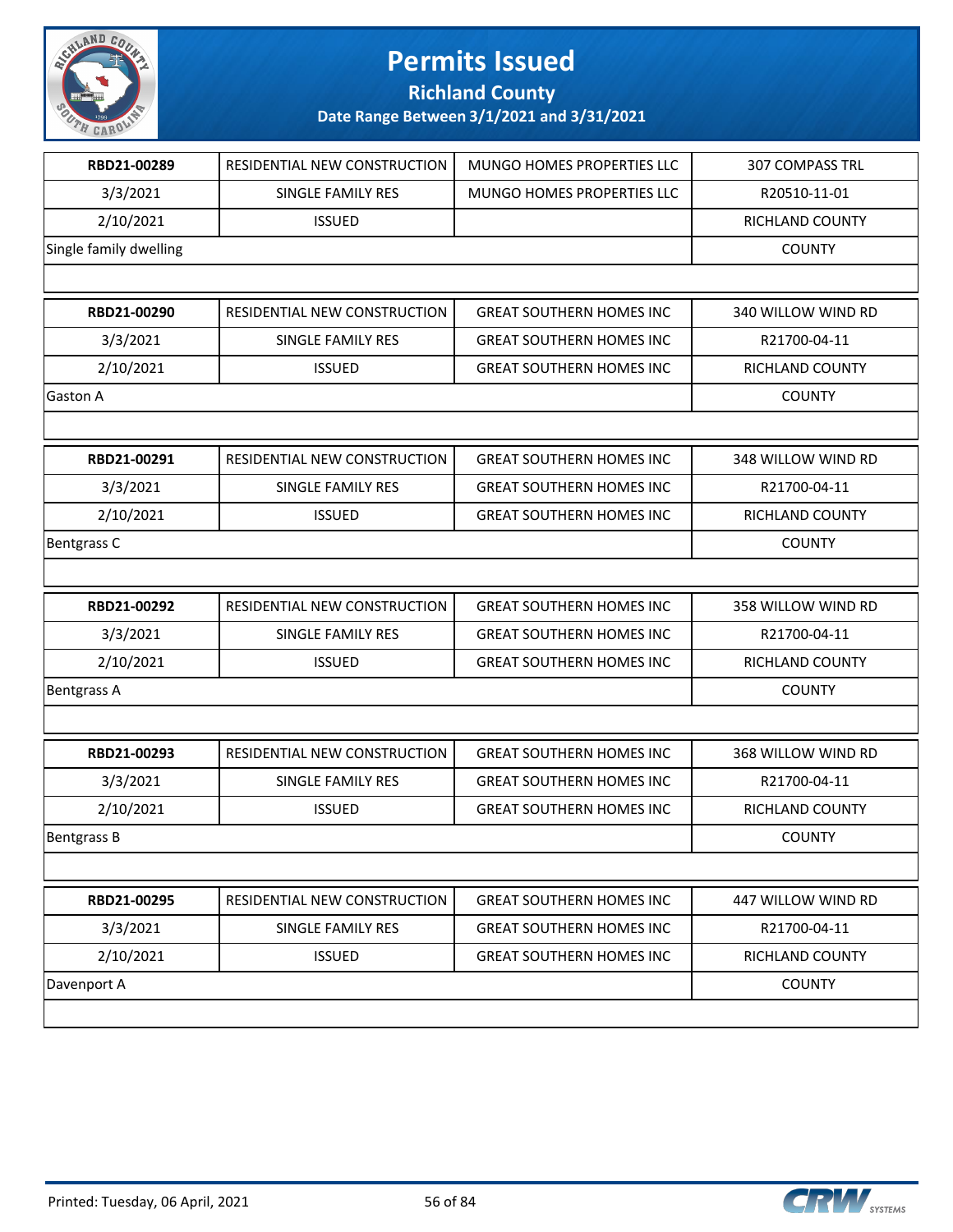

**Richland County**

| RBD21-00299        | RESIDENTIAL NEW CONSTRUCTION | <b>GREAT SOUTHERN HOMES INC</b>  | 437 WILLOW WIND RD     |
|--------------------|------------------------------|----------------------------------|------------------------|
| 3/1/2021           | SINGLE FAMILY RES            | <b>GREAT SOUTHERN HOMES INC</b>  | R21700-04-11           |
| 2/10/2021          | <b>ISSUED</b>                | <b>GREAT SOUTHERN HOMES INC</b>  | RICHLAND COUNTY        |
| <b>Buckley A</b>   |                              |                                  | <b>COUNTY</b>          |
|                    |                              |                                  |                        |
| RBD21-00300        | RESIDENTIAL NEW CONSTRUCTION | <b>GREAT SOUTHERN HOMES INC</b>  | <b>32 TALLGRASS CT</b> |
| 3/1/2021           | SINGLE FAMILY RES            | <b>GREAT SOUTHERN HOMES INC</b>  | R21700-04-11           |
| 2/10/2021          | <b>ISSUED</b>                | <b>GREAT SOUTHERN HOMES INC</b>  | RICHLAND COUNTY        |
| <b>Bentgrass B</b> |                              |                                  | <b>COUNTY</b>          |
|                    |                              |                                  |                        |
| RBD21-00301        | RESIDENTIAL NEW CONSTRUCTION | <b>GREAT SOUTHERN HOMES INC</b>  | <b>40 TALLGRASS CT</b> |
| 3/1/2021           | <b>SINGLE FAMILY RES</b>     | <b>GREAT SOUTHERN HOMES INC.</b> | R21700-04-11           |
| 2/10/2021          | <b>ISSUED</b>                | <b>GREAT SOUTHERN HOMES INC</b>  | RICHLAND COUNTY        |
| <b>Bentgrass A</b> |                              |                                  | <b>COUNTY</b>          |
|                    |                              |                                  |                        |
| RBD21-00303        | RESIDENTIAL NEW CONSTRUCTION | <b>GREAT SOUTHERN HOMES INC</b>  | 29 TALLGRASS CT        |
| 3/24/2021          | SINGLE FAMILY RES            | <b>GREAT SOUTHERN HOMES INC</b>  | R21700-04-11           |
| 2/10/2021          | <b>ISSUED</b>                | <b>GREAT SOUTHERN HOMES INC</b>  | RICHLAND COUNTY        |
| Davenport A        |                              |                                  | <b>COUNTY</b>          |
|                    |                              |                                  |                        |
| RBD21-00304        | RESIDENTIAL NEW CONSTRUCTION | <b>GREAT SOUTHERN HOMES INC</b>  | 389 WILLOW WIND RD     |
| 3/1/2021           | SINGLE FAMILY RES            | <b>GREAT SOUTHERN HOMES INC</b>  | R21700-04-11           |
| 2/10/2021          | <b>ISSUED</b>                | <b>GREAT SOUTHERN HOMES INC</b>  | RICHLAND COUNTY        |
| Bentgrass C        |                              |                                  | <b>COUNTY</b>          |
|                    |                              |                                  |                        |
| RBD21-00305        | RESIDENTIAL NEW CONSTRUCTION | <b>GREAT SOUTHERN HOMES INC</b>  | 379 WILLOW WIND RD     |
| 3/3/2021           | <b>SINGLE FAMILY RES</b>     | <b>GREAT SOUTHERN HOMES INC</b>  | R21700-04-11           |
| 2/10/2021          | <b>ISSUED</b>                | <b>GREAT SOUTHERN HOMES INC</b>  | RICHLAND COUNTY        |
| Davenport B        |                              |                                  | <b>COUNTY</b>          |
|                    |                              |                                  |                        |

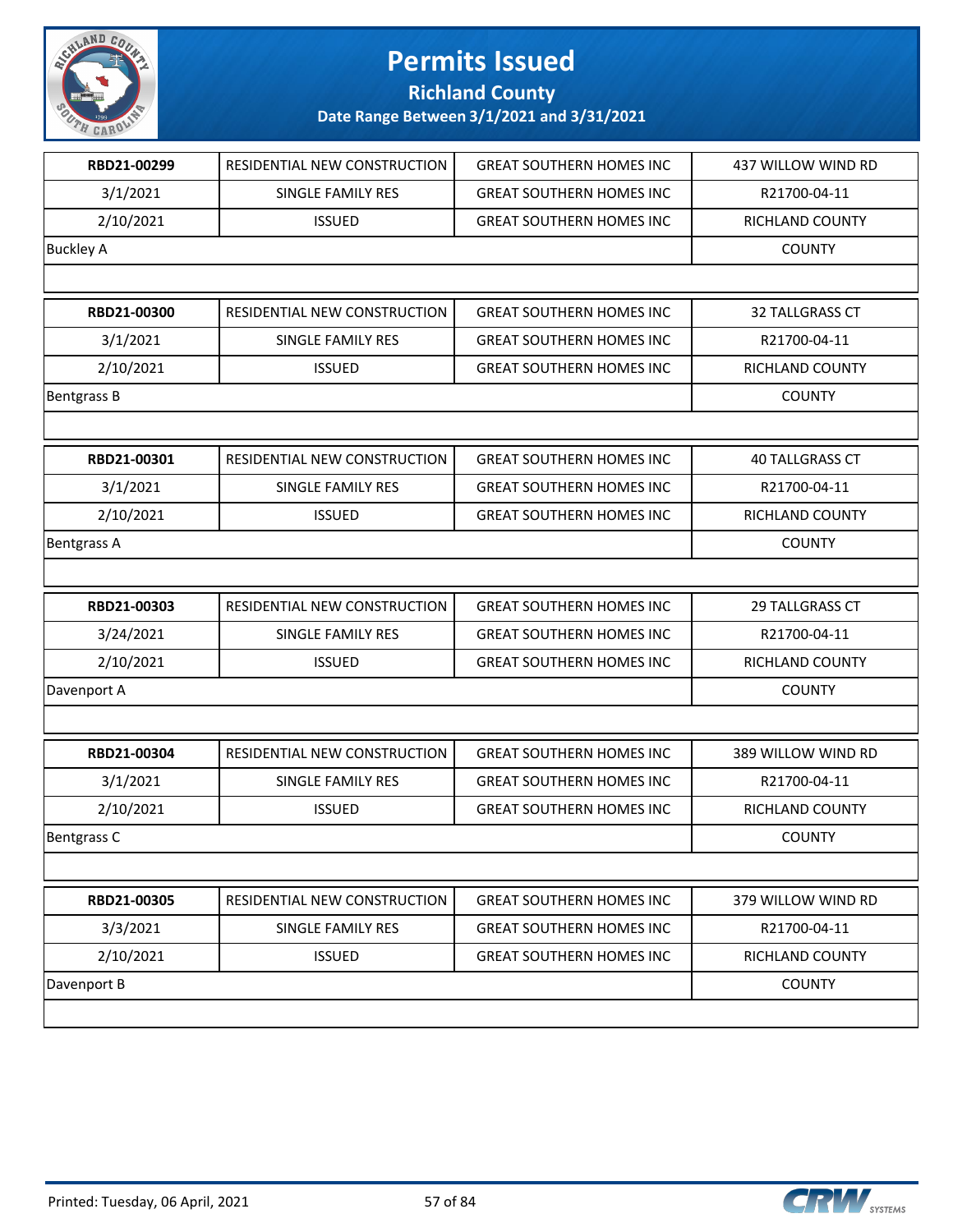

**Richland County**

| RBD21-00306               | RESIDENTIAL NEW CONSTRUCTION | <b>GREAT SOUTHERN HOMES INC</b> | 367 WILLOW WIND RD          |
|---------------------------|------------------------------|---------------------------------|-----------------------------|
| 3/24/2021                 | SINGLE FAMILY RES            | <b>GREAT SOUTHERN HOMES INC</b> | R21700-04-11                |
| 2/10/2021                 | <b>ISSUED</b>                | <b>GREAT SOUTHERN HOMES INC</b> | RICHLAND COUNTY             |
| Oleander A6               |                              |                                 | <b>COUNTY</b>               |
|                           |                              |                                 |                             |
| RBD21-00308               | RESIDENTIAL NEW CONSTRUCTION | MUNGO HOMES PROPERTIES LLC      | 395 KEEBLE DR               |
| 3/3/2021                  | <b>SINGLE FAMILY RES</b>     | MUNGO HOMES PROPERTIES LLC      | R17111-02-01                |
| 2/10/2021                 | <b>ISSUED</b>                |                                 | RICHLAND COUNTY             |
| Single family dwelling    |                              |                                 | <b>COUNTY</b>               |
|                           |                              |                                 |                             |
| RBD21-00314               | RESIDENTIAL NEW CONSTRUCTION | <b>EASTWOOD HOMES LLC</b>       | <b>300 SUNNYCREST LN</b>    |
| 3/10/2021                 | SINGLE FAMILY RES            | EASTWOOD HOMES LLC              | R23200-01-32                |
| 2/10/2021                 | <b>ISSUED</b>                |                                 | RICHLAND COUNTY             |
| Single Family residential |                              |                                 | <b>COUNTY</b>               |
|                           |                              |                                 |                             |
| RBD21-00315               | RESIDENTIAL NEW CONSTRUCTION | <b>EASTWOOD HOMES LLC</b>       | 309 AUTUMN POND DR          |
| 3/1/2021                  | SINGLE FAMILY RES            | EASTWOOD HOMES LLC              | R20500-04-06                |
| 2/10/2021                 | <b>ISSUED</b>                |                                 | RICHLAND COUNTY             |
| Single Family residential |                              |                                 | <b>COUNTY</b>               |
|                           |                              |                                 |                             |
| RBD21-00316               | RESIDENTIAL NEW CONSTRUCTION | <b>EASTWOOD HOMES LLC</b>       | <b>135 TAWNEY FOREST RD</b> |
| 3/3/2021                  | SINGLE FAMILY RES            | <b>EASTWOOD HOMES LLC</b>       | R20500-04-06                |
| 2/10/2021                 | <b>ISSUED</b>                |                                 | RICHLAND COUNTY             |
| Single Family residential |                              |                                 | <b>COUNTY</b>               |
|                           |                              |                                 |                             |
| RBD21-00318               | RESIDENTIAL NEW CONSTRUCTION | MUNGO HOMES PROPERTIES LLC      | 301 COMPASS TRL             |
| 3/5/2021                  | SINGLE FAMILY RES            | MUNGO HOMES PROPERTIES LLC      | R20510-11-01                |
| 2/11/2021                 | <b>ISSUED</b>                |                                 | RICHLAND COUNTY             |
| Single family dwelling    |                              |                                 | <b>COUNTY</b>               |
|                           |                              |                                 |                             |

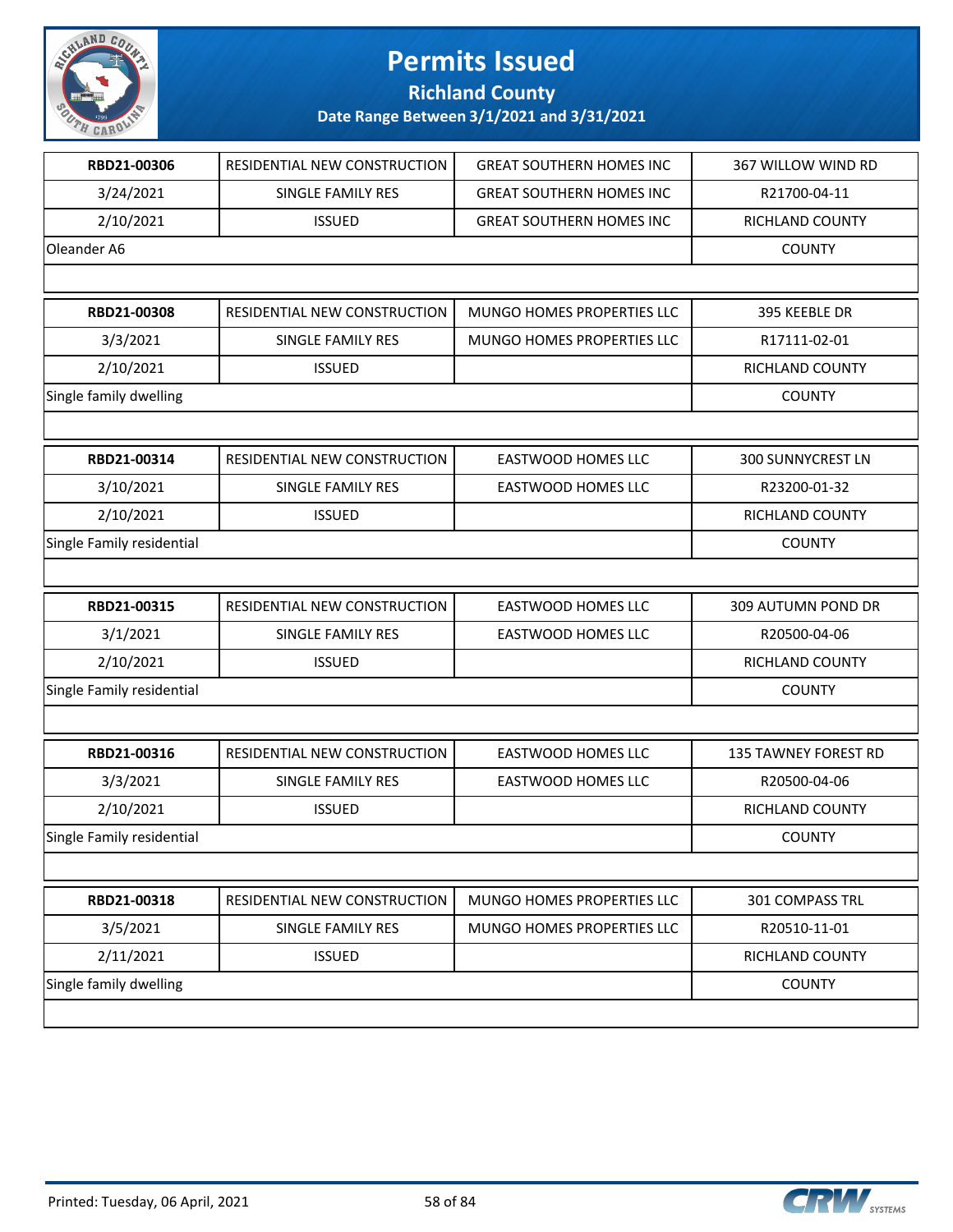

**Richland County**

| RBD21-00326            | RESIDENTIAL NEW CONSTRUCTION | MUNGO HOMES PROPERTIES LLC       | <b>1055 TURTLE STONE RD</b> |
|------------------------|------------------------------|----------------------------------|-----------------------------|
| 3/3/2021               | SINGLE FAMILY RES            | MUNGO HOMES PROPERTIES LLC       | R20416-08-01                |
| 2/11/2021              | <b>ISSUED</b>                |                                  | RICHLAND COUNTY             |
| Single family dwelling |                              |                                  | <b>COUNTY</b>               |
|                        |                              |                                  |                             |
| RBD21-00327            | RESIDENTIAL NEW CONSTRUCTION | <b>GREAT SOUTHERN HOMES INC</b>  | 1137 DEEP CREEK RD          |
| 3/3/2021               | SINGLE FAMILY RES            | <b>GREAT SOUTHERN HOMES INC</b>  | R17800-04-68                |
| 2/11/2021              | <b>ISSUED</b>                | <b>GREAT SOUTHERN HOMES INC</b>  | RICHLAND COUNTY             |
| McClean A              |                              |                                  | <b>COUNTY</b>               |
|                        |                              |                                  |                             |
| RBD21-00328            | RESIDENTIAL NEW CONSTRUCTION | <b>GREAT SOUTHERN HOMES INC</b>  | 1140 DEEP CREEK RD          |
| 3/3/2021               | <b>SINGLE FAMILY RES</b>     | <b>GREAT SOUTHERN HOMES INC.</b> | R17800-04-68                |
| 2/11/2021              | <b>ISSUED</b>                | <b>GREAT SOUTHERN HOMES INC</b>  | RICHLAND COUNTY             |
| Crestfall A6           |                              |                                  | <b>COUNTY</b>               |
|                        |                              |                                  |                             |
|                        |                              |                                  |                             |
| RBD21-00329            | RESIDENTIAL NEW CONSTRUCTION | <b>GREAT SOUTHERN HOMES INC</b>  | 914 BEAUFORT FARM RD        |
| 3/3/2021               | SINGLE FAMILY RES            | <b>GREAT SOUTHERN HOMES INC</b>  | R17800-04-68                |
| 2/11/2021              | <b>ISSUED</b>                | <b>GREAT SOUTHERN HOMES INC</b>  | <b>RICHLAND COUNTY</b>      |
| Talbot A               |                              |                                  | <b>COUNTY</b>               |
|                        |                              |                                  |                             |
| RBD21-00330            | RESIDENTIAL NEW CONSTRUCTION | <b>GREAT SOUTHERN HOMES INC</b>  | 1133 DEEP CREEK RD          |
| 3/3/2021               | SINGLE FAMILY RES            | <b>GREAT SOUTHERN HOMES INC</b>  | R17800-04-68                |
| 2/11/2021              | <b>ISSUED</b>                | <b>GREAT SOUTHERN HOMES INC</b>  | RICHLAND COUNTY             |
| Davenport II E         |                              |                                  | <b>COUNTY</b>               |
|                        |                              |                                  |                             |
| RBD21-00331            | RESIDENTIAL NEW CONSTRUCTION | <b>GREAT SOUTHERN HOMES INC</b>  | 1121 DEEP CREEK RD          |
| 3/3/2021               | SINGLE FAMILY RES            | <b>GREAT SOUTHERN HOMES INC</b>  | R17800-04-68                |
| 2/11/2021              | <b>ISSUED</b>                | <b>GREAT SOUTHERN HOMES INC</b>  | RICHLAND COUNTY             |
| Davenport II D         |                              |                                  | <b>COUNTY</b>               |

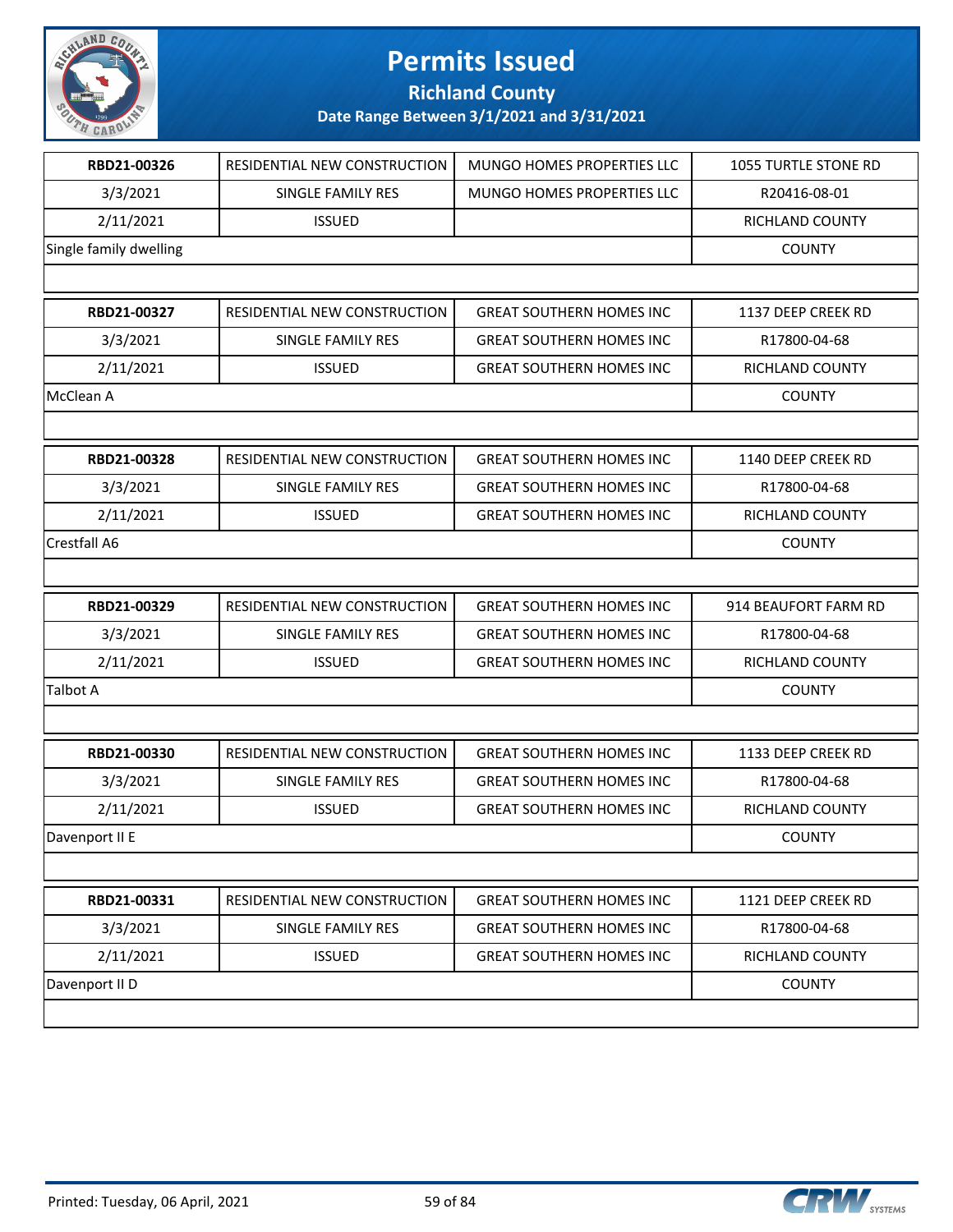

**Richland County**

| RBD21-00335                              | RESIDENTIAL NEW CONSTRUCTION | MUNGO HOMES PROPERTIES LLC        | 239 WINDFALL RD         |
|------------------------------------------|------------------------------|-----------------------------------|-------------------------|
| 3/2/2021                                 | SINGLE FAMILY RES            | MUNGO HOMES PROPERTIES LLC        | R14813-10-29            |
| 2/11/2021                                | <b>ISSUED</b>                |                                   | RICHLAND COUNTY         |
| Single family dwelling                   |                              |                                   | <b>COUNTY</b>           |
|                                          |                              |                                   |                         |
| RBD21-00346                              | RESIDENTIAL NEW CONSTRUCTION | <b>BERRY BUILDERS LLC</b>         | <b>220 EJW RD</b>       |
| 3/31/2021                                | SINGLE FAMILY RES            | JEFFERSON BRIAN A & JENNIFER L    | R23300-02-45            |
| 2/15/2021                                | <b>ISSUED</b>                | <b>BERRY BUILDERS LLC</b>         | RICHLAND COUNTY         |
| New Construction Single Family Residence |                              |                                   | <b>COUNTY</b>           |
|                                          |                              |                                   |                         |
| RBD21-00347                              | RESIDENTIAL NEW CONSTRUCTION | D R HORTON INC (COA)              | <b>628 PINE KNOT RD</b> |
| 3/11/2021                                | SINGLE FAMILY RES            | <b>COATBRIDGE DEVELOPMENT LLC</b> | R20510-11-01            |
| 2/16/2021                                | <b>ISSUED</b>                | D R HORTON INC (COA)              | RICHLAND COUNTY         |
| Single Family New Construction           |                              |                                   | <b>COUNTY</b>           |
|                                          |                              |                                   |                         |
| RBD21-00352                              | RESIDENTIAL NEW CONSTRUCTION | STANLEY MARTIN COMPANIES LLC      | 812 PLUNGE POOL LN      |
| 3/5/2021                                 | SINGLE FAMILY RES            | SAND FARM LLC                     | R20513-03-05            |
| 2/16/2021                                | <b>ISSUED</b>                | STANLEY MARTIN COMPANIES LLC      | RICHLAND COUNTY         |
| Build single family residence            |                              |                                   | <b>COUNTY</b>           |
|                                          |                              |                                   |                         |
| RBD21-00353                              | RESIDENTIAL NEW CONSTRUCTION | STANLEY MARTIN COMPANIES LLC      | 812 POPLAR BEND RD      |
| 3/3/2021                                 | SINGLE FAMILY RES            | STANLEY MARTIN COMPANIES LLC      | R17413-11-10            |
| 2/16/2021                                | <b>ISSUED</b>                | STANLEY MARTIN COMPANIES LLC      | RICHLAND COUNTY         |
| Build single family residence            |                              |                                   | <b>COUNTY</b>           |
|                                          |                              |                                   |                         |
| RBD21-00355                              | RESIDENTIAL NEW CONSTRUCTION | STANLEY MARTIN COMPANIES LLC      | 229 SANDFARM TRL        |
| 3/5/2021                                 | SINGLE FAMILY RES            | STANLEY MARTIN COMPANIES LLC      | R20416-01-03            |
| 2/16/2021                                | <b>ISSUED</b>                | STANLEY MARTIN COMPANIES LLC      | RICHLAND COUNTY         |
| Build single family residence            |                              |                                   | <b>COUNTY</b>           |
|                                          |                              |                                   |                         |

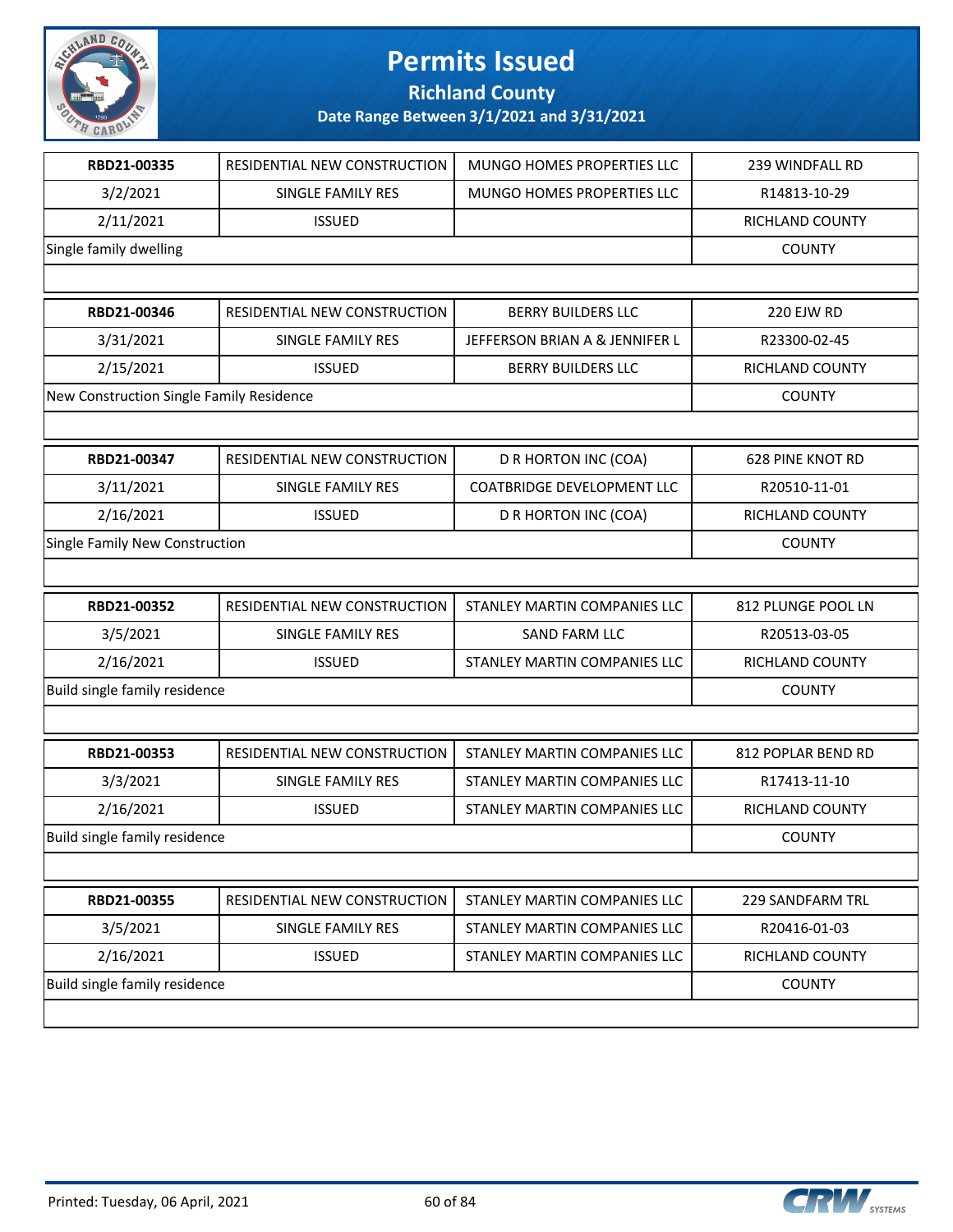

**Richland County**

| RBD21-00360                   | RESIDENTIAL NEW CONSTRUCTION | STANLEY MARTIN COMPANIES LLC    | 819 POPLAR BEND RD     |
|-------------------------------|------------------------------|---------------------------------|------------------------|
| 3/12/2021                     | SINGLE FAMILY RES            | STANLEY MARTIN COMPANIES LLC    | R17413-11-05           |
| 2/16/2021                     | <b>ISSUED</b>                | STANLEY MARTIN COMPANIES LLC    | RICHLAND COUNTY        |
| Build single family residence |                              |                                 | <b>COUNTY</b>          |
|                               |                              |                                 |                        |
| RBD21-00362                   | RESIDENTIAL NEW CONSTRUCTION | STANLEY MARTIN COMPANIES LLC    | 940 NORTH SAGE DROP RD |
| 3/5/2021                      | SINGLE FAMILY RES            | <b>SAND FARM LLC</b>            | R20513-03-17           |
| 2/16/2021                     | <b>ISSUED</b>                | STANLEY MARTIN COMPANIES LLC    | RICHLAND COUNTY        |
| Build single family residence |                              |                                 | <b>COUNTY</b>          |
|                               |                              |                                 |                        |
| RBD21-00365                   | RESIDENTIAL NEW CONSTRUCTION | MUNGO HOMES PROPERTIES LLC      | 230 WINDFALL RD        |
| 3/9/2021                      | SINGLE FAMILY RES            | MUNGO HOMES PROPERTIES LLC      | R14813-14-20           |
| 2/17/2021                     | <b>ISSUED</b>                |                                 | RICHLAND COUNTY        |
| Single family dwelling        |                              |                                 | <b>COUNTY</b>          |
|                               |                              |                                 |                        |
| RBD21-00373                   | RESIDENTIAL NEW CONSTRUCTION | <b>GREAT SOUTHERN HOMES INC</b> | 368 BAYMONT DR         |
| 3/5/2021                      | SINGLE FAMILY RES            | <b>GREAT SOUTHERN HOMES INC</b> | R23304-06-28           |
| 2/18/2021                     | <b>ISSUED</b>                | <b>GREAT SOUTHERN HOMES INC</b> | RICHLAND COUNTY        |
| Devonshire II A               |                              |                                 | <b>COUNTY</b>          |
|                               |                              |                                 |                        |
| RBD21-00374                   | RESIDENTIAL NEW CONSTRUCTION | <b>GREAT SOUTHERN HOMES INC</b> | 372 BAYMONT DR         |
| 3/5/2021                      | SINGLE FAMILY RES            | <b>GREAT SOUTHERN HOMES INC</b> | R23304-06-29           |
| 2/18/2021                     | <b>ISSUED</b>                | <b>GREAT SOUTHERN HOMES INC</b> | <b>RICHLAND COUNTY</b> |
| Catalina A                    |                              |                                 | <b>COUNTY</b>          |
|                               |                              |                                 |                        |
| RBD21-00375                   | RESIDENTIAL NEW CONSTRUCTION | <b>GREAT SOUTHERN HOMES INC</b> | 389 BAYMONT DR         |
| 3/9/2021                      | SINGLE FAMILY RES            | <b>GREAT SOUTHERN HOMES INC</b> | R20516-02-01           |
| 2/18/2021                     | <b>ISSUED</b>                | <b>GREAT SOUTHERN HOMES INC</b> | RICHLAND COUNTY        |
| Porter II E                   |                              |                                 | <b>COUNTY</b>          |
|                               |                              |                                 |                        |

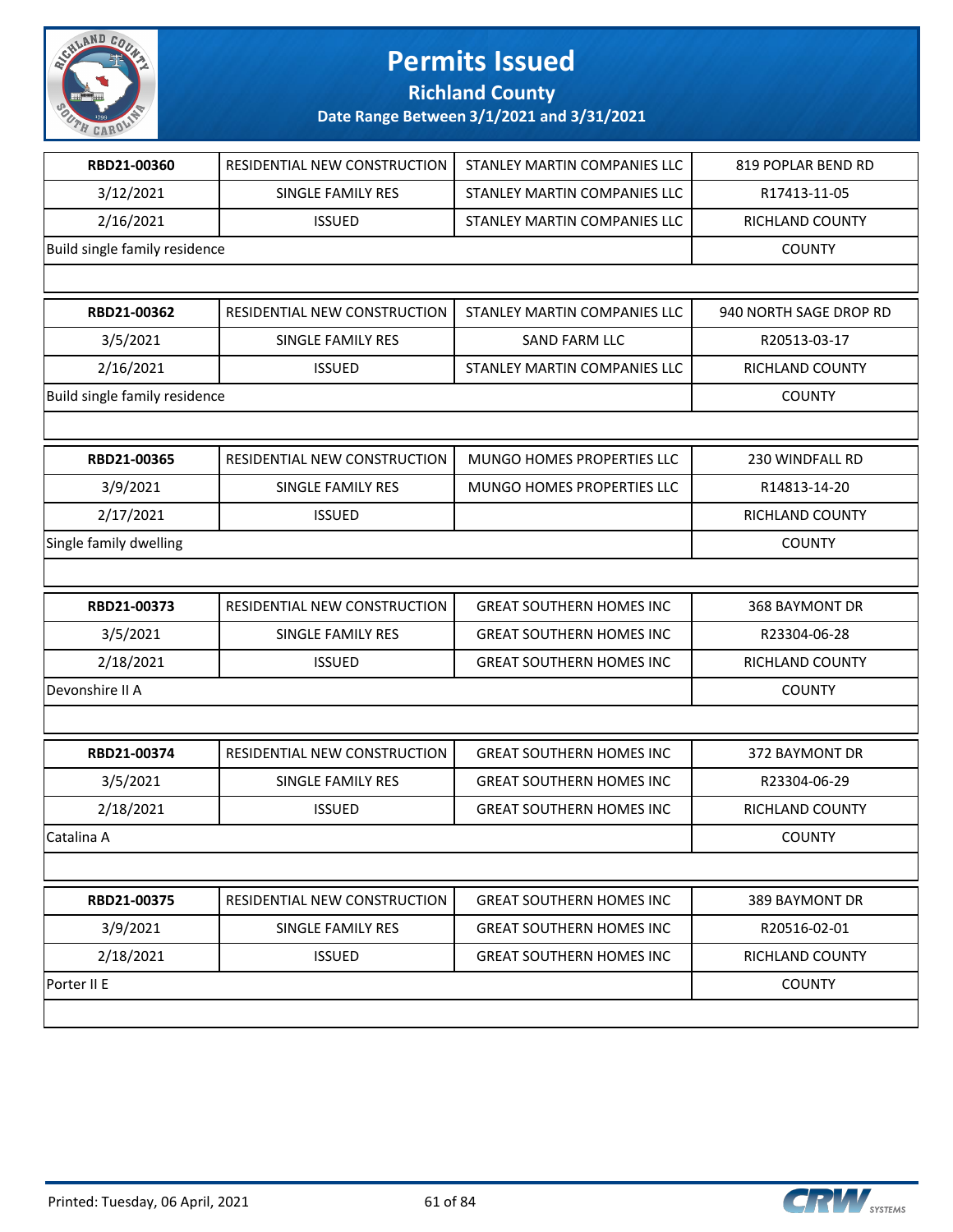

**Richland County**

| RBD21-00376                                 | RESIDENTIAL NEW CONSTRUCTION | <b>GREAT SOUTHERN HOMES INC</b> | 383 BAYMONT DR          |
|---------------------------------------------|------------------------------|---------------------------------|-------------------------|
| 3/25/2021                                   | SINGLE FAMILY RES            | <b>GREAT SOUTHERN HOMES INC</b> | R23304-07-05            |
| 2/18/2021                                   | <b>ISSUED</b>                | <b>GREAT SOUTHERN HOMES INC</b> | RICHLAND COUNTY         |
| Davenport II A                              |                              |                                 | <b>COUNTY</b>           |
|                                             |                              |                                 |                         |
| RBD21-00377                                 | RESIDENTIAL NEW CONSTRUCTION | <b>GREAT SOUTHERN HOMES INC</b> | 458 WILLOW WIND RD      |
| 3/9/2021                                    | SINGLE FAMILY RES            | <b>GREAT SOUTHERN HOMES INC</b> | R21700-04-11            |
| 2/18/2021                                   | <b>ISSUED</b>                | <b>GREAT SOUTHERN HOMES INC</b> | RICHLAND COUNTY         |
| <b>Bentgrass A</b>                          |                              |                                 | <b>COUNTY</b>           |
|                                             |                              |                                 |                         |
| RBD21-00380                                 | RESIDENTIAL NEW CONSTRUCTION | MUNGO HOMES PROPERTIES LLC      | 245 CANTERWOOD RD       |
| 3/19/2021                                   | SINGLE FAMILY RES            | MUNGO HOMES PROPERTIES LLC      | R04215-01-07            |
| 2/18/2021                                   | <b>ISSUED</b>                | MUNGO HOMES PROPERTIES LLC      | RICHLAND COUNTY         |
| <b>Construct New Single Family Dwelling</b> |                              |                                 | <b>COUNTY</b>           |
|                                             |                              |                                 |                         |
| RBD21-00384                                 | RESIDENTIAL NEW CONSTRUCTION | MUNGO HOMES PROPERTIES LLC      | 249 COMPASS TRL         |
| 3/5/2021                                    | SINGLE FAMILY RES            | MUNGO HOMES PROPERTIES LLC      | R20506-07-08            |
| 2/18/2021                                   | <b>ISSUED</b>                |                                 | RICHLAND COUNTY         |
| Single family dwelling                      |                              |                                 | <b>COUNTY</b>           |
|                                             |                              |                                 |                         |
| RBD21-00385                                 | RESIDENTIAL NEW CONSTRUCTION | <b>BRIAN ASBILL</b>             | 1120 HOPEWELL CHURCH RD |
| 3/16/2021                                   | SINGLE FAMILY RES            | JARMAN HENRY ROY & KAYSE B      | R02600-04-01            |
| 2/18/2021                                   | <b>ISSUED</b>                | <b>BRIAN ASBILL</b>             | RICHLAND COUNTY         |
| Construct new SFR                           |                              |                                 | <b>COUNTY</b>           |
|                                             |                              |                                 |                         |
| RBD21-00388                                 | RESIDENTIAL NEW CONSTRUCTION | MUNGO HOMES PROPERTIES LLC      | 763 SOUTH SAGE DROP RD  |
| 3/9/2021                                    | SINGLE FAMILY RES            | MUNGO HOMES PROPERTIES LLC      | R20416-09-17            |
| 2/19/2021                                   | <b>ISSUED</b>                |                                 | RICHLAND COUNTY         |
| Single family dwelling                      |                              |                                 | <b>COUNTY</b>           |
|                                             |                              |                                 |                         |

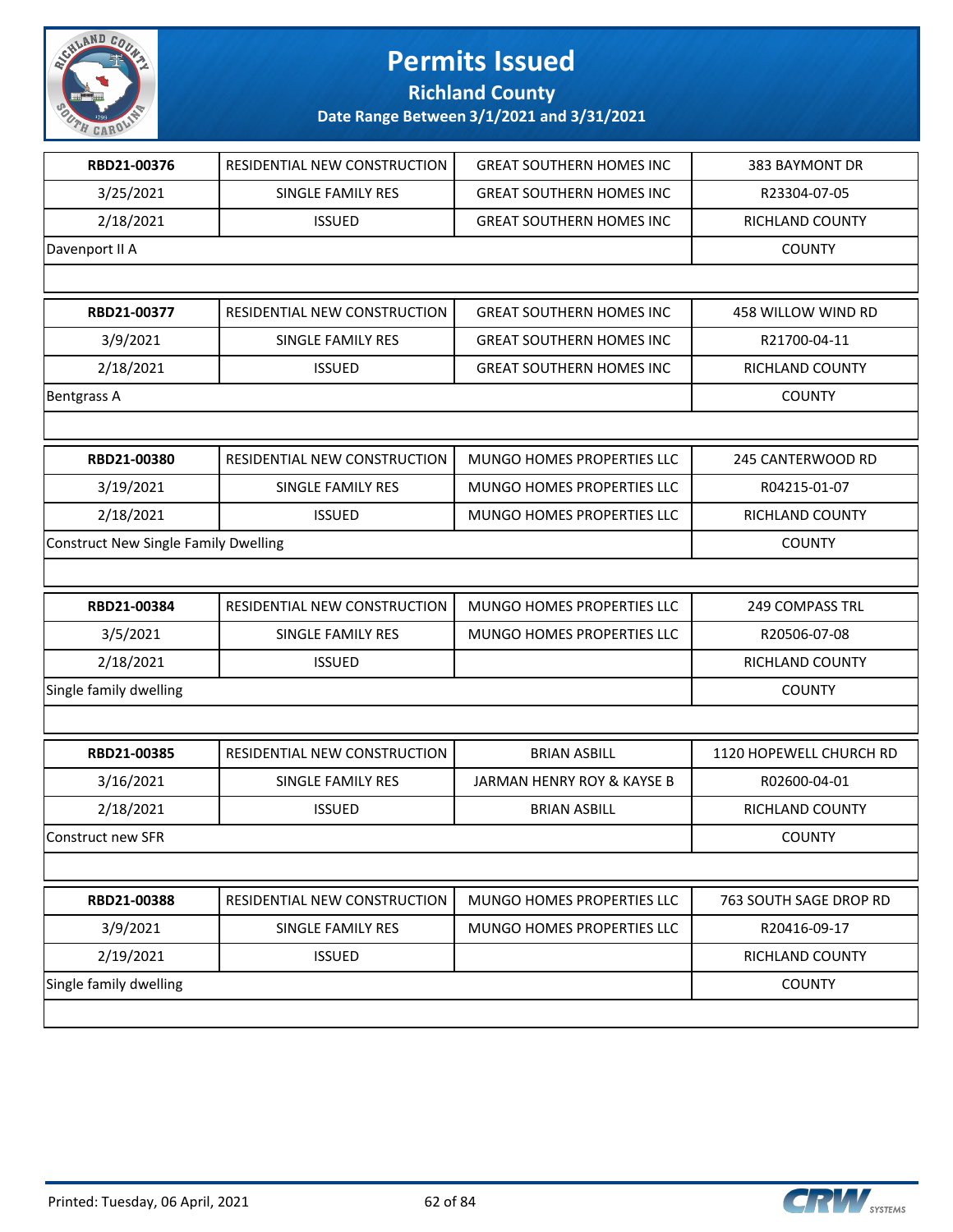

**Richland County**

| RBD21-00391                   | RESIDENTIAL NEW CONSTRUCTION | <b>GREAT SOUTHERN HOMES INC</b>    | 380 WILLOW WIND RD     |
|-------------------------------|------------------------------|------------------------------------|------------------------|
| 3/19/2021                     | SINGLE FAMILY RES            | <b>GREAT SOUTHERN HOMES INC</b>    | R21700-04-11           |
| 2/19/2021                     | <b>ISSUED</b>                | <b>GREAT SOUTHERN HOMES INC</b>    | RICHLAND COUNTY        |
| Oleander A                    |                              |                                    | <b>COUNTY</b>          |
|                               |                              |                                    |                        |
| RBD21-00402                   | RESIDENTIAL NEW CONSTRUCTION | MUNGO HOMES PROPERTIES LLC         | 512 ESAW DR            |
| 3/12/2021                     | <b>SINGLE FAMILY RES</b>     | MUNGO HOMES PROPERTIES LLC         | R25812-08-05           |
| 2/22/2021                     | <b>ISSUED</b>                |                                    | RICHLAND COUNTY        |
| Single family dwelling        |                              |                                    | <b>COUNTY</b>          |
|                               |                              |                                    |                        |
| RBD21-00404                   | RESIDENTIAL NEW CONSTRUCTION | MUNGO HOMES PROPERTIES LLC         | 506 MALACHITE LN       |
| 3/9/2021                      | SINGLE FAMILY RES            | MUNGO HOMES PROPERTIES LLC         | R01700-04-56           |
| 2/22/2021                     | <b>ISSUED</b>                |                                    | <b>RICHLAND COUNTY</b> |
| Single family dwelling        |                              |                                    | <b>COUNTY</b>          |
|                               |                              |                                    |                        |
| RBD21-00407                   | RESIDENTIAL NEW CONSTRUCTION | MUNGO HOMES PROPERTIES LLC         | 814 DUTCHMASTER DR     |
| 3/12/2021                     | SINGLE FAMILY RES            | MUNGO HOMES PROPERTIES LLC         | R01711-04-03           |
| 2/22/2021                     | <b>ISSUED</b>                |                                    | RICHLAND COUNTY        |
| Single family dwelling        |                              |                                    | <b>COUNTY</b>          |
|                               |                              |                                    |                        |
| RBD21-00408                   | RESIDENTIAL NEW CONSTRUCTION | STANLEY MARTIN COMPANIES LLC       | 326 PINE SAPP DR       |
| 3/30/2021                     | SINGLE FAMILY RES            | SUMMER PINES DEVELOPMENT<br>$LLC*$ | R14814-04-17           |
| 2/22/2021                     | <b>ISSUED</b>                | STANLEY MARTIN COMPANIES LLC       | RICHLAND COUNTY        |
| Build single family residence |                              |                                    | <b>COUNTY</b>          |
|                               |                              |                                    |                        |
| RBD21-00412                   | RESIDENTIAL NEW CONSTRUCTION | STANLEY MARTIN COMPANIES LLC       | 817 PLUNGE POOL LN     |
| 3/5/2021                      | SINGLE FAMILY RES            | <b>SAND FARM LLC</b>               | R20513-03-12           |
| 2/22/2021                     | <b>ISSUED</b>                | STANLEY MARTIN COMPANIES LLC       | RICHLAND COUNTY        |
| Build single family residence |                              |                                    | <b>COUNTY</b>          |
|                               |                              |                                    |                        |

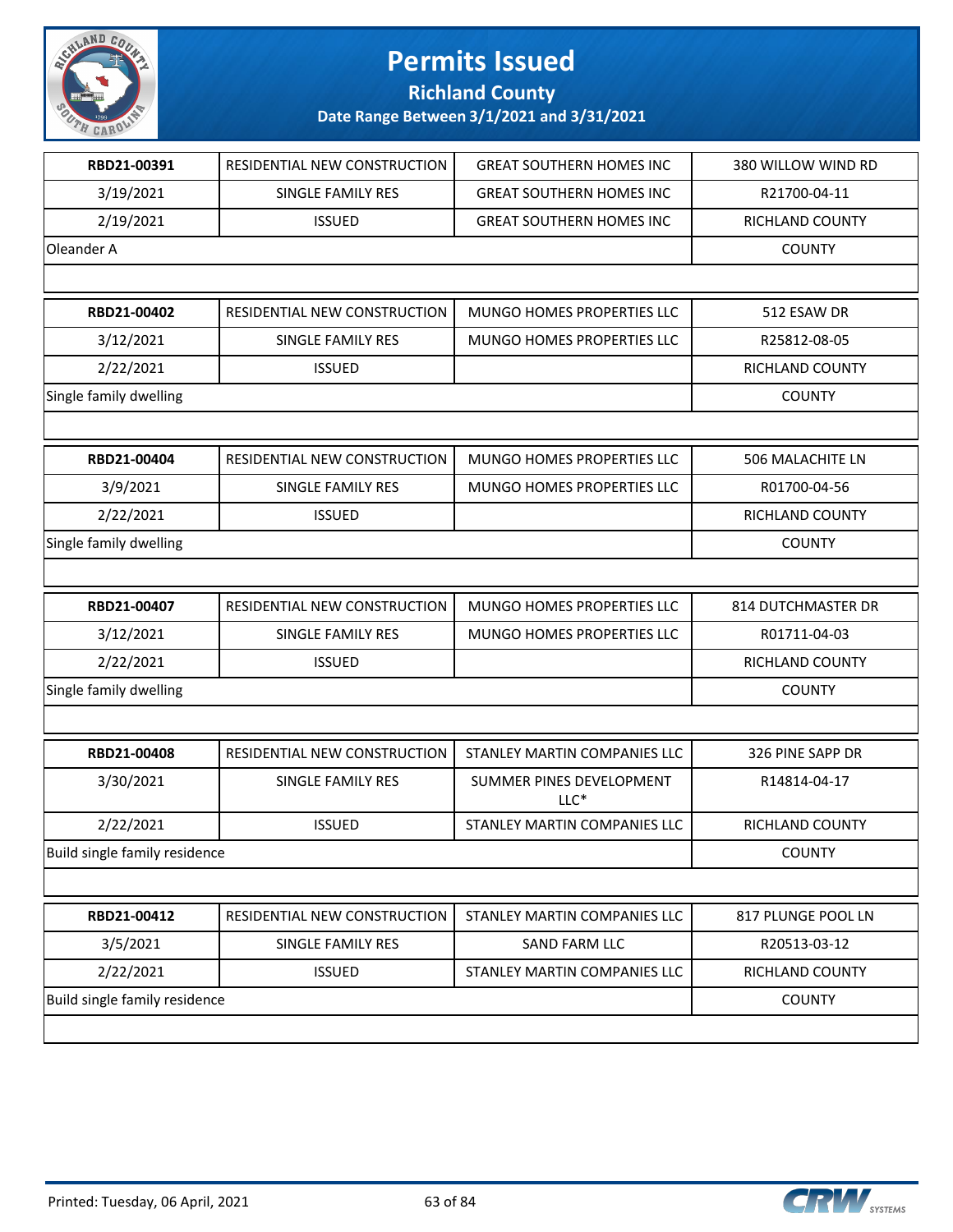

**Richland County**

| RBD21-00413                   | RESIDENTIAL NEW CONSTRUCTION | STANLEY MARTIN COMPANIES LLC | 948 MAGWOOD CT         |
|-------------------------------|------------------------------|------------------------------|------------------------|
| 3/5/2021                      | SINGLE FAMILY RES            | LAKE SHORE VISION LLC        | R17316-01-51           |
| 2/22/2021                     | <b>ISSUED</b>                | STANLEY MARTIN COMPANIES LLC | RICHLAND COUNTY        |
| Build single family residence |                              |                              | <b>COUNTY</b>          |
|                               |                              |                              |                        |
| RBD21-00417                   | RESIDENTIAL NEW CONSTRUCTION | MUNGO HOMES PROPERTIES LLC   | 175 ALMOFINI LN        |
| 3/11/2021                     | SINGLE FAMILY RES            | MUNGO HOMES PROPERTIES LLC   | R01700-04-56           |
| 2/23/2021                     | <b>ISSUED</b>                |                              | <b>RICHLAND COUNTY</b> |
| Single family dwelling        |                              |                              | <b>COUNTY</b>          |
|                               |                              |                              |                        |
| RBD21-00419                   | RESIDENTIAL NEW CONSTRUCTION | MUNGO HOMES PROPERTIES LLC   | 520 ESAW DR            |
| 3/15/2021                     | SINGLE FAMILY RES            | MUNGO HOMES PROPERTIES LLC   | R25812-08-06           |
| 2/23/2021                     | <b>ISSUED</b>                |                              | <b>RICHLAND COUNTY</b> |
| Single family dwelling        |                              |                              | <b>COUNTY</b>          |
|                               |                              |                              |                        |
| RBD21-00425                   | RESIDENTIAL NEW CONSTRUCTION | MUNGO HOMES PROPERTIES LLC   | 510 MALACHITE LN       |
| 3/12/2021                     | SINGLE FAMILY RES            | MUNGO HOMES PROPERTIES LLC   | R01700-04-56           |
| 2/23/2021                     | <b>ISSUED</b>                |                              | RICHLAND COUNTY        |
| Single family dwelling        |                              | <b>COUNTY</b>                |                        |
|                               |                              |                              |                        |
| RBD21-00427                   | RESIDENTIAL NEW CONSTRUCTION | METRO-DWELLINGS LLC (GC)     | 1920 MABRON RD         |
| 3/11/2021                     | SINGLE FAMILY RES            | TRENHOLM BUILDING COMPANY    | R19206-03-58           |
| 2/23/2021                     | <b>ISSUED</b>                | METRO-DWELLINGS LLC (GC)     | RICHLAND COUNTY        |
| Single Family Home            |                              |                              | <b>COUNTY</b>          |
|                               |                              |                              |                        |
| RBD21-00429                   | RESIDENTIAL NEW CONSTRUCTION | MUNGO HOMES PROPERTIES LLC   | 727 RUSKIN DR          |
| 3/17/2021                     | SINGLE FAMILY RES            | MUNGO HOMES PROPERTIES LLC   | R01711-03-07           |
| 2/24/2021                     | <b>ISSUED</b>                |                              | RICHLAND COUNTY        |
| Single family dwelling        |                              |                              | <b>COUNTY</b>          |
|                               |                              |                              |                        |

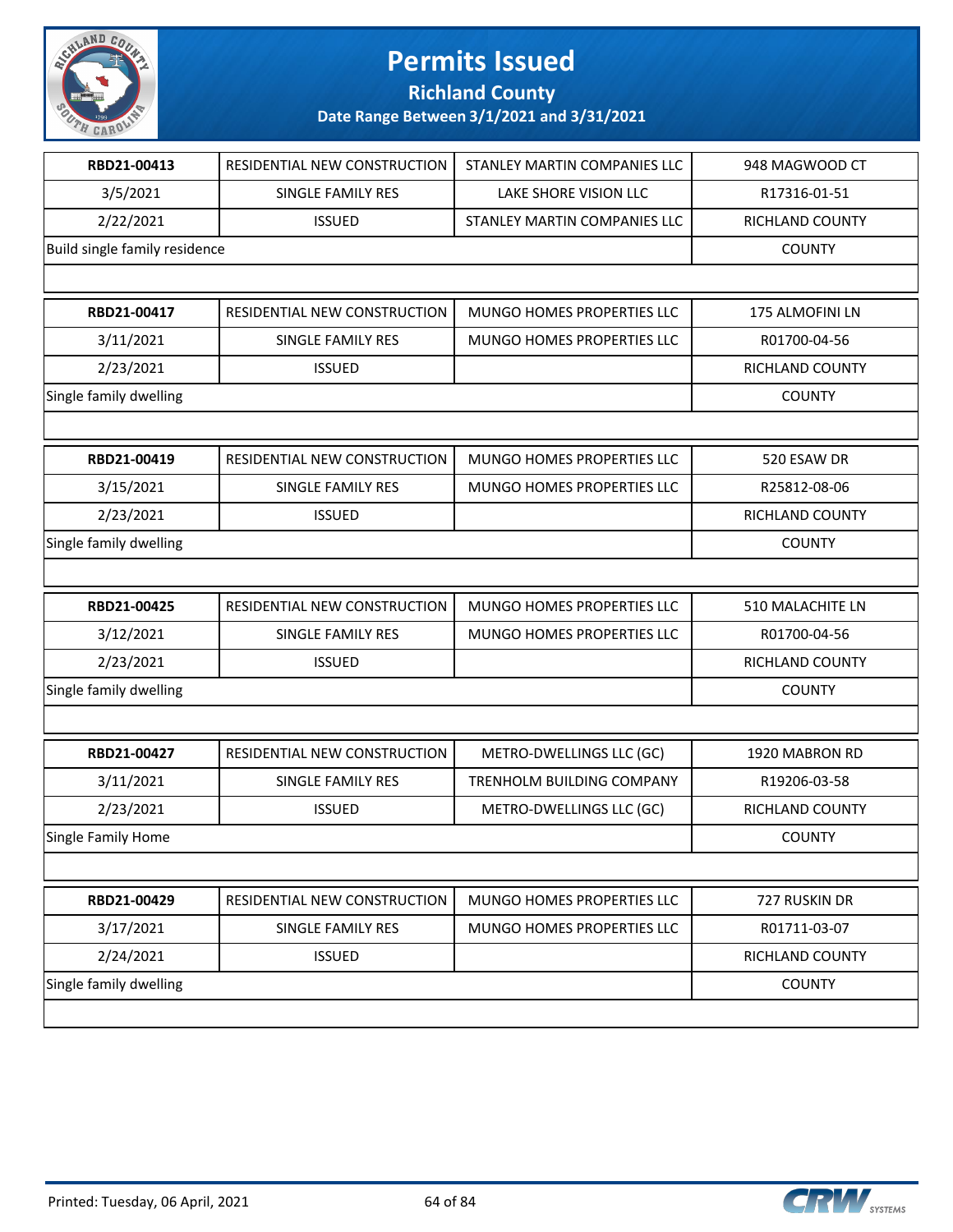

**Richland County**

| RBD21-00430               | RESIDENTIAL NEW CONSTRUCTION | MUNGO HOMES PROPERTIES LLC               | <b>581 HARBOUR POINTE DR</b> |
|---------------------------|------------------------------|------------------------------------------|------------------------------|
| 3/19/2021                 | SINGLE FAMILY RES            | <b>MUNGO HOMES PROPERTIES LLC</b>        | R23205-17-17                 |
| 2/24/2021                 | <b>ISSUED</b>                |                                          | RICHLAND COUNTY              |
| Single family dwelling    |                              |                                          | <b>COUNTY</b>                |
|                           |                              |                                          |                              |
| RBD21-00431               | RESIDENTIAL NEW CONSTRUCTION | MUNGO HOMES PROPERTIES LLC               | 753 SOUTH SAGE DROP RD       |
| 3/16/2021                 | SINGLE FAMILY RES            | MUNGO HOMES PROPERTIES LLC               | R20416-09-14                 |
| 2/24/2021                 | <b>ISSUED</b>                |                                          | RICHLAND COUNTY              |
| Single family dwelling    |                              |                                          | <b>COUNTY</b>                |
|                           |                              |                                          |                              |
| RBD21-00433               | RESIDENTIAL NEW CONSTRUCTION | SOUTHERN TRADITIONAL HOMES<br><b>INC</b> | 307 ROLLING KNOLL DR         |
| 3/23/2021                 | <b>SINGLE FAMILY RES</b>     | <b>JNW INVESTMENTS LLC</b>               | R23100-01-22                 |
| 2/24/2021                 | <b>ISSUED</b>                | SOUTHERN TRADITIONAL HOMES<br><b>INC</b> | RICHLAND COUNTY              |
| 307 Rolling Knoll         |                              |                                          | <b>COUNTY</b>                |
|                           |                              |                                          |                              |
| RBD21-00435               | RESIDENTIAL NEW CONSTRUCTION | SOUTHERN TRADITIONAL HOMES<br><b>INC</b> | <b>305 ROLLING KNOLL DR</b>  |
| 3/16/2021                 | SINGLE FAMILY RES            | JNW INVESTMENTS LLC                      | R23100-01-22                 |
| 2/24/2021                 | <b>ISSUED</b>                | SOUTHERN TRADITIONAL HOMES<br><b>INC</b> | RICHLAND COUNTY              |
| 305 Rolling Knoll         |                              |                                          | <b>COUNTY</b>                |
|                           |                              |                                          |                              |
| RBD21-00437               | RESIDENTIAL NEW CONSTRUCTION | SOUTHERN TRADITIONAL HOMES<br><b>INC</b> | 303 ROLLING KNOLL DR         |
| 3/12/2021                 | SINGLE FAMILY RES            | JNW INVESTMENTS LLC                      | R23100-01-22                 |
| 2/24/2021                 | <b>ISSUED</b>                | SOUTHERN TRADITIONAL HOMES<br>INC        | RICHLAND COUNTY              |
| 303 Rolling Knoll         |                              |                                          | <b>COUNTY</b>                |
|                           |                              |                                          |                              |
| RBD21-00438               | RESIDENTIAL NEW CONSTRUCTION | <b>EASTWOOD HOMES LLC</b>                | 21 WHISK FERN CT             |
| 3/24/2021                 | SINGLE FAMILY RES            | EASTWOOD HOMES LLC                       | R20515-12-10                 |
| 2/24/2021                 | <b>ISSUED</b>                |                                          | RICHLAND COUNTY              |
| Single Family residential |                              |                                          | <b>COUNTY</b>                |
|                           |                              |                                          |                              |

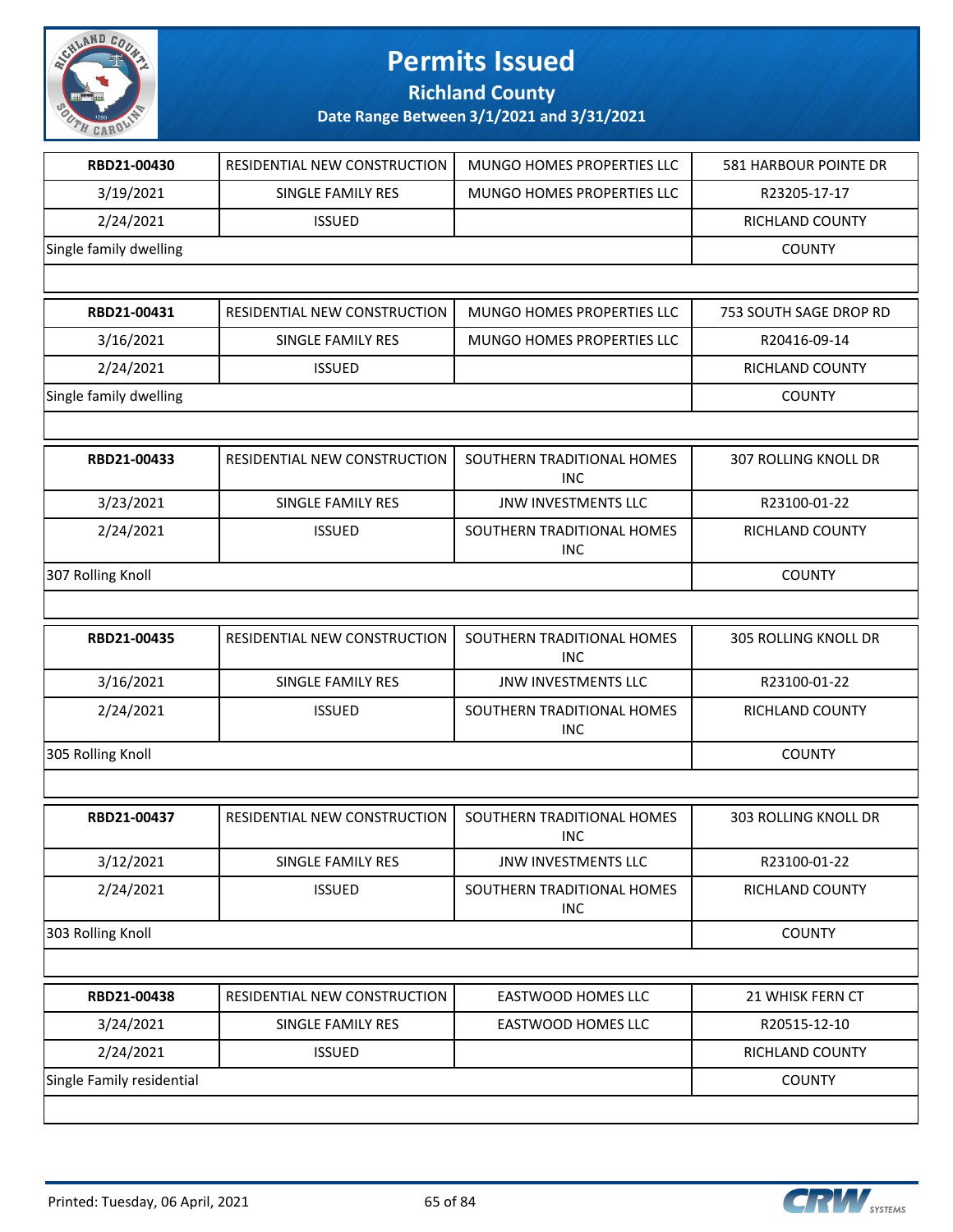

**Richland County**

**Date Range Between 3/1/2021 and 3/31/2021**

| RBD21-00439       | RESIDENTIAL NEW CONSTRUCTION | SOUTHERN TRADITIONAL HOMES<br>INC. | <b>301 ROLLING KNOLL DR</b> |
|-------------------|------------------------------|------------------------------------|-----------------------------|
| 3/12/2021         | SINGLE FAMILY RES            | <b>JNW INVESTMENTS LLC</b>         | R23100-01-22                |
| 2/24/2021         | <b>ISSUED</b>                | SOUTHERN TRADITIONAL HOMES<br>INC. | <b>RICHLAND COUNTY</b>      |
| 301 Rolling Knoll |                              |                                    | <b>COUNTY</b>               |
|                   |                              |                                    |                             |
| RBD21-00440       | RESIDENTIAL NEW CONSTRUCTION | <b>EASTWOOD HOMES LLC</b>          | 339 LANDOVER RD             |
| 3/12/2021         | SINGLE FAMILY RES            | <b>EASTWOOD HOMES LLC</b>          | R23200-01-32                |
| 2/24/2021         | <b>ISSUED</b>                |                                    | <b>RICHLAND COUNTY</b>      |

Single Family residential COUNTY

| RBD21-00442               | RESIDENTIAL NEW CONSTRUCTION | EASTWOOD HOMES LLC | 353 LANDOVER RD |
|---------------------------|------------------------------|--------------------|-----------------|
| 3/15/2021                 | SINGLE FAMILY RES            | EASTWOOD HOMES LLC | R23200-01-32    |
| 2/24/2021                 | <b>ISSUED</b>                |                    | RICHLAND COUNTY |
| Single Family residential |                              |                    | COUNTY          |

| RBD21-00443                                               | <b>RESIDENTIAL NEW CONSTRUCTION</b> | EDCON INC                   | 1509 WASH LEVER RD     |
|-----------------------------------------------------------|-------------------------------------|-----------------------------|------------------------|
| 3/19/2021                                                 | SINGLE FAMILY RES                   | EDWARDS JAMES M IV & ANNA C | R01900-01-33           |
| 2/24/2021                                                 | <b>ISSUED</b>                       | EDCON INC                   | <b>RICHLAND COUNTY</b> |
| New, two story single family home on undeveloped property |                                     | <b>COUNTY</b>               |                        |

| RBD21-00444              | RESIDENTIAL NEW CONSTRUCTION | S2 ENGINEERING & CONSULTING<br>LLC | 2118 WILDFLOWER RD |
|--------------------------|------------------------------|------------------------------------|--------------------|
| 3/23/2021                | SINGLE FAMILY RES            | <b>BETHEL LINDA Y</b>              | R07000-02-36       |
| 2/24/2021                | <b>ISSUED</b>                | S2 ENGINEERING & CONSULTING<br>LLC | RICHLAND COUNTY    |
| Construction of new home |                              |                                    | <b>COUNTY</b>      |

| RBD21-00445            | RESIDENTIAL NEW CONSTRUCTION | MUNGO HOMES PROPERTIES LLC | 195 ALMOFINI LN        |
|------------------------|------------------------------|----------------------------|------------------------|
| 3/16/2021              | SINGLE FAMILY RES            | MUNGO HOMES PROPERTIES LLC | R01700-04-56           |
| 2/25/2021              | <b>ISSUED</b>                |                            | <b>RICHLAND COUNTY</b> |
| Single family dwelling |                              |                            | <b>COUNTY</b>          |
|                        |                              |                            |                        |

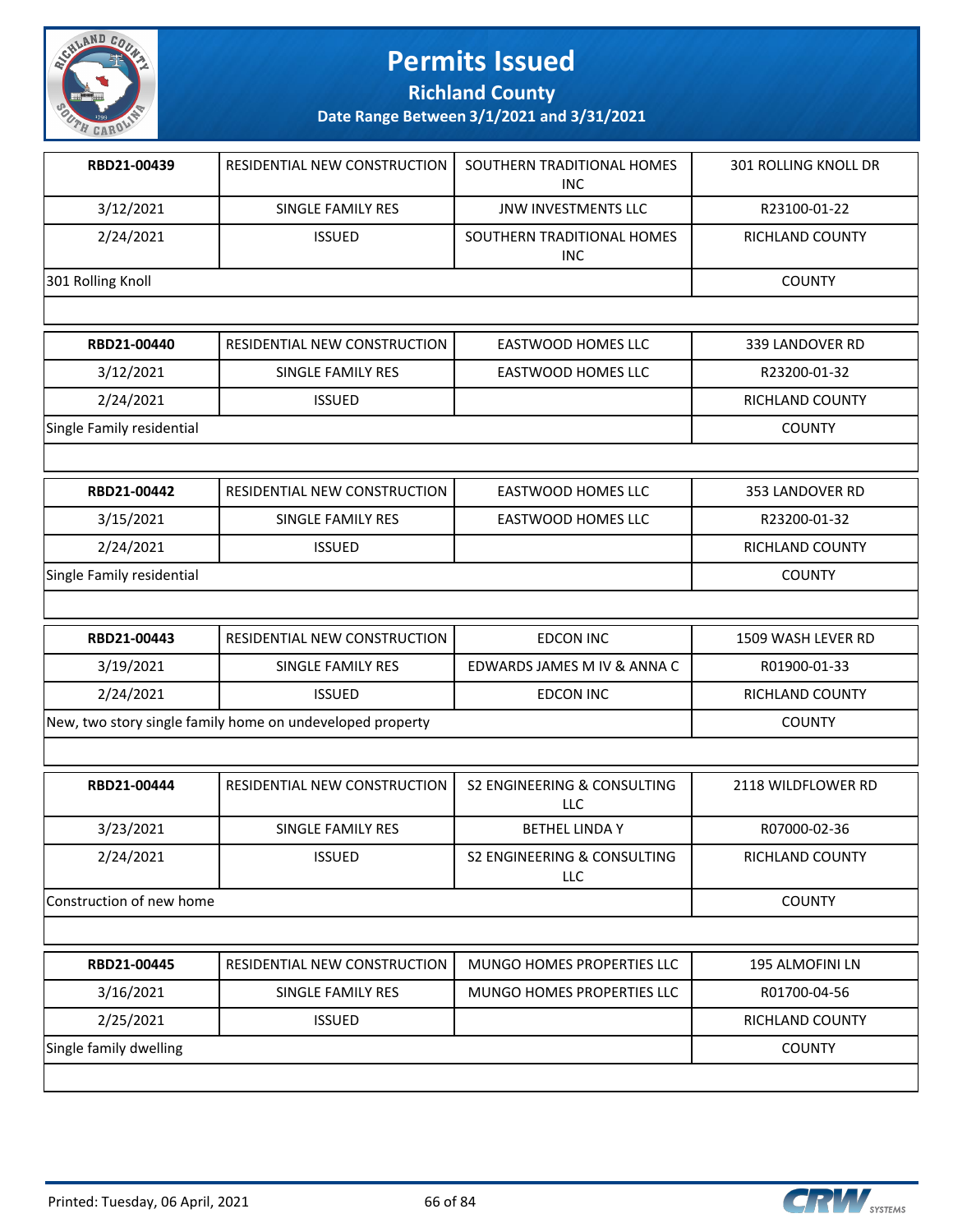

**Richland County**

| RBD21-00446            | RESIDENTIAL NEW CONSTRUCTION | MUNGO HOMES PROPERTIES LLC      | 767 SOUTH SAGE DROP RD |
|------------------------|------------------------------|---------------------------------|------------------------|
| 3/16/2021              | SINGLE FAMILY RES            | MUNGO HOMES PROPERTIES LLC      | R20416-09-18           |
| 2/25/2021              | <b>ISSUED</b>                |                                 | RICHLAND COUNTY        |
| Single family dwelling |                              |                                 | <b>COUNTY</b>          |
|                        |                              |                                 |                        |
| RBD21-00456            | RESIDENTIAL NEW CONSTRUCTION | MUNGO HOMES PROPERTIES LLC      | 515 MALACHITE LN       |
| 3/12/2021              | SINGLE FAMILY RES            | MUNGO HOMES PROPERTIES LLC      | R01700-04-56           |
| 2/25/2021              | <b>ISSUED</b>                |                                 | RICHLAND COUNTY        |
| Single family dwelling |                              |                                 | <b>COUNTY</b>          |
|                        |                              |                                 |                        |
| RBD21-00458            | RESIDENTIAL NEW CONSTRUCTION | MUNGO HOMES PROPERTIES LLC      | 1049 TURTLE STONE RD   |
| 3/24/2021              | SINGLE FAMILY RES            | MUNGO HOMES PROPERTIES LLC      | R20416-08-02           |
| 2/26/2021              | <b>ISSUED</b>                |                                 | <b>RICHLAND COUNTY</b> |
| Single family dwelling |                              |                                 | <b>COUNTY</b>          |
|                        |                              |                                 |                        |
| RBD21-00463            | RESIDENTIAL NEW CONSTRUCTION | MUNGO HOMES PROPERTIES LLC      | 217 WINDFALL RD        |
| 3/15/2021              | SINGLE FAMILY RES            | MUNGO HOMES PROPERTIES LLC      | R14813-10-23           |
| 2/26/2021              | <b>ISSUED</b>                |                                 | RICHLAND COUNTY        |
| Single family dwelling |                              |                                 | <b>COUNTY</b>          |
|                        |                              |                                 |                        |
| RBD21-00465            | RESIDENTIAL NEW CONSTRUCTION | MUNGO HOMES PROPERTIES LLC      | 585 MALACHITE LN       |
| 3/15/2021              | SINGLE FAMILY RES            | MUNGO HOMES PROPERTIES LLC      | R01700-04-56           |
| 2/26/2021              | <b>ISSUED</b>                |                                 | RICHLAND COUNTY        |
| Single family dwelling |                              |                                 | <b>COUNTY</b>          |
|                        |                              |                                 |                        |
| RBD21-00468            | RESIDENTIAL NEW CONSTRUCTION | <b>GREAT SOUTHERN HOMES INC</b> | 1150 DEEP CREEK RD     |
| 3/15/2021              | SINGLE FAMILY RES            | <b>GREAT SOUTHERN HOMES INC</b> | R17800-04-68           |
| 2/26/2021              | <b>ISSUED</b>                | <b>GREAT SOUTHERN HOMES INC</b> | RICHLAND COUNTY        |
| <b>Buck Island A</b>   |                              |                                 | <b>COUNTY</b>          |
|                        |                              |                                 |                        |

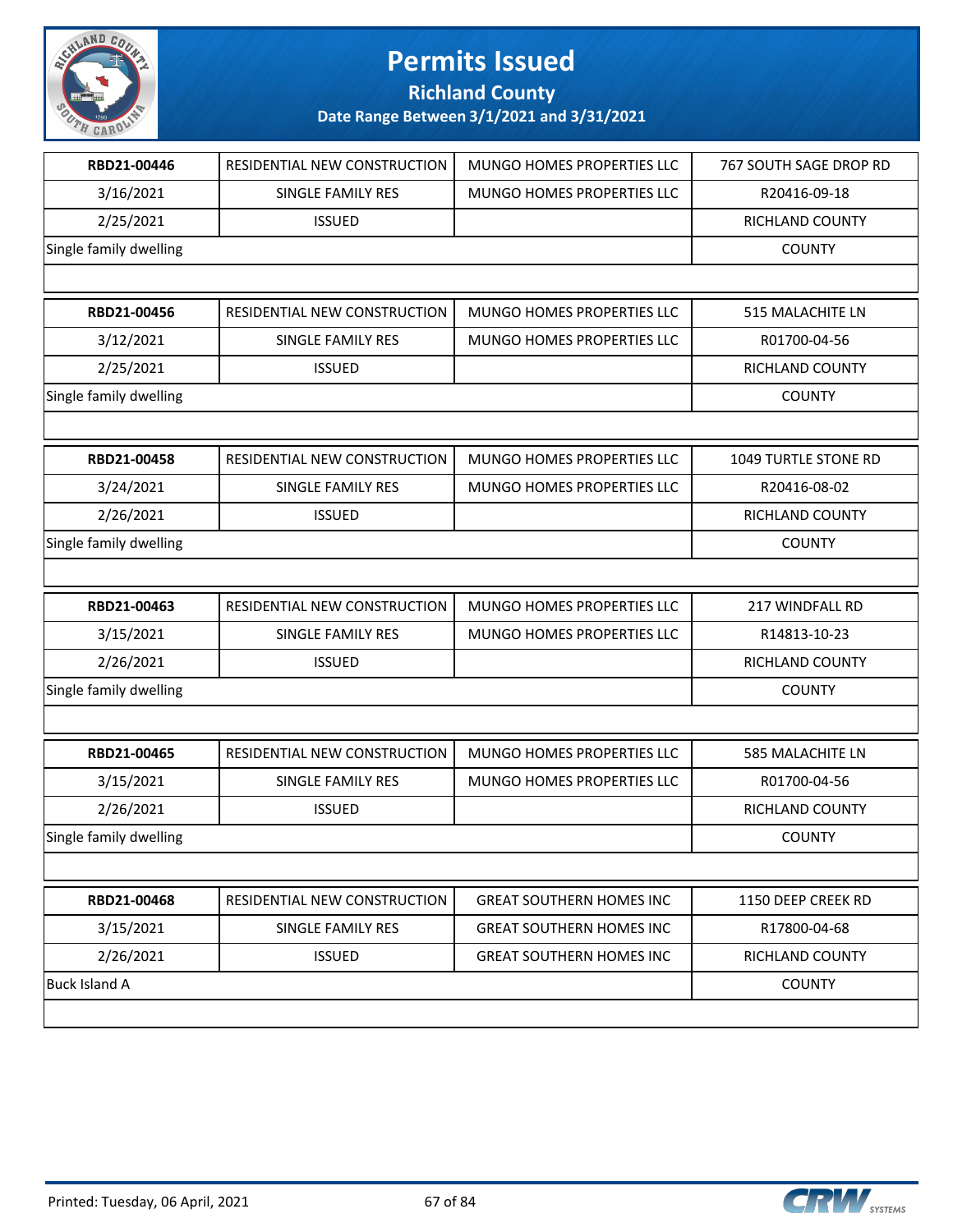

**Richland County**

| RBD21-00469                    | RESIDENTIAL NEW CONSTRUCTION | <b>GREAT SOUTHERN HOMES INC</b>   | <b>403 BAYMONT DR</b>   |
|--------------------------------|------------------------------|-----------------------------------|-------------------------|
| 3/24/2021                      | <b>SINGLE FAMILY RES</b>     | <b>GREAT SOUTHERN HOMES INC</b>   | R20516-02-02            |
| 2/26/2021                      | <b>ISSUED</b>                | <b>GREAT SOUTHERN HOMES INC</b>   | RICHLAND COUNTY         |
| Bentcreek C                    |                              |                                   | <b>COUNTY</b>           |
|                                |                              |                                   |                         |
| RBD21-00470                    | RESIDENTIAL NEW CONSTRUCTION | <b>GREAT SOUTHERN HOMES INC</b>   | 404 BAYMONT DR          |
| 3/15/2021                      | SINGLE FAMILY RES            | <b>GREAT SOUTHERN HOMES INC</b>   | R20516-03-01            |
| 2/26/2021                      | <b>ISSUED</b>                | <b>GREAT SOUTHERN HOMES INC</b>   | RICHLAND COUNTY         |
| Magnolia C                     |                              |                                   | <b>COUNTY</b>           |
|                                |                              |                                   |                         |
| RBD21-00471                    | RESIDENTIAL NEW CONSTRUCTION | MUNGO HOMES PROPERTIES LLC        | 245 WINDFALL RD         |
| 3/15/2021                      | SINGLE FAMILY RES            | MUNGO HOMES PROPERTIES LLC        | R14813-10-30            |
| 3/1/2021                       | <b>ISSUED</b>                |                                   | RICHLAND COUNTY         |
| Single family dwelling         |                              |                                   | <b>COUNTY</b>           |
|                                |                              |                                   |                         |
| RBD21-00472                    | RESIDENTIAL NEW CONSTRUCTION | D R HORTON INC (COA)              | <b>618 PINE KNOT RD</b> |
| 3/17/2021                      | SINGLE FAMILY RES            | <b>COATBRIDGE DEVELOPMENT LLC</b> | R20510-11-01            |
| 3/1/2021                       | <b>ISSUED</b>                | D R HORTON INC (COA)              | RICHLAND COUNTY         |
| Single Family New Construction |                              |                                   | <b>COUNTY</b>           |
|                                |                              |                                   |                         |
| RBD21-00473                    | RESIDENTIAL NEW CONSTRUCTION | D R HORTON INC (COA)              | <b>612 PINE KNOT RD</b> |
| 3/17/2021                      | SINGLE FAMILY RES            | <b>COATBRIDGE DEVELOPMENT LLC</b> | R20510-11-01            |
| 3/1/2021                       | <b>ISSUED</b>                | D R HORTON INC (COA)              | <b>RICHLAND COUNTY</b>  |
| Single Family New Construction |                              |                                   | <b>COUNTY</b>           |
|                                |                              |                                   |                         |
| RBD21-00474                    | RESIDENTIAL NEW CONSTRUCTION | D R HORTON INC (COA)              | <b>606 PINE KNOT RD</b> |
| 3/17/2021                      | SINGLE FAMILY RES            | <b>COATBRIDGE DEVELOPMENT LLC</b> | R20510-11-01            |
| 3/1/2021                       | <b>ISSUED</b>                | D R HORTON INC (COA)              | RICHLAND COUNTY         |
| Single Family New Construction |                              |                                   | <b>COUNTY</b>           |
|                                |                              |                                   |                         |

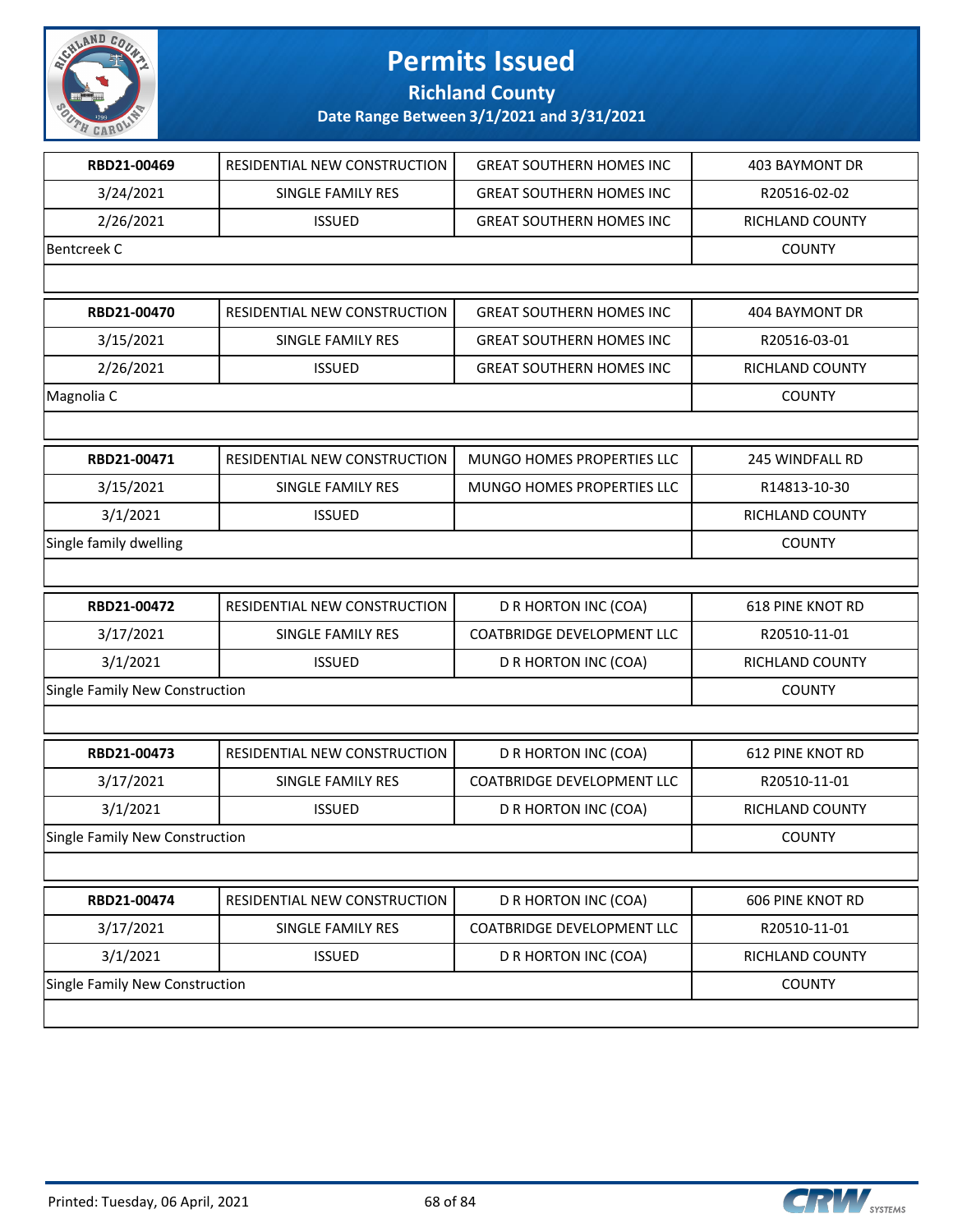

**Richland County**

| RBD21-00475                    | RESIDENTIAL NEW CONSTRUCTION | <b>MUNGO HOMES PROPERTIES LLC</b> | 574 HARBOUR POINTE DR   |
|--------------------------------|------------------------------|-----------------------------------|-------------------------|
| 3/19/2021                      | <b>SINGLE FAMILY RES</b>     | <b>MUNGO HOMES PROPERTIES LLC</b> | R23205-20-08            |
| 3/1/2021                       | <b>ISSUED</b>                |                                   | RICHLAND COUNTY         |
| Single family dwelling         |                              |                                   | <b>COUNTY</b>           |
|                                |                              |                                   |                         |
| RBD21-00476                    | RESIDENTIAL NEW CONSTRUCTION | D R HORTON INC (COA)              | 602 PINE KNOT RD        |
| 3/17/2021                      | <b>SINGLE FAMILY RES</b>     | <b>COATBRIDGE DEVELOPMENT LLC</b> | R20510-11-01            |
| 3/1/2021                       | <b>ISSUED</b>                | D R HORTON INC (COA)              | RICHLAND COUNTY         |
| Single Family New Construction |                              |                                   | <b>COUNTY</b>           |
|                                |                              |                                   |                         |
| RBD21-00477                    | RESIDENTIAL NEW CONSTRUCTION | D R HORTON INC (COA)              | 596 PINE KNOT RD        |
| 3/17/2021                      | <b>SINGLE FAMILY RES</b>     | <b>COATBRIDGE DEVELOPMENT LLC</b> | R20510-11-01            |
| 3/1/2021                       | <b>ISSUED</b>                | D R HORTON INC (COA)              | RICHLAND COUNTY         |
| Single Family New Construction |                              |                                   | <b>COUNTY</b>           |
|                                |                              |                                   |                         |
| RBD21-00479                    | RESIDENTIAL NEW CONSTRUCTION | MUNGO HOMES PROPERTIES LLC        | 229 WINDFALL RD         |
| 3/26/2021                      | SINGLE FAMILY RES            | MUNGO HOMES PROPERTIES LLC        | R14813-10-26            |
| 3/1/2021                       | <b>ISSUED</b>                |                                   | RICHLAND COUNTY         |
| Single family dwelling         |                              |                                   | <b>COUNTY</b>           |
|                                |                              |                                   |                         |
| RBD21-00481                    | RESIDENTIAL NEW CONSTRUCTION | HURRICANE CONSTRUCTION INC        | <b>655 ROSERIDGE DR</b> |
| 3/15/2021                      | SINGLE FAMILY RES            | HURRICANE CONSTRUCTION INC        | R14806-04-01            |
| 3/1/2021                       | <b>ISSUED</b>                | HURRICANE CONSTRUCTION INC        | RICHLAND COUNTY         |
| <b>Single Family Dwelling</b>  |                              |                                   | <b>COUNTY</b>           |
|                                |                              |                                   |                         |
| RBD21-00482                    | RESIDENTIAL NEW CONSTRUCTION | HURRICANE CONSTRUCTION INC        | 651 ROSERIDGE DR        |
| 3/15/2021                      | SINGLE FAMILY RES            | HURRICANE CONSTRUCTION INC        | R14806-04-02            |
| 3/1/2021                       | <b>ISSUED</b>                | HURRICANE CONSTRUCTION INC        | RICHLAND COUNTY         |
| <b>Single Family Dwelling</b>  |                              |                                   | <b>COUNTY</b>           |
|                                |                              |                                   |                         |
|                                |                              |                                   |                         |

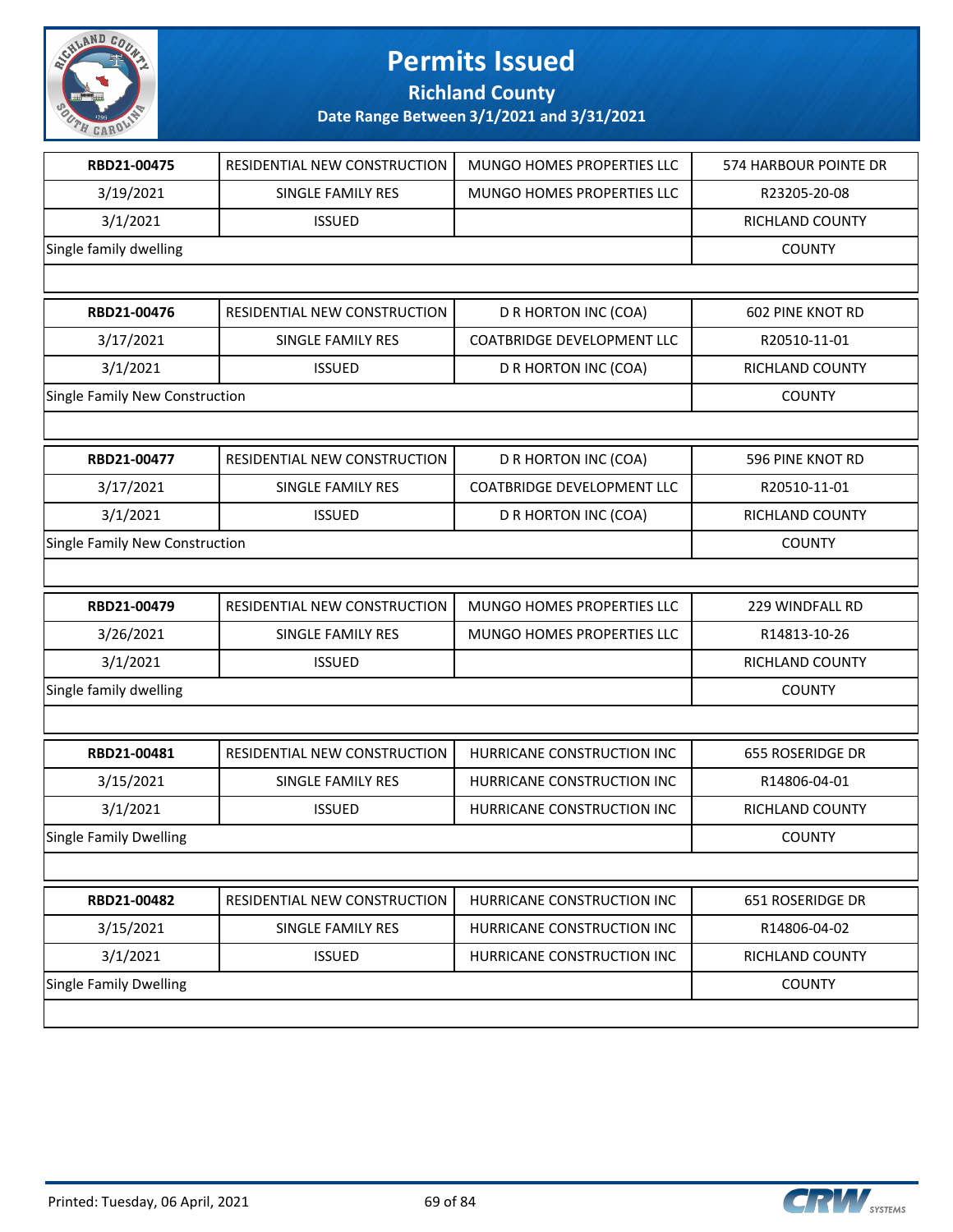

#### **Richland County**

| RBD21-00483                   | RESIDENTIAL NEW CONSTRUCTION | HURRICANE CONSTRUCTION INC      | 607 ROSERIDGE DR             |
|-------------------------------|------------------------------|---------------------------------|------------------------------|
| 3/15/2021                     | SINGLE FAMILY RES            | HURRICANE CONSTRUCTION INC      | R14806-04-11                 |
| 3/1/2021                      | <b>ISSUED</b>                | HURRICANE CONSTRUCTION INC      | RICHLAND COUNTY              |
| <b>Single Family Dwelling</b> |                              |                                 | <b>COUNTY</b>                |
|                               |                              |                                 |                              |
| RBD21-00484                   | RESIDENTIAL NEW CONSTRUCTION | HURRICANE CONSTRUCTION INC      | 603 ROSERIDGE DR             |
| 3/15/2021                     | SINGLE FAMILY RES            | HURRICANE CONSTRUCTION INC      | R14807-05-62                 |
| 3/1/2021                      | <b>ISSUED</b>                | HURRICANE CONSTRUCTION INC      | RICHLAND COUNTY              |
| <b>Single Family Dwelling</b> |                              |                                 | <b>COUNTY</b>                |
|                               |                              |                                 |                              |
| RBD21-00485                   | RESIDENTIAL NEW CONSTRUCTION | MUNGO HOMES PROPERTIES LLC      | <b>568 HARBOUR POINTE DR</b> |
| 3/19/2021                     | SINGLE FAMILY RES            | MUNGO HOMES PROPERTIES LLC      | R23205-20-09                 |
| 3/2/2021                      | <b>ISSUED</b>                |                                 | RICHLAND COUNTY              |
| Single family dwelling        |                              |                                 | <b>COUNTY</b>                |
|                               |                              |                                 |                              |
|                               |                              |                                 |                              |
| RBD21-00488                   | RESIDENTIAL NEW CONSTRUCTION | MUNGO HOMES PROPERTIES LLC      | 185 ALMOFINI LN              |
| 3/19/2021                     | SINGLE FAMILY RES            | MUNGO HOMES PROPERTIES LLC      | R01700-04-56                 |
| 3/2/2021                      | <b>ISSUED</b>                |                                 | RICHLAND COUNTY              |
| Single family dwelling        |                              |                                 | <b>COUNTY</b>                |
|                               |                              |                                 |                              |
| RBD21-00489                   | RESIDENTIAL NEW CONSTRUCTION | <b>GREAT SOUTHERN HOMES INC</b> | 384 BAYMONT DR               |
| 3/24/2021                     | SINGLE FAMILY RES            | <b>GREAT SOUTHERN HOMES INC</b> | R23304-06-31                 |
| 3/2/2021                      | <b>ISSUED</b>                | <b>GREAT SOUTHERN HOMES INC</b> | <b>RICHLAND COUNTY</b>       |
|                               |                              |                                 | <b>COUNTY</b>                |
|                               |                              |                                 |                              |
| RBD21-00490                   | RESIDENTIAL NEW CONSTRUCTION | MUNGO HOMES PROPERTIES LLC      | 1045 TURTLE STONE RD         |
| 3/25/2021                     | SINGLE FAMILY RES            | MUNGO HOMES PROPERTIES LLC      | R20416-08-03                 |
| 3/2/2021                      | <b>ISSUED</b>                |                                 | RICHLAND COUNTY              |
| Single family dwelling        |                              |                                 | <b>COUNTY</b>                |

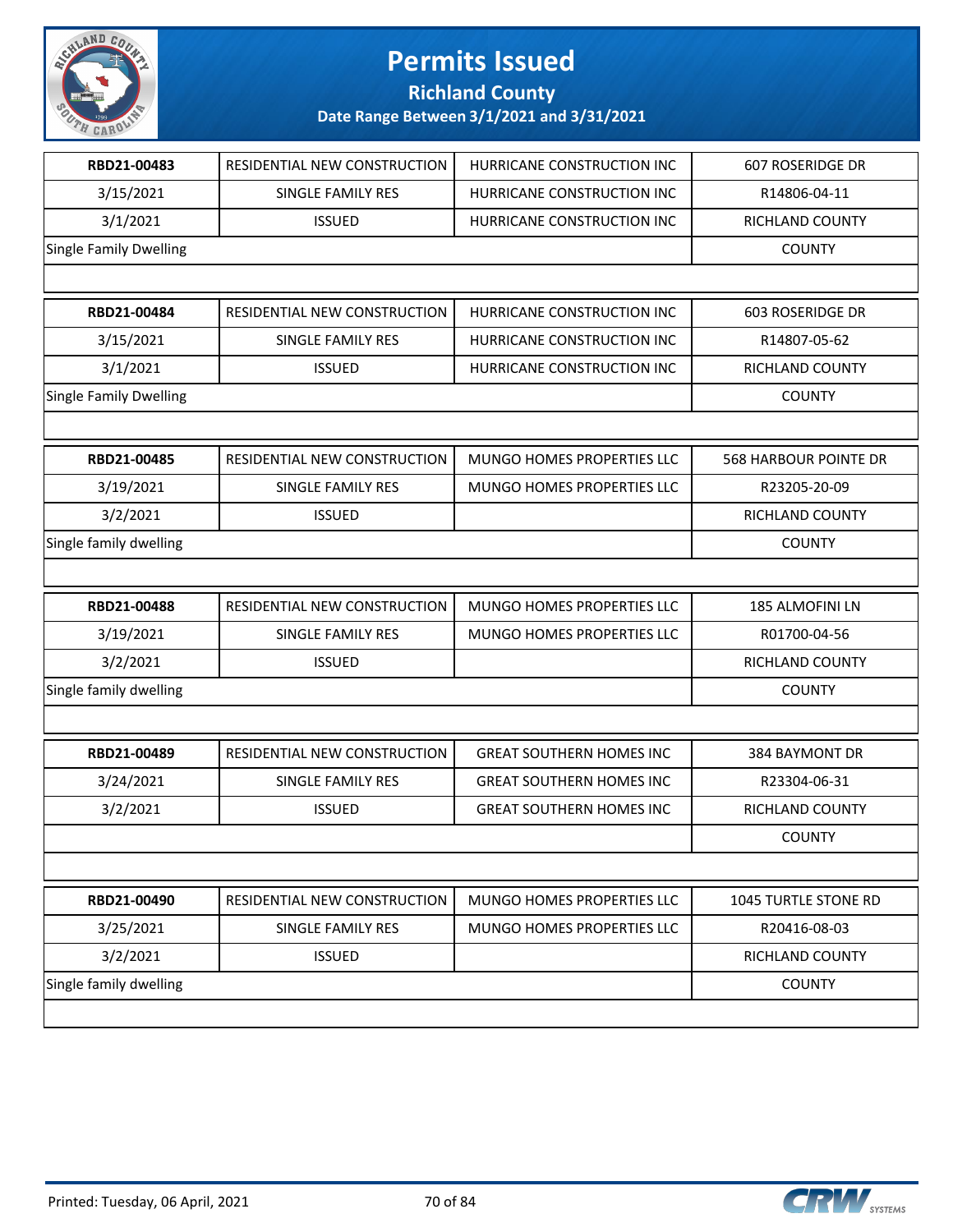

**Richland County**

| RBD21-00493                   | RESIDENTIAL NEW CONSTRUCTION | STANLEY MARTIN COMPANIES LLC    | 934 NORTH SAGE DROP RD  |
|-------------------------------|------------------------------|---------------------------------|-------------------------|
| 3/19/2021                     | SINGLE FAMILY RES            | STANLEY MARTIN COMPANIES LLC    | R20513-03-15            |
| 3/2/2021                      | <b>ISSUED</b>                | STANLEY MARTIN COMPANIES LLC    | RICHLAND COUNTY         |
| Build single family residence |                              |                                 | <b>COUNTY</b>           |
|                               |                              |                                 |                         |
| RBD21-00496                   | RESIDENTIAL NEW CONSTRUCTION | MUNGO HOMES PROPERTIES LLC      | 581 MALACHITE LN        |
| 3/31/2021                     | SINGLE FAMILY RES            | MUNGO HOMES PROPERTIES LLC      | R01716-01-52            |
| 3/2/2021                      | <b>ISSUED</b>                |                                 | RICHLAND COUNTY         |
| Single family dwelling        |                              |                                 | <b>COUNTY</b>           |
|                               |                              |                                 |                         |
| RBD21-00498                   | RESIDENTIAL NEW CONSTRUCTION | MUNGO HOMES PROPERTIES LLC      | <b>588 MALACHITE LN</b> |
| 3/19/2021                     | <b>SINGLE FAMILY RES</b>     | MUNGO HOMES PROPERTIES LLC      | R01716-04-29            |
| 3/3/2021                      | <b>ISSUED</b>                |                                 | RICHLAND COUNTY         |
| Single family dwelling        |                              |                                 | <b>COUNTY</b>           |
|                               |                              |                                 |                         |
| RBD21-00499                   | RESIDENTIAL NEW CONSTRUCTION | MUNGO HOMES PROPERTIES LLC      | 596 MALACHITE LN        |
| 3/19/2021                     | SINGLE FAMILY RES            | MUNGO HOMES PROPERTIES LLC      | R01716-04-31            |
| 3/3/2021                      | <b>ISSUED</b>                |                                 | RICHLAND COUNTY         |
| Single family dwelling        |                              |                                 | <b>COUNTY</b>           |
|                               |                              |                                 |                         |
| RBD21-00500                   | RESIDENTIAL NEW CONSTRUCTION | <b>GREAT SOUTHERN HOMES INC</b> | 904 BEAUFORT FARM RD    |
| 3/24/2021                     | SINGLE FAMILY RES            | <b>GREAT SOUTHERN HOMES INC</b> | R17800-04-68            |
| 3/3/2021                      | <b>ISSUED</b>                | <b>GREAT SOUTHERN HOMES INC</b> | RICHLAND COUNTY         |
| Delaney C6                    | <b>COUNTY</b>                |                                 |                         |
|                               |                              |                                 |                         |
| RBD21-00507                   | RESIDENTIAL NEW CONSTRUCTION | MUNGO HOMES PROPERTIES LLC      | 255 COMPASS TRL         |
| 3/24/2021                     | SINGLE FAMILY RES            | MUNGO HOMES PROPERTIES LLC      | R20506-07-09            |
| 3/3/2021                      | <b>ISSUED</b>                |                                 | RICHLAND COUNTY         |
| Single family dwelling        |                              |                                 | <b>COUNTY</b>           |
|                               |                              |                                 |                         |

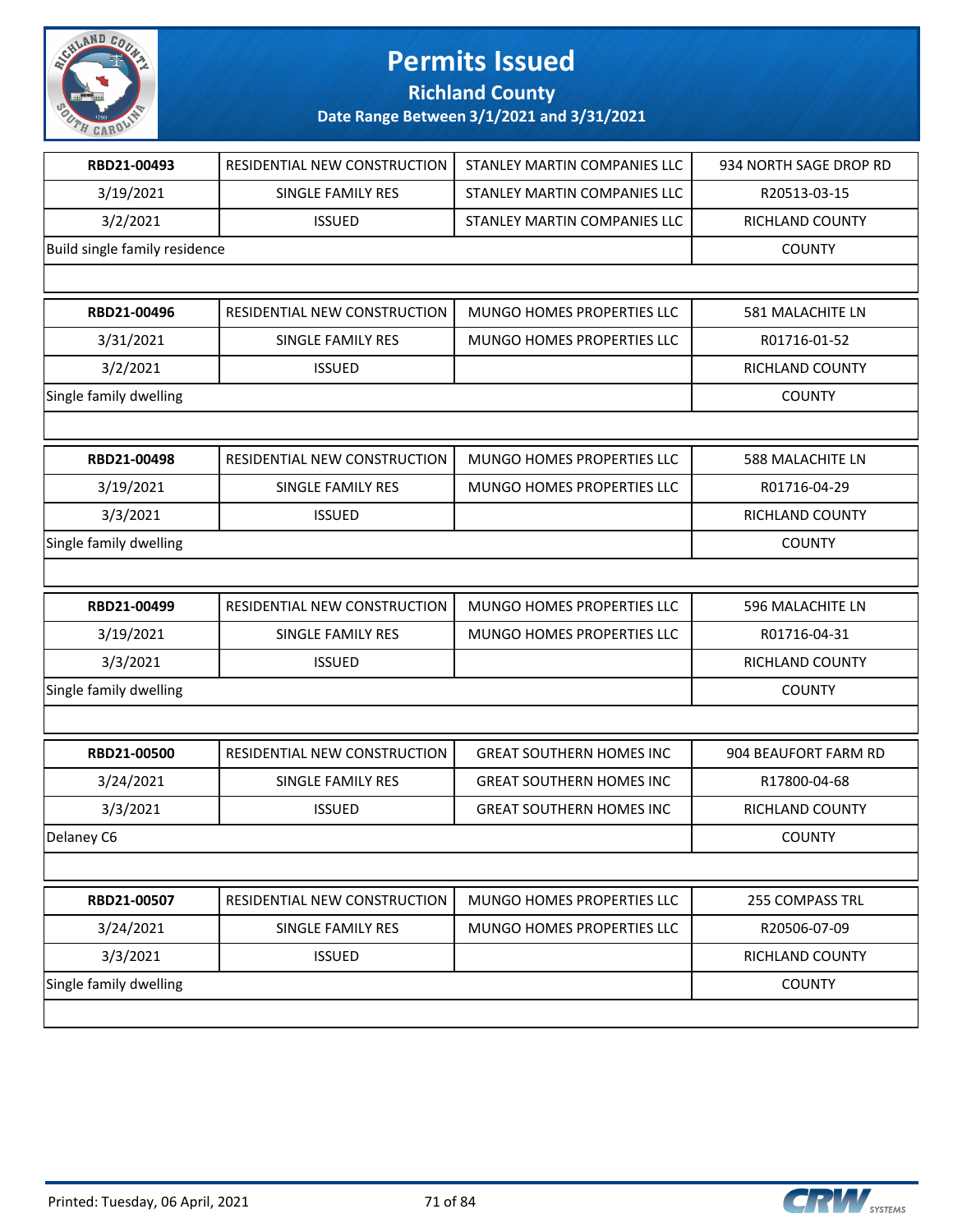

**Richland County**

| RBD21-00516                                  | RESIDENTIAL NEW CONSTRUCTION | EASTWOOD HOMES LLC              | 341 SUNNYCREST LN      |
|----------------------------------------------|------------------------------|---------------------------------|------------------------|
| 3/19/2021                                    | SINGLE FAMILY RES            | EASTWOOD HOMES LLC              | R23208-13-11           |
| 3/3/2021                                     | <b>ISSUED</b>                |                                 | RICHLAND COUNTY        |
| Single Family residential                    |                              |                                 | <b>COUNTY</b>          |
|                                              |                              |                                 |                        |
| RBD21-00519                                  | RESIDENTIAL NEW CONSTRUCTION | STANLEY MARTIN COMPANIES LLC    | 963 MAGWOOD CT         |
| 3/19/2021                                    | SINGLE FAMILY RES            | LAKE SHORE VISION LLC           | R17316-01-61           |
| 3/3/2021                                     | <b>ISSUED</b>                | STANLEY MARTIN COMPANIES LLC    | <b>RICHLAND COUNTY</b> |
| Build single family residence                |                              |                                 | <b>COUNTY</b>          |
|                                              |                              |                                 |                        |
| RBD21-00522                                  | RESIDENTIAL NEW CONSTRUCTION | HURRICANE CONSTRUCTION INC      | 616 ROSERIDGE DR       |
| 3/19/2021                                    | SINGLE FAMILY RES            | HURRICANE CONSTRUCTION INC      | R14807-08-17           |
| 3/3/2021                                     | <b>ISSUED</b>                | HURRICANE CONSTRUCTION INC      | RICHLAND COUNTY        |
| Single Family Dwelling - Lot #76 Amber Creek |                              |                                 | <b>COUNTY</b>          |
|                                              |                              |                                 |                        |
| RBD21-00524                                  | RESIDENTIAL NEW CONSTRUCTION | HURRICANE CONSTRUCTION INC      | 613 ROSERIDGE DR       |
| 3/19/2021                                    | SINGLE FAMILY RES            | HURRICANE CONSTRUCTION INC      | R14806-04-10           |
| 3/3/2021                                     | <b>ISSUED</b>                | HURRICANE CONSTRUCTION INC      | RICHLAND COUNTY        |
| Lot #94 Amber Creek                          |                              |                                 | <b>COUNTY</b>          |
|                                              |                              |                                 |                        |
| RBD21-00525                                  | RESIDENTIAL NEW CONSTRUCTION | MUNGO HOMES PROPERTIES LLC      | 231 WINDFALL RD        |
| 3/19/2021                                    | SINGLE FAMILY RES            | MUNGO HOMES PROPERTIES LLC      | R14813-10-27           |
| 3/4/2021                                     | <b>ISSUED</b>                |                                 | RICHLAND COUNTY        |
| Single family dwelling                       |                              |                                 | <b>COUNTY</b>          |
|                                              |                              |                                 |                        |
| RBD21-00529                                  | RESIDENTIAL NEW CONSTRUCTION | <b>GREAT SOUTHERN HOMES INC</b> | 448 WILLOW WIND RD     |
| 3/24/2021                                    | SINGLE FAMILY RES            | <b>GREAT SOUTHERN HOMES INC</b> | R21700-04-11           |
| 3/4/2021                                     | <b>ISSUED</b>                | <b>GREAT SOUTHERN HOMES INC</b> | RICHLAND COUNTY        |
| Bentgrass C                                  |                              |                                 | <b>COUNTY</b>          |
|                                              |                              |                                 |                        |

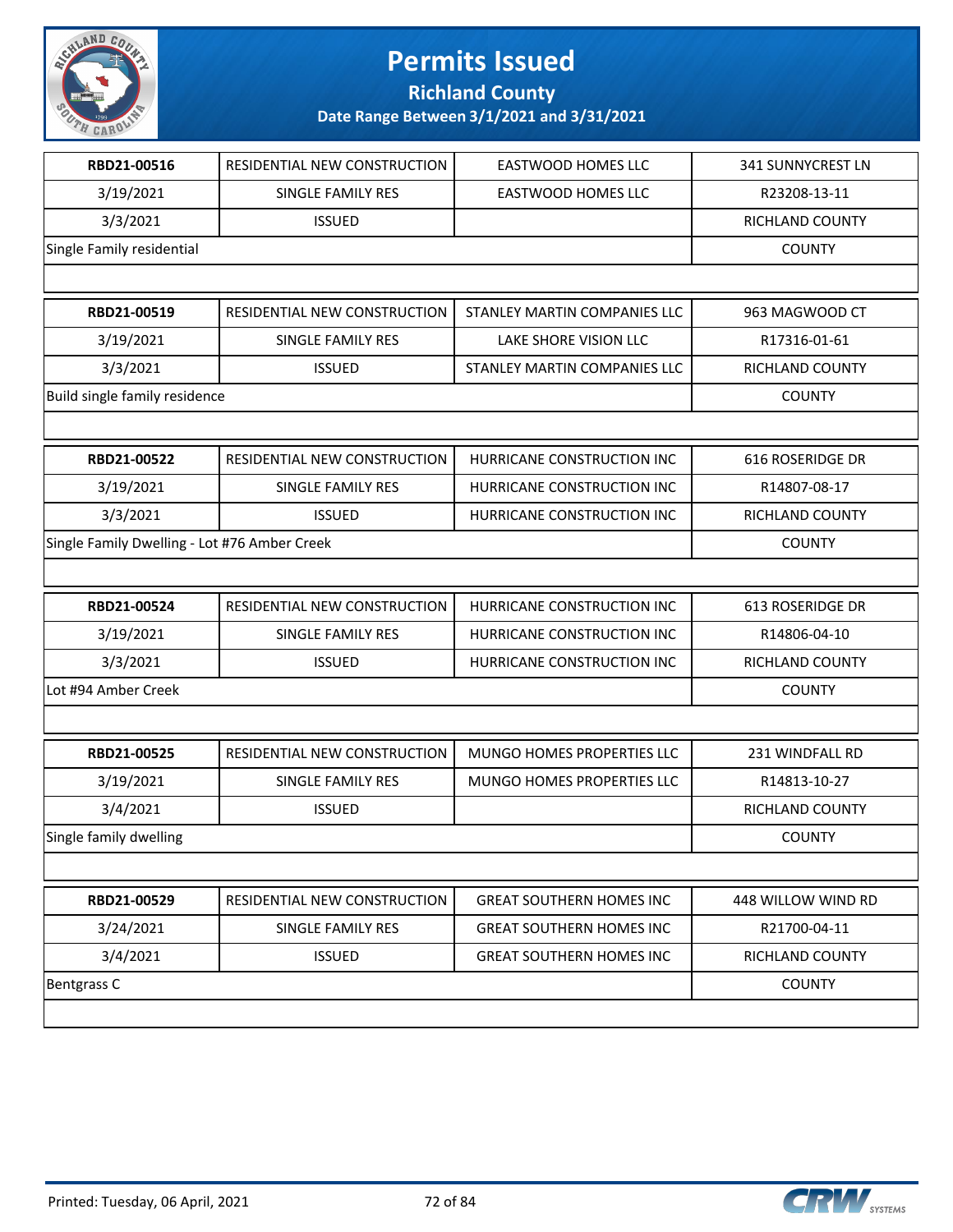

**Richland County**

| RBD21-00534                   | RESIDENTIAL NEW CONSTRUCTION | MUNGO HOMES PROPERTIES LLC | 225 WINDFALL RD        |
|-------------------------------|------------------------------|----------------------------|------------------------|
| 3/26/2021                     | SINGLE FAMILY RES            | MUNGO HOMES PROPERTIES LLC | R14813-10-25           |
| 3/4/2021                      | <b>ISSUED</b>                |                            | RICHLAND COUNTY        |
| Single family dwelling        |                              |                            | <b>COUNTY</b>          |
|                               |                              |                            |                        |
| RBD21-00535                   | RESIDENTIAL NEW CONSTRUCTION | EASTWOOD HOMES LLC         | 317 AUTUMN POND DR     |
| 3/11/2021                     | SINGLE FAMILY RES            | EASTWOOD HOMES LLC         | R20515-12-06           |
| 3/4/2021                      | <b>ISSUED</b>                |                            | RICHLAND COUNTY        |
| Single Family residential     |                              |                            | <b>COUNTY</b>          |
|                               |                              |                            |                        |
| RBD21-00538                   | RESIDENTIAL NEW CONSTRUCTION | MUNGO HOMES PROPERTIES LLC | 235 WINDFALL RD        |
| 3/30/2021                     | SINGLE FAMILY RES            | MUNGO HOMES PROPERTIES LLC | R14813-10-28           |
| 3/5/2021                      | <b>ISSUED</b>                |                            | RICHLAND COUNTY        |
| Single family dwelling        |                              |                            | <b>COUNTY</b>          |
|                               |                              |                            |                        |
| RBD21-00549                   | RESIDENTIAL NEW CONSTRUCTION | MUNGO HOMES PROPERTIES LLC | 313 COMPASS TRL        |
| 3/31/2021                     | SINGLE FAMILY RES            | MUNGO HOMES PROPERTIES LLC | R20506-07-18           |
| 3/8/2021                      | <b>ISSUED</b>                |                            | RICHLAND COUNTY        |
| Single family dwelling        |                              |                            | <b>COUNTY</b>          |
|                               |                              |                            |                        |
| RBD21-00558                   | RESIDENTIAL NEW CONSTRUCTION | MUNGO HOMES PROPERTIES LLC | 1069 MATCHINGHAM DR    |
| 3/31/2021                     | SINGLE FAMILY RES            | MUNGO HOMES PROPERTIES LLC | R17111-02-01           |
| 3/8/2021                      | <b>ISSUED</b>                |                            | <b>RICHLAND COUNTY</b> |
| Single family dwelling        |                              |                            | <b>COUNTY</b>          |
|                               |                              |                            |                        |
| RBD21-00561                   | RESIDENTIAL NEW CONSTRUCTION | MUNGO HOMES PROPERTIES LLC | 815 DUTCHMASTER DR     |
| 3/31/2021                     | SINGLE FAMILY RES            | MUNGO HOMES PROPERTIES LLC | R01711-03-10           |
| 3/9/2021                      | <b>ISSUED</b>                |                            | RICHLAND COUNTY        |
| Single family dwelling        |                              |                            | <b>COUNTY</b>          |
| WAITING FOR SEWER TAP RECEIPT |                              |                            |                        |

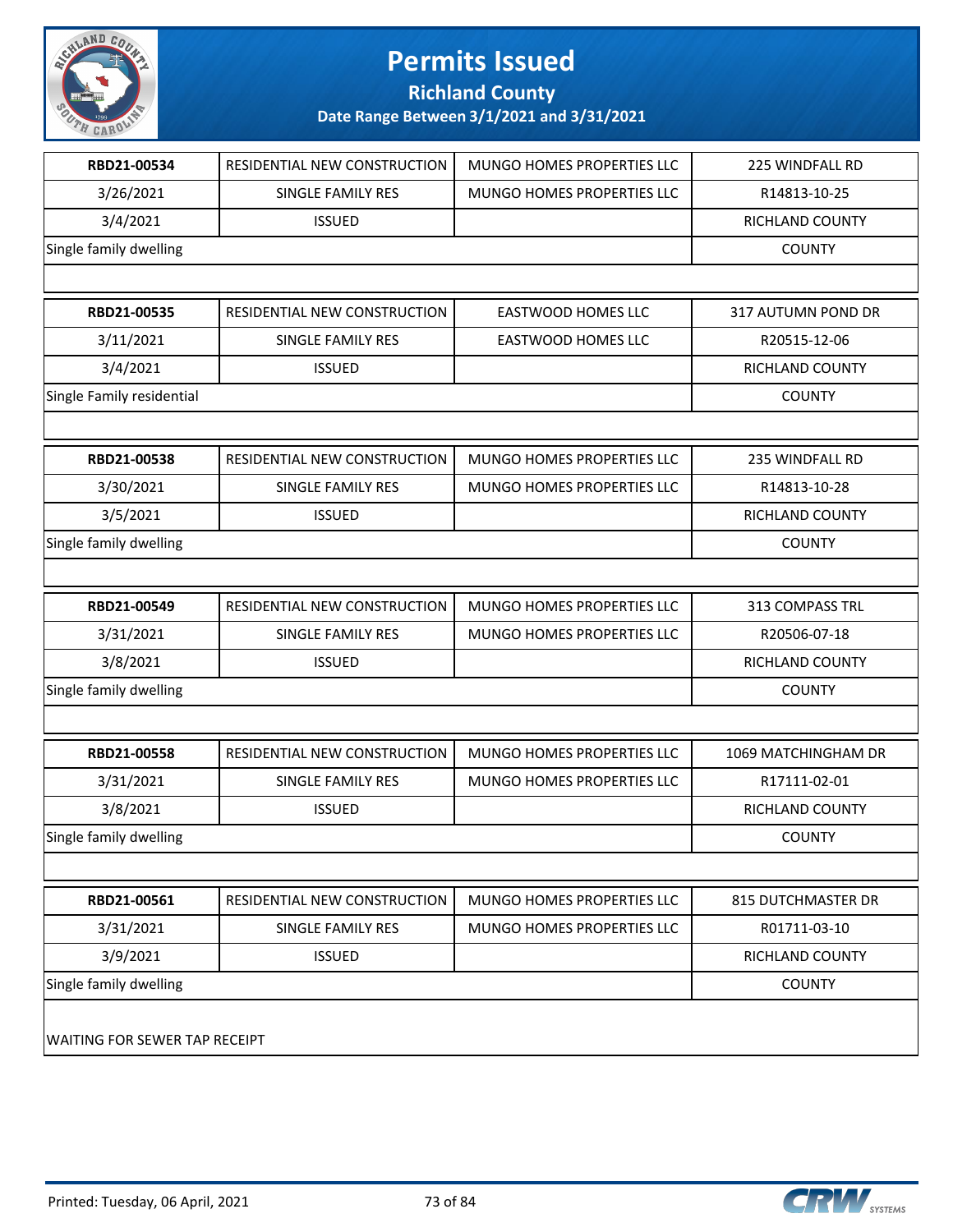

#### **Richland County**

#### **Date Range Between 3/1/2021 and 3/31/2021**

| RBD21-00563                   | RESIDENTIAL NEW CONSTRUCTION        | STANLEY MARTIN COMPANIES LLC      | 925 NORTH SAGE DROP RD |  |
|-------------------------------|-------------------------------------|-----------------------------------|------------------------|--|
| 3/25/2021                     | <b>SINGLE FAMILY RES</b>            | STANLEY MARTIN COMPANIES LLC      | R20513-03-44           |  |
| 3/9/2021                      | <b>ISSUED</b>                       | STANLEY MARTIN COMPANIES LLC      | <b>RICHLAND COUNTY</b> |  |
| Build single family residence | <b>COUNTY</b>                       |                                   |                        |  |
|                               |                                     |                                   |                        |  |
| RBD21-00564                   | RESIDENTIAL NEW CONSTRUCTION        | MUNGO HOMES PROPERTIES LLC        | 1065 MATCHINGHAM DR    |  |
| 3/31/2021                     | SINGLE FAMILY RES                   | <b>MUNGO HOMES PROPERTIES LLC</b> | R17111-02-01           |  |
| 3/9/2021                      | <b>ISSUED</b>                       |                                   | RICHLAND COUNTY        |  |
| Single family dwelling        |                                     |                                   |                        |  |
|                               |                                     |                                   |                        |  |
| RBD21-00567                   | <b>RESIDENTIAL NEW CONSTRUCTION</b> | MUNGO HOMES PROPERTIES LLC        | 604 FROW DR            |  |
| 3/30/2021                     | <b>SINGLE FAMILY RES</b>            | <b>MUNGO HOMES PROPERTIES LLC</b> | R25800-03-52           |  |
| 3/9/2021                      | <b>ISSUED</b>                       |                                   | <b>RICHLAND COUNTY</b> |  |
| <b>Single Family Home</b>     |                                     |                                   | <b>COUNTY</b>          |  |
|                               |                                     |                                   |                        |  |
| RBD21-00598                   | RESIDENTIAL NEW CONSTRUCTION        | <b>MUNGO HOMES PROPERTIES LLC</b> | <b>167 ALMOFINI LN</b> |  |
| 3/31/2021                     | SINGLE FAMILY RES                   | <b>MUNGO HOMES PROPERTIES LLC</b> | R01700-04-56           |  |
| 3/12/2021                     | <b>ISSUED</b>                       |                                   | <b>RICHLAND COUNTY</b> |  |
| Single family dwelling        |                                     |                                   | <b>COUNTY</b>          |  |
|                               |                                     |                                   |                        |  |

#### **Number of RESIDENTIAL NEW CONSTRUCTION/SINGLE FAMILY RES Permits: 153**

| RBD21-00424       | <b>RESIDENTIAL REPAIRS</b> | I RAM JACK OF SOUTH CAROLINA INC I | 11093 WILSON BLVD |
|-------------------|----------------------------|------------------------------------|-------------------|
| 3/1/2021          | ACCESSORY REPAIR           | <b>FOWLER LAKYN MCDOWELL</b>       | R15200-03-13      |
| 2/23/2021         | <b>VOID</b>                | l RAM JACK OF SOUTH CAROLINA INC l | RICHLAND COUNTY   |
| Foundation Repair |                            |                                    | <b>COUNTY</b>     |
|                   |                            |                                    |                   |

This customer has canceled the work to be done off this permit. We will not be needing this permit. Please cancel

#### **Number of RESIDENTIAL REPAIRS/ACCESSORY REPAIR Permits: 1**

| RBD21-00271        | <b>RESIDENTIAL REPAIRS</b> | SOUTHERN SIDING & WINDOW<br><b>CORP</b> | 3304 RAWLINSON RD |
|--------------------|----------------------------|-----------------------------------------|-------------------|
| 3/11/2021          | <b>REPAIRS</b>             | JOHNSON NATHANIEL III                   | R22002-01-10      |
| 2/8/2021           | <b>ISSUED</b>              | SOUTHERN SIDING & WINDOW<br><b>CORP</b> | RICHLAND COUNTY   |
| IREPLACE 4 WINDOWS |                            |                                         | <b>COUNTY</b>     |
|                    |                            |                                         |                   |

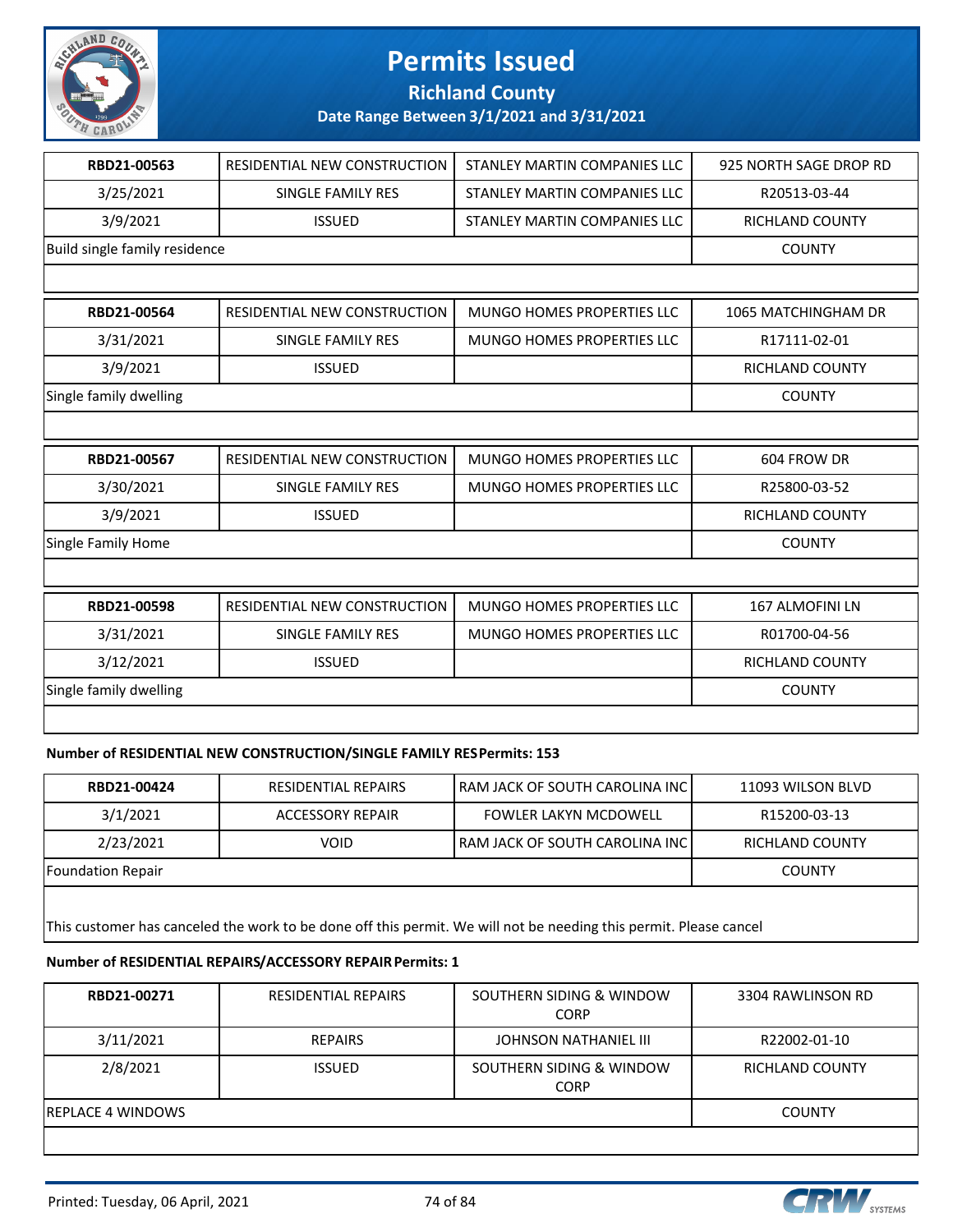

**Richland County**

| RBD21-00279                                               | RESIDENTIAL REPAIRS        | <b>BRUCE W BOYD</b>                     | <b>156 GRANBURY LN</b> |
|-----------------------------------------------------------|----------------------------|-----------------------------------------|------------------------|
| 3/5/2021                                                  | <b>REPAIRS</b>             | <b>HARRIS AARON A &amp; SONJA M</b>     | R23309-04-07           |
| 2/9/2021                                                  | <b>ISSUED</b>              | <b>BRUCE W BOYD</b>                     | <b>RICHLAND COUNTY</b> |
| Water Restoration. Replace hardwood floors, drywall, trim | <b>COUNTY</b>              |                                         |                        |
|                                                           |                            |                                         |                        |
| RBD21-00320                                               | <b>RESIDENTIAL REPAIRS</b> | SOUTHERN SIDING & WINDOW<br><b>CORP</b> | 328 OLD MONTICELLO CIR |
| 3/11/2021                                                 | <b>REPAIRS</b>             | ANDERSON LINDSAY & BRENDA V             | R06800-02-24           |
| 2/11/2021                                                 | <b>ISSUED</b>              | SOUTHERN SIDING & WINDOW<br><b>CORP</b> | RICHLAND COUNTY        |
| <b>REPLACE 5 WINDOWS</b>                                  |                            |                                         | <b>COUNTY</b>          |
|                                                           |                            |                                         |                        |
| RBD21-00321                                               | <b>RESIDENTIAL REPAIRS</b> | SOUTHERN SIDING & WINDOW<br><b>CORP</b> | 5410 KNOLL RD          |
| 3/11/2021                                                 | <b>REPAIRS</b>             | <b>FULLER LORINE</b>                    | R09314-08-08           |
| 2/11/2021                                                 | <b>ISSUED</b>              | SOUTHERN SIDING & WINDOW<br><b>CORP</b> | <b>RICHLAND COUNTY</b> |
| <b>REPLACE 6 WINDOWS</b>                                  | <b>COUNTY</b>              |                                         |                        |
|                                                           |                            |                                         |                        |
| RBD21-00323                                               | <b>RESIDENTIAL REPAIRS</b> | SOUTHERN SIDING & WINDOW<br><b>CORP</b> | 7330 BLUFF RD          |
| 3/11/2021                                                 | <b>REPAIRS</b>             | <b>MYERS MILDRED S</b>                  | R27300-04-28           |
| 2/11/2021                                                 | <b>ISSUED</b>              | SOUTHERN SIDING & WINDOW<br><b>CORP</b> | RICHLAND COUNTY        |
| <b>REPLACE 13 WINDOWS</b>                                 |                            |                                         | <b>COUNTY</b>          |
|                                                           |                            |                                         |                        |
| RBD21-00324                                               | RESIDENTIAL REPAIRS        | SOUTHERN SIDING & WINDOW<br><b>CORP</b> | 5736 MIRAMAR DR        |
| 3/11/2021                                                 | <b>REPAIRS</b>             | <b>BYRD BEVERLY J</b>                   | R11712-04-05           |
| 2/11/2021                                                 | <b>ISSUED</b>              | SOUTHERN SIDING & WINDOW<br><b>CORP</b> | RICHLAND COUNTY        |
| REPLACE 10 WINDOWS                                        |                            |                                         | <b>COUNTY</b>          |
|                                                           |                            |                                         |                        |
| RBD21-00344                                               | <b>RESIDENTIAL REPAIRS</b> | PAUL RENNISON                           | 108 CHESNEY LN         |
| 3/5/2021                                                  | <b>REPAIRS</b>             | Franklin Shuler                         | R13616-05-05           |
| 2/15/2021                                                 | <b>ISSUED</b>              | PAUL RENNISON                           | RICHLAND COUNTY        |
| replace siding and windows                                | <b>COUNTY</b>              |                                         |                        |
|                                                           |                            |                                         |                        |

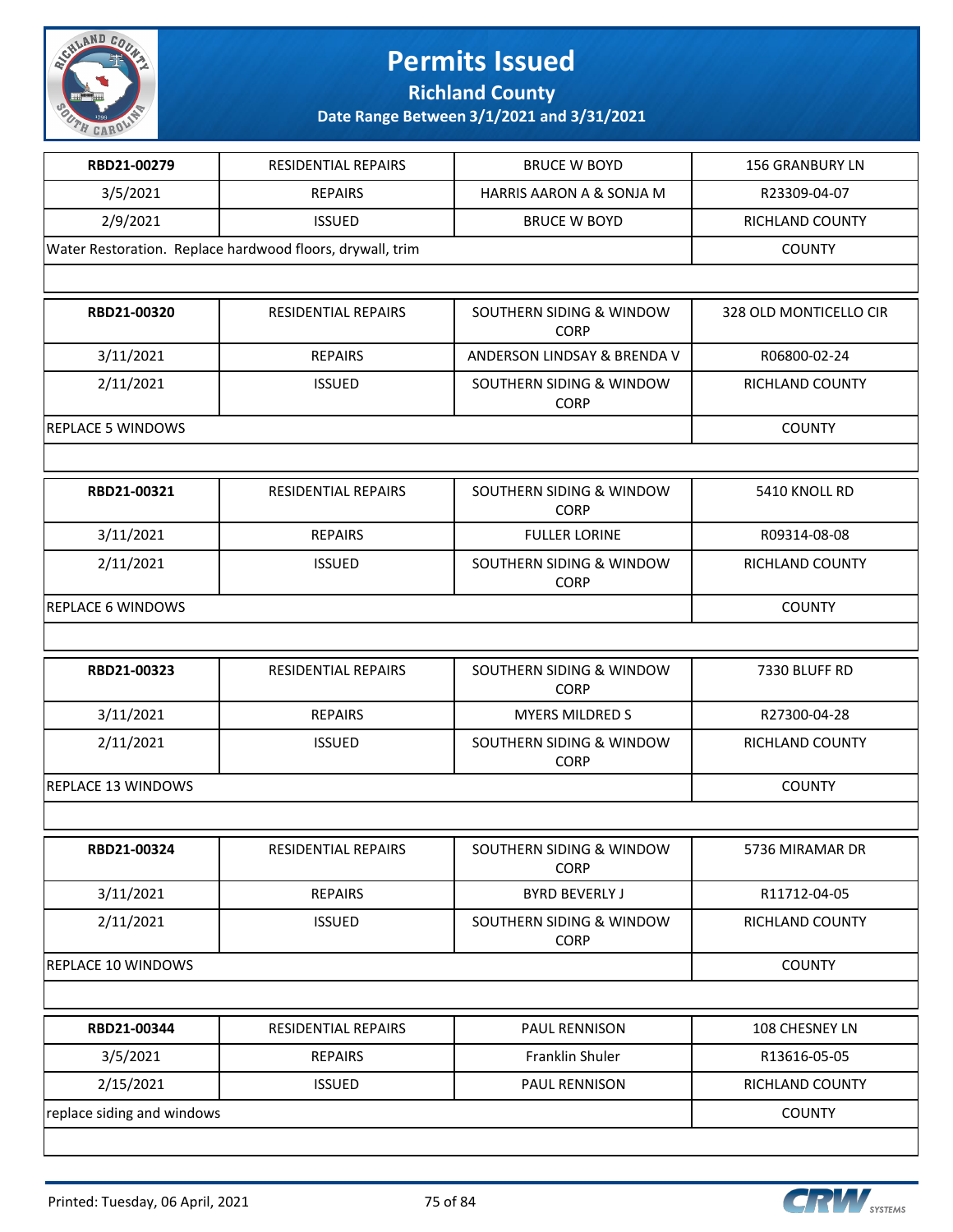

**Richland County**

| RBD21-00371                                      | <b>RESIDENTIAL REPAIRS</b>                                        | RAM JACK OF SOUTH CAROLINA INC | 7007 FRANDALL AVE         |  |
|--------------------------------------------------|-------------------------------------------------------------------|--------------------------------|---------------------------|--|
| 3/2/2021                                         | <b>REPAIRS</b>                                                    | <b>WAGES MELVINA</b>           | R14212-05-02              |  |
| 2/17/2021                                        | <b>ISSUED</b>                                                     | RAM JACK OF SOUTH CAROLINA INC | RICHLAND COUNTY           |  |
| <b>Foundation Repair</b>                         |                                                                   |                                | <b>COUNTY</b>             |  |
|                                                  |                                                                   |                                |                           |  |
| RBD21-00396                                      | RESIDENTIAL REPAIRS                                               | RAM JACK OF SOUTH CAROLINA INC | <b>204 NEW HOLLAND DR</b> |  |
| 3/1/2021                                         | <b>REPAIRS</b>                                                    | WOODWARD MACK JR & ALBERTA R   | R14511-04-07              |  |
| 2/19/2021                                        | <b>ISSUED</b>                                                     | RAM JACK OF SOUTH CAROLINA INC | RICHLAND COUNTY           |  |
| <b>Foundation Repair</b>                         |                                                                   |                                | <b>COUNTY</b>             |  |
|                                                  |                                                                   |                                |                           |  |
| RBD21-00441                                      | <b>RESIDENTIAL REPAIRS</b>                                        | KIRJO CONTRACTING SERVICES LLC | 4713 LEAF CREST CT        |  |
| 3/10/2021                                        | <b>REPAIRS</b>                                                    | <b>TAYLOR CRYSTAL</b>          | R06267-01-12              |  |
| 2/24/2021                                        | <b>ISSUED</b>                                                     | KIRJO CONTRACTING SERVICES LLC | RICHLAND COUNTY           |  |
| drywall, painting, flooring covering, electrical | <b>COUNTY</b>                                                     |                                |                           |  |
|                                                  | Moody Electrician will pull under GC permit - license is attached |                                |                           |  |
| NEED SIGNED CONTRACT.                            |                                                                   |                                |                           |  |
| RBD21-00457                                      | <b>RESIDENTIAL REPAIRS</b>                                        | RAM JACK OF SOUTH CAROLINA INC | 119 CHELVESTON DR         |  |
| 3/5/2021                                         | <b>REPAIRS</b>                                                    | <b>STRAW PAUL &amp; RUTH</b>   | R06011-03-16              |  |
| 2/25/2021                                        | <b>ISSUED</b>                                                     | RAM JACK OF SOUTH CAROLINA INC | RICHLAND COUNTY           |  |
| <b>Foundation Repair</b>                         |                                                                   |                                | <b>COUNTY</b>             |  |
|                                                  |                                                                   |                                |                           |  |
| RBD21-00464                                      | RESIDENTIAL REPAIRS                                               | <b>JOSEPH A ORTIZ</b>          | 2126 WOODTRAIL DR         |  |
| 3/5/2021                                         | <b>REPAIRS</b>                                                    | STEWARDSHIP HOMES LLC          | R07412-02-02              |  |
| 2/26/2021                                        | <b>ISSUED</b>                                                     | <b>JOSEPH A ORTIZ</b>          | RICHLAND COUNTY           |  |
|                                                  | roof, drywall repair, electric and plumbing repair if needed      |                                | <b>COUNTY</b>             |  |
|                                                  |                                                                   |                                |                           |  |
| RBD21-00501                                      | RESIDENTIAL REPAIRS                                               | PRESTON RIVERS JR              | 1375 LOUIS LECONTE RD     |  |
| 3/3/2021                                         | <b>REPAIRS</b>                                                    |                                | R30700-01-13              |  |
| 3/3/2021                                         | <b>ISSUED</b>                                                     | PRESTON RIVERS JR              | RICHLAND COUNTY           |  |
| REMODEL OF HOME                                  |                                                                   |                                |                           |  |
|                                                  |                                                                   |                                |                           |  |

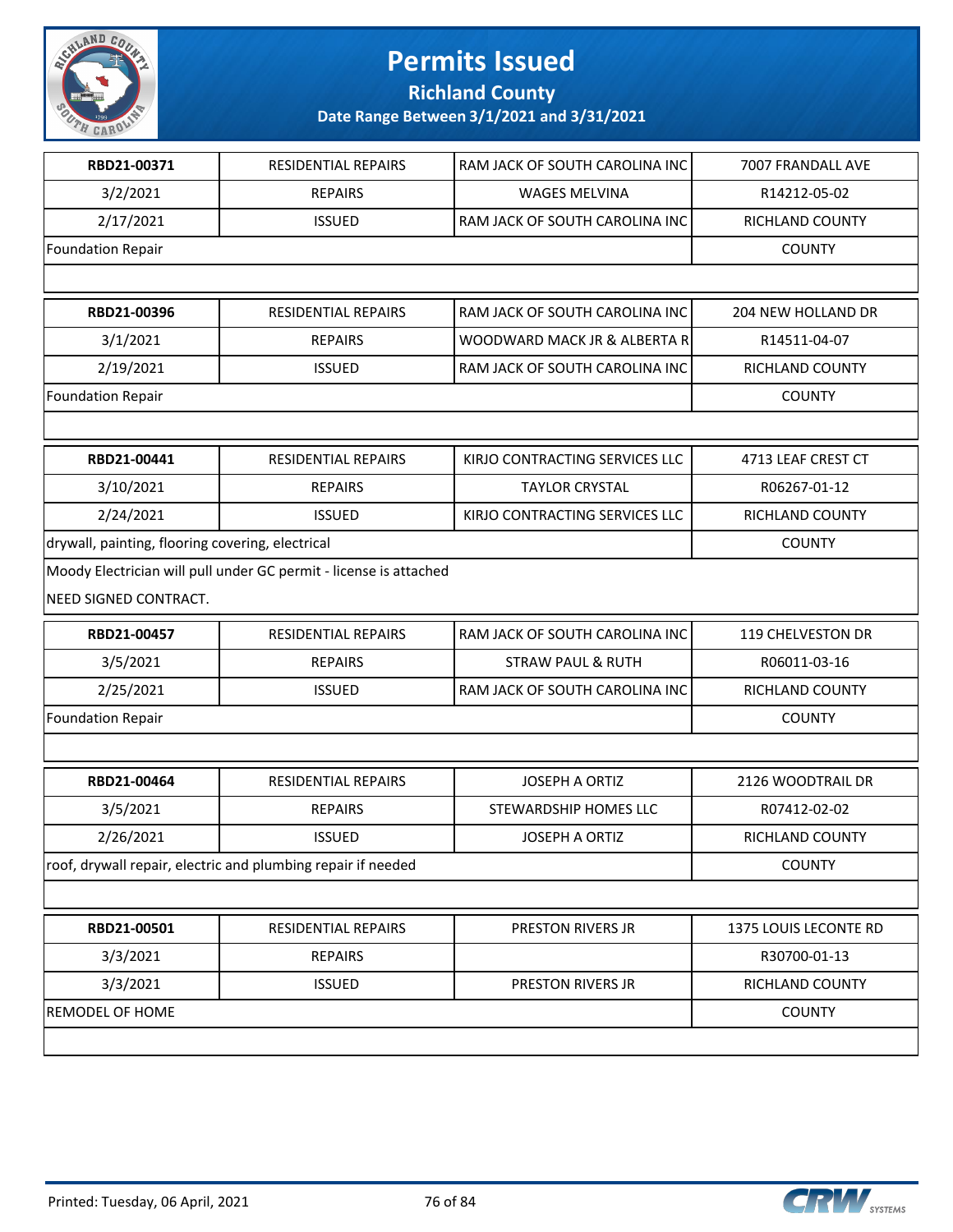

**Richland County**

| RBD21-00508                                           | <b>RESIDENTIAL REPAIRS</b> | LINK CHRISTOPHER                                  | 10955 GARNERS FERRY RD |
|-------------------------------------------------------|----------------------------|---------------------------------------------------|------------------------|
| 3/4/2021                                              | <b>REPAIRS</b>             | LINK CHRISTOPHER                                  | R33000-05-04           |
| 3/3/2021                                              | <b>ISSUED</b>              |                                                   | RICHLAND COUNTY        |
| REPLACE SIDING W/ NEW SIDING                          |                            |                                                   | <b>COUNTY</b>          |
|                                                       |                            |                                                   |                        |
| RBD21-00513                                           | <b>RESIDENTIAL REPAIRS</b> | JES COLUMBIA LLC DBA MOUNT<br><b>VALLEY FOUND</b> | 5832 MIRAMAR DR        |
| 3/18/2021                                             | <b>REPAIRS</b>             | SHULER EVA L ETAL                                 | R11712-04-15           |
| 3/3/2021                                              | <b>ISSUED</b>              | JES COLUMBIA LLC DBA MOUNT<br><b>VALLEY FOUND</b> | RICHLAND COUNTY        |
| Foundation repair                                     |                            |                                                   | <b>COUNTY</b>          |
| PLEASE EXPEDITE IF POSSIBLE - THANK YOU               |                            |                                                   |                        |
| RBD21-00528                                           | RESIDENTIAL REPAIRS        | <b>CHAMPION WINDOW OF</b><br><b>COLUMBIA</b>      | 116 SILVER FOX LN      |
| 3/19/2021                                             | <b>REPAIRS</b>             | <b>BILLINGSLEA PEARL L &amp;</b>                  | R05182-05-13           |
| 3/4/2021                                              | <b>FINALED</b>             | <b>CHAMPION WINDOW OF</b><br><b>COLUMBIA</b>      | RICHLAND COUNTY        |
| SCREEN ROOM CHANGE TO GLASS PATIO ROOM                | <b>COUNTY</b>              |                                                   |                        |
| 4" GABLE ROOF PATIO ROOM SYSTEM                       |                            |                                                   |                        |
| RBD21-00532                                           | RESIDENTIAL REPAIRS        | HOME DEPOT USA INC                                | <b>321 PATRICK DR</b>  |
| 3/10/2021                                             | <b>REPAIRS</b>             | MONTES CARLOS MARIANO                             | R22906-14-06           |
| 3/4/2021                                              | <b>ISSUED</b>              | HOME DEPOT USA INC                                | RICHLAND COUNTY        |
| replace 1 window size for size                        | <b>COUNTY</b>              |                                                   |                        |
|                                                       |                            |                                                   |                        |
| RBD21-00536                                           | <b>RESIDENTIAL REPAIRS</b> | JES COLUMBIA LLC DBA MOUNT<br><b>VALLEY FOUND</b> | 9010 MONTICELLO RD     |
| 3/18/2021                                             | <b>REPAIRS</b>             | HIGH GROUND FARM LLC                              | R08000-04-16           |
| 3/4/2021                                              | <b>ISSUED</b>              | JES COLUMBIA LLC DBA MOUNT<br><b>VALLEY FOUND</b> | RICHLAND COUNTY        |
| Foundation repair                                     |                            |                                                   | <b>COUNTY</b>          |
| PLEASE EXPEDITE IF POSSIBLE - THANK YOU               |                            |                                                   |                        |
| RBD21-00551                                           | RESIDENTIAL REPAIRS        | PAUL RENNISON                                     | 2 ARBORVIEW CT         |
| 3/31/2021                                             | <b>REPAIRS</b>             | SWEARINGEN GLENDA R                               | R05013-03-08           |
| 3/8/2021                                              | <b>ISSUED</b>              | PAUL RENNISON                                     | RICHLAND COUNTY        |
| Replace roof, windows, doors, siding, fence, concrete |                            |                                                   | <b>COUNTY</b>          |
|                                                       |                            |                                                   |                        |

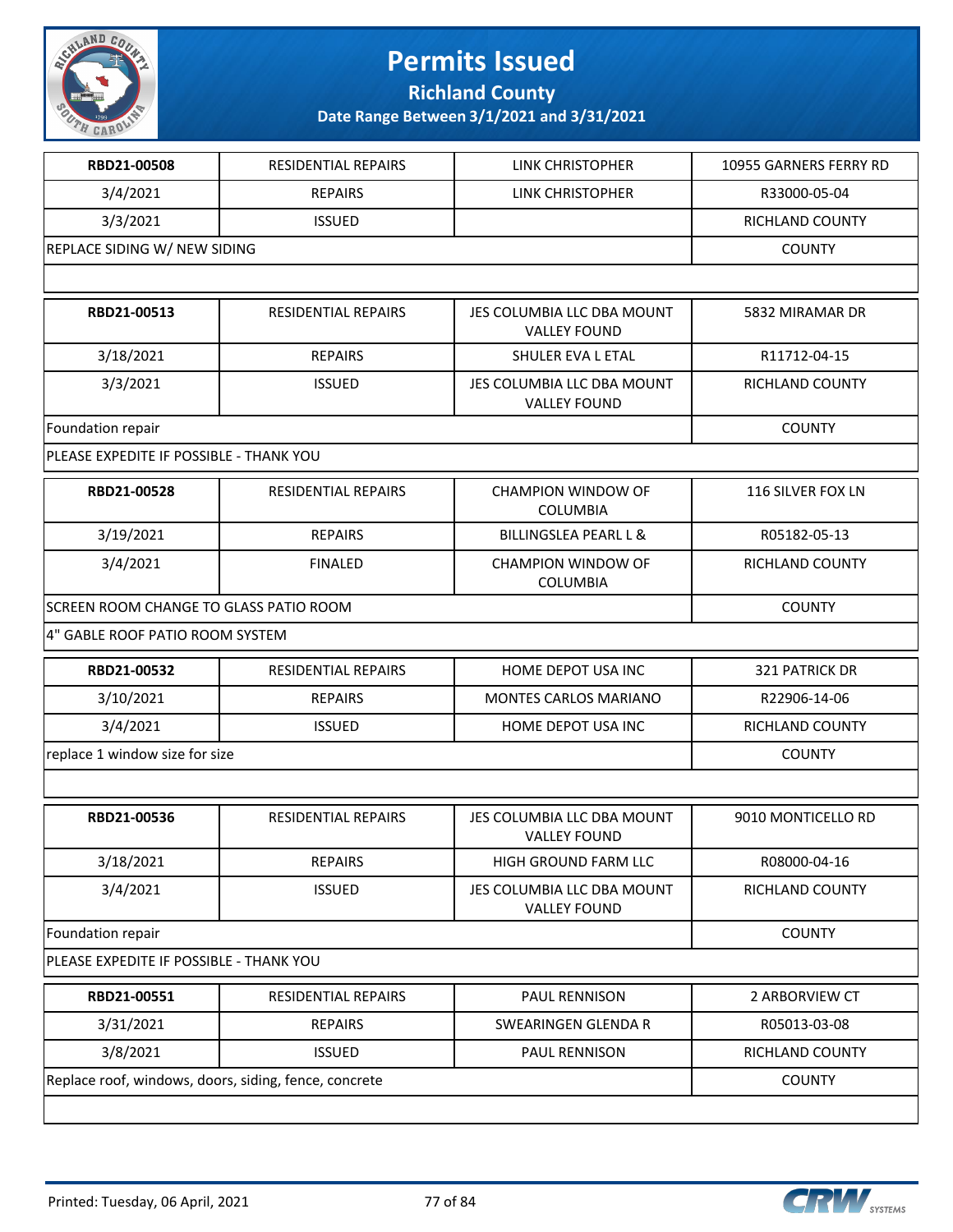

**Richland County**

| RESIDENTIAL REPAIRS<br><b>REPAIRS</b><br><b>FINALED</b><br>Roof and Gutter (back of home) repair<br>RESIDENTIAL REPAIRS<br><b>REPAIRS</b><br><b>ISSUED</b> | <b>CHRISTOPHER R HALE</b><br><b>CHRISTOPHER R HALE</b><br>HOME DEPOT USA INC<br>MYERS LAMAR M & BERTHA Y<br>HOME DEPOT USA INC | 209 HARWOOD DR<br>R24903-02-05<br>RICHLAND COUNTY<br><b>COUNTY</b><br>113 KINGSTON TRACE RD<br>R23108-01-29<br>RICHLAND COUNTY<br><b>COUNTY</b> |  |
|------------------------------------------------------------------------------------------------------------------------------------------------------------|--------------------------------------------------------------------------------------------------------------------------------|-------------------------------------------------------------------------------------------------------------------------------------------------|--|
|                                                                                                                                                            |                                                                                                                                |                                                                                                                                                 |  |
|                                                                                                                                                            |                                                                                                                                |                                                                                                                                                 |  |
|                                                                                                                                                            |                                                                                                                                |                                                                                                                                                 |  |
|                                                                                                                                                            |                                                                                                                                |                                                                                                                                                 |  |
|                                                                                                                                                            |                                                                                                                                |                                                                                                                                                 |  |
|                                                                                                                                                            |                                                                                                                                |                                                                                                                                                 |  |
|                                                                                                                                                            |                                                                                                                                |                                                                                                                                                 |  |
|                                                                                                                                                            |                                                                                                                                |                                                                                                                                                 |  |
|                                                                                                                                                            |                                                                                                                                |                                                                                                                                                 |  |
|                                                                                                                                                            |                                                                                                                                |                                                                                                                                                 |  |
| RESIDENTIAL REPAIRS                                                                                                                                        | BRYAN W CLIFTON DBA CLIFTON<br><b>CUSTOM HOMES</b>                                                                             | 2253 HOLLINGSHED RD                                                                                                                             |  |
| <b>REPAIRS</b>                                                                                                                                             | <b>RUTH ANN CALAIS TRUST</b>                                                                                                   | R05200-01-03                                                                                                                                    |  |
| <b>ISSUED</b>                                                                                                                                              | BRYAN W CLIFTON DBA CLIFTON<br><b>CUSTOM HOMES</b>                                                                             | RICHLAND COUNTY                                                                                                                                 |  |
| Leaving structure as is replacing dated interior                                                                                                           |                                                                                                                                | <b>COUNTY</b>                                                                                                                                   |  |
|                                                                                                                                                            |                                                                                                                                |                                                                                                                                                 |  |
| RESIDENTIAL REPAIRS                                                                                                                                        | HOME DEPOT USA INC                                                                                                             | 109 SHALLOW BROOK DR                                                                                                                            |  |
| <b>REPAIRS</b>                                                                                                                                             | <b>VANDERSTEENHOVEN JACOB &amp;</b>                                                                                            | R25702-06-14                                                                                                                                    |  |
| <b>ISSUED</b>                                                                                                                                              | HOME DEPOT USA INC                                                                                                             | RICHLAND COUNTY                                                                                                                                 |  |
|                                                                                                                                                            |                                                                                                                                | <b>COUNTY</b>                                                                                                                                   |  |
|                                                                                                                                                            |                                                                                                                                |                                                                                                                                                 |  |
| RESIDENTIAL REPAIRS                                                                                                                                        | RAM JACK OF SOUTH CAROLINA INC                                                                                                 | 3220 BERKELEY FOREST DR                                                                                                                         |  |
| <b>REPAIRS</b>                                                                                                                                             | CAMPBELL WILLIAM F & ELFREI                                                                                                    | R19214-05-03                                                                                                                                    |  |
| ISSUED                                                                                                                                                     | RAM JACK OF SOUTH CAROLINA INC                                                                                                 | RICHLAND COUNTY                                                                                                                                 |  |
|                                                                                                                                                            |                                                                                                                                | <b>COUNTY</b>                                                                                                                                   |  |
|                                                                                                                                                            |                                                                                                                                |                                                                                                                                                 |  |
| RESIDENTIAL REPAIRS                                                                                                                                        | RAM JACK OF SOUTH CAROLINA INC                                                                                                 | 117 SEVEN DR                                                                                                                                    |  |
| <b>REPAIRS</b>                                                                                                                                             | <b>HARDWICK GREGORY R JR &amp;</b>                                                                                             | R01700-10-06                                                                                                                                    |  |
| <b>ISSUED</b>                                                                                                                                              | RAM JACK OF SOUTH CAROLINA INC                                                                                                 | RICHLAND COUNTY                                                                                                                                 |  |
| <b>Foundation Repair</b>                                                                                                                                   |                                                                                                                                |                                                                                                                                                 |  |
|                                                                                                                                                            |                                                                                                                                |                                                                                                                                                 |  |

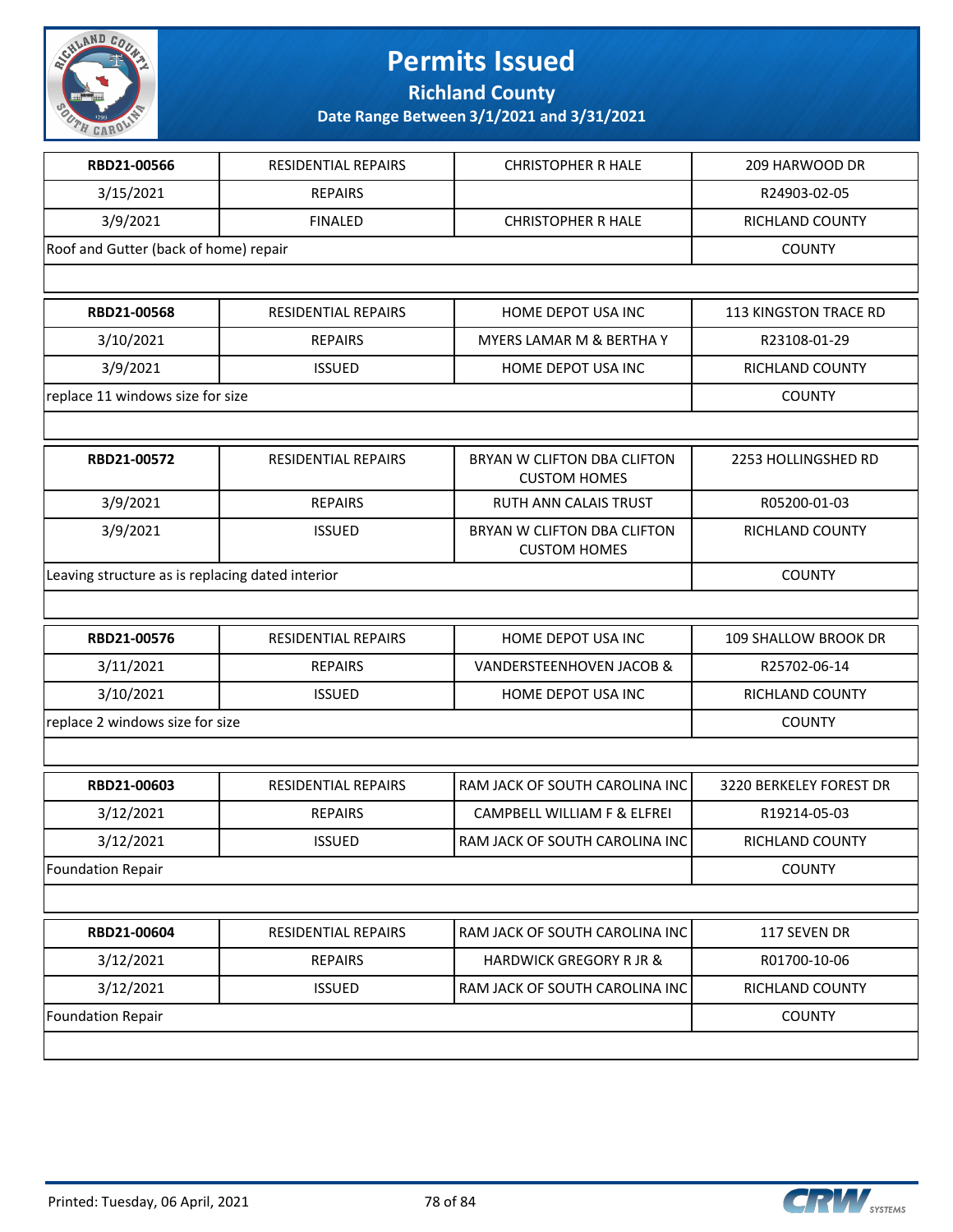

**Richland County**

| RBD21-00637                      | RESIDENTIAL REPAIRS        | HOME DEPOT USA INC            | 238 WOODLANDS RIDGE RD          |
|----------------------------------|----------------------------|-------------------------------|---------------------------------|
| 3/24/2021                        | <b>REPAIRS</b>             | CHAE HYEUN BEM & YUN S        | R22914-06-29                    |
| 3/17/2021                        | <b>ISSUED</b>              | HOME DEPOT USA INC            | RICHLAND COUNTY                 |
| replace 13 windows size for size |                            |                               | <b>COUNTY</b>                   |
|                                  |                            |                               |                                 |
| RBD21-00654                      | <b>RESIDENTIAL REPAIRS</b> | HOME DEPOT USA INC            | <b>600 PLANTATION POINTE DR</b> |
| 3/24/2021                        | <b>REPAIRS</b>             | TRYKOWSKI JOSEPH A &          | R25902-02-14                    |
| 3/18/2021                        | <b>ISSUED</b>              | HOME DEPOT USA INC            | RICHLAND COUNTY                 |
| replace 8 windows size for size  |                            |                               | <b>COUNTY</b>                   |
|                                  |                            |                               |                                 |
| RBD21-00655                      | RESIDENTIAL REPAIRS        | HOME DEPOT USA INC            | 7 HUNT CUP LN                   |
| 3/24/2021                        | <b>REPAIRS</b>             | <b>MCNEIL MEDEA</b>           | R20506-01-16                    |
| 3/18/2021                        | <b>ISSUED</b>              | HOME DEPOT USA INC            | RICHLAND COUNTY                 |
| replace 1 window size for size   |                            |                               | <b>COUNTY</b>                   |
|                                  |                            |                               |                                 |
| RBD21-00685                      | RESIDENTIAL REPAIRS        | SHELBY M STACK                | 2400 RAMSGATE DR                |
| 3/23/2021                        | <b>REPAIRS</b>             | <b>WILLIAMS ROMONA C</b>      | R07505-02-46                    |
| 3/23/2021                        | <b>ISSUED</b>              | SHELBY M STACK                | RICHLAND COUNTY                 |
| DRYWALL, BASEBOARD & PAINTING    |                            |                               | <b>COUNTY</b>                   |
|                                  |                            |                               |                                 |
| RBD21-00729                      | <b>RESIDENTIAL REPAIRS</b> | <b>CHERIL GAINEY</b>          | 1009 OLD SATCHELFORD RD A       |
| 3/29/2021                        | <b>REPAIRS</b>             | HOUSING AUTHORITY OF THE CITY | R19708-08-03                    |
| 3/26/2021                        | <b>ISSUED</b>              | <b>CHERIL GAINEY</b>          | RICHLAND COUNTY                 |
| Repair steps to code             |                            |                               | A COUNTY                        |
|                                  |                            |                               |                                 |
| RBD21-00730                      | <b>RESIDENTIAL REPAIRS</b> | <b>CHERIL GAINEY</b>          | 1013 OLD SATCHELFORD RD A       |
| 3/29/2021                        | <b>REPAIRS</b>             | HOUSING AUTHORITY OF THE CITY | R19708-08-02                    |
| 3/26/2021                        | <b>ISSUED</b>              | <b>CHERI L GAINEY</b>         | RICHLAND COUNTY                 |
| Repair steps up to code          |                            |                               | A COUNTY                        |
|                                  |                            |                               |                                 |
|                                  |                            |                               |                                 |

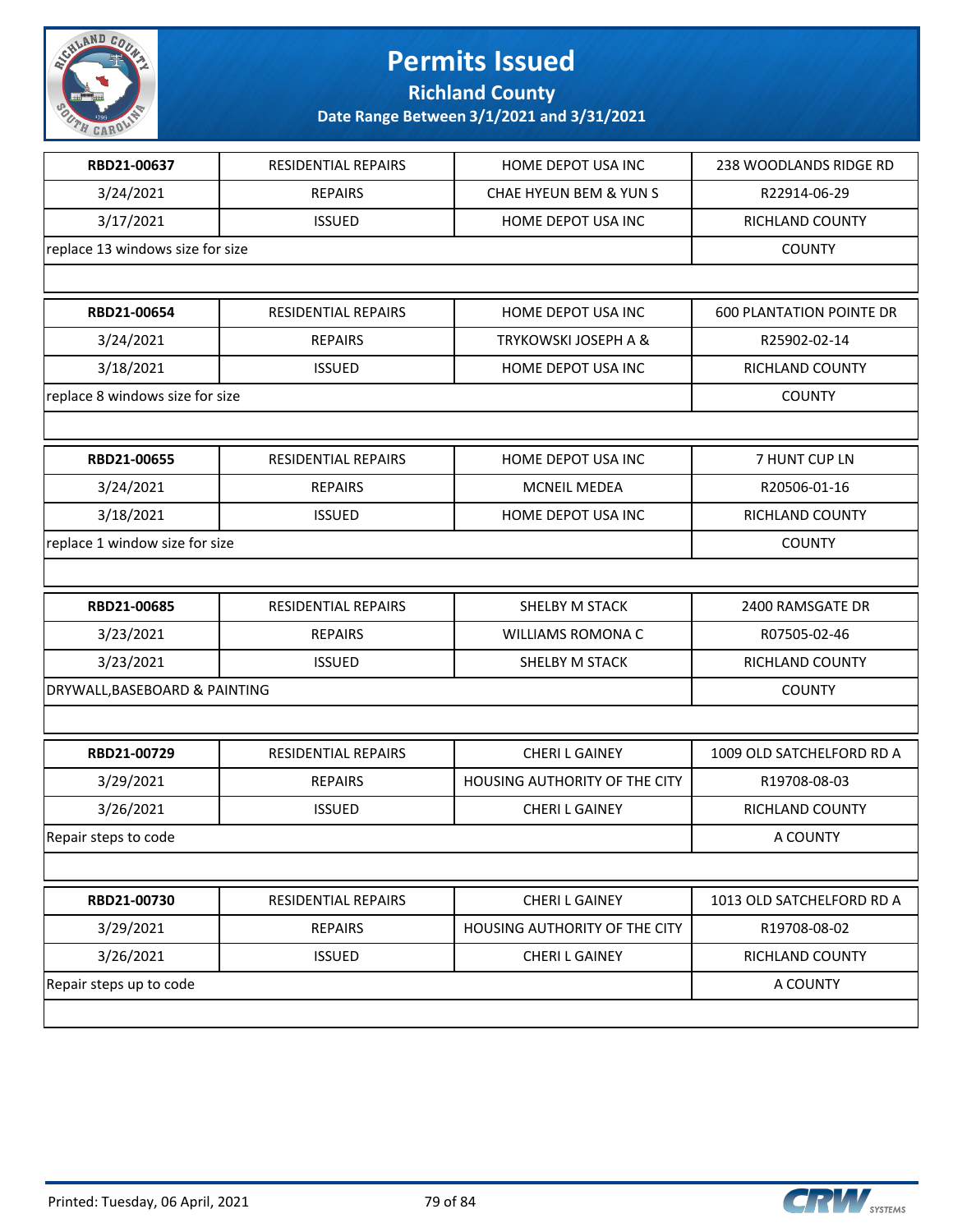

**Richland County**

**Date Range Between 3/1/2021 and 3/31/2021**

| RBD21-00732                                   | <b>RESIDENTIAL REPAIRS</b> | <b>CHERIL GAINEY</b>                 | 1005 OLD SATCHELFORD RD A |
|-----------------------------------------------|----------------------------|--------------------------------------|---------------------------|
| 3/29/2021                                     | <b>REPAIRS</b>             | <b>HOUSING AUTHORITY OF THE CITY</b> | R19708-08-07              |
| 3/26/2021                                     | <b>ISSUED</b>              | <b>CHERI L GAINEY</b>                | RICHLAND COUNTY           |
| Repair steps                                  |                            |                                      | A COUNTY                  |
|                                               |                            |                                      |                           |
| RBD21-00733                                   | <b>RESIDENTIAL REPAIRS</b> | <b>CHERIL GAINEY</b>                 | 1011 OLD SATCHELFORD RD A |
| 3/29/2021                                     | <b>REPAIRS</b>             | <b>HOUSING AUTHORITY OF THE CITY</b> | R19708-08-05              |
| 3/26/2021                                     | <b>ISSUED</b>              | <b>CHERI L GAINEY</b>                | RICHLAND COUNTY           |
| Repair steps                                  |                            |                                      | A COUNTY                  |
|                                               |                            |                                      |                           |
| RBD21-00734                                   | RESIDENTIAL REPAIRS        | LEE BROTHERS CONST CO                | 1166 OLYMPIA AVE          |
| 3/26/2021                                     | <b>REPAIRS</b>             | JACO SHERRILL H & DILLARD G          | R11203-06-03              |
| 3/26/2021                                     | <b>ISSUED</b>              | LEE BROTHERS CONST CO                | RICHLAND COUNTY           |
| interior renovations with MEP work            |                            |                                      | <b>COUNTY</b>             |
|                                               |                            |                                      |                           |
| RBD21-00747                                   | RESIDENTIAL REPAIRS        | KEHOE CONSTRUCTORS LLC               | 113 RIVER CREEK DR        |
| 3/29/2021                                     | <b>REPAIRS</b>             |                                      | R03615-02-08              |
| 3/29/2021                                     | <b>ISSUED</b>              | <b>KEHOE CONSTRUCTORS LLC</b>        | RICHLAND COUNTY           |
| BATHROOM REMODEL AND FLOORING                 |                            |                                      | <b>COUNTY</b>             |
|                                               |                            |                                      |                           |
| RBD21-00758                                   | <b>RESIDENTIAL REPAIRS</b> | <b>FREDDICK MARK PETERS</b>          | 2220 OLD HOPKINS RD       |
| 3/30/2021                                     | <b>REPAIRS</b>             |                                      | R21607-01-20              |
| 3/30/2021                                     | <b>ISSUED</b>              | DEW INVESTMENTS LLC                  | RICHLAND COUNTY           |
| REPAIR SOFFIT, FASCIA, AND PORCH STEP-PM CASE |                            |                                      | <b>COUNTY</b>             |
|                                               |                            |                                      |                           |
|                                               |                            |                                      |                           |

#### **Number of RESIDENTIAL REPAIRS/REPAIRS Permits: 36**

| SP20-00226              | SWIMMING POOL  | ALAGLAS POOLS        | 542 APPALOOSA DR |
|-------------------------|----------------|----------------------|------------------|
| 3/16/2021               | <b>BARRIER</b> | ANNABEL W REED TRUST | R24700-03-01     |
| 12/15/2020              | <b>ISSUED</b>  | ALAGLAS POOLS        | RICHLAND COUNTY  |
| Fiberglass pool barrier |                |                      | <b>COUNTY</b>    |
|                         |                |                      |                  |

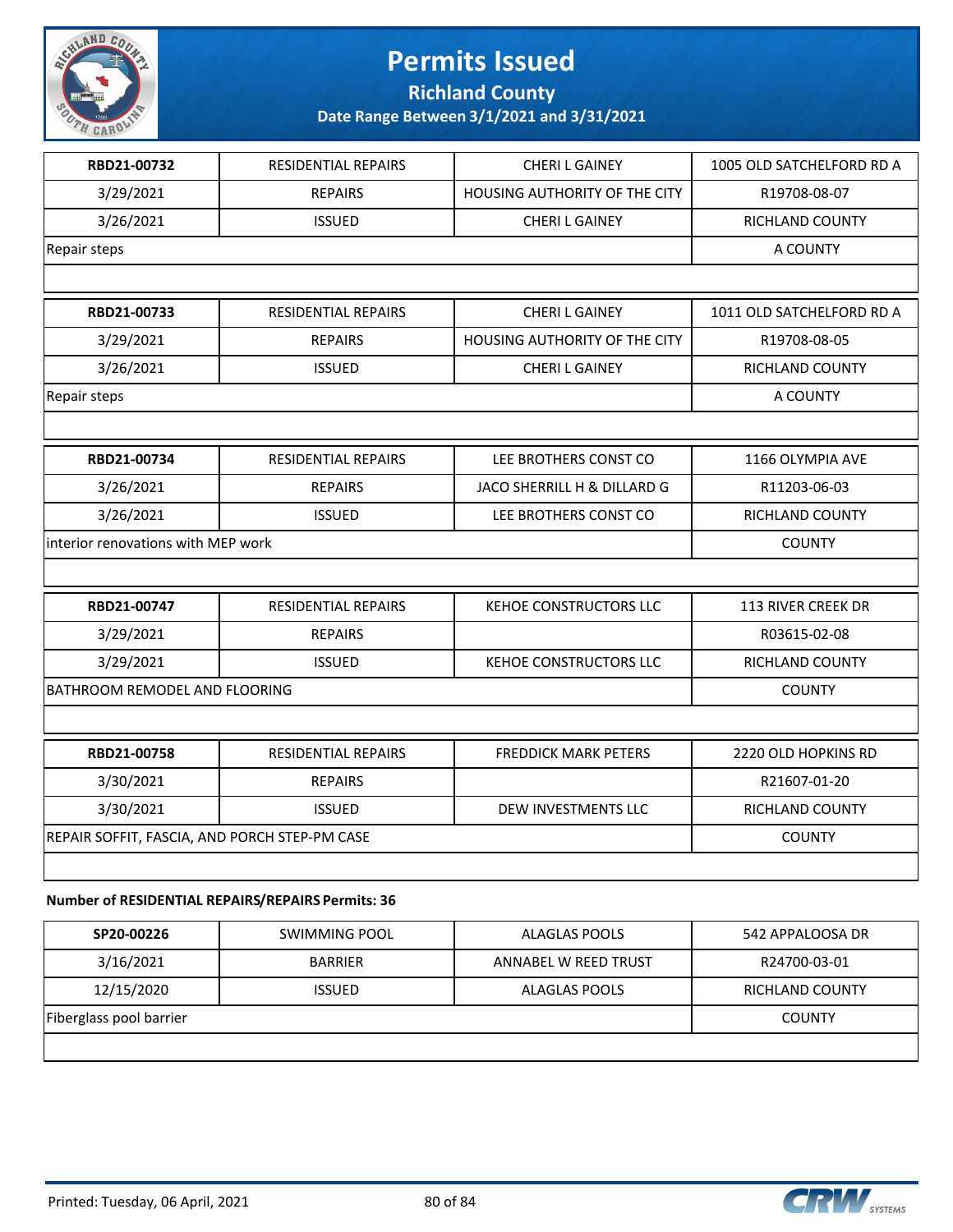

**Richland County**

**Date Range Between 3/1/2021 and 3/31/2021**

| SP21-00010                                         | SWIMMING POOL        | PETE ALEWINE POOL CO INC (GC) | 108 CEDAR VIEW DR       |
|----------------------------------------------------|----------------------|-------------------------------|-------------------------|
| 3/16/2021                                          | <b>BARRIER</b>       | SIMENSEN CHRISTIAN J &        | R02616-03-05            |
| 1/22/2021                                          | <b>ISSUED</b>        | PETE ALEWINE POOL CO INC (GC) | RICHLAND COUNTY         |
| barrier permit                                     |                      |                               | <b>COUNTY</b>           |
| <b>BARRIER PERMIT</b>                              |                      |                               |                         |
| SP21-00049                                         | <b>SWIMMING POOL</b> | PALMETTO OUTDOOR LIVING       | <b>218 TREYBURN CIR</b> |
| 3/5/2021                                           | <b>BARRIER</b>       | <b>MARTIN SONNY S III</b>     | R04213-01-30            |
| 3/3/2021                                           | <b>ISSUED</b>        | PALMETTO OUTDOOR LIVING       | RICHLAND COUNTY         |
| installation of a 14 x 30 fiberglass swimming pool |                      |                               | <b>COUNTY</b>           |
|                                                    |                      |                               |                         |
| SP21-00055                                         | <b>SWIMMING POOL</b> | PETE ALEWINE POOL CO INC (GC) | 327 PEPPERBUSH CT       |
| 3/29/2021                                          | <b>BARRIER</b>       | MILLION MARVIN ANDREW II &    | R01506-12-50            |
| 3/17/2021                                          | <b>ISSUED</b>        | PETE ALEWINE POOL CO INC (GC) | RICHLAND COUNTY         |
| barrier permit                                     | <b>COUNTY</b>        |                               |                         |
| <b>BARRIER PERMIT</b>                              |                      |                               |                         |
| Number of SWIMMING POOL/BARRIER Permits: 4         |                      |                               |                         |
| SP20-00201                                         | <b>SWIMMING POOL</b> | PETE ALEWINE POOL CO INC (GC) | 4 BAMBOO GROVE CT       |
| 3/4/2021                                           | RESIDENTIAL          | KELLY SHELLY BEZANSON &       | R01416-04-02            |
| 11/18/2020                                         | <b>ISSUED</b>        | PETE ALEWINE POOL CO INC (GC) | RICHLAND COUNTY         |
| <b>POOL PERMIT</b>                                 |                      |                               | <b>COUNTY</b>           |
| <b>POOL PERMIT</b>                                 |                      |                               |                         |
| <b>NEED SIGNED CONTRACT</b>                        |                      |                               |                         |
| SP20-00227                                         | <b>SWIMMING POOL</b> | <b>ALAGLAS POOLS</b>          | 542 APPALOOSA DR        |
| 3/16/2021                                          | RESIDENTIAL          | ANNABEL W REED TRUST          | R24700-03-01            |
| 12/15/2020                                         | <b>ISSUED</b>        | <b>ALAGLAS POOLS</b>          | RICHLAND COUNTY         |
| <b>Fiberglass Swimming Pool install</b>            |                      |                               | <b>COUNTY</b>           |
|                                                    |                      |                               |                         |
| SP21-00006                                         | SWIMMING POOL        | <b>ALAGLAS POOLS</b>          | 1313 OLD RD             |
| 3/16/2021                                          | RESIDENTIAL          |                               | R01414-03-07            |
| 1/15/2021                                          | <b>ISSUED</b>        | <b>ALAGLAS POOLS</b>          | RICHLAND COUNTY         |
|                                                    |                      |                               |                         |

Fiberglass Swimming Pool install COUNTY

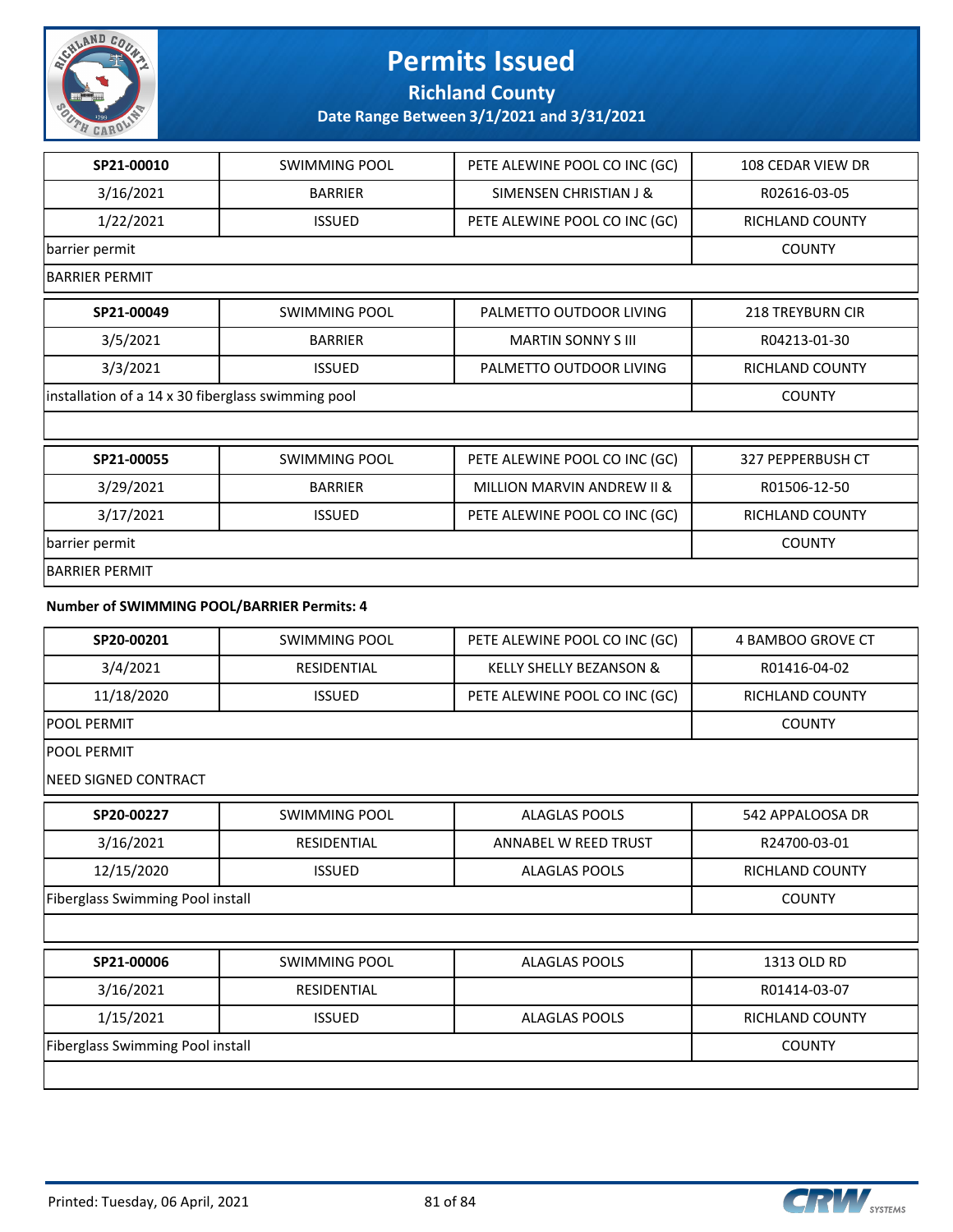

**Richland County**

| SP21-00007                              | <b>SWIMMING POOL</b> | <b>ALAGLAS POOLS</b>                   | 1120 ABNEY HILL RD      |
|-----------------------------------------|----------------------|----------------------------------------|-------------------------|
| 3/4/2021                                | RESIDENTIAL          |                                        | R12500-04-06            |
| 1/20/2021                               | <b>ISSUED</b>        | <b>ALAGLAS POOLS</b>                   | RICHLAND COUNTY         |
| Fiberglass Swimming Pool install        |                      | <b>COUNTY</b>                          |                         |
|                                         |                      |                                        |                         |
| SP21-00009                              | <b>SWIMMING POOL</b> | PETE ALEWINE POOL CO INC (GC)          | 108 CEDAR VIEW DR       |
| 3/4/2021                                | RESIDENTIAL          | SIMENSEN CHRISTIAN J &                 | R02616-03-05            |
| 1/22/2021                               | <b>ISSUED</b>        | PETE ALEWINE POOL CO INC (GC)          | RICHLAND COUNTY         |
| POOL PERMIT                             |                      | <b>COUNTY</b>                          |                         |
|                                         |                      |                                        |                         |
| SP21-00013                              | <b>SWIMMING POOL</b> | <b>ALAGLAS POOLS</b>                   | 3841 FERNLEAF RD        |
| 3/4/2021                                | RESIDENTIAL          | MARTINEZ RICARDO MICHEAL JR &          | R16807-05-06            |
| 1/28/2021                               | <b>ISSUED</b>        | <b>ALAGLAS POOLS</b>                   | RICHLAND COUNTY         |
| <b>Fiberglass Swimming Pool install</b> | <b>COUNTY</b>        |                                        |                         |
|                                         |                      |                                        |                         |
| SP21-00017                              | <b>SWIMMING POOL</b> | <b>ALAGLAS POOLS</b>                   | <b>400 CARTGATE CIR</b> |
| 3/4/2021                                | RESIDENTIAL          |                                        | R20510-01-21            |
| 1/29/2021                               | <b>ISSUED</b>        | <b>ALAGLAS POOLS</b>                   | RICHLAND COUNTY         |
| <b>Fiberglass Swimming Pool install</b> | <b>COUNTY</b>        |                                        |                         |
|                                         |                      |                                        |                         |
|                                         |                      |                                        |                         |
| SP21-00020                              | <b>SWIMMING POOL</b> | <b>GRIFFIN POOLS &amp; SPAS</b>        | 1341 PORTRAIT HILL DR   |
| 3/17/2021                               | RESIDENTIAL          | MUNGO HOMES PROPERTIES LLC             | R01716-01-31            |
| 2/1/2021                                | <b>ISSUED</b>        | <b>GRIFFIN POOLS &amp; SPAS</b>        | RICHLAND COUNTY         |
| in ground pool                          |                      |                                        | <b>COUNTY</b>           |
| fiberglass                              |                      |                                        |                         |
| SP21-00022                              | SWIMMING POOL        | <b>GRIFFIN POOLS &amp; SPAS</b>        | 270 HILTON VILLAGE DR   |
| 3/16/2021                               | RESIDENTIAL          | <b>BUDDS ERIC G &amp; ANTOINETTE E</b> | R00513-02-21            |
| 2/1/2021                                | <b>ISSUED</b>        | <b>GRIFFIN POOLS &amp; SPAS</b>        | RICHLAND COUNTY         |
| in ground pool                          |                      |                                        | <b>COUNTY</b>           |

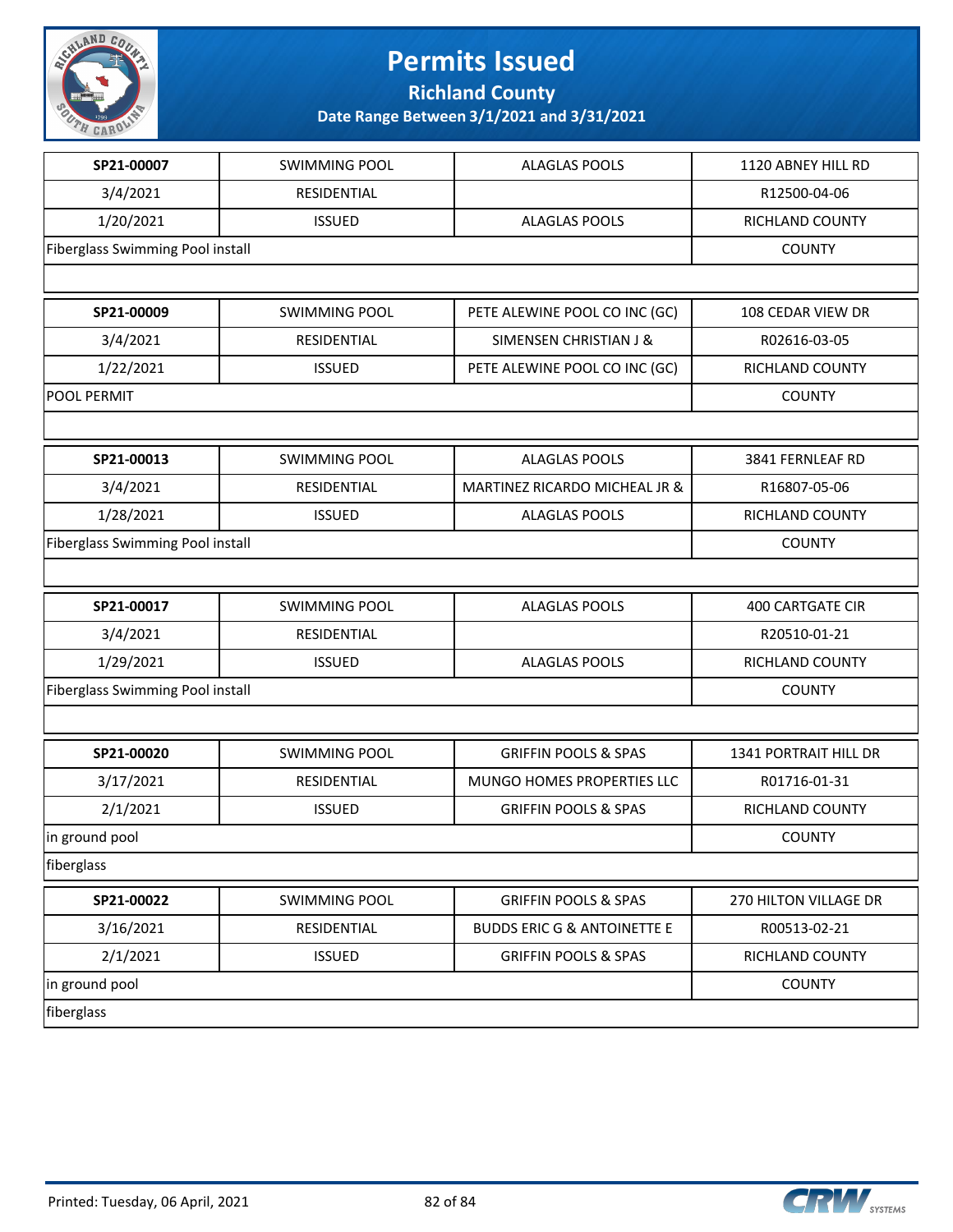

**Richland County**

| SP21-00039     | <b>SWIMMING POOL</b> | <b>GRIFFIN POOLS &amp; SPAS</b> | 10 LEHIGH CT                   |
|----------------|----------------------|---------------------------------|--------------------------------|
| 3/9/2021       | RESIDENTIAL          | RIVERA JUAN A & ABELIZA F       | R25701-04-13                   |
| 2/17/2021      | <b>ISSUED</b>        | <b>GRIFFIN POOLS &amp; SPAS</b> | RICHLAND COUNTY                |
| in ground pool |                      |                                 | <b>COUNTY</b>                  |
| liner pool     |                      |                                 |                                |
| SP21-00040     | <b>SWIMMING POOL</b> | <b>GRIFFIN POOLS &amp; SPAS</b> | <b>168 WHITE ROCK ACRES RD</b> |
| 3/16/2021      | RESIDENTIAL          | <b>FAIR BANKS HARRISON</b>      | R02600-08-18                   |
| 2/17/2021      | <b>ISSUED</b>        | <b>GRIFFIN POOLS &amp; SPAS</b> | RICHLAND COUNTY                |
| in ground pool | <b>COUNTY</b>        |                                 |                                |
| liner pool     |                      |                                 |                                |
| SP21-00042     | <b>SWIMMING POOL</b> | <b>GRIFFIN POOLS &amp; SPAS</b> | 25 OLDE SPRINGS RD             |
| 3/16/2021      | RESIDENTIAL          | PARSON BRETT ETAL               | R20007-04-21                   |
| 2/28/2021      | <b>ISSUED</b>        | <b>GRIFFIN POOLS &amp; SPAS</b> | <b>RICHLAND COUNTY</b>         |
| in ground pool | <b>COUNTY</b>        |                                 |                                |
| fiberglass     |                      |                                 |                                |
| SP21-00043     | <b>SWIMMING POOL</b> | <b>GRIFFIN POOLS &amp; SPAS</b> | 934 ROCKY FALL LN              |
| 3/16/2021      | RESIDENTIAL          | DANCY ROBERT J & CASI G         | R02616-01-54                   |
| 2/28/2021      | <b>ISSUED</b>        | <b>GRIFFIN POOLS &amp; SPAS</b> | RICHLAND COUNTY                |
| in ground pool | <b>COUNTY</b>        |                                 |                                |
| liner pool     |                      |                                 |                                |
| SP21-00044     | <b>SWIMMING POOL</b> | <b>GRIFFIN POOLS &amp; SPAS</b> | 2323 HARVESTWOOD LN            |
| 3/17/2021      | RESIDENTIAL          | RIZZUTO PAUL A &                | R01716-05-04                   |
| 2/28/2021      | <b>ISSUED</b>        | <b>GRIFFIN POOLS &amp; SPAS</b> | RICHLAND COUNTY                |
| spa            | <b>COUNTY</b>        |                                 |                                |
| fiberglass     |                      |                                 |                                |
| SP21-00045     | SWIMMING POOL        | <b>GRIFFIN POOLS &amp; SPAS</b> | 1228 FRICK RD                  |
| 3/17/2021      | RESIDENTIAL          | DUREN ERNEST E & JAMYE CLARK    | R10300-01-78                   |
| 2/28/2021      | <b>ISSUED</b>        | <b>GRIFFIN POOLS &amp; SPAS</b> | RICHLAND COUNTY                |
| in ground pool |                      |                                 | <b>COUNTY</b>                  |
| fiberglass     |                      |                                 |                                |
|                |                      |                                 |                                |